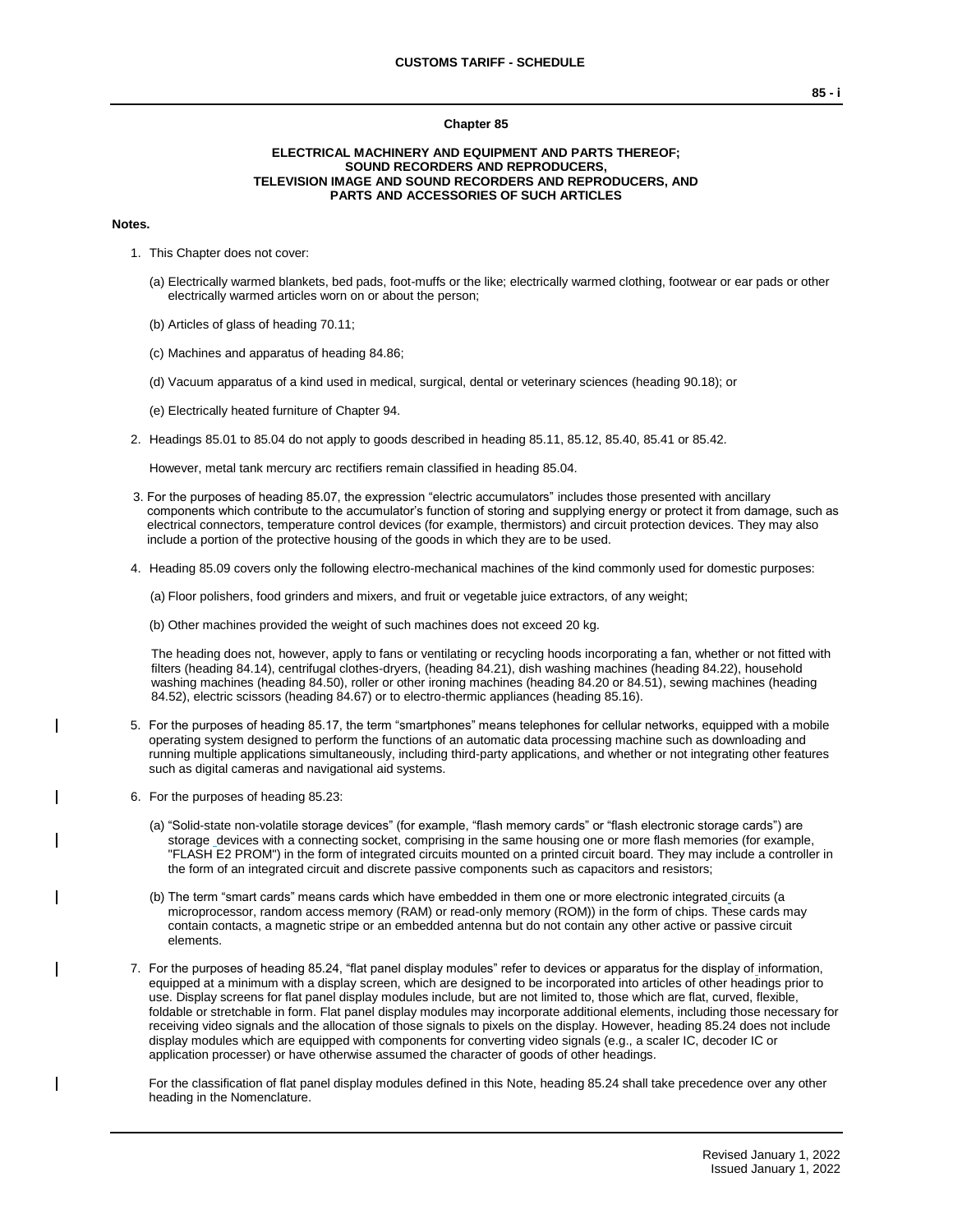8. For the purpose of heading 85.34 "printed circuits" are circuits obtained by forming on an insulating base, by any printing process (for example, embossing, plating-up, etching) or by the "film circuit" technique, conductor elements, contacts or other printed components (for example, inductances, resistors, capacitors) alone or interconnected according to a pre-established pattern, other than elements which can produce, rectify, modulate or amplify an electrical signal (for example, semiconductor elements).

The expression "printed circuits" does not cover circuits combined with elements other than those obtained during the printing process, nor does it cover individual, discrete resistors, capacitors or inductances. Printedcircuits may, however, be fitted with non-printed connecting elements.

Thin- or thick-film circuits comprising passive and active elements obtained during the same technological process are to be classified in heading 85.42.

- 9. For the purpose of heading 85.36, "connectors for optical fibres, optical fibre bundles or cables" means connectors that simply mechanically align optical fibres end to end in a digital line system. They perform no other function, such as the amplification, regeneration or modification of a signal.
- 10.Heading 85.37 does not include cordless infrared devices for the remote control of television receivers or other electrical equipment (heading 85.43).
- 11.For the purposes of heading 85.39, the expression "light-emitting diode (LED) light sources" covers:
	- (a) "Light-emitting diode (LED) modules" which are electrical light sources based on light-emitting diodes (LED) arranged in electrical circuits and containing further elements like electrical, mechanical, thermal or optical elements. They also contain discrete active elements, discrete passive elements, or articles of heading 85.36 or 85.42 for the purposes of providing power supply or power control. Light-emitting diode (LED) modules do not have a cap designed to allow easy installation or replacement in a luminaire and ensure mechanical and electrical contact.
	- (b) "Light-emitting diode (LED) lamps" which are electrical light sources containing one or more LED modules containing further elements like electrical, mechanical, thermal or optical elements. The distinction between light-emitting diode (LED) modules and light emitting diode (LED) lamps is that lamps have a cap designed to allow easy installation or replacement in a luminaire and ensure mechanical and electrical contact.
- 12.For the purpose of headings 85.41 and 85.42:
	- (a) (i) "Semiconductor devices" are semiconductor devices the operation of which depends on variations in resistivity on the application of an electric field or semiconductor-based transducers.

Semiconductor devices may also include assembly of plural elements, whether or not equipped with active and passive device ancillary functions.

"Semiconductor-based transducers" are, for the purposes of this definition, semiconductor-based sensors, semiconductorbased actuators, semiconductor-based resonators and semiconductor-based oscillators, which are types of discrete semiconductor-based devices, which perform an intrinsic function, which are able to convert any kind of physical or chemical phenomena or an action into an electrical signal or an electrical signal into any type of physical phenomenon or an action.

All the elements in semiconductor-based transducers are indivisibly combined, and may also include necessary materials indivisibly attached, that enable their construction or function.

The following expressions mean:

- (1) "Semiconductor-based" means built or manufactured on a semiconductor substrate or made of semiconductor materials, manufactured by semiconductor technology, in which the semiconductor substrate or material plays a critical and unreplaceable role of transducer function and performance, and the operation of which is based on semiconductor properties including physical, electrical, chemical and optical properties.
- (2) "Physical or chemical phenomena" relate to phenomena, such as pressure, acoustic waves, acceleration, vibration, movement, orientation, strain, magnetic field strength, electric field strength, light, radioactivity, humidity, flow, chemicals concentration, etc.
- (3) "Semiconductor-based sensor" is a type of semiconductor device, which consists of microelectronic or mechanical structures that are created in the mass or on the surface of a semiconductor and that have the function of detecting physical or chemical quantities and converting these into electric signals caused by resulting variations in electric properties or displacement of a mechanical structure.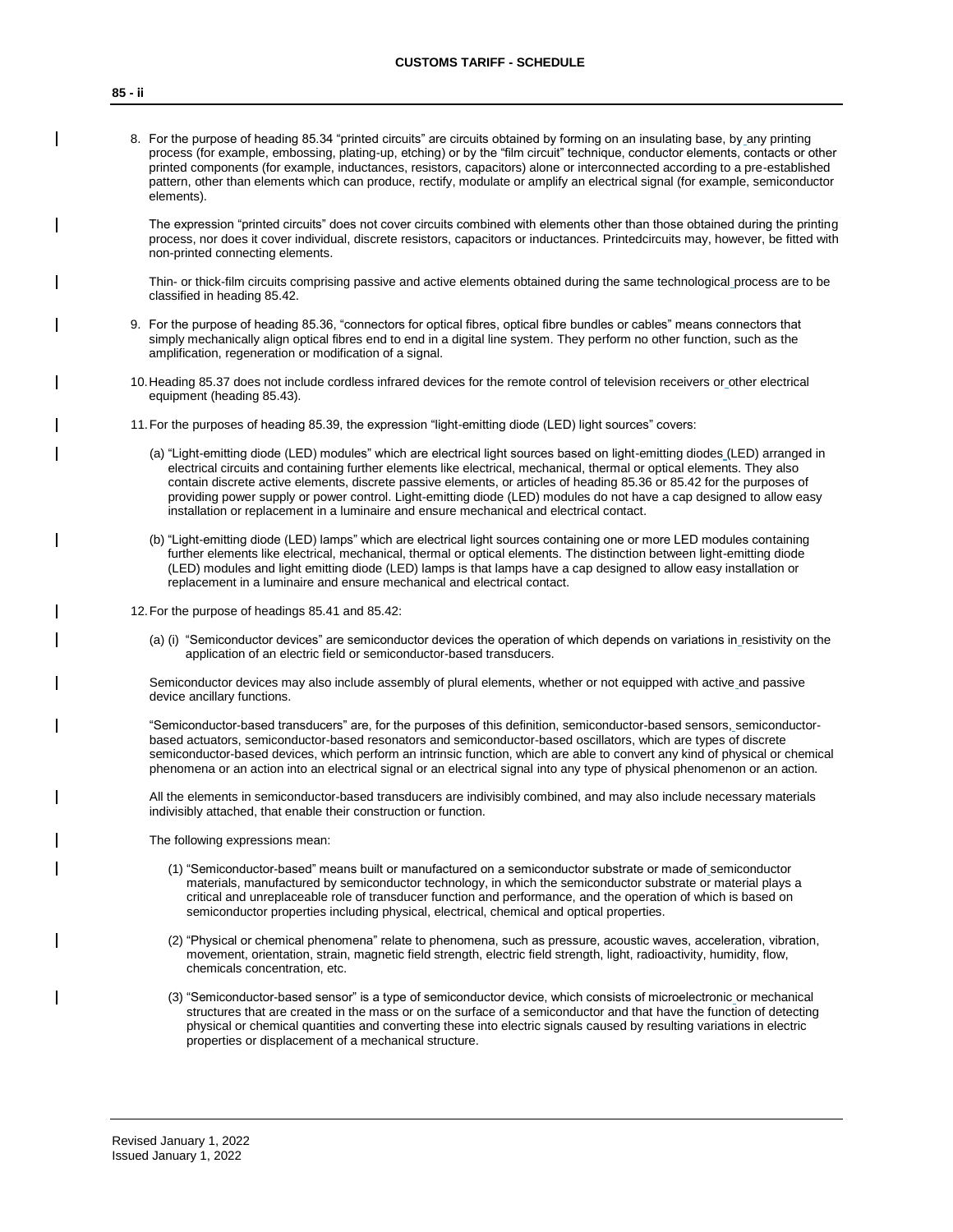- (5) "Semiconductor-based resonator" is a type of semiconductor device, which consists of microelectronic or mechanical structures that are created in the mass or on the surface of a semiconductor and that have the function of generating a mechanical or electrical oscillation of a predefined frequency that depends on the physical geometry of these structures in response to an external input.
- (6) "Semiconductor-based oscillator" is a type of semiconductor device, which consists of microelectronic or mechanical structures that are created in the mass or on the surface of a semiconductor and that have the function of generating a mechanical or electrical oscillation of a predefined frequency that depends on the physical geometry of these structures.
- (ii) "Light-emitting diodes (LED)" are semiconductor devices based on semiconductor materials which convert electrical energy into visible, infra-red or ultra-violet rays, whether or not electrically connected among each other and whether or not combined with protective diodes. Light-emitting diodes (LED) of heading 85.41 do not incorporate elements for the purposes of providing power supply or power control;
- (b) "Electronic integrated circuits" are:
	- (i) Monolithic integrated circuits in which the circuit elements (diodes, transistors, resistors, capacitors, inductances, etc.) are created in the mass (essentially) and on the surface of a semiconductor or compound semiconductor material (for example, doped silicon, gallium arsenide, silicon germanium, indium phosphide) and are inseparably associated;
	- (ii) Hybrid integrated circuits in which passive elements (resistors, capacitors, inductances, etc.), obtained by thin- or thick-film technology, and active elements (diodes, transistors, monolithic integrated circuits, etc.), obtained by semiconductor technology, are combined to all intents and purposes indivisibly, by interconnections or interconnecting cables, on a single insulating substrate (glass, ceramic, etc.). These circuits may also include discrete components;
	- (iii) Multichip integrated circuits consisting of two or more interconnected monolithic integrated circuits combined to all intents and purposes indivisibly, whether or not on one or more insulating substrates, with or without leadframes, but with no other active or passive circuit elements.
	- (iv)Multi-component integrated circuits (MCOs): a combination of one or more monolithic, hybrid, or multi-chip integrated circuits with at least one of the following components: silicon-based sensors, actuators, oscillators, resonators or combinations thereof, or components performing the functions of articles classifiable under heading 85.32, 85.33, 85.41, or inductors classifiable under heading 85.04, formed to all intents and purposes indivisibly into a single body like an integrated circuit, as a component of a kind used for assembly onto a printed circuit board (PCB) or other carrier, through the connecting of pins, leads, balls, lands, bumps, or pads.

For the purpose of this definition:

- 1. "Components" may be discrete, manufactured independently then assembled onto the rest of the MCO, or integrated into \_other components.
- 2. "Silicon based" means built on a silicon substrate, or made of silicon materials, or manufactured onto integrated circuit die.
- 3. (a) "Silicon-based sensors" consist of microelectronic or mechanical structures that are created in the mass or on the surface of a semiconductor and that have the function of detecting physical or chemical phenomena and transducing these into electric signals, caused by resulting variations in electric properties or displacement of a mechanical structure. "Physical or chemical phenomena" relates to phenomena, such as pressure, acoustic waves, acceleration, vibration, movement, orientation, strain, magnetic field strength, electric field strength, light, radioactivity, humidity, flow, chemicals concentration, etc.
	- (b) "Silicon based actuators" consist of microelectronic and mechanical structures that are created in the mass or on the surface of a semiconductor and that have the function of converting electrical signals into physical movement.
	- (c) "Silicon based resonators" are components that consist of microelectronic or mechanical structures that are created in the mass or on the surface of a semiconductor and have the function of generating a mechanical or electrical oscillation of a predefined frequency that depends on the physical geometry of these structures in response to an external input.
	- (d) "Silicon based oscillators" are active components that consist of microelectronic or mechanical structures that are created in the mass or on the surface of a semiconductor and that have the function of generating a mechanical or electrical oscillation of a predefined frequency that depends on the physical geometry of these structures.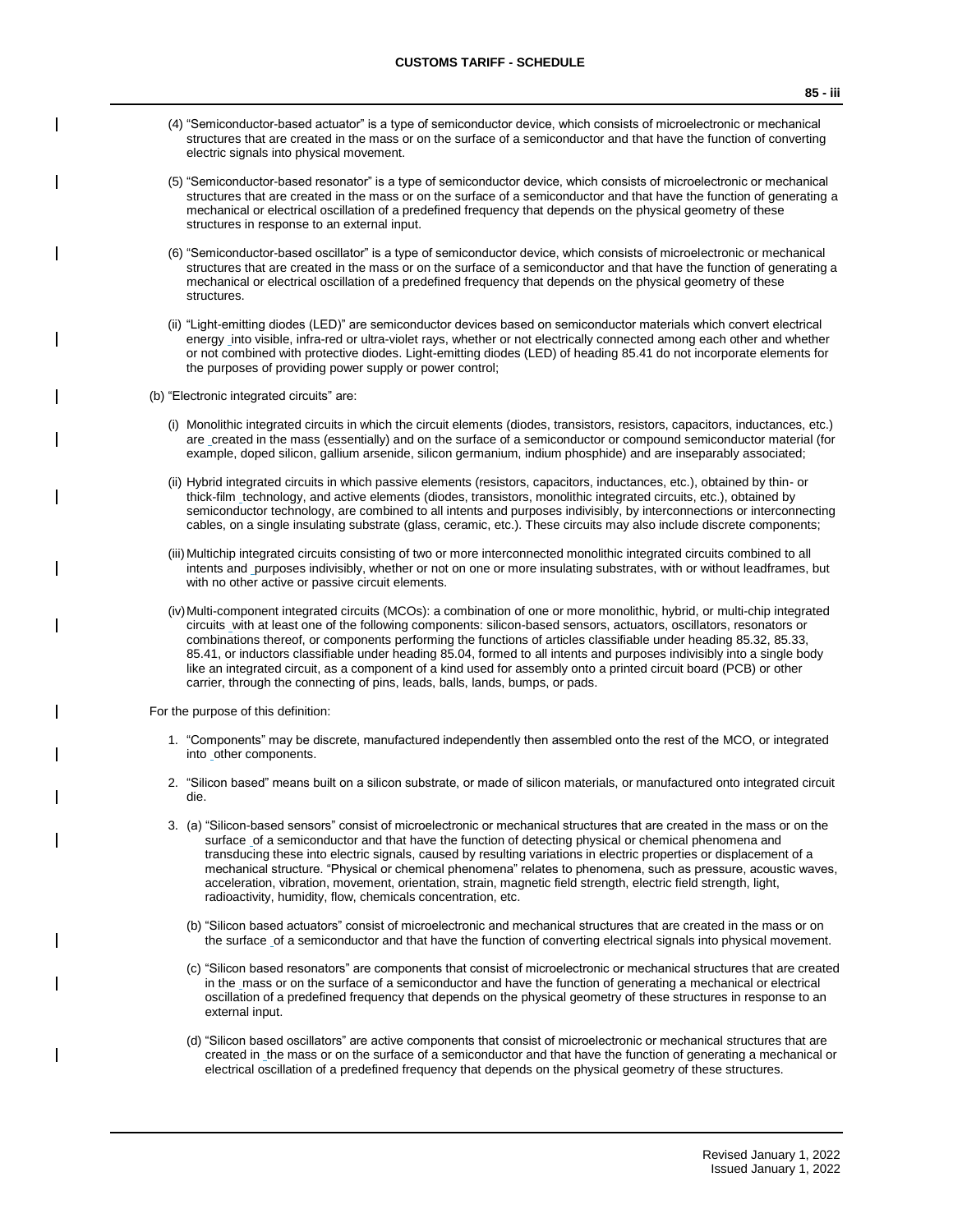#### **85 - iv**

For the classification of the articles defined in this Note, headings 85.41 and 85.42 shall take precedence over any other heading in the Nomenclature, except in the case of heading 85.23, which might cover them by reference to, in particular, their function.

#### **Subheading Notes**.

- 1. Subheading 8525.81 covers only high-speed television cameras, digital cameras and video camera recorders having one or more of the following characteristics:
	- writing speed exceeding 0.5 mm per microsecond;
	- time resolution 50 nanoseconds or less;
	- frame rate exceeding 225,000 frames per second.
- 2. In respect of subheading 8525.82, radiation-hardened or radiation-tolerant television cameras, digital cameras and video camera recorders are designed or shielded to enable operation in a high-radiation environment. These cameras are designed to withstand a total radiation dose of at least 50 x 103 Gy(silicon) (5 x 106 RAD (silicon)), without operational degradation.
- 3. Subheading 8525.83 covers night vision television cameras, digital cameras and video camera recorders which use a photocathode to convert available light to electrons, which can be amplified and converted to yield a visible image. This subheading excludes thermal imaging cameras (generally subheading 8525.89).
- 4. Subheading 8527.12 covers only cassette-players with built-in amplifier, without built-in loudspeaker, capable of operating without an external source of electric power and the dimensions of which do not exceed 170 mm× 100 mm × 45 mm.
- 5. For the purposes of subheadings 8549.11 to 8549.19, "spent primary cells, spent primary batteries and spent electric accumulators" are those which are neither usable as such because of breakage, cutting-up, wear or other reasons, nor capable of being recharged.

#### **Supplementary Notes.**

- 1. For purposes of this Chapter, "printed circuit assembly" means a good consisting of one or more printed circuits of heading 85.34 with one or more active elements assembled on it, with or without passive elements. For purposes of this Note, "active elements" means diodes, transistors and similar semiconductor devices, whether or not photosensitive, of heading 85.41, and integrated circuits of heading 85.42.
- 2. For purposes of this Chapter:
	- (a) references to "high definition" as it applies to television receivers and cathode-ray tubes refers to goods having
		- (i) an aspect ratio of the screen equal to or greater than 16:9, and
		- (ii) a viewing screen capable of displaying more than 700 scanning lines; and
	- (b) the video display diagonal is determined by measuring the maximum straight line dimension across the visible portion of the face plate used for displaying video.
- 3. For the purposes of heading 85.23, "software" means programs that are recorded on diskettes, compact discs, magnetic tape or any other suitable storage medium and that are designed to be executed by a computer or similar programmable, microprocessor-controlled device or apparatus but does not mean audio or video recordings of a type used with sound recording or reproducing apparatus of heading 85.19 or with video recording or reproducing apparatus of heading 85.21.

**Statistical Notes**. (NB These notes do not form part of the *Customs Tariff* legislation.)

- 1. For the statistical purposes of subheadings 8525.50 and 8525.60, the lowest operating frequency will determine the classification
- 2. For the statistical purposes of subheading 8539.10, the size of a sealed beam lamp unit is determined by measuring the largest diagonal dimension across the face-plate for rectangular lamp units and the diameter for circular lamp units..
- 3. For the statistical purposes of subheading 8544.70 having a unit of measure "metre", the intention is to capture the total number of metres obtained by multiplying the number of individual fibres by the length.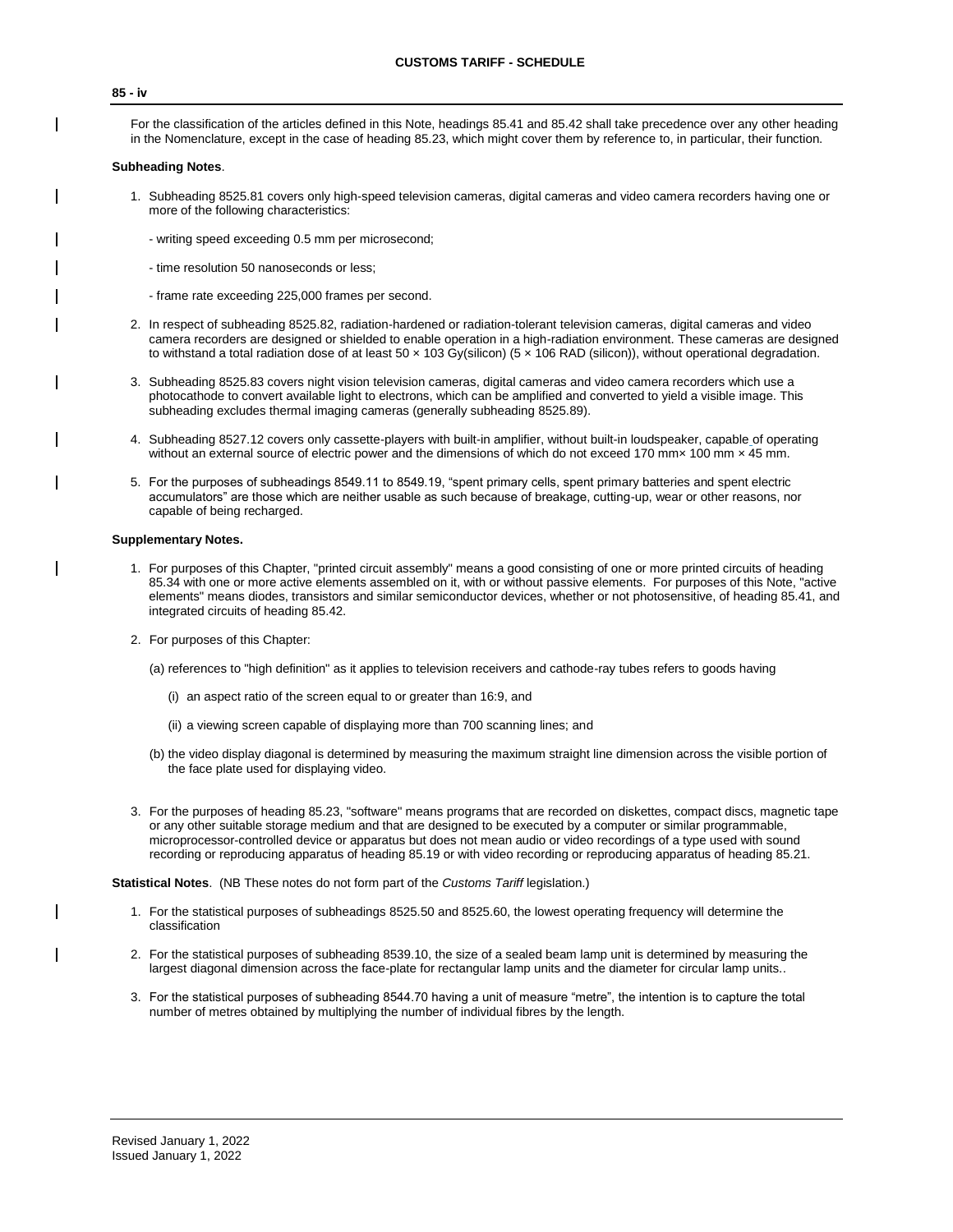| <b>Tariff</b><br>Item | <b>SS</b> | <b>Description of Goods</b>                                                                                                                            | Unit of<br>Meas.                       | <b>MFN</b><br>Tariff | <b>Applicable</b><br><b>Preferential Tariffs</b>                                                                            |
|-----------------------|-----------|--------------------------------------------------------------------------------------------------------------------------------------------------------|----------------------------------------|----------------------|-----------------------------------------------------------------------------------------------------------------------------|
| 85.01                 |           | Electric motors and generators (excluding generating sets).                                                                                            |                                        |                      |                                                                                                                             |
|                       |           |                                                                                                                                                        |                                        |                      |                                                                                                                             |
| 8501.10.00            |           | -Motors of an output not exceeding 37.5 W                                                                                                              |                                        | Free                 | CCCT, LDCT, GPT, UST,<br>MXT, CIAT, CT, CRT, IT,<br>NT, SLT, PT, COLT, JT,<br>PAT, HNT, KRT, CEUT,<br>UAT, CPTPT, UKT: Free |
|                       |           | $---Of an output of less than 18.65 W:$                                                                                                                |                                        |                      |                                                                                                                             |
|                       |           |                                                                                                                                                        | <b>NMB</b>                             |                      |                                                                                                                             |
|                       |           |                                                                                                                                                        | <b>NMB</b>                             |                      |                                                                                                                             |
|                       |           | -----Of an output of 18.65 W or more but not exceeding 37.5 W:                                                                                         | <b>NMB</b>                             |                      |                                                                                                                             |
|                       |           |                                                                                                                                                        | <b>NMB</b>                             |                      |                                                                                                                             |
|                       |           |                                                                                                                                                        | <b>NMB</b>                             |                      |                                                                                                                             |
|                       |           |                                                                                                                                                        | <b>NMB</b>                             |                      |                                                                                                                             |
|                       |           | 8501.20.00 00 -Universal AC/DC motors of an output exceeding 37.5 W                                                                                    | <b>NMB</b>                             | Free                 | CCCT, LDCT, GPT, UST,<br>MXT, CIAT, CT, CRT, IT,<br>NT, SLT, PT, COLT, JT,<br>PAT, HNT, KRT, CEUT,<br>UAT, CPTPT, UKT: Free |
|                       |           | -Other DC motors; DC generators, other than photovoltaic generators:                                                                                   |                                        |                      |                                                                                                                             |
| 8501.31.00            |           | - - Of an output not exceeding 750 W                                                                                                                   |                                        | Free                 | CCCT, LDCT, GPT, UST,<br>MXT, CIAT, CT, CRT, IT,<br>NT, SLT, PT, COLT, JT,<br>PAT, HNT, KRT, CEUT,<br>UAT, CPTPT, UKT: Free |
|                       |           | 10 - - - - -DC motors, of an output exceeding 37.5 W but not exceeding 75 W<br>20 - - - - - DC motors, of an output exceeding 75 W but less than 750 W | <b>NMB</b><br><b>NMB</b><br><b>NMB</b> |                      |                                                                                                                             |
| 8501.32               |           | - - Of an output exceeding 750 W but not exceeding 75 kW                                                                                               |                                        |                      |                                                                                                                             |
|                       |           | 8501.32.20 00 - - - Motors for use as the primary source of mechanical power for electric<br>powered vehicles of subheading 8703.80 or 8703.90         | NMB                                    | Free                 | CCCT, LDCT, GPT, UST,<br>MXT, CIAT, CT, CRT, IT,<br>NT, SLT, PT, COLT, JT,<br>PAT, HNT, KRT, CEUT,<br>UAT, CPTPT, UKT: Free |
| 8501.32.90            |           | $-$ - -Other                                                                                                                                           |                                        | Free                 | CCCT, LDCT, GPT, UST,<br>MXT, CIAT, CT, CRT, IT,<br>NT, SLT, PT, COLT, JT,<br>PAT, HNT, KRT, CEUT,<br>UAT, CPTPT, UKT: Free |
|                       |           |                                                                                                                                                        | <b>NMB</b><br>NMB                      |                      |                                                                                                                             |
|                       |           | 8501.33.00 00 - - Of an output exceeding 75 kW but not exceeding 375 kW                                                                                | NMB                                    | Free                 | CCCT, LDCT, GPT, UST,<br>MXT, CIAT, CT, CRT, IT,<br>NT, SLT, PT, COLT, JT,<br>PAT, HNT, KRT, CEUT,<br>UAT, CPTPT, UKT: Free |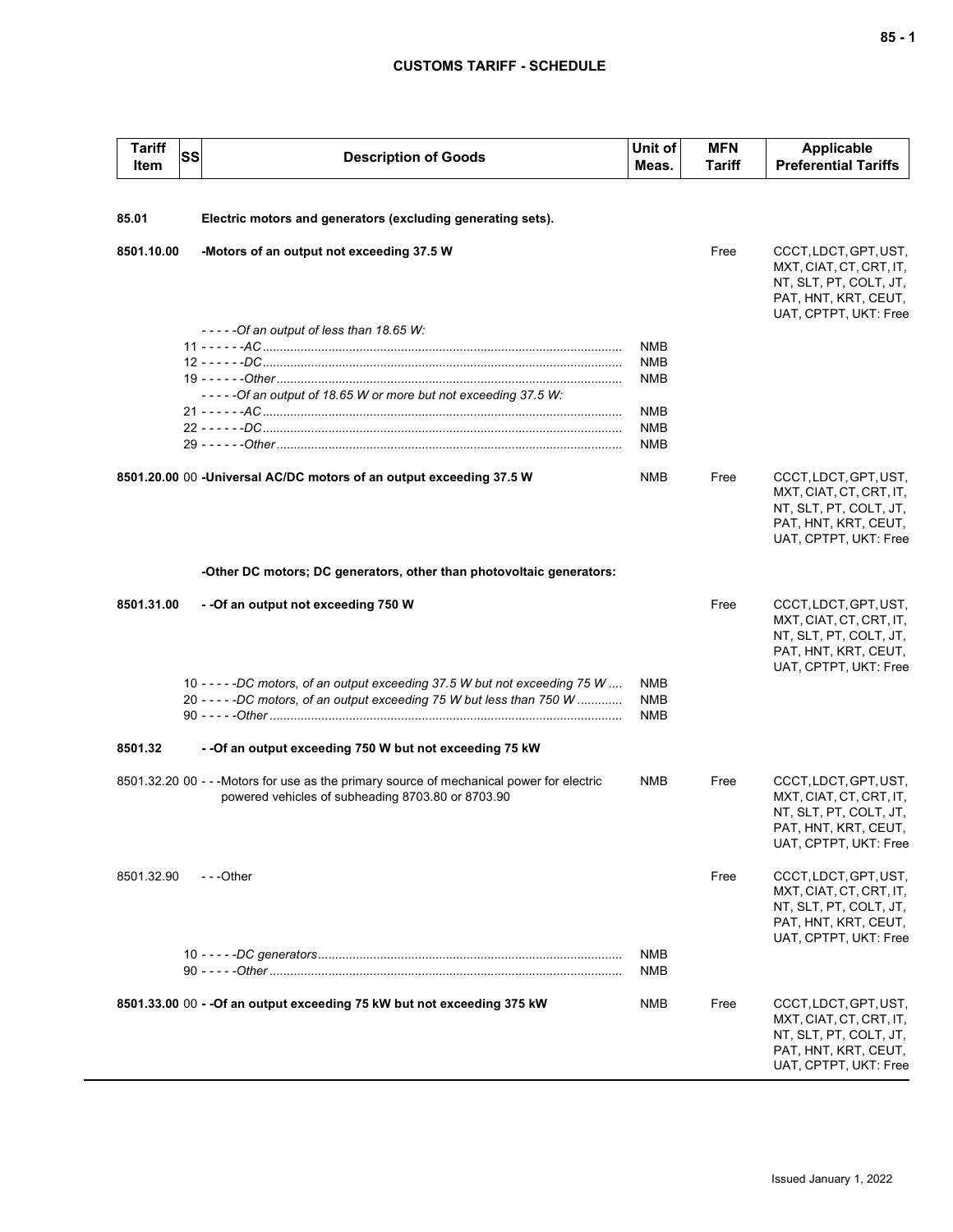| <b>Tariff</b><br>Item | <b>SS</b> | <b>Description of Goods</b>                                                                                                                                                                                                                                                                                                                                                                                                                                                                                                                                                            | Unit of<br>Meas.                                                   | <b>MFN</b><br>Tariff | Applicable<br><b>Preferential Tariffs</b>                                                                                   |
|-----------------------|-----------|----------------------------------------------------------------------------------------------------------------------------------------------------------------------------------------------------------------------------------------------------------------------------------------------------------------------------------------------------------------------------------------------------------------------------------------------------------------------------------------------------------------------------------------------------------------------------------------|--------------------------------------------------------------------|----------------------|-----------------------------------------------------------------------------------------------------------------------------|
| 8501.34.00            |           | -- Of an output exceeding 375 kW                                                                                                                                                                                                                                                                                                                                                                                                                                                                                                                                                       | <b>NMB</b><br><b>NMB</b>                                           | Free                 | CCCT, LDCT, GPT, UST,<br>MXT, CIAT, CT, CRT, IT,<br>NT, SLT, PT, COLT, JT,<br>PAT, HNT, KRT, CEUT,<br>UAT, CPTPT, UKT: Free |
| 8501.40.00            |           | -Other AC motors, single-phase                                                                                                                                                                                                                                                                                                                                                                                                                                                                                                                                                         |                                                                    | Free                 | CCCT, LDCT, GPT, UST,<br>MXT, CIAT, CT, CRT, IT,<br>NT, SLT, PT, COLT, JT,<br>PAT, HNT, KRT, CEUT,<br>UAT, CPTPT, UKT: Free |
|                       |           | 10 - - - - - External rotor permanent split capacitor motors, of a power exceeding<br>30 W or more but not exceeding 120 W, for use in the manufacture of<br>cooker (range) hoods; Gear motors, for use in the manufacture of<br>machinery or equipment; Other motors, for use in the manufacture of<br>submersible water pump systems, with a pump diameter exceeding<br>20 - - - - - Of an output exceeding 37.5 W but not exceeding 75 W<br>30 - - - - - Of an output exceeding 75 W but not exceeding 750 W<br>40 - - - - - Of an output exceeding 750 W but not exceeding 3,730 W | <b>NMB</b><br><b>NMB</b><br><b>NMB</b><br><b>NMB</b><br><b>NMB</b> |                      |                                                                                                                             |
|                       |           | -Other AC motors, multi-phase:                                                                                                                                                                                                                                                                                                                                                                                                                                                                                                                                                         |                                                                    |                      |                                                                                                                             |
| 8501.51.00            |           | - - Of an output not exceeding 750 W                                                                                                                                                                                                                                                                                                                                                                                                                                                                                                                                                   | <b>NMB</b>                                                         | Free                 | CCCT, LDCT, GPT, UST,<br>MXT, CIAT, CT, CRT, IT,<br>NT, SLT, PT, COLT, JT,<br>PAT, HNT, KRT, CEUT,<br>UAT, CPTPT, UKT: Free |
|                       |           |                                                                                                                                                                                                                                                                                                                                                                                                                                                                                                                                                                                        | <b>NMB</b>                                                         |                      |                                                                                                                             |
| 8501.52.00            |           | - - Of an output exceeding 750 W but not exceeding 75 kW                                                                                                                                                                                                                                                                                                                                                                                                                                                                                                                               |                                                                    | Free                 | CCCT, LDCT, GPT, UST,<br>MXT, CIAT, CT, CRT, IT,<br>NT, SLT, PT, COLT, JT,<br>PAT, HNT, KRT, CEUT,<br>UAT, CPTPT, UKT: Free |
|                       |           | 10 - - - - - Of an output exceeding 750 W but not exceeding 14.92 kW<br>20 - - - - - Of an output exceeding 14.92 kW but not exceeding 75 kW                                                                                                                                                                                                                                                                                                                                                                                                                                           | <b>NMB</b><br>NMB                                                  |                      |                                                                                                                             |
| 8501.53.00            |           | --Of an output exceeding 75 kW                                                                                                                                                                                                                                                                                                                                                                                                                                                                                                                                                         |                                                                    | Free                 | CCCT, LDCT, GPT, UST,<br>MXT, CIAT, CT, CRT, IT,<br>NT, SLT, PT, COLT, JT,<br>PAT, HNT, KRT, CEUT,<br>UAT, CPTPT, UKT: Free |
|                       |           | 10 - - - - - For operating mud (slush) pumps, winches (draw works) or rotary                                                                                                                                                                                                                                                                                                                                                                                                                                                                                                           | NMB                                                                |                      |                                                                                                                             |
|                       |           |                                                                                                                                                                                                                                                                                                                                                                                                                                                                                                                                                                                        | <b>NMB</b>                                                         |                      |                                                                                                                             |
|                       |           | 30 - - - - - Of an output exceeding 149 kW but not exceeding 375 kW<br>40 - - - - - Of an output exceeding 375 kW but not exceeding 750 kW<br>50 - - - - - Of an output exceeding 750 kW but not exceeding 1,875 kW                                                                                                                                                                                                                                                                                                                                                                    | <b>NMB</b><br><b>NMB</b><br>NMB<br><b>NMB</b>                      |                      |                                                                                                                             |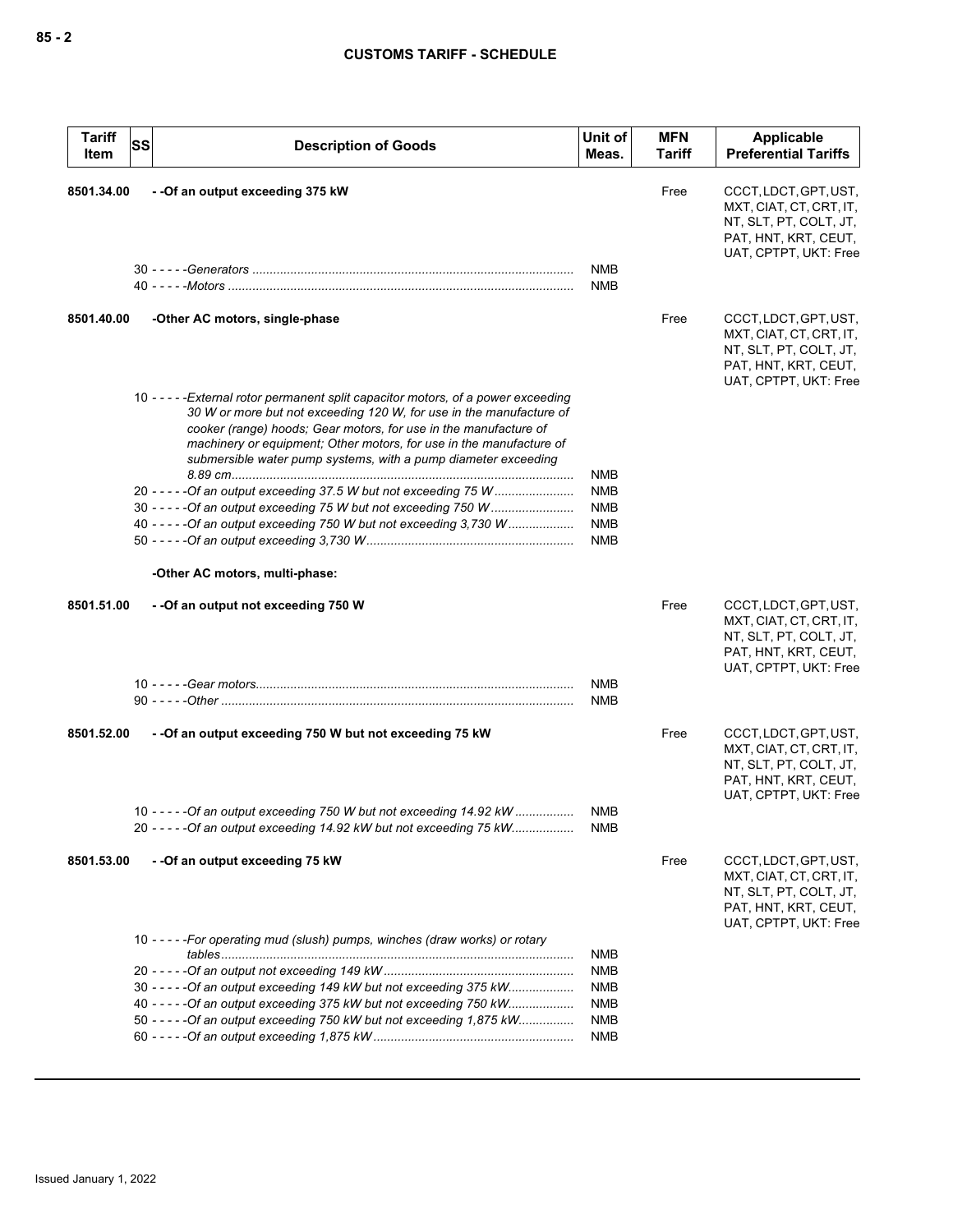| <b>Tariff</b><br>Item | <b>SS</b> | <b>Description of Goods</b>                                                | Unit of<br>Meas.         | <b>MFN</b><br><b>Tariff</b> | <b>Applicable</b><br><b>Preferential Tariffs</b>                                                                            |
|-----------------------|-----------|----------------------------------------------------------------------------|--------------------------|-----------------------------|-----------------------------------------------------------------------------------------------------------------------------|
|                       |           | -AC generators (alternators), other than photovoltaic generators:          |                          |                             |                                                                                                                             |
|                       |           | 8501.61.00 00 - - Of an output not exceeding 75 kVA                        | <b>NMB</b>               | Free                        | CCCT, LDCT, GPT, UST,<br>MXT, CIAT, CT, CRT, IT,<br>NT, SLT, PT, COLT, JT,<br>PAT, HNT, KRT, CEUT,<br>UAT, CPTPT, UKT: Free |
|                       |           | 8501.62.00 00 - - Of an output exceeding 75 kVA but not exceeding 375 kVA  | NMB                      | Free                        | CCCT, LDCT, GPT, UST,<br>MXT, CIAT, CT, CRT, IT,<br>NT, SLT, PT, COLT, JT,<br>PAT, HNT, KRT, CEUT,<br>UAT, CPTPT, UKT: Free |
|                       |           | 8501.63.00 00 - - Of an output exceeding 375 kVA but not exceeding 750 kVA | NMB                      | Free                        | CCCT, LDCT, GPT, UST,<br>MXT, CIAT, CT, CRT, IT,<br>NT, SLT, PT, COLT, JT,<br>PAT, HNT, KRT, CEUT,<br>UAT, CPTPT, UKT: Free |
| 8501.64.00            |           | --Of an output exceeding 750 kVA                                           |                          | Free                        | CCCT, LDCT, GPT, UST,<br>MXT, CIAT, CT, CRT, IT,<br>NT, SLT, PT, COLT, JT,<br>PAT, HNT, KRT, CEUT,<br>UAT, CPTPT, UKT: Free |
|                       |           |                                                                            | <b>NMB</b><br><b>NMB</b> |                             |                                                                                                                             |
|                       |           | -Photovoltaic DC generators:                                               |                          |                             |                                                                                                                             |
|                       |           | 8501.71.00 00 - - Of an output not exceeding 50 W                          | NMB                      | Free                        | CCCT, LDCT, GPT, UST,<br>MXT, CIAT, CT, CRT, IT,<br>NT, SLT, PT, COLT, JT,<br>PAT, HNT, KRT, CEUT,<br>UAT, CPTPT, UKT: Free |
|                       |           | 8501.72.00 00 - - Of an output exceeding 50 W                              | <b>NMB</b>               | Free                        | CCCT, LDCT, GPT, UST,<br>MXT, CIAT, CT, CRT, IT,<br>NT, SLT, PT, COLT, JT,<br>PAT, HNT, KRT, CEUT,<br>UAT, CPTPT, UKT: Free |
|                       |           | 8501.80.00 00 -Photovoltaic AC generators                                  | <b>NMB</b>               | Free                        | CCCT, LDCT, GPT, UST,<br>MXT, CIAT, CT, CRT, IT,<br>NT, SLT, PT, COLT, JT,<br>PAT, HNT, KRT, CEUT,<br>UAT, CPTPT, UKT: Free |
| 85.02                 |           | Electric generating sets and rotary converters.                            |                          |                             |                                                                                                                             |

**-Generating sets with compression-ignition internal combustion piston engines (diesel or semi-diesel engines):**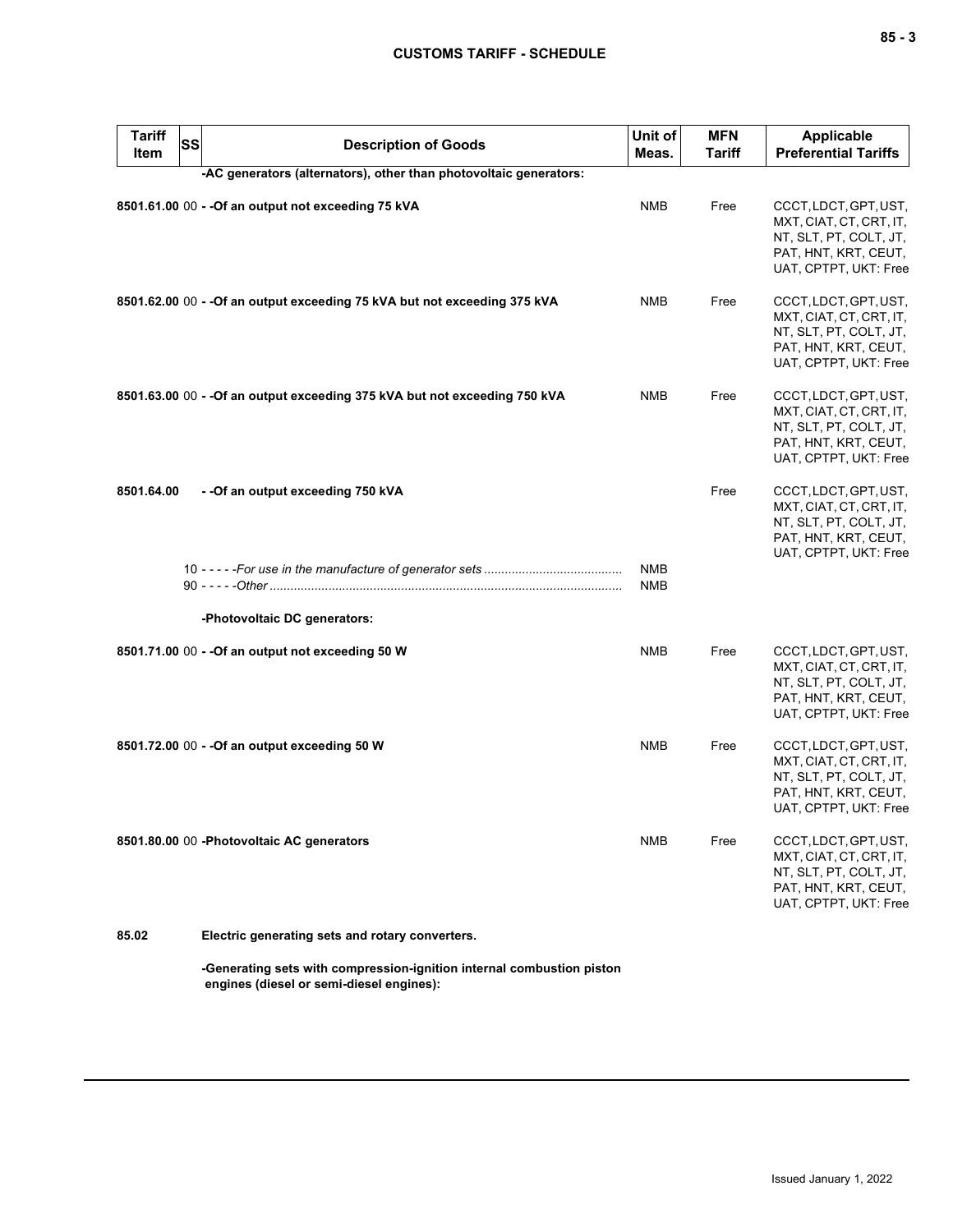| <b>Tariff</b><br><b>SS</b><br>Item | <b>Description of Goods</b>                                                                                                                                | Unit of<br>Meas.         | <b>MFN</b><br><b>Tariff</b> | <b>Applicable</b><br><b>Preferential Tariffs</b>                                                                            |
|------------------------------------|------------------------------------------------------------------------------------------------------------------------------------------------------------|--------------------------|-----------------------------|-----------------------------------------------------------------------------------------------------------------------------|
| 8502.11.00                         | -- Of an output not exceeding 75 kVA                                                                                                                       | <b>NMB</b>               | Free                        | CCCT, LDCT, GPT, UST,<br>MXT, CIAT, CT, CRT, IT,<br>NT, SLT, PT, COLT, JT,<br>PAT, HNT, KRT, CEUT,<br>UAT, CPTPT, UKT: Free |
|                                    |                                                                                                                                                            | <b>NMB</b>               |                             |                                                                                                                             |
|                                    | 8502.12.00 00 - - Of an output exceeding 75 kVA but not exceeding 375 kVA                                                                                  | <b>NMB</b>               | Free                        | CCCT, LDCT, GPT, UST,<br>MXT, CIAT, CT, CRT, IT,<br>NT, SLT, PT, COLT, JT,<br>PAT, HNT, KRT, CEUT,<br>UAT, CPTPT, UKT: Free |
|                                    | 8502.13.00 00 - - Of an output exceeding 375 kVA                                                                                                           | NMB                      | Free                        | CCCT, LDCT, GPT, UST,<br>MXT, CIAT, CT, CRT, IT,<br>NT, SLT, PT, COLT, JT,<br>PAT, HNT, KRT, CEUT,<br>UAT, CPTPT, UKT: Free |
| 8502.20.00                         | -Generating sets with spark-ignition internal combustion piston engines                                                                                    |                          | Free                        | CCCT, LDCT, GPT, UST,<br>MXT, CIAT, CT, CRT, IT,<br>NT, SLT, PT, COLT, JT,<br>PAT, HNT, KRT, CEUT,<br>UAT, CPTPT, UKT: Free |
|                                    | 10 ----- For use on the farm, for farm purposes only; Ground power units, for<br>providing electrical power for aircraft; Of an output not exceeding 35 kW | <b>NMB</b><br><b>NMB</b> |                             |                                                                                                                             |
|                                    | -Other generating sets:                                                                                                                                    |                          |                             |                                                                                                                             |
|                                    | 8502.31.00 00 - - Wind-powered                                                                                                                             | <b>NMB</b>               | Free                        | CCCT, LDCT, GPT, UST,<br>MXT, CIAT, CT, CRT, IT,<br>NT, SLT, PT, COLT, JT,<br>PAT, HNT, KRT, CEUT,<br>UAT, CPTPT, UKT: Free |
| 8502.39.00 00 - - Other            |                                                                                                                                                            | <b>NMB</b>               | Free                        | CCCT, LDCT, GPT, UST,<br>MXT, CIAT, CT, CRT, IT,<br>NT, SLT, PT, COLT, JT,<br>PAT, HNT, KRT, CEUT,<br>UAT, CPTPT, UKT: Free |
|                                    | 8502.40.00 00 - Electric rotary converters                                                                                                                 | NMB                      | Free                        | CCCT, LDCT, GPT, UST,<br>MXT, CIAT, CT, CRT, IT,<br>NT, SLT, PT, COLT, JT,<br>PAT, HNT, KRT, CEUT,<br>UAT, CPTPT, UKT: Free |
| 8503.00                            | Parts suitable for use solely or principally with the machines of<br>heading 85.01 or 85.02.                                                               |                          |                             |                                                                                                                             |
| 8503.00.10                         | -- - Stators and rotors of the machines of heading 85.01                                                                                                   |                          | Free                        | CCCT, LDCT, GPT, UST,<br>MXT, CIAT, CT, CRT, IT,<br>NT, SLT, PT, COLT, JT,<br>PAT, HNT, KRT, CEUT,<br>UAT, CPTPT, UKT: Free |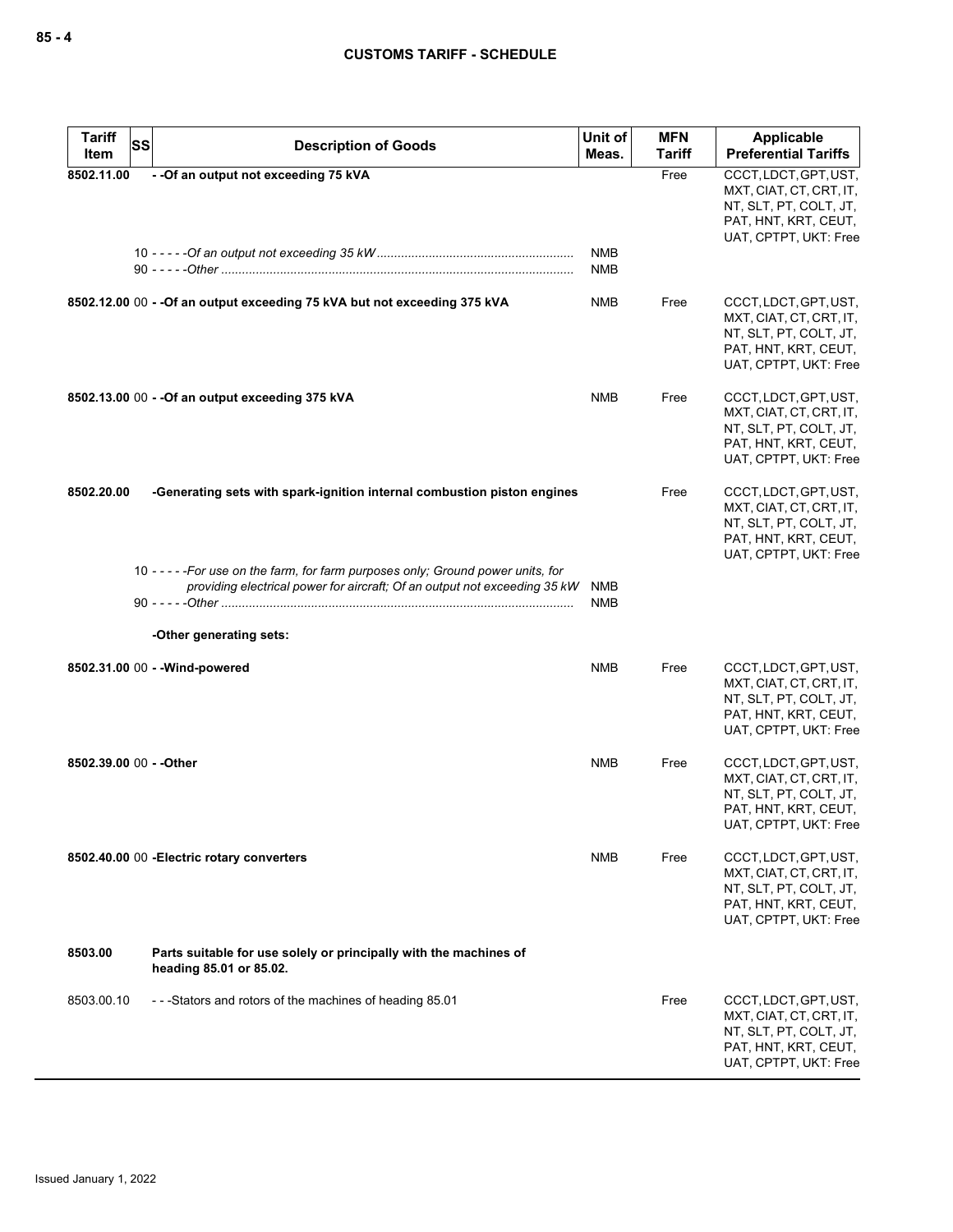| I<br>I<br>$-$<br>v<br>۰. |  | $\overline{\phantom{a}}$ |
|--------------------------|--|--------------------------|
|--------------------------|--|--------------------------|

| <b>Tariff</b><br>Item | <b>SS</b> | <b>Description of Goods</b>                                                            | Unit of<br>Meas.         | <b>MFN</b><br>Tariff | <b>Applicable</b><br><b>Preferential Tariffs</b>                                                                            |
|-----------------------|-----------|----------------------------------------------------------------------------------------|--------------------------|----------------------|-----------------------------------------------------------------------------------------------------------------------------|
|                       |           |                                                                                        | $\overline{\phantom{m}}$ |                      |                                                                                                                             |
|                       |           |                                                                                        |                          |                      |                                                                                                                             |
|                       |           |                                                                                        |                          |                      |                                                                                                                             |
|                       |           |                                                                                        |                          |                      |                                                                                                                             |
| 8503.00.90            |           | $- -$ Other                                                                            |                          | Free                 | CCCT, LDCT, GPT, UST,<br>MXT, CIAT, CT, CRT, IT,<br>NT, SLT, PT, COLT, JT,<br>PAT, HNT, KRT, CEUT,<br>UAT, CPTPT, UKT: Free |
|                       |           |                                                                                        |                          |                      |                                                                                                                             |
|                       |           |                                                                                        |                          |                      |                                                                                                                             |
|                       |           |                                                                                        |                          |                      |                                                                                                                             |
|                       |           |                                                                                        |                          |                      |                                                                                                                             |
| 85.04                 |           | Electrical transformers, static converters (for example, rectifiers) and<br>inductors. |                          |                      |                                                                                                                             |
|                       |           | 8504.10.00 00 -Ballasts for discharge lamps or tubes                                   | <b>NMB</b>               | Free                 | CCCT, LDCT, GPT, UST,<br>MXT, CIAT, CT, CRT, IT,<br>NT, SLT, PT, COLT, JT,<br>PAT, HNT, KRT, CEUT,<br>UAT, CPTPT, UKT: Free |
|                       |           | -Liquid dielectric transformers:                                                       |                          |                      |                                                                                                                             |
| 8504.21.00            |           | - -Having a power handling capacity not exceeding 650 kVA                              |                          | Free                 | CCCT, LDCT, GPT, UST,<br>MXT, CIAT, CT, CRT, IT,<br>NT, SLT, PT, COLT, JT,<br>PAT, HNT, KRT, CEUT,<br>UAT, CPTPT, UKT: Free |
|                       |           | 10 - - - - - Having a power handling capacity of less than 500 kVA                     | <b>NMB</b>               |                      |                                                                                                                             |
|                       |           | 20 - - - - - Having a power handling capacity of 500 kVA or more but not               |                          |                      |                                                                                                                             |
|                       |           |                                                                                        | <b>NMB</b>               |                      |                                                                                                                             |
| 8504.22.00            |           | - - Having a power handling capacity exceeding 650 kVA but not<br>exceeding 10,000 kVA |                          | Free                 | CCCT, LDCT, GPT, UST,<br>MXT, CIAT, CT, CRT, IT,<br>NT, SLT, PT, COLT, JT,<br>PAT, HNT, KRT, CEUT,<br>UAT, CPTPT, UKT: Free |
|                       |           | 10 - - - - - Having a power handling capacity exceeding 650 kVA but not                |                          |                      |                                                                                                                             |
|                       |           | 20 - - - - - Having a power handling capacity exceeding 2,500 kVA but not              | <b>NMB</b>               |                      |                                                                                                                             |
|                       |           |                                                                                        | <b>NMB</b>               |                      |                                                                                                                             |
| 8504.23.00            |           | - -Having a power handling capacity exceeding 10,000 kVA                               |                          | Free                 | CCCT, LDCT, GPT, UST,<br>MXT, CIAT, CT, CRT, IT,<br>NT, SLT, PT, COLT, JT,<br>PAT, HNT, KRT, CEUT,<br>UAT, CPTPT, UKT: Free |
|                       |           | 10 - - - - - Having a power handling capacity exceeding 10,000 kVA but not             | NMB                      |                      |                                                                                                                             |
|                       |           | 20 - - - - - Having a power handling capacity exceeding 59,000 kVA but not             |                          |                      |                                                                                                                             |
|                       |           |                                                                                        | <b>NMB</b>               |                      |                                                                                                                             |
|                       |           | 30 - - - - - Having a power handling capacity exceeding 100,000 kVA                    | NMB                      |                      |                                                                                                                             |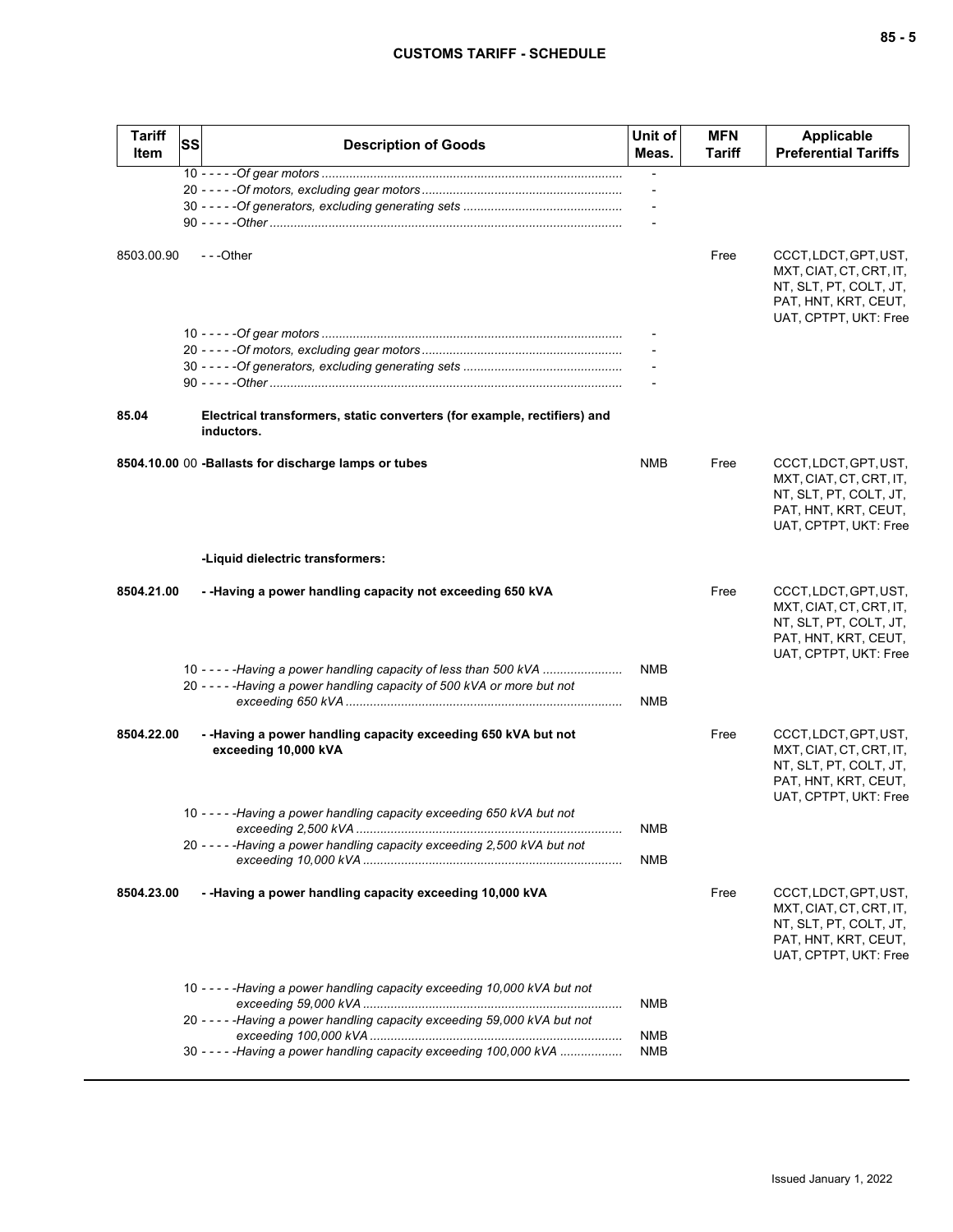| <b>Tariff</b><br>Item | <b>SS</b> | <b>Description of Goods</b>                                                                                                            | Unit of<br>Meas.                       | <b>MFN</b><br><b>Tariff</b> | <b>Applicable</b><br><b>Preferential Tariffs</b>                                                                            |
|-----------------------|-----------|----------------------------------------------------------------------------------------------------------------------------------------|----------------------------------------|-----------------------------|-----------------------------------------------------------------------------------------------------------------------------|
|                       |           | -Other transformers:                                                                                                                   |                                        |                             |                                                                                                                             |
| 8504.31.00            |           | - - Having a power handling capacity not exceeding 1 kVA                                                                               |                                        | Free                        | CCCT, LDCT, GPT, UST,<br>MXT, CIAT, CT, CRT, IT,<br>NT, SLT, PT, COLT, JT,<br>PAT, HNT, KRT, CEUT,<br>UAT, CPTPT, UKT: Free |
|                       |           | 30 - - - - - Having a power handling capacity of 40 VA or more but less than 1 kVA                                                     | <b>NMB</b><br><b>NMB</b><br><b>NMB</b> |                             |                                                                                                                             |
|                       |           | 8504.32.00 00 - - Having a power handling capacity exceeding 1 kVA but not exceeding<br><b>16 kVA</b>                                  | <b>NMB</b>                             | Free                        | CCCT, LDCT, GPT, UST,<br>MXT, CIAT, CT, CRT, IT,<br>NT, SLT, PT, COLT, JT,<br>PAT, HNT, KRT, CEUT,<br>UAT, CPTPT, UKT: Free |
| 8504.33.00            |           | --Having a power handling capacity exceeding 16 kVA but not<br>exceeding 500 kVA                                                       |                                        | Free                        | CCCT, LDCT, GPT, UST,<br>MXT, CIAT, CT, CRT, IT,<br>NT, SLT, PT, COLT, JT,<br>PAT, HNT, KRT, CEUT,<br>UAT, CPTPT, UKT: Free |
|                       |           | 10 - - - - - Having a power handling capacity exceeding 16 kVA but not exceeding                                                       | <b>NMB</b>                             |                             |                                                                                                                             |
|                       |           | 20 - - - - - Having a power handling capacity exceeding 50 kVA but not exceeding                                                       | NMB                                    |                             |                                                                                                                             |
|                       |           | 8504.34.00 00 - - Having a power handling capacity exceeding 500 kVA                                                                   | NMB                                    | Free                        | CCCT, LDCT, GPT, UST,<br>MXT, CIAT, CT, CRT, IT,<br>NT, SLT, PT, COLT, JT,<br>PAT, HNT, KRT, CEUT,<br>UAT, CPTPT, UKT: Free |
| 8504.40               |           | -Static converters                                                                                                                     |                                        |                             |                                                                                                                             |
|                       |           | 8504.40.30 00 - - - Power supplies for the automatic data processing machines of<br>heading 84.71                                      |                                        | Free                        | CCCT, LDCT, GPT, UST,<br>MXT, CIAT, CT, CRT, IT,<br>NT, SLT, PT, COLT, JT,<br>PAT, HNT, KRT, CEUT,<br>UAT, CPTPT, UKT: Free |
|                       |           | 8504.40.40 00 - - -Speed drive controllers for electric motors                                                                         |                                        | Free                        | CCCT, LDCT, GPT, UST,<br>MXT, CIAT, CT, CRT, IT,<br>NT, SLT, PT, COLT, JT,<br>PAT, HNT, KRT, CEUT,<br>UAT, CPTPT, UKT: Free |
| 8504.40.90            |           | $- -$ Other                                                                                                                            |                                        | Free                        | CCCT, LDCT, GPT, UST,<br>MXT, CIAT, CT, CRT, IT,<br>NT, SLT, PT, COLT, JT,<br>PAT, HNT, KRT, CEUT,<br>UAT, CPTPT, UKT: Free |
|                       |           | -----Semiconductor converters wherein the devices employed in the<br>converting element have a current rating exceeding 100 A average: |                                        |                             |                                                                                                                             |
|                       |           |                                                                                                                                        |                                        |                             |                                                                                                                             |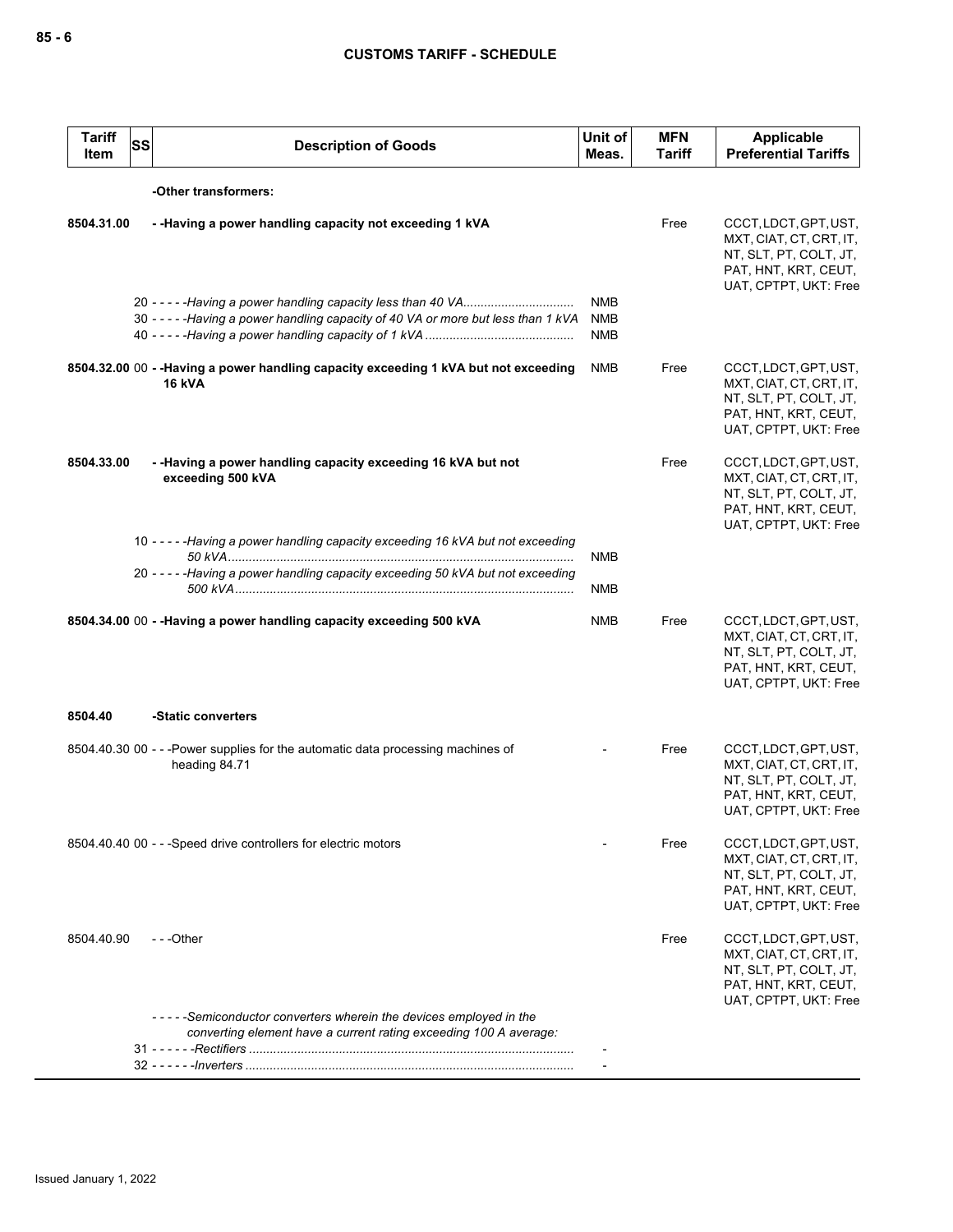$\mathbf{I}$  $\blacksquare$  $\mathbf I$  $\mathbf I$ 

 $\mathbf I$  $\mathbf{I}$ 

| <b>Tariff</b><br>Item | <b>SS</b> | <b>Description of Goods</b>                                                                                                                                                                                                                                                          | Unit of<br>Meas. | <b>MFN</b><br>Tariff | Applicable<br><b>Preferential Tariffs</b>                                                                                   |
|-----------------------|-----------|--------------------------------------------------------------------------------------------------------------------------------------------------------------------------------------------------------------------------------------------------------------------------------------|------------------|----------------------|-----------------------------------------------------------------------------------------------------------------------------|
|                       |           | 33 - - - - - - Alternating current converters and cycle converters                                                                                                                                                                                                                   |                  |                      |                                                                                                                             |
|                       |           |                                                                                                                                                                                                                                                                                      |                  |                      |                                                                                                                             |
|                       |           |                                                                                                                                                                                                                                                                                      |                  |                      |                                                                                                                             |
|                       |           | -----Battery chargers:                                                                                                                                                                                                                                                               |                  |                      |                                                                                                                             |
|                       |           |                                                                                                                                                                                                                                                                                      | <b>NMB</b>       |                      |                                                                                                                             |
|                       |           |                                                                                                                                                                                                                                                                                      | <b>NMB</b>       |                      |                                                                                                                             |
|                       |           |                                                                                                                                                                                                                                                                                      | <b>NMB</b>       |                      |                                                                                                                             |
|                       |           | $---Other:$                                                                                                                                                                                                                                                                          |                  |                      |                                                                                                                             |
|                       |           |                                                                                                                                                                                                                                                                                      |                  |                      |                                                                                                                             |
|                       |           |                                                                                                                                                                                                                                                                                      |                  |                      |                                                                                                                             |
|                       |           | 8504.50.00 00 - Other inductors                                                                                                                                                                                                                                                      |                  | Free                 | CCCT, LDCT, GPT, UST,<br>MXT, CIAT, CT, CRT, IT,<br>NT, SLT, PT, COLT, JT,<br>PAT, HNT, KRT, CEUT,<br>UAT, CPTPT, UKT: Free |
| 8504.90               |           | -Parts                                                                                                                                                                                                                                                                               |                  |                      |                                                                                                                             |
|                       |           | 8504.90.10 00 - - - Printed circuit assemblies for the goods of subheadings 8504.40 and<br>8504.90                                                                                                                                                                                   |                  | Free                 | CCCT, LDCT, GPT, UST,<br>MXT, CIAT, CT, CRT, IT,<br>NT, SLT, PT, COLT, JT,<br>PAT, HNT, KRT, CEUT,<br>UAT, CPTPT, UKT: Free |
|                       |           | 8504.90.20 00 - - - Other parts of power supplies for automatic data processing machines of<br>heading 84.71                                                                                                                                                                         |                  | Free                 | CCCT, LDCT, GPT, UST,<br>MXT, CIAT, CT, CRT, IT,<br>NT, SLT, PT, COLT, JT,<br>PAT, HNT, KRT, CEUT,<br>UAT, CPTPT, UKT: Free |
| 8504.90.90            |           | $-$ - -Other                                                                                                                                                                                                                                                                         |                  | Free                 | CCCT, LDCT, GPT, UST,<br>MXT, CIAT, CT, CRT, IT,<br>NT, SLT, PT, COLT, JT,<br>PAT, HNT, KRT, CEUT,<br>UAT, CPTPT, UKT: Free |
|                       |           | 10 - - - - - Printed circuit assemblies, of electric transformers and other inductors<br>-----Other, of electric transformers:                                                                                                                                                       |                  |                      |                                                                                                                             |
|                       |           | 81 - - - - - - Having a power handling capacity of less than 500 kVA                                                                                                                                                                                                                 |                  |                      |                                                                                                                             |
|                       |           | 82 - - - - - - Having a power handling capacity of 500 kVA or more                                                                                                                                                                                                                   |                  |                      |                                                                                                                             |
| 85.05                 |           | Electro-magnets; permanent magnets and articles intended to become<br>permanent magnets after magnetization; electro-magnetic or permanent<br>magnet chucks, clamps and similar holding devices; electro-magnetic<br>couplings, clutches and brakes; electro-magnetic lifting heads. |                  |                      |                                                                                                                             |
|                       |           | -Permanent magnets and articles intended to become permanent<br>magnets after magnetization:                                                                                                                                                                                         |                  |                      |                                                                                                                             |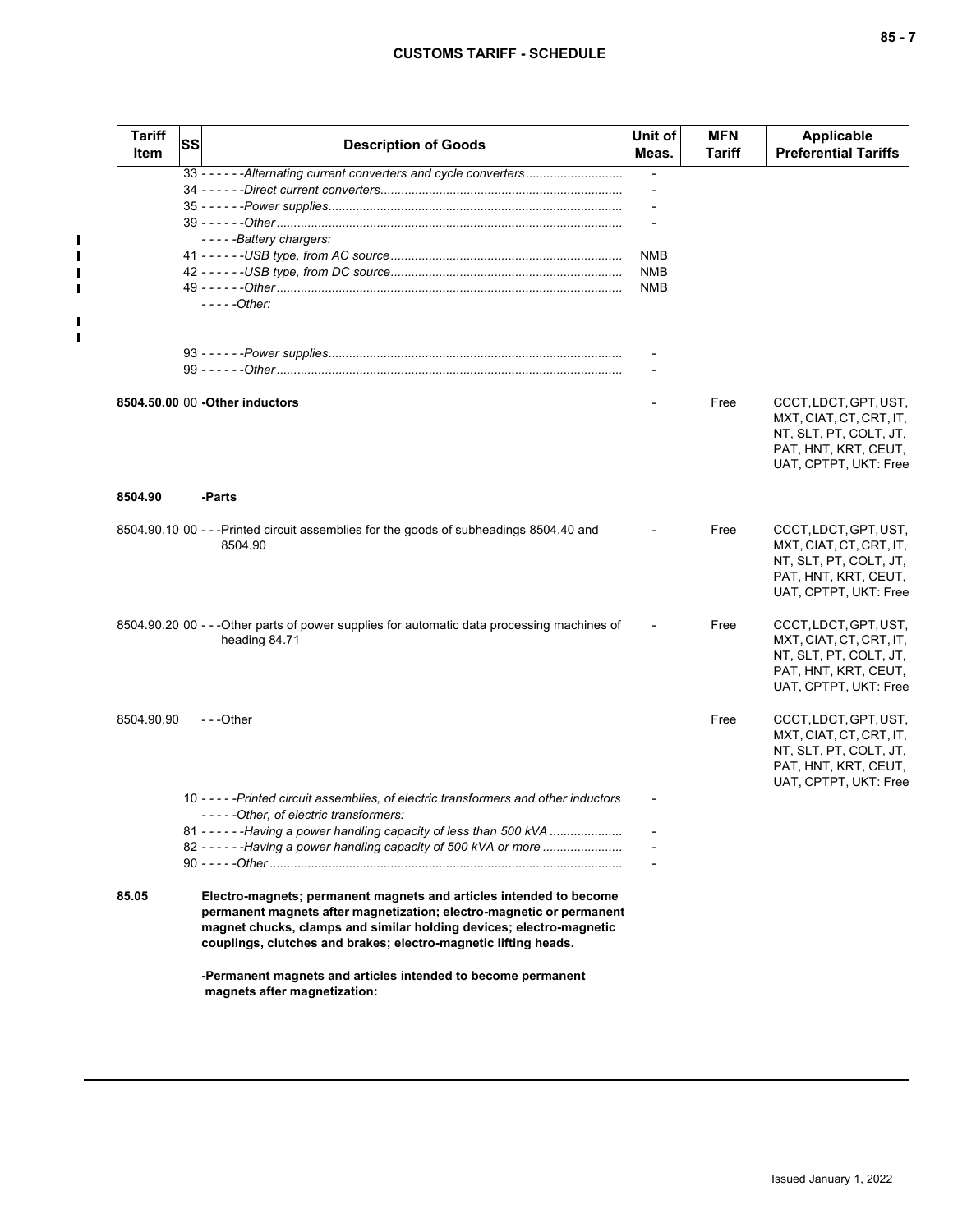| <b>Tariff</b><br><b>SS</b><br>Item | <b>Description of Goods</b>                                                                                                                                                                                                                    | Unit of<br>Meas. | <b>MFN</b><br><b>Tariff</b> | <b>Applicable</b><br><b>Preferential Tariffs</b>                                                                                  |
|------------------------------------|------------------------------------------------------------------------------------------------------------------------------------------------------------------------------------------------------------------------------------------------|------------------|-----------------------------|-----------------------------------------------------------------------------------------------------------------------------------|
| 8505.11.00 00 - - Of metal         |                                                                                                                                                                                                                                                |                  | Free                        | CCCT, LDCT, GPT, UST,<br>MXT, CIAT, CT, CRT, IT,<br>NT, SLT, PT, COLT, JT,<br>PAT, HNT, KRT, CEUT,<br>UAT, CPTPT, UKT: Free       |
| 8505.19.00 00 - - Other            |                                                                                                                                                                                                                                                |                  | Free                        | CCCT, LDCT, GPT, UST,<br>MXT, CIAT, CT, CRT, IT,<br>NT, SLT, PT, COLT, JT,<br>PAT, HNT, KRT, CEUT,<br>UAT, CPTPT, UKT: Free       |
|                                    | 8505.20.00 00 - Electro-magnetic couplings, clutches and brakes                                                                                                                                                                                |                  | Free                        | CCCT, LDCT, GPT, UST,<br>MXT, CIAT, CT, CRT, IT,<br>NT, SLT, PT, COLT, JT,<br>PAT, HNT, KRT, CEUT,<br>UAT, CPTPT, UKT: Free       |
|                                    | 8505.90.00 00 - Other, including parts                                                                                                                                                                                                         |                  | Free                        | CCCT, LDCT, GPT, UST,<br>MXT, CIAT, CT, CRT, IT,<br>NT, SLT, PT, COLT, JT,<br>PAT, HNT, KRT, CEUT,<br>UAT, CPTPT, UKT: Free       |
| 85.06                              | Primary cells and primary batteries.                                                                                                                                                                                                           |                  |                             |                                                                                                                                   |
| 8506.10                            | -Manganese dioxide                                                                                                                                                                                                                             |                  |                             |                                                                                                                                   |
|                                    | 8506.10.10 00 - - - Alkaline cells having welded connectors or designed to receive welded<br>connectors, for use in electronic lock systems or in components thereof;<br>Primary batteries, 9 V, for use in the manufacture of smoke detectors | <b>NMB</b>       | Free                        | CCCT, LDCT, GPT, UST,<br>MXT, CIAT, CT, CRT, IT,<br>NT, SLT, PT, COLT, JT,<br>PAT, HNT, KRT, CEUT,<br>UAT, CPTPT, UKT: Free       |
| 8506.10.90 00 - - - Other          |                                                                                                                                                                                                                                                | <b>NMB</b>       | 7%                          | CCCT, LDCT, UST,<br>MXT, CIAT, CT, CRT, IT,<br>NT, SLT, PT, COLT, JT,<br>PAT, HNT, KRT, CEUT,<br>UAT, CPTPT, UKT: Free<br>GPT: 5% |
|                                    | 8506.30.00 00 - Mercuric oxide                                                                                                                                                                                                                 | <b>NMB</b>       | 7%                          | CCCT, LDCT, GPT, UST,<br>MXT, CIAT, CT, CRT, IT,<br>NT, SLT, PT, COLT, JT,<br>PAT, HNT, KRT, CEUT,<br>UAT, CPTPT, UKT: Free       |
|                                    | 8506.40.00 00 -Silver oxide                                                                                                                                                                                                                    | <b>NMB</b>       | 7%                          | CCCT, LDCT, GPT, UST,<br>MXT, CIAT, CT, CRT, IT,<br>NT, SLT, PT, COLT, JT,<br>PAT, HNT, KRT, CEUT,<br>UAT, CPTPT, UKT: Free       |
| 8506.50                            | -Lithium                                                                                                                                                                                                                                       |                  |                             |                                                                                                                                   |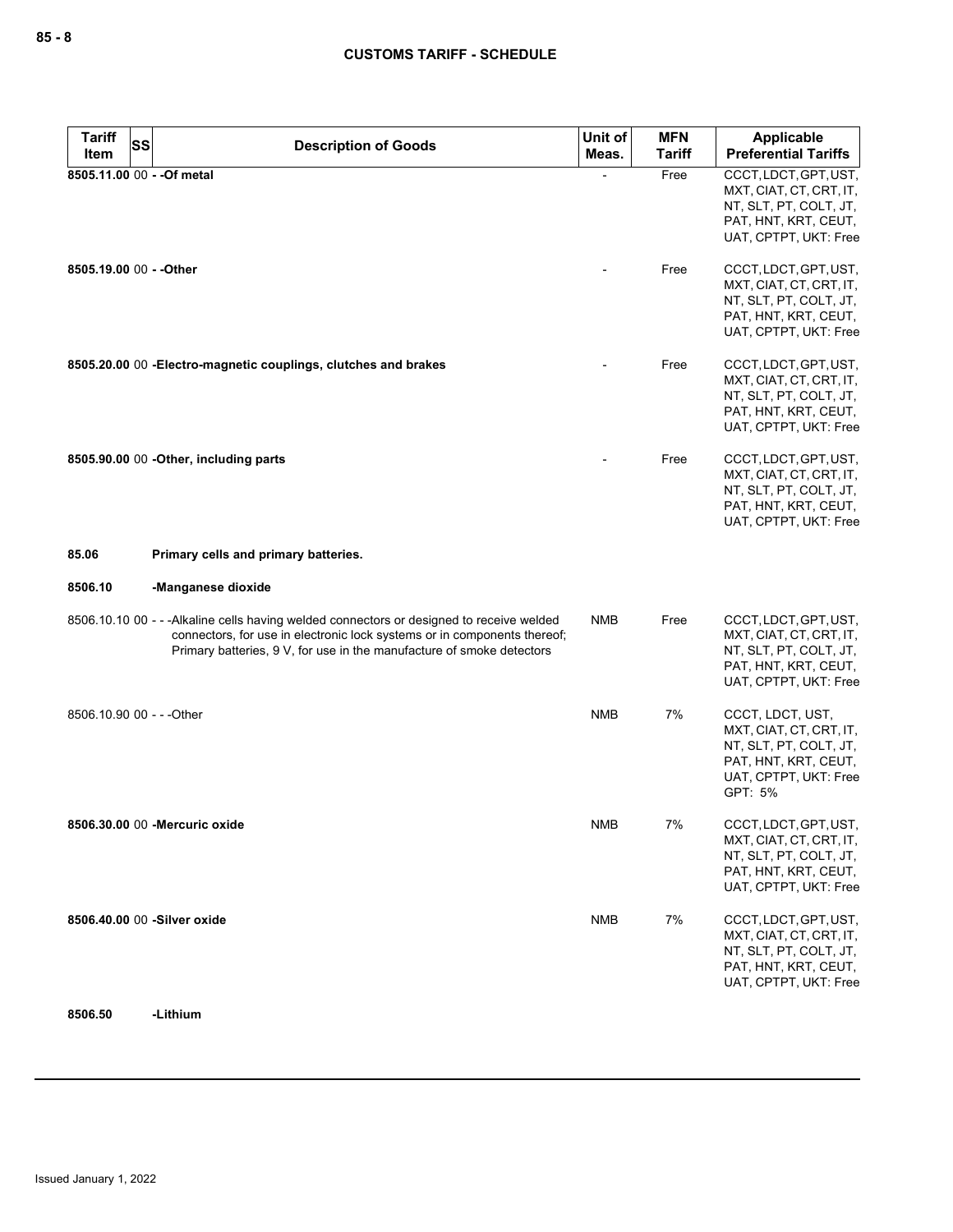| <b>Tariff</b>             | <b>SS</b><br><b>Description of Goods</b>                                                                                                                    | Unit of                  | <b>MFN</b>    | <b>Applicable</b>                                                                                                                 |
|---------------------------|-------------------------------------------------------------------------------------------------------------------------------------------------------------|--------------------------|---------------|-----------------------------------------------------------------------------------------------------------------------------------|
| Item                      |                                                                                                                                                             | Meas.                    | <b>Tariff</b> | <b>Preferential Tariffs</b>                                                                                                       |
|                           | 8506.50.10 00 - - - Cells having welded connectors or designed to receive welded<br>connectors, for use in electronic lock systems or in components thereof | <b>NMB</b>               | Free          | CCCT, LDCT, GPT, UST,<br>MXT, CIAT, CT, CRT, IT,<br>NT, SLT, PT, COLT, JT,<br>PAT, HNT, KRT, CEUT,<br>UAT, CPTPT, UKT: Free       |
| 8506.50.90                | ---Other                                                                                                                                                    |                          | 7%            | CCCT, LDCT, UST,<br>MXT, CIAT, CT, CRT, IT,<br>NT, SLT, PT, COLT, JT,<br>PAT, HNT, KRT, CEUT,<br>UAT, CPTPT, UKT: Free<br>GPT: 5% |
|                           |                                                                                                                                                             | <b>NMB</b><br><b>NMB</b> |               |                                                                                                                                   |
| 8506.60.00 00 -Air-zinc   |                                                                                                                                                             | <b>NMB</b>               | 7%            | CCCT, LDCT, UST,<br>MXT, CIAT, CT, CRT, IT,<br>NT, SLT, PT, COLT, JT,<br>PAT, HNT, KRT, CEUT,<br>UAT, CPTPT, UKT: Free<br>GPT: 5% |
| 8506.80                   | -Other primary cells and primary batteries                                                                                                                  |                          |               |                                                                                                                                   |
|                           | 8506.80.10 00 - - - For use in the manufacture of smoke detectors                                                                                           | <b>NMB</b>               | Free          | CCCT, LDCT, GPT, UST,<br>MXT, CIAT, CT, CRT, IT,<br>NT, SLT, PT, COLT, JT,<br>PAT, HNT, KRT, CEUT,<br>UAT, CPTPT, UKT: Free       |
| 8506.80.90 00 - - - Other |                                                                                                                                                             | <b>NMB</b>               | 7%            | CCCT, LDCT, UST,<br>MXT, CIAT, CT, CRT, IT,<br>NT, SLT, PT, COLT, JT,<br>PAT, HNT, KRT, CEUT,<br>UAT, CPTPT, UKT: Free<br>GPT: 5% |
| 8506.90.00 00 -Parts      |                                                                                                                                                             |                          | Free          | CCCT, LDCT, GPT, UST,<br>MXT, CIAT, CT, CRT, IT,<br>NT, SLT, PT, COLT, JT,<br>PAT, HNT, KRT, CEUT,<br>UAT, CPTPT, UKT: Free       |
| 85.07                     | Electric accumulators, including separators therefor, whether or not<br>rectangular (including square).                                                     |                          |               |                                                                                                                                   |
| 8507.10.00                | -Lead-acid, of a kind used for starting piston engines                                                                                                      |                          | Free          | CCCT, LDCT, GPT, UST,<br>MXT, CIAT, CT, CRT, IT,<br>NT, SLT, PT, COLT, JT,<br>PAT, HNT, KRT, CEUT,<br>UAT, CPTPT, UKT: Free       |
|                           |                                                                                                                                                             | <b>NMB</b><br><b>NMB</b> |               |                                                                                                                                   |
| 8507.20                   | -Other lead-acid accumulators                                                                                                                               |                          |               |                                                                                                                                   |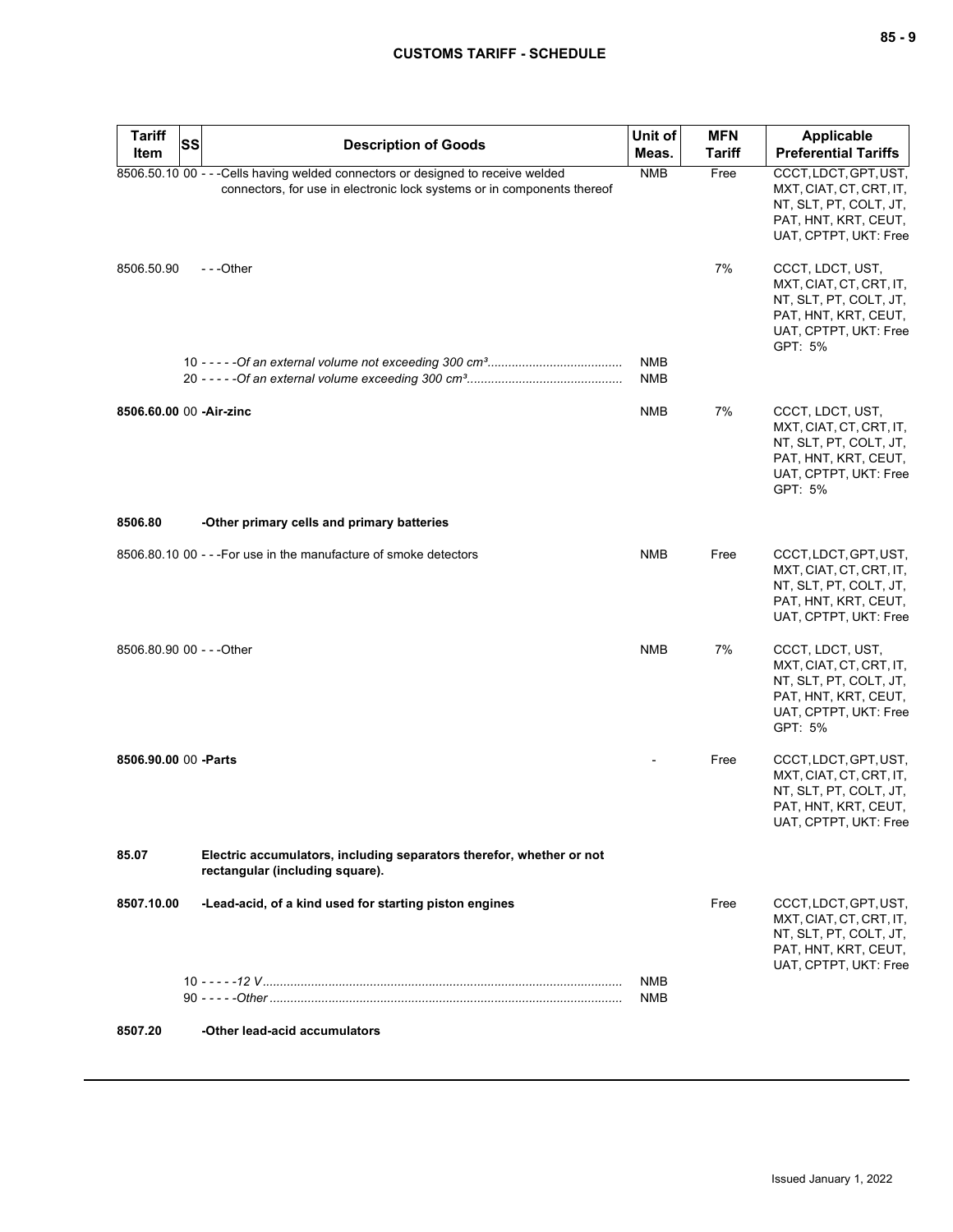| <b>Tariff</b>             | <b>SS</b> | <b>Description of Goods</b>                                                                                                                                                                                                                                                                                                     | Unit of                                | <b>MFN</b>    | Applicable                                                                                                                        |
|---------------------------|-----------|---------------------------------------------------------------------------------------------------------------------------------------------------------------------------------------------------------------------------------------------------------------------------------------------------------------------------------|----------------------------------------|---------------|-----------------------------------------------------------------------------------------------------------------------------------|
| Item                      |           |                                                                                                                                                                                                                                                                                                                                 | Meas.                                  | <b>Tariff</b> | <b>Preferential Tariffs</b>                                                                                                       |
|                           |           | 8507.20.10 00 - - - For use as the primary source of electrical power for electrically-powered<br>vehicles of subheading 8703.80 or 8703.90;<br>For use in the initial installation of smoke, fire or gas detection and alarm<br>systems manufactured in Canada, including power supply panels and<br>modules for those systems | <b>NMB</b>                             | Free          | CCCT, LDCT, GPT, UST,<br>MXT, CIAT, CT, CRT, IT,<br>NT, SLT, PT, COLT, JT,<br>PAT, HNT, KRT, CEUT,<br>UAT, CPTPT, UKT: Free       |
| 8507.20.90                |           | ---Other                                                                                                                                                                                                                                                                                                                        |                                        | 7%            | CCCT, LDCT, UST,<br>MXT, CIAT, CT, CRT, IT,<br>NT, SLT, PT, COLT, JT,<br>PAT, HNT, KRT, CEUT,<br>UAT, CPTPT, UKT: Free<br>GPT: 7% |
|                           |           |                                                                                                                                                                                                                                                                                                                                 | <b>NMB</b><br>NMB<br><b>NMB</b><br>NMB |               |                                                                                                                                   |
| 8507.30                   |           | -Nickel-cadmium                                                                                                                                                                                                                                                                                                                 |                                        |               |                                                                                                                                   |
|                           |           | 8507.30.10 00 - - - Cells having welded connectors or designed to receive welded<br>connectors, for use in electronic lock systems or in components thereof;<br>For use in miners' safety lamps                                                                                                                                 | <b>NMB</b>                             | Free          | CCCT, LDCT, GPT, UST,<br>MXT, CIAT, CT, CRT, IT,<br>NT, SLT, PT, COLT, JT,<br>PAT, HNT, KRT, CEUT,<br>UAT, CPTPT, UKT: Free       |
|                           |           | 8507.30.20 00 - - - For use as the primary source of electrical power for electrically-powered<br>vehicles of subheading 8703.80 or 8703.90                                                                                                                                                                                     | NMB                                    | Free          | CCCT, LDCT, GPT, UST,<br>MXT, CIAT, CT, CRT, IT,<br>NT, SLT, PT, COLT, JT,<br>PAT, HNT, KRT, CEUT,<br>UAT, CPTPT, UKT: Free       |
| 8507.30.90 00 - - - Other |           |                                                                                                                                                                                                                                                                                                                                 | <b>NMB</b>                             | 7%            | CCCT, LDCT, UST,<br>MXT, CIAT, CT, CRT, IT,<br>NT, SLT, PT, COLT, JT,<br>PAT, HNT, KRT, CEUT,<br>UAT, CPTPT, UKT: Free<br>GPT: 7% |
| 8507.50                   |           | -Nickel-metal hydride                                                                                                                                                                                                                                                                                                           |                                        |               |                                                                                                                                   |
|                           |           | 8507.50.10 00 - - - For use as the primary source of electrical power for electrically-powered<br>vehicles of subheading 8703.80 or 8703.90                                                                                                                                                                                     | <b>NMB</b>                             | Free          | CCCT, LDCT, GPT, UST,<br>MXT, CIAT, CT, CRT, IT,<br>NT, SLT, PT, COLT, JT,<br>PAT, HNT, KRT, CEUT,<br>UAT, CPTPT, UKT: Free       |
| 8507.50.90 00 - - - Other |           |                                                                                                                                                                                                                                                                                                                                 | <b>NMB</b>                             | 7%            | CCCT, LDCT, UST,<br>MXT, CIAT, CT, CRT, IT,<br>NT, SLT, PT, COLT, JT,<br>PAT, HNT, KRT, CEUT,<br>UAT, CPTPT, UKT: Free<br>GPT: 7% |

**8507.60 -Lithium-ion**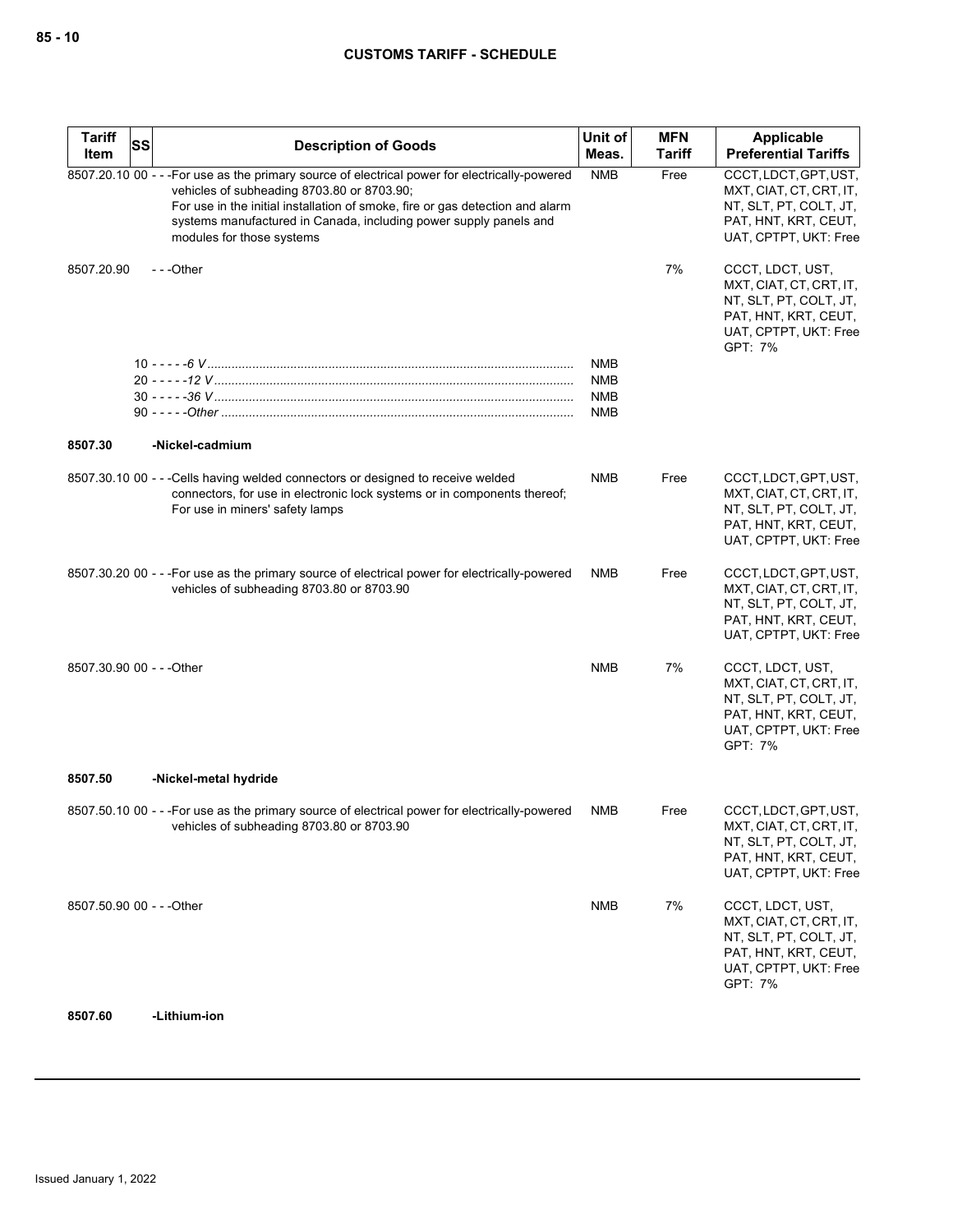| <b>Tariff</b><br>Item     | SS<br><b>Description of Goods</b>                                                                                                                                                                                                                                                                                 | Unit of<br>Meas. | <b>MFN</b><br>Tariff | <b>Applicable</b><br><b>Preferential Tariffs</b>                                                                                  |
|---------------------------|-------------------------------------------------------------------------------------------------------------------------------------------------------------------------------------------------------------------------------------------------------------------------------------------------------------------|------------------|----------------------|-----------------------------------------------------------------------------------------------------------------------------------|
|                           | 8507.60.10 00 - - - For use as the primary source of electrical power for electrically-powered<br>vehicles of subheading 8703.80 or 8703.90                                                                                                                                                                       | <b>NMB</b>       | Free                 | CCCT, LDCT, GPT, UST,<br>MXT, CIAT, CT, CRT, IT,<br>NT, SLT, PT, COLT, JT,<br>PAT, HNT, KRT, CEUT,<br>UAT, CPTPT, UKT: Free       |
|                           | 8507.60.20 00 - - - For use as the primary source of electrical power for electrically-powered<br>motorcycles of subheading 8711.60 or 8711.90                                                                                                                                                                    | NMB              | Free                 | CCCT, LDCT, GPT, UST,<br>MXT, CIAT, CT, CRT, IT,<br>NT, SLT, PT, COLT, JT,<br>PAT, HNT, KRT, CEUT,<br>UAT, CPTPT, UKT: Free       |
| 8507.60.90 00 - - - Other |                                                                                                                                                                                                                                                                                                                   | <b>NMB</b>       | 7%                   | CCCT, LDCT, UST,<br>MXT, CIAT, CT, CRT, IT,<br>NT, SLT, PT, COLT, JT,<br>PAT, HNT, KRT, CEUT,<br>UAT, CPTPT, UKT: Free<br>GPT: 7% |
| 8507.80                   | -Other accumulators                                                                                                                                                                                                                                                                                               |                  |                      |                                                                                                                                   |
|                           | 8507.80.10 00 - - - Alkaline or lithium cells having welded connectors or designed to receive<br>welded connectors, for use in electronic lock systems or in components<br>thereof;<br>Low discharge types, for use in the manufacture, maintenance or repair of<br>buoys or beacons for the Government of Canada | <b>NMB</b>       | Free                 | CCCT, LDCT, GPT, UST,<br>MXT, CIAT, CT, CRT, IT,<br>NT, SLT, PT, COLT, JT,<br>PAT, HNT, KRT, CEUT,<br>UAT, CPTPT, UKT: Free       |
|                           | 8507.80.20 00 - - - For use as the primary source of electrical power for electrically-powered<br>vehicles of subheading 8703.80 or 8703.90                                                                                                                                                                       | <b>NMB</b>       | Free                 | CCCT, LDCT, GPT, UST,<br>MXT, CIAT, CT, CRT, IT,<br>NT, SLT, PT, COLT, JT,<br>PAT, HNT, KRT, CEUT,<br>UAT, CPTPT, UKT: Free       |
| 8507.80.90 00 - - - Other |                                                                                                                                                                                                                                                                                                                   | <b>NMB</b>       | 7%                   | CCCT, LDCT, UST,<br>MXT, CIAT, CT, CRT, IT,<br>NT, SLT, PT, COLT, JT,<br>PAT, HNT, KRT, CEUT,<br>UAT, CPTPT, UKT: Free<br>GPT: 7% |
| 8507.90.00 00 - Parts     |                                                                                                                                                                                                                                                                                                                   |                  | Free                 | CCCT, LDCT, GPT, UST,<br>MXT, CIAT, CT, CRT, IT,<br>NT, SLT, PT, COLT, JT,<br>PAT, HNT, KRT, CEUT,<br>UAT, CPTPT, UKT: Free       |
| 85.08                     | Vacuum cleaners.                                                                                                                                                                                                                                                                                                  |                  |                      |                                                                                                                                   |
|                           | -With self-contained electric motor:                                                                                                                                                                                                                                                                              |                  |                      |                                                                                                                                   |
|                           | 8508.11.00 00 - - Of a power not exceeding 1,500 W and having a dust bag or other<br>receptacle capacity not exceeding 20 litres                                                                                                                                                                                  | NMB              | 8%                   | CCCT, LDCT, UST,<br>MXT, CIAT, CT, CRT, IT,<br>NT, SLT, PT, COLT, JT,<br>PAT, HNT, KRT, CEUT,<br>UAT, CPTPT, UKT: Free<br>GPT: 3% |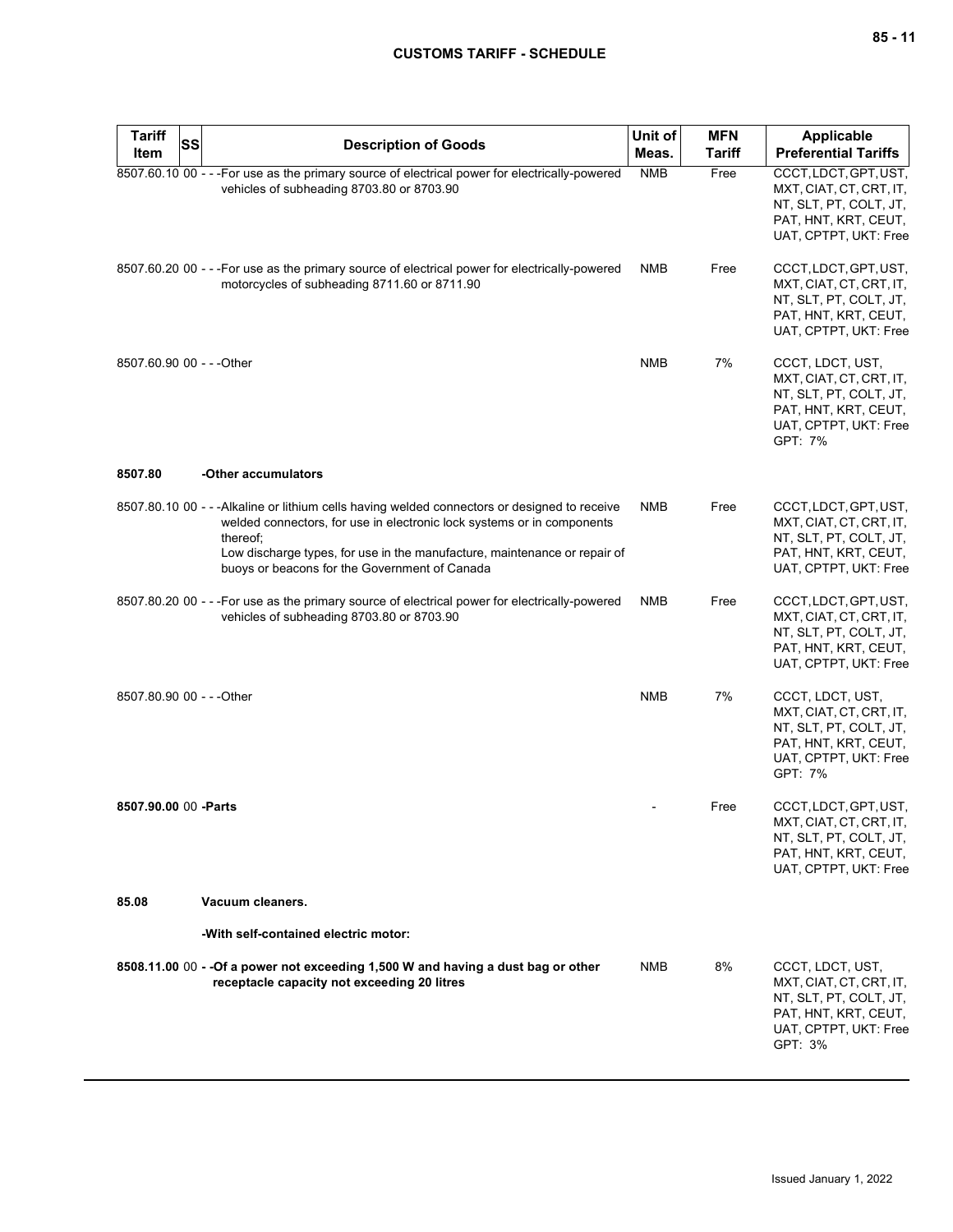| <b>Tariff</b><br><b>SS</b> | <b>Description of Goods</b>                                                                                                 | Unit of                  | <b>MFN</b>    | Applicable                                        |
|----------------------------|-----------------------------------------------------------------------------------------------------------------------------|--------------------------|---------------|---------------------------------------------------|
| Item                       |                                                                                                                             | Meas.                    | <b>Tariff</b> | <b>Preferential Tariffs</b>                       |
| 8508.19.00 00 - - Other    |                                                                                                                             | <b>NMB</b>               | 7.5%          | CCCT, LDCT, GPT, UST,                             |
|                            |                                                                                                                             |                          |               | MXT, CIAT, CT, CRT, IT,<br>NT, SLT, PT, COLT, JT, |
|                            |                                                                                                                             |                          |               | PAT, HNT, KRT, CEUT,                              |
|                            |                                                                                                                             |                          |               | UAT, CPTPT, UKT: Free                             |
|                            | 8508.60.00 00 - Other vacuum cleaners                                                                                       | NMB                      | 7.5%          | CCCT, LDCT, GPT, UST,                             |
|                            |                                                                                                                             |                          |               | MXT, CIAT, CT, CRT, IT,                           |
|                            |                                                                                                                             |                          |               | NT, SLT, PT, COLT, JT,                            |
|                            |                                                                                                                             |                          |               | PAT, HNT, KRT, CEUT,                              |
|                            |                                                                                                                             |                          |               | UAT, CPTPT, UKT: Free                             |
| 8508.70.00 00 - Parts      |                                                                                                                             |                          | Free          | CCCT, LDCT, GPT, UST,                             |
|                            |                                                                                                                             |                          |               | MXT, CIAT, CT, CRT, IT,                           |
|                            |                                                                                                                             |                          |               | NT, SLT, PT, COLT, JT,                            |
|                            |                                                                                                                             |                          |               | PAT, HNT, KRT, CEUT,<br>UAT, CPTPT, UKT: Free     |
| 85.09                      |                                                                                                                             |                          |               |                                                   |
|                            | Electro-mechanical domestic appliances, with self-contained electric<br>motor, other than vacuum cleaners of heading 85.08. |                          |               |                                                   |
| 8509.40                    | -Food grinders and mixers; fruit or vegetable juice extractors                                                              |                          |               |                                                   |
|                            | 8509.40.10 00 - - - Grape crushers for domestic purposes                                                                    | <b>NMB</b>               | 8%            | CCCT, LDCT, GPT, UST,                             |
|                            |                                                                                                                             |                          |               | MXT, CIAT, CT, CRT, IT,                           |
|                            |                                                                                                                             |                          |               | NT, SLT, PT, COLT, JT,<br>PAT, HNT, KRT, CEUT,    |
|                            |                                                                                                                             |                          |               | UAT, CPTPT, UKT: Free                             |
|                            |                                                                                                                             |                          |               |                                                   |
| 8509.40.90                 | $- -$ Other                                                                                                                 |                          | Free          | CCCT, LDCT, GPT, UST,                             |
|                            |                                                                                                                             |                          |               | MXT, CIAT, CT, CRT, IT,<br>NT, SLT, PT, COLT, JT, |
|                            |                                                                                                                             |                          |               | PAT, HNT, KRT, CEUT,                              |
|                            |                                                                                                                             |                          |               | UAT, CPTPT, UKT: Free                             |
|                            |                                                                                                                             | <b>NMB</b>               |               |                                                   |
|                            |                                                                                                                             | <b>NMB</b>               |               |                                                   |
|                            |                                                                                                                             | NMB                      |               |                                                   |
| 8509.80                    | -Other appliances                                                                                                           |                          |               |                                                   |
|                            | 8509.80.10 00 - - - Ultrasonic vaporizers                                                                                   | NMB                      | 8%            | CCCT, LDCT, GPT, UST,                             |
|                            |                                                                                                                             |                          |               | MXT, CIAT, CT, CRT, IT,                           |
|                            |                                                                                                                             |                          |               | NT, SLT, PT, COLT, JT,                            |
|                            |                                                                                                                             |                          |               | PAT, HNT, KRT, CEUT,<br>UAT, CPTPT, UKT: Free     |
| 8509.80.90                 | $- -$ Other                                                                                                                 |                          | Free          | CCCT, LDCT, GPT, UST,                             |
|                            |                                                                                                                             |                          |               | MXT, CIAT, CT, CRT, IT,                           |
|                            |                                                                                                                             |                          |               | NT, SLT, PT, COLT, JT,                            |
|                            |                                                                                                                             |                          |               | PAT, HNT, KRT, CEUT,                              |
|                            |                                                                                                                             |                          |               | UAT, CPTPT, UKT: Free                             |
|                            |                                                                                                                             | <b>NMB</b><br><b>NMB</b> |               |                                                   |
|                            |                                                                                                                             | <b>NMB</b>               |               |                                                   |
|                            |                                                                                                                             |                          |               |                                                   |
| 8509.90                    | -Parts                                                                                                                      |                          |               |                                                   |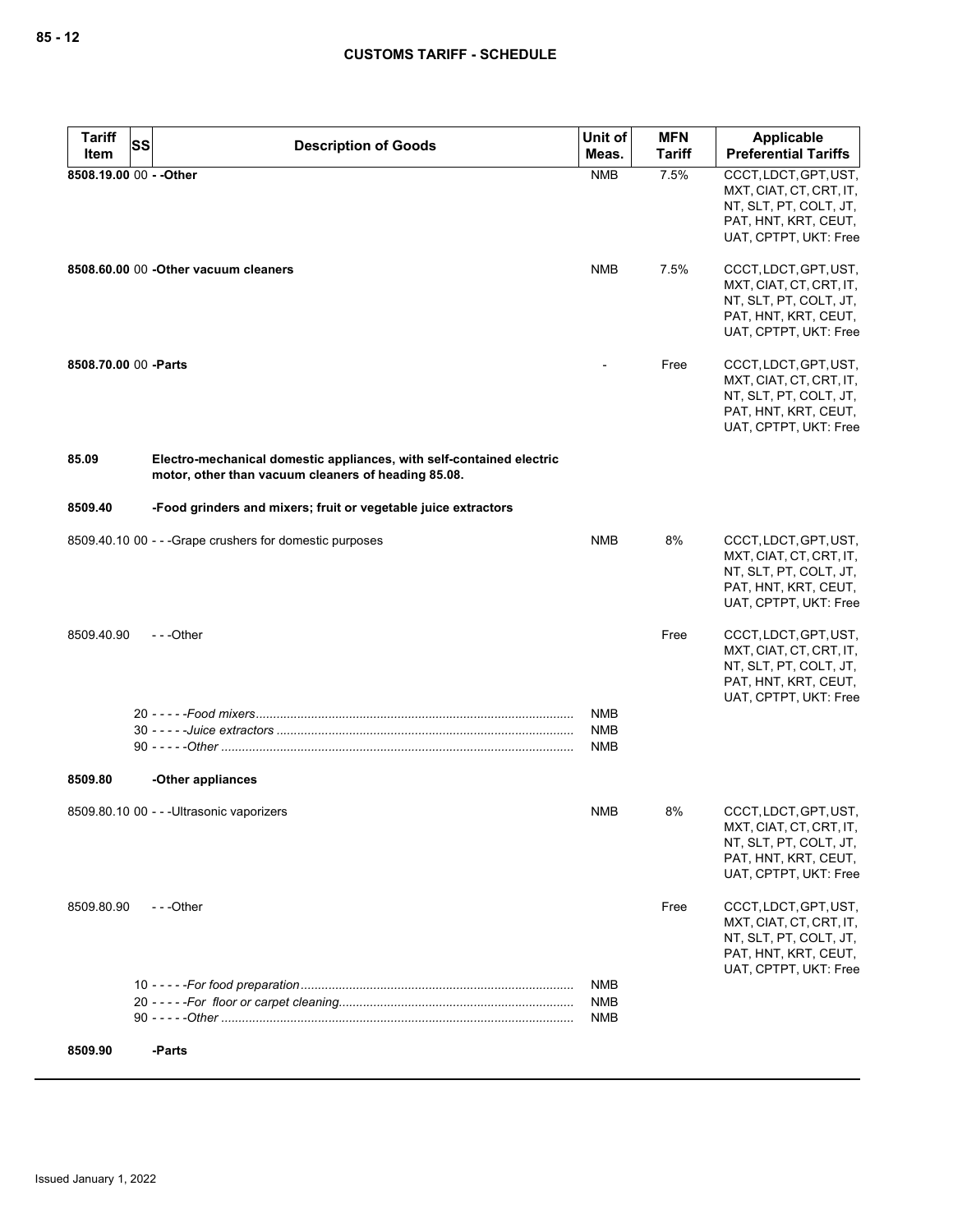| <b>Tariff</b><br>Item     | SS | <b>Description of Goods</b>                                                                                                                                                                                                                                                                                                                                                   | Unit of<br>Meas. | <b>MFN</b><br>Tariff | Applicable<br><b>Preferential Tariffs</b>                                                                                           |
|---------------------------|----|-------------------------------------------------------------------------------------------------------------------------------------------------------------------------------------------------------------------------------------------------------------------------------------------------------------------------------------------------------------------------------|------------------|----------------------|-------------------------------------------------------------------------------------------------------------------------------------|
|                           |    | 8509.90.20 00 - - - For use in the manufacture of the goods of this heading;<br>Of the goods of tariff item No. 8509.40.90 or 8509.80.90                                                                                                                                                                                                                                      |                  | Free                 | CCCT, LDCT, GPT, UST,<br>MXT, CIAT, CT, CRT, IT,<br>NT, SLT, PT, COLT, JT,<br>PAT, HNT, KRT, CEUT,<br>UAT, CPTPT, UKT: Free         |
| 8509.90.90 00 - - - Other |    |                                                                                                                                                                                                                                                                                                                                                                               |                  | 3%                   | CCCT, LDCT, GPT, UST,<br>MXT, CIAT, CT, CRT, IT,<br>NT, SLT, PT, COLT, JT,<br>PAT, HNT, KRT, CEUT,<br>UAT, CPTPT, UKT: Free         |
| 85.10                     |    | Shavers, hair clippers and hair-removing appliances, with self-contained<br>electric motor.                                                                                                                                                                                                                                                                                   |                  |                      |                                                                                                                                     |
| 8510.10.00 00 -Shavers    |    |                                                                                                                                                                                                                                                                                                                                                                               | <b>NMB</b>       | Free                 | CCCT, LDCT, GPT, UST,<br>MXT, CIAT, CT, CRT, IT,<br>NT, SLT, PT, COLT, JT,<br>PAT, HNT, KRT, CEUT,<br>UAT, CPTPT, UKT: Free         |
| 8510.20                   |    | -Hair clippers                                                                                                                                                                                                                                                                                                                                                                |                  |                      |                                                                                                                                     |
|                           |    | 8510.20.10 00 - - - For cutting pet hair;<br>Alternating current-powered, for cutting human hair                                                                                                                                                                                                                                                                              | <b>NMB</b>       | 6%                   | CCCT, LDCT, UST,<br>MXT, CIAT, CT, CRT, IT,<br>NT, SLT, PT, COLT, JT,<br>PAT, HNT, KRT, CEUT,<br>UAT, CPTPT, UKT: Free<br>GPT: 2.5% |
| 8510.20.90 00 - - - Other |    |                                                                                                                                                                                                                                                                                                                                                                               | <b>NMB</b>       | Free                 | CCCT, LDCT, GPT, UST,<br>MXT, CIAT, CT, CRT, IT,<br>NT, SLT, PT, COLT, JT,<br>PAT, HNT, KRT, CEUT,<br>UAT, CPTPT, UKT: Free         |
|                           |    | 8510.30.00 00 - Hair-removing appliances                                                                                                                                                                                                                                                                                                                                      | <b>NMB</b>       | Free                 | CCCT, LDCT, GPT, UST,<br>MXT, CIAT, CT, CRT, IT,<br>NT, SLT, PT, COLT, JT,<br>PAT, HNT, KRT, CEUT,<br>UAT, CPTPT, UKT: Free         |
| 8510.90.00 00 - Parts     |    |                                                                                                                                                                                                                                                                                                                                                                               |                  | Free                 | CCCT, LDCT, GPT, UST,<br>MXT, CIAT, CT, CRT, IT,<br>NT, SLT, PT, COLT, JT,<br>PAT, HNT, KRT, CEUT,<br>UAT, CPTPT, UKT: Free         |
| 85.11                     |    | Electrical ignition or starting equipment of a kind used for spark-ignition<br>or compression-ignition internal combustion engines (for example,<br>ignition magnetos, magneto-dynamos, ignition coils, sparking plugs<br>and glow plugs, starter motors); generators (for example, dynamos,<br>alternators) and cut-outs of a kind used in conjunction with such<br>engines. |                  |                      |                                                                                                                                     |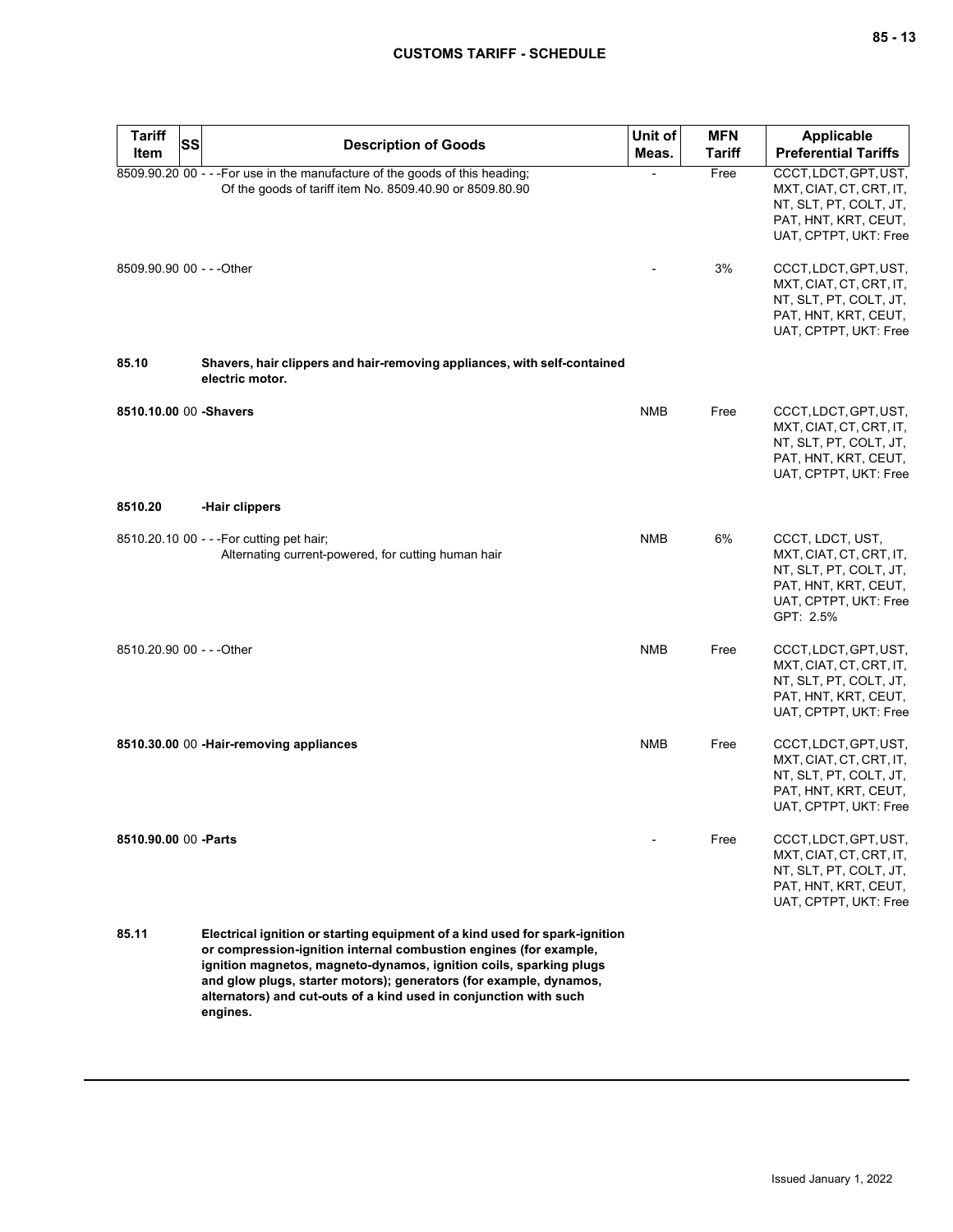| <b>Preferential Tariffs</b><br><b>Tariff</b><br>Meas.<br>Item<br>8511.10.00 00 -Sparking plugs<br><b>NMB</b><br>Free<br>CCCT, LDCT, GPT, UST,<br>MXT, CIAT, CT, CRT, IT,<br>NT, SLT, PT, COLT, JT,<br>PAT, HNT, KRT, CEUT,<br>8511.20.00 00 -Ignition magnetos; magneto-dynamos; magnetic flywheels<br><b>NMB</b><br>Free<br>CCCT, LDCT, GPT, UST,<br>MXT, CIAT, CT, CRT, IT,<br>NT, SLT, PT, COLT, JT,<br>PAT, HNT, KRT, CEUT,<br>Free<br>CCCT, LDCT, GPT, UST,<br>8511.30.00<br>-Distributors; ignition coils<br>MXT, CIAT, CT, CRT, IT,<br>NT, SLT, PT, COLT, JT,<br>PAT, HNT, KRT, CEUT,<br><b>NMB</b><br><b>NMB</b><br>8511.40.00 00 -Starter motors and dual purpose starter-generators<br><b>NMB</b><br>CCCT, LDCT, GPT, UST,<br>Free<br>MXT, CIAT, CT, CRT, IT,<br>NT, SLT, PT, COLT, JT,<br>PAT, HNT, KRT, CEUT,<br><b>NMB</b><br>Free<br>CCCT, LDCT, GPT, UST,<br>8511.50.00 00 - Other generators<br>MXT, CIAT, CT, CRT, IT,<br>NT, SLT, PT, COLT, JT,<br>PAT, HNT, KRT, CEUT,<br>8511.80.00<br>-Other equipment<br>Free<br>CCCT, LDCT, GPT, UST,<br>MXT, CIAT, CT, CRT, IT,<br>NT, SLT, PT, COLT, JT,<br>PAT, HNT, KRT, CEUT,<br>-----Voltage or voltage-current regulators, with cut-out relays:<br>Free<br>CCCT, LDCT, GPT, UST,<br>8511.90.00 00 - Parts<br>MXT, CIAT, CT, CRT, IT,<br>NT, SLT, PT, COLT, JT,<br>PAT, HNT, KRT, CEUT,<br>85.12<br>Electrical lighting or signalling equipment (excluding articles of | <b>Tariff</b> | SS                          | Unit of | <b>MFN</b> | Applicable |
|-------------------------------------------------------------------------------------------------------------------------------------------------------------------------------------------------------------------------------------------------------------------------------------------------------------------------------------------------------------------------------------------------------------------------------------------------------------------------------------------------------------------------------------------------------------------------------------------------------------------------------------------------------------------------------------------------------------------------------------------------------------------------------------------------------------------------------------------------------------------------------------------------------------------------------------------------------------------------------------------------------------------------------------------------------------------------------------------------------------------------------------------------------------------------------------------------------------------------------------------------------------------------------------------------------------------------------------------------------------------------------------------------------------------------------------|---------------|-----------------------------|---------|------------|------------|
| UAT, CPTPT, UKT: Free<br>UAT, CPTPT, UKT: Free<br>UAT, CPTPT, UKT: Free<br>UAT, CPTPT, UKT: Free<br>UAT, CPTPT, UKT: Free<br>UAT, CPTPT, UKT: Free<br>UAT, CPTPT, UKT: Free                                                                                                                                                                                                                                                                                                                                                                                                                                                                                                                                                                                                                                                                                                                                                                                                                                                                                                                                                                                                                                                                                                                                                                                                                                                         |               | <b>Description of Goods</b> |         |            |            |
|                                                                                                                                                                                                                                                                                                                                                                                                                                                                                                                                                                                                                                                                                                                                                                                                                                                                                                                                                                                                                                                                                                                                                                                                                                                                                                                                                                                                                                     |               |                             |         |            |            |
|                                                                                                                                                                                                                                                                                                                                                                                                                                                                                                                                                                                                                                                                                                                                                                                                                                                                                                                                                                                                                                                                                                                                                                                                                                                                                                                                                                                                                                     |               |                             |         |            |            |
|                                                                                                                                                                                                                                                                                                                                                                                                                                                                                                                                                                                                                                                                                                                                                                                                                                                                                                                                                                                                                                                                                                                                                                                                                                                                                                                                                                                                                                     |               |                             |         |            |            |
|                                                                                                                                                                                                                                                                                                                                                                                                                                                                                                                                                                                                                                                                                                                                                                                                                                                                                                                                                                                                                                                                                                                                                                                                                                                                                                                                                                                                                                     |               |                             |         |            |            |
|                                                                                                                                                                                                                                                                                                                                                                                                                                                                                                                                                                                                                                                                                                                                                                                                                                                                                                                                                                                                                                                                                                                                                                                                                                                                                                                                                                                                                                     |               |                             |         |            |            |
|                                                                                                                                                                                                                                                                                                                                                                                                                                                                                                                                                                                                                                                                                                                                                                                                                                                                                                                                                                                                                                                                                                                                                                                                                                                                                                                                                                                                                                     |               |                             |         |            |            |
|                                                                                                                                                                                                                                                                                                                                                                                                                                                                                                                                                                                                                                                                                                                                                                                                                                                                                                                                                                                                                                                                                                                                                                                                                                                                                                                                                                                                                                     |               |                             |         |            |            |
|                                                                                                                                                                                                                                                                                                                                                                                                                                                                                                                                                                                                                                                                                                                                                                                                                                                                                                                                                                                                                                                                                                                                                                                                                                                                                                                                                                                                                                     |               |                             |         |            |            |
|                                                                                                                                                                                                                                                                                                                                                                                                                                                                                                                                                                                                                                                                                                                                                                                                                                                                                                                                                                                                                                                                                                                                                                                                                                                                                                                                                                                                                                     |               |                             |         |            |            |
|                                                                                                                                                                                                                                                                                                                                                                                                                                                                                                                                                                                                                                                                                                                                                                                                                                                                                                                                                                                                                                                                                                                                                                                                                                                                                                                                                                                                                                     |               |                             |         |            |            |
|                                                                                                                                                                                                                                                                                                                                                                                                                                                                                                                                                                                                                                                                                                                                                                                                                                                                                                                                                                                                                                                                                                                                                                                                                                                                                                                                                                                                                                     |               |                             |         |            |            |
|                                                                                                                                                                                                                                                                                                                                                                                                                                                                                                                                                                                                                                                                                                                                                                                                                                                                                                                                                                                                                                                                                                                                                                                                                                                                                                                                                                                                                                     |               |                             |         |            |            |
|                                                                                                                                                                                                                                                                                                                                                                                                                                                                                                                                                                                                                                                                                                                                                                                                                                                                                                                                                                                                                                                                                                                                                                                                                                                                                                                                                                                                                                     |               |                             |         |            |            |
|                                                                                                                                                                                                                                                                                                                                                                                                                                                                                                                                                                                                                                                                                                                                                                                                                                                                                                                                                                                                                                                                                                                                                                                                                                                                                                                                                                                                                                     |               |                             |         |            |            |
|                                                                                                                                                                                                                                                                                                                                                                                                                                                                                                                                                                                                                                                                                                                                                                                                                                                                                                                                                                                                                                                                                                                                                                                                                                                                                                                                                                                                                                     |               |                             |         |            |            |
|                                                                                                                                                                                                                                                                                                                                                                                                                                                                                                                                                                                                                                                                                                                                                                                                                                                                                                                                                                                                                                                                                                                                                                                                                                                                                                                                                                                                                                     |               |                             |         |            |            |
|                                                                                                                                                                                                                                                                                                                                                                                                                                                                                                                                                                                                                                                                                                                                                                                                                                                                                                                                                                                                                                                                                                                                                                                                                                                                                                                                                                                                                                     |               |                             |         |            |            |
|                                                                                                                                                                                                                                                                                                                                                                                                                                                                                                                                                                                                                                                                                                                                                                                                                                                                                                                                                                                                                                                                                                                                                                                                                                                                                                                                                                                                                                     |               |                             |         |            |            |
|                                                                                                                                                                                                                                                                                                                                                                                                                                                                                                                                                                                                                                                                                                                                                                                                                                                                                                                                                                                                                                                                                                                                                                                                                                                                                                                                                                                                                                     |               |                             |         |            |            |
|                                                                                                                                                                                                                                                                                                                                                                                                                                                                                                                                                                                                                                                                                                                                                                                                                                                                                                                                                                                                                                                                                                                                                                                                                                                                                                                                                                                                                                     |               |                             |         |            |            |
|                                                                                                                                                                                                                                                                                                                                                                                                                                                                                                                                                                                                                                                                                                                                                                                                                                                                                                                                                                                                                                                                                                                                                                                                                                                                                                                                                                                                                                     |               |                             |         |            |            |
|                                                                                                                                                                                                                                                                                                                                                                                                                                                                                                                                                                                                                                                                                                                                                                                                                                                                                                                                                                                                                                                                                                                                                                                                                                                                                                                                                                                                                                     |               |                             |         |            |            |
|                                                                                                                                                                                                                                                                                                                                                                                                                                                                                                                                                                                                                                                                                                                                                                                                                                                                                                                                                                                                                                                                                                                                                                                                                                                                                                                                                                                                                                     |               |                             |         |            |            |
|                                                                                                                                                                                                                                                                                                                                                                                                                                                                                                                                                                                                                                                                                                                                                                                                                                                                                                                                                                                                                                                                                                                                                                                                                                                                                                                                                                                                                                     |               |                             |         |            |            |
|                                                                                                                                                                                                                                                                                                                                                                                                                                                                                                                                                                                                                                                                                                                                                                                                                                                                                                                                                                                                                                                                                                                                                                                                                                                                                                                                                                                                                                     |               |                             |         |            |            |
|                                                                                                                                                                                                                                                                                                                                                                                                                                                                                                                                                                                                                                                                                                                                                                                                                                                                                                                                                                                                                                                                                                                                                                                                                                                                                                                                                                                                                                     |               |                             |         |            |            |
|                                                                                                                                                                                                                                                                                                                                                                                                                                                                                                                                                                                                                                                                                                                                                                                                                                                                                                                                                                                                                                                                                                                                                                                                                                                                                                                                                                                                                                     |               |                             |         |            |            |
|                                                                                                                                                                                                                                                                                                                                                                                                                                                                                                                                                                                                                                                                                                                                                                                                                                                                                                                                                                                                                                                                                                                                                                                                                                                                                                                                                                                                                                     |               |                             |         |            |            |
|                                                                                                                                                                                                                                                                                                                                                                                                                                                                                                                                                                                                                                                                                                                                                                                                                                                                                                                                                                                                                                                                                                                                                                                                                                                                                                                                                                                                                                     |               |                             |         |            |            |
|                                                                                                                                                                                                                                                                                                                                                                                                                                                                                                                                                                                                                                                                                                                                                                                                                                                                                                                                                                                                                                                                                                                                                                                                                                                                                                                                                                                                                                     |               |                             |         |            |            |
|                                                                                                                                                                                                                                                                                                                                                                                                                                                                                                                                                                                                                                                                                                                                                                                                                                                                                                                                                                                                                                                                                                                                                                                                                                                                                                                                                                                                                                     |               |                             |         |            |            |
|                                                                                                                                                                                                                                                                                                                                                                                                                                                                                                                                                                                                                                                                                                                                                                                                                                                                                                                                                                                                                                                                                                                                                                                                                                                                                                                                                                                                                                     |               |                             |         |            |            |
|                                                                                                                                                                                                                                                                                                                                                                                                                                                                                                                                                                                                                                                                                                                                                                                                                                                                                                                                                                                                                                                                                                                                                                                                                                                                                                                                                                                                                                     |               |                             |         |            |            |
|                                                                                                                                                                                                                                                                                                                                                                                                                                                                                                                                                                                                                                                                                                                                                                                                                                                                                                                                                                                                                                                                                                                                                                                                                                                                                                                                                                                                                                     |               |                             |         |            |            |
|                                                                                                                                                                                                                                                                                                                                                                                                                                                                                                                                                                                                                                                                                                                                                                                                                                                                                                                                                                                                                                                                                                                                                                                                                                                                                                                                                                                                                                     |               |                             |         |            |            |
|                                                                                                                                                                                                                                                                                                                                                                                                                                                                                                                                                                                                                                                                                                                                                                                                                                                                                                                                                                                                                                                                                                                                                                                                                                                                                                                                                                                                                                     |               |                             |         |            |            |

**heading 85.39), windscreen wipers, defrosters and demisters, of a kind used for cycles or motor vehicles.**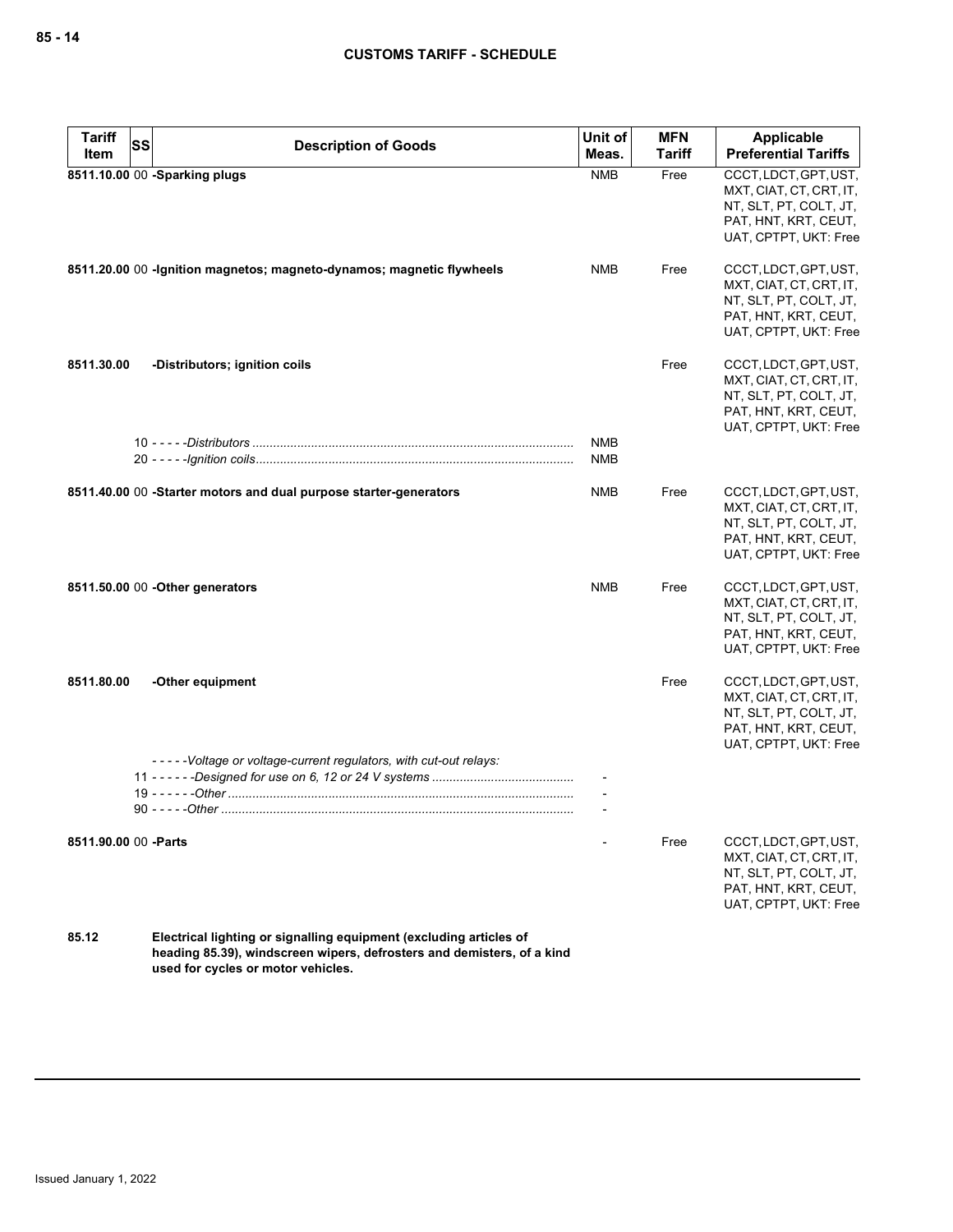| <b>Tariff</b><br>Item     | SS | <b>Description of Goods</b>                                                                                                                                                                       | Unit of<br>Meas. | <b>MFN</b><br><b>Tariff</b> | <b>Applicable</b><br><b>Preferential Tariffs</b>                                                                                    |
|---------------------------|----|---------------------------------------------------------------------------------------------------------------------------------------------------------------------------------------------------|------------------|-----------------------------|-------------------------------------------------------------------------------------------------------------------------------------|
|                           |    | 8512.10.00 00 -Lighting or visual signalling equipment of a kind used on bicycles                                                                                                                 |                  | 5.5%                        | CCCT, LDCT, UST,<br>MXT, CIAT, CT, CRT, IT,<br>NT, SLT, PT, COLT, JT,<br>PAT, HNT, KRT, CEUT,<br>UAT, CPTPT, UKT: Free<br>GPT: 3%   |
| 8512.20.00                |    | -Other lighting or visual signalling equipment                                                                                                                                                    |                  | Free                        | CCCT, LDCT, GPT, UST,<br>MXT, CIAT, CT, CRT, IT,<br>NT, SLT, PT, COLT, JT,<br>PAT, HNT, KRT, CEUT,<br>UAT, CPTPT, UKT: Free         |
|                           |    | 20 - - - - - Visual signalling equipment, including braking lights and turning signal                                                                                                             |                  |                             |                                                                                                                                     |
| 8512.30                   |    | -Sound signalling equipment                                                                                                                                                                       |                  |                             |                                                                                                                                     |
|                           |    | 8512.30.10 00 - - - Bells or buzzers for use in the repair of logging trucks, or in the<br>manufacture of such parts;<br>For use in the manufacture of detectors for propane or other toxic fumes |                  | Free                        | CCCT, LDCT, GPT, UST,<br>MXT, CIAT, CT, CRT, IT,<br>NT, SLT, PT, COLT, JT,<br>PAT, HNT, KRT, CEUT,<br>UAT, CPTPT, UKT: Free         |
| 8512.30.90 00 - - - Other |    |                                                                                                                                                                                                   |                  | 6.5%                        | CCCT, LDCT, UST,<br>MXT, CIAT, CT, CRT, IT,<br>NT, SLT, PT, COLT, JT,<br>PAT, HNT, KRT, CEUT,<br>UAT, CPTPT, UKT: Free<br>GPT: 6.5% |
|                           |    | 8512.40.00 00 -Windscreen wipers, defrosters and demisters                                                                                                                                        |                  | 6%                          | CCCT, LDCT, UST,<br>MXT, CIAT, CT, CRT, IT,<br>NT, SLT, PT, COLT, JT,<br>PAT, HNT, KRT, CEUT,<br>UAT, CPTPT, UKT: Free<br>GPT: 6%   |
| 8512.90.00                |    | -Parts                                                                                                                                                                                            |                  | Free                        | CCCT, LDCT, GPT, UST,<br>MXT, CIAT, CT, CRT, IT,<br>NT, SLT, PT, COLT, JT,<br>PAT, HNT, KRT, CEUT,<br>UAT, CPTPT, UKT: Free         |
|                           |    |                                                                                                                                                                                                   |                  |                             |                                                                                                                                     |
| 85.13                     |    | Portable electric lamps designed to function by their own source of<br>energy (for example, dry batteries, accumulators, magnetos), other than<br>lighting equipment of heading 85.12.            |                  |                             |                                                                                                                                     |
| 8513.10                   |    | -Lamps                                                                                                                                                                                            |                  |                             |                                                                                                                                     |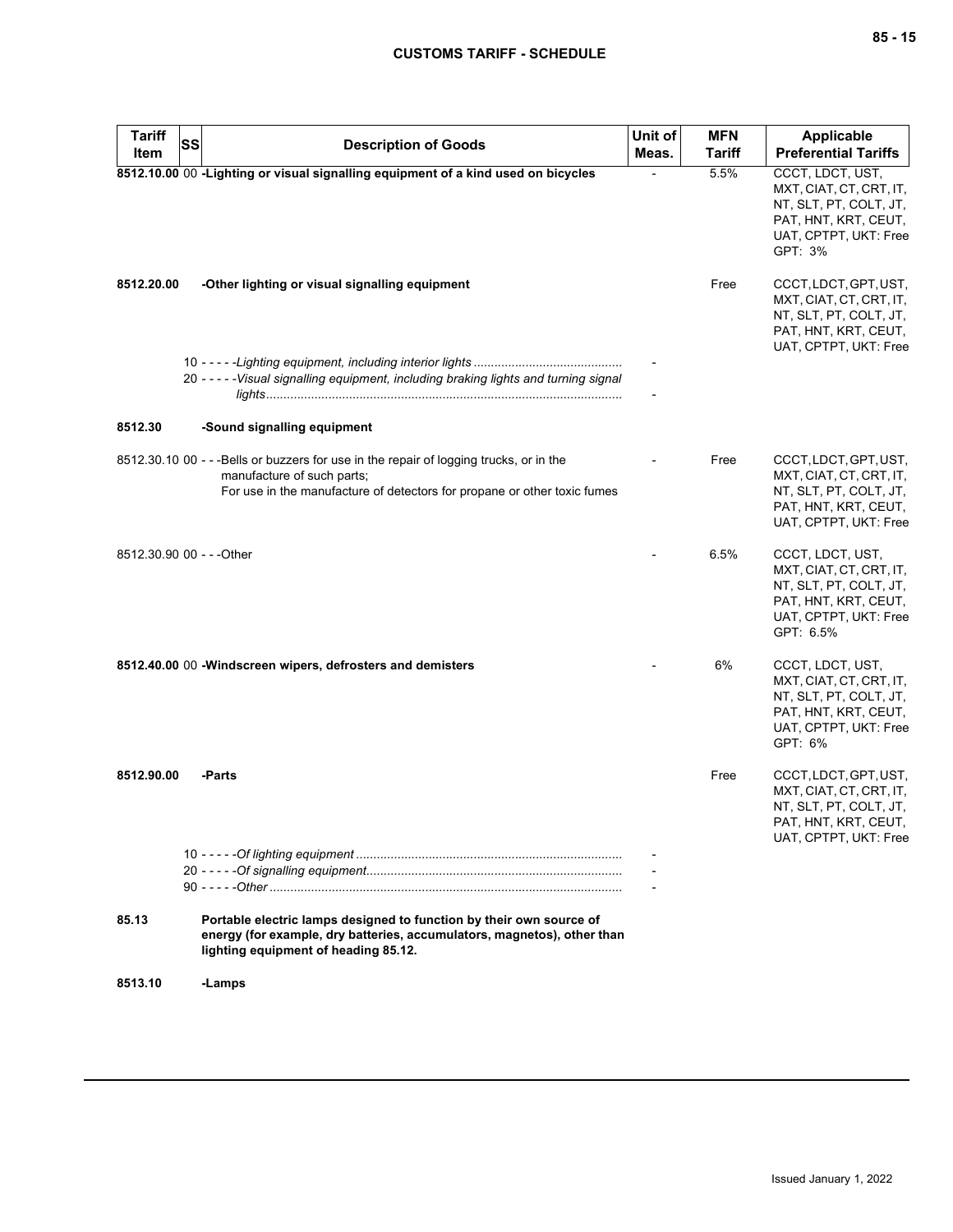| <b>Tariff</b><br><b>SS</b> | <b>Description of Goods</b>                                                                                                                                                                                                                | Unit of    | <b>MFN</b>    | Applicable                                                                                                                        |
|----------------------------|--------------------------------------------------------------------------------------------------------------------------------------------------------------------------------------------------------------------------------------------|------------|---------------|-----------------------------------------------------------------------------------------------------------------------------------|
| Item                       |                                                                                                                                                                                                                                            | Meas.      | <b>Tariff</b> | <b>Preferential Tariffs</b>                                                                                                       |
|                            | 8513.10.10 00 - - - Flashlights;<br>Miners' safety lamps                                                                                                                                                                                   | <b>NMB</b> | Free          | CCCT, LDCT, GPT, UST,<br>MXT, CIAT, CT, CRT, IT,<br>NT, SLT, PT, COLT, JT,<br>PAT, HNT, KRT, CEUT,<br>UAT, CPTPT, UKT: Free       |
| 8513.10.90 00 - - - Other  |                                                                                                                                                                                                                                            | <b>NMB</b> | 7%            | CCCT, LDCT, UST,<br>MXT, CIAT, CT, CRT, IT,<br>NT, SLT, PT, COLT, JT,<br>PAT, HNT, KRT, CEUT,<br>UAT, CPTPT, UKT: Free<br>GPT: 5% |
| 8513.90                    | -Parts                                                                                                                                                                                                                                     |            |               |                                                                                                                                   |
|                            | 8513.90.10 00 - - - Of flashlights and miners' safety lamps                                                                                                                                                                                |            | Free          | CCCT, LDCT, GPT, UST,<br>MXT, CIAT, CT, CRT, IT,<br>NT, SLT, PT, COLT, JT,<br>PAT, HNT, KRT, CEUT,<br>UAT, CPTPT, UKT: Free       |
| 8513.90.90 00 - - - Other  |                                                                                                                                                                                                                                            |            | 3.5%          | CCCT, LDCT, GPT, UST,<br>MXT, CIAT, CT, CRT, IT,<br>NT, SLT, PT, COLT, JT,<br>PAT, HNT, KRT, CEUT,<br>UAT, CPTPT, UKT: Free       |
| 85.14                      | Industrial or laboratory electric furnaces and ovens (including those<br>functioning by induction or dielectric loss); other industrial or<br>laboratory equipment for the heat treatment of materials by induction or<br>dielectric loss. |            |               |                                                                                                                                   |
|                            | -Resistance heated furnaces and ovens:                                                                                                                                                                                                     |            |               |                                                                                                                                   |
|                            | 8514.11.00 00 - - Hot isostatic presses                                                                                                                                                                                                    | <b>NMB</b> | Free          | CCCT, LDCT, GPT, UST,<br>MXT, CIAT, CT, CRT, IT,<br>NT, SLT, PT, COLT, JT,<br>PAT, HNT, KRT, CEUT,<br>UAT, CPTPT, UKT: Free       |
| 8514.19.00 00 - - Other    |                                                                                                                                                                                                                                            | <b>NMB</b> | Free          | CCCT, LDCT, GPT, UST,<br>MXT, CIAT, CT, CRT, IT,<br>NT, SLT, PT, COLT, JT,<br>PAT, HNT, KRT, CEUT,<br>UAT, CPTPT, UKT: Free       |
|                            | 8514.20.00 00 -Furnaces and ovens functioning by induction or dielectric loss                                                                                                                                                              | <b>NMB</b> | Free          | CCCT, LDCT, GPT, UST,<br>MXT, CIAT, CT, CRT, IT,<br>NT, SLT, PT, COLT, JT,<br>PAT, HNT, KRT, CEUT,<br>UAT, CPTPT, UKT: Free       |

**-Other furnaces and ovens:**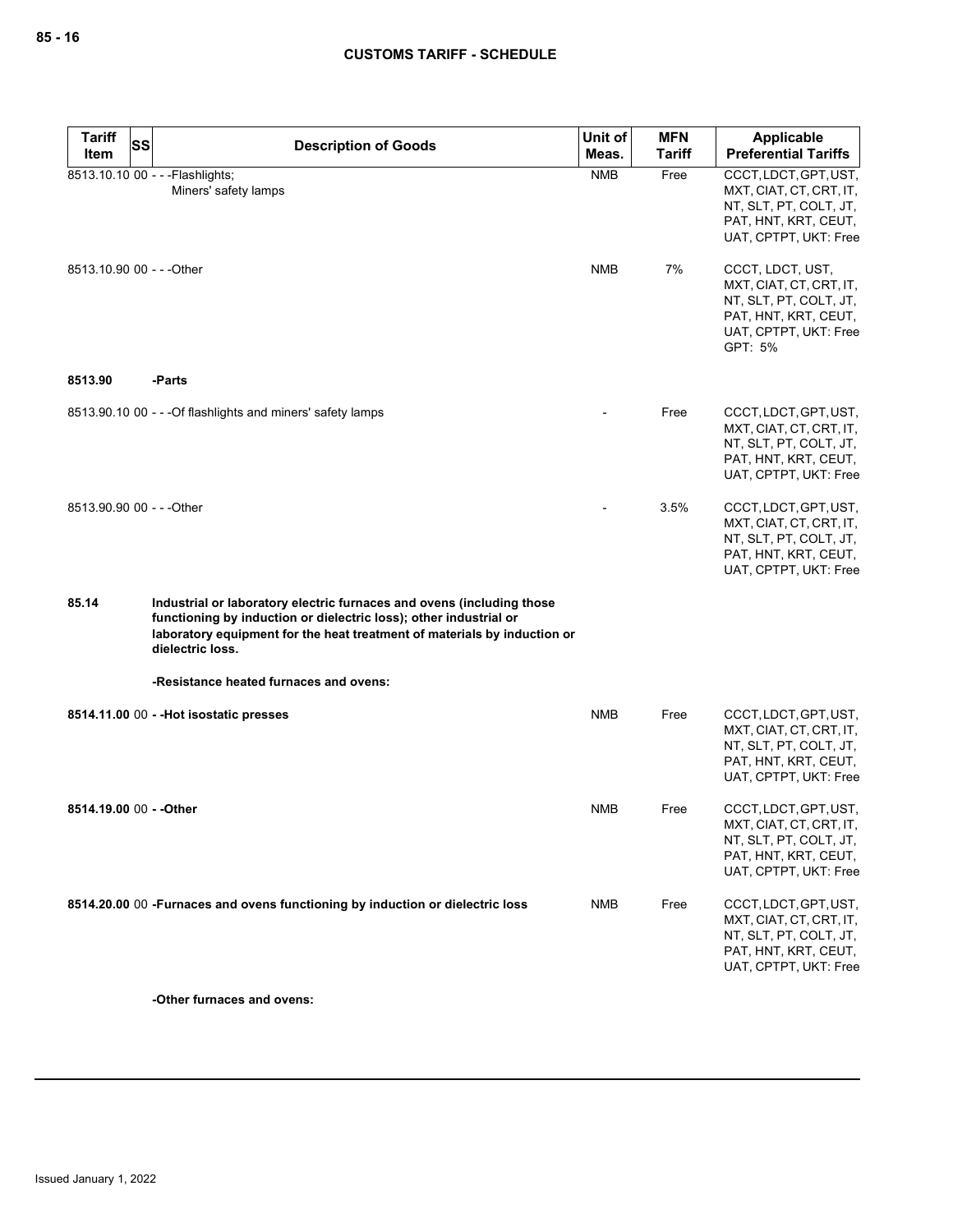| <b>Tariff</b><br>SS     | <b>Description of Goods</b>                                                                                                                                                                                                                                                                                            | Unit of    | <b>MFN</b>    | <b>Applicable</b>                                                                                                           |
|-------------------------|------------------------------------------------------------------------------------------------------------------------------------------------------------------------------------------------------------------------------------------------------------------------------------------------------------------------|------------|---------------|-----------------------------------------------------------------------------------------------------------------------------|
| Item                    |                                                                                                                                                                                                                                                                                                                        | Meas.      | <b>Tariff</b> | <b>Preferential Tariffs</b>                                                                                                 |
|                         | 8514.31.00 00 - - Electron beam furnaces                                                                                                                                                                                                                                                                               | <b>NMB</b> | Free          | CCCT, LDCT, GPT, UST,<br>MXT, CIAT, CT, CRT, IT,<br>NT, SLT, PT, COLT, JT,<br>PAT, HNT, KRT, CEUT,<br>UAT, CPTPT, UKT: Free |
|                         | 8514.32.00 00 - - Plasma and vacuum arc furnaces                                                                                                                                                                                                                                                                       | <b>NMB</b> | Free          | CCCT, LDCT, GPT, UST,<br>MXT, CIAT, CT, CRT, IT,<br>NT, SLT, PT, COLT, JT,<br>PAT, HNT, KRT, CEUT,<br>UAT, CPTPT, UKT: Free |
| 8514.39.00 00 - - Other |                                                                                                                                                                                                                                                                                                                        | <b>NMB</b> | Free          | CCCT, LDCT, GPT, UST,<br>MXT, CIAT, CT, CRT, IT,<br>NT, SLT, PT, COLT, JT,<br>PAT, HNT, KRT, CEUT,<br>UAT, CPTPT, UKT: Free |
|                         | 8514.40.00 00 -Other equipment for the heat treatment of materials by induction or<br>dielectric loss                                                                                                                                                                                                                  |            | Free          | CCCT, LDCT, GPT, UST,<br>MXT, CIAT, CT, CRT, IT,<br>NT, SLT, PT, COLT, JT,<br>PAT, HNT, KRT, CEUT,<br>UAT, CPTPT, UKT: Free |
| 8514.90.00 00 - Parts   |                                                                                                                                                                                                                                                                                                                        |            | Free          | CCCT, LDCT, GPT, UST,<br>MXT, CIAT, CT, CRT, IT,<br>NT, SLT, PT, COLT, JT,<br>PAT, HNT, KRT, CEUT,<br>UAT, CPTPT, UKT: Free |
| 85.15                   | Electric (including electrically heated gas), laser or other light or photon<br>beam, ultrasonic, electron beam, magnetic pulse or plasma arc<br>soldering, brazing or welding machines and apparatus, whether or not<br>capable of cutting; electric machines and apparatus for hot spraying of<br>metals or cermets. |            |               |                                                                                                                             |
|                         | -Brazing or soldering machines and apparatus:                                                                                                                                                                                                                                                                          |            |               |                                                                                                                             |
|                         | 8515.11.00 00 - -Soldering irons and guns                                                                                                                                                                                                                                                                              | <b>NMB</b> | Free          | CCCT, LDCT, GPT, UST,<br>MXT, CIAT, CT, CRT, IT,<br>NT, SLT, PT, COLT, JT,<br>PAT, HNT, KRT, CEUT,<br>UAT, CPTPT, UKT: Free |
| 8515.19.00 00 - - Other |                                                                                                                                                                                                                                                                                                                        | NMB        | Free          | CCCT, LDCT, GPT, UST,<br>MXT, CIAT, CT, CRT, IT,<br>NT, SLT, PT, COLT, JT,<br>PAT, HNT, KRT, CEUT,<br>UAT, CPTPT, UKT: Free |
|                         | -Machines and apparatus for resistance welding of metal:                                                                                                                                                                                                                                                               |            |               |                                                                                                                             |
|                         | 8515.21.00 00 - - Fully or partly automatic                                                                                                                                                                                                                                                                            | <b>NMB</b> | Free          | CCCT, LDCT, GPT, UST,<br>MXT, CIAT, CT, CRT, IT,<br>NT, SLT, PT, COLT, JT,<br>PAT, HNT, KRT, CEUT,<br>UAT, CPTPT, UKT: Free |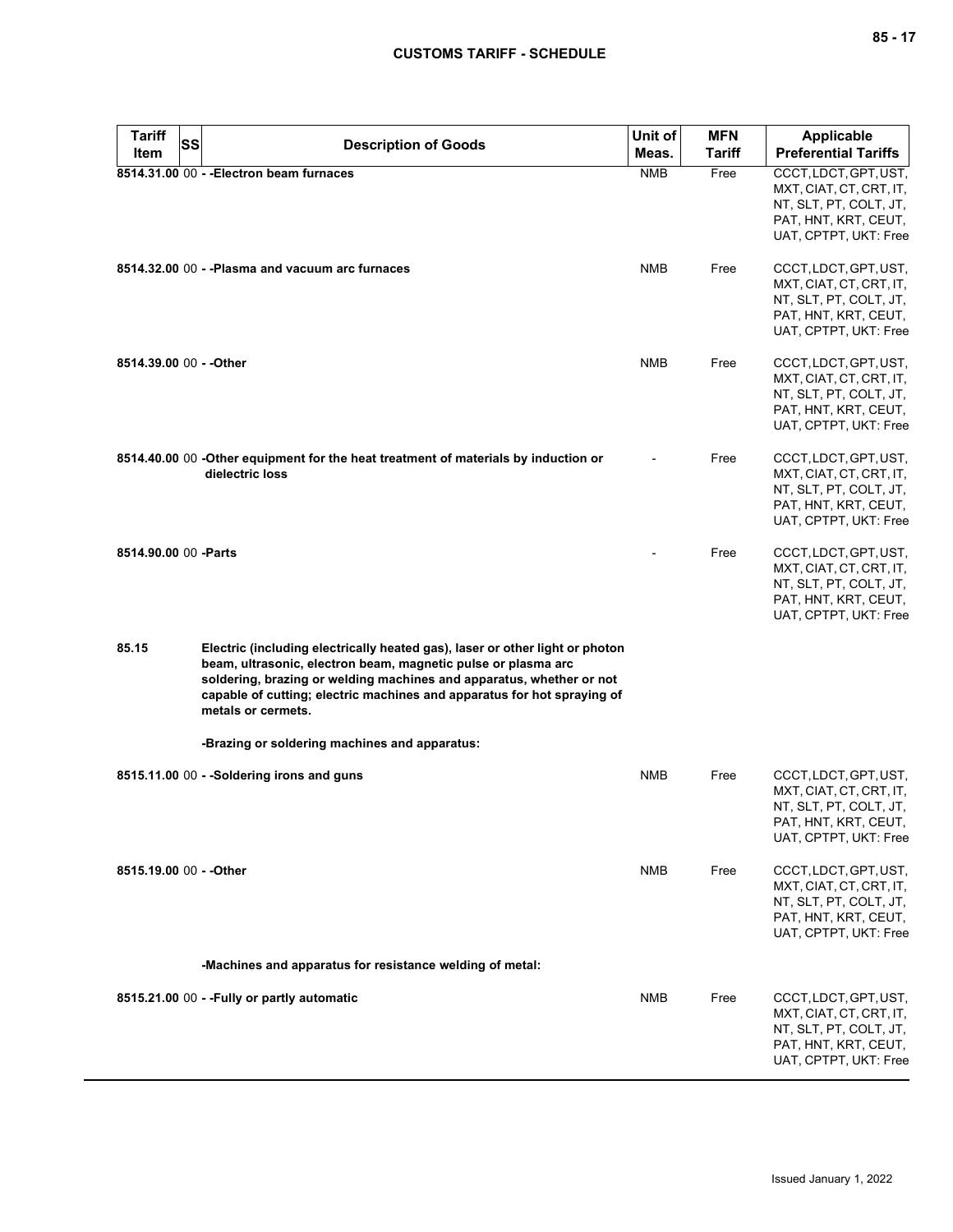| <b>Tariff</b> | <b>Description of Goods</b>                                                                                                                                                                                                                                                                                                                                                                                                                 | Unit of                         | <b>MFN</b>    | <b>Applicable</b>                                                                                                           |  |
|---------------|---------------------------------------------------------------------------------------------------------------------------------------------------------------------------------------------------------------------------------------------------------------------------------------------------------------------------------------------------------------------------------------------------------------------------------------------|---------------------------------|---------------|-----------------------------------------------------------------------------------------------------------------------------|--|
| Item          | <b>SS</b>                                                                                                                                                                                                                                                                                                                                                                                                                                   | Meas.                           | <b>Tariff</b> | <b>Preferential Tariffs</b>                                                                                                 |  |
|               | 8515.29.00 00 - - Other                                                                                                                                                                                                                                                                                                                                                                                                                     | <b>NMB</b>                      | Free          | CCCT, LDCT, GPT, UST,<br>MXT, CIAT, CT, CRT, IT,<br>NT, SLT, PT, COLT, JT,<br>PAT, HNT, KRT, CEUT,<br>UAT, CPTPT, UKT: Free |  |
|               | -Machines and apparatus for arc (including plasma arc) welding of<br>metals:                                                                                                                                                                                                                                                                                                                                                                |                                 |               |                                                                                                                             |  |
| 8515.31.00    | --Fully or partly automatic                                                                                                                                                                                                                                                                                                                                                                                                                 |                                 | Free          | CCCT, LDCT, GPT, UST,<br>MXT, CIAT, CT, CRT, IT,<br>NT, SLT, PT, COLT, JT,<br>PAT, HNT, KRT, CEUT,<br>UAT, CPTPT, UKT: Free |  |
|               |                                                                                                                                                                                                                                                                                                                                                                                                                                             | <b>NMB</b><br>NMB               |               |                                                                                                                             |  |
| 8515.39.00    | - -Other                                                                                                                                                                                                                                                                                                                                                                                                                                    |                                 | Free          | CCCT, LDCT, GPT, UST,<br>MXT, CIAT, CT, CRT, IT,<br>NT, SLT, PT, COLT, JT,<br>PAT, HNT, KRT, CEUT,<br>UAT, CPTPT, UKT: Free |  |
|               | -----Non-rotating type:                                                                                                                                                                                                                                                                                                                                                                                                                     | NMB<br><b>NMB</b><br><b>NMB</b> |               |                                                                                                                             |  |
|               | 8515.80.00 00 - Other machines and apparatus                                                                                                                                                                                                                                                                                                                                                                                                |                                 | Free          | CCCT, LDCT, GPT, UST,<br>MXT, CIAT, CT, CRT, IT,<br>NT, SLT, PT, COLT, JT,<br>PAT, HNT, KRT, CEUT,<br>UAT, CPTPT, UKT: Free |  |
| 8515.90.00    | -Parts                                                                                                                                                                                                                                                                                                                                                                                                                                      |                                 | Free          | CCCT, LDCT, GPT, UST,<br>MXT, CIAT, CT, CRT, IT,<br>NT, SLT, PT, COLT, JT,<br>PAT, HNT, KRT, CEUT,<br>UAT, CPTPT, UKT: Free |  |
|               | <u>90 - - - - -Other ………………………………………………………………………………………</u>                                                                                                                                                                                                                                                                                                                                                                                  |                                 |               |                                                                                                                             |  |
| 85.16         | Electric instantaneous or storage water heaters and immersion heaters;<br>electric space heating apparatus and soil heating apparatus; electro-<br>thermic hair-dressing apparatus (for example, hair dryers, hair curlers,<br>curling tong heaters) and hand dryers; electric smoothing irons; other<br>electro-thermic appliances of a kind used for domestic purposes;<br>electric heating resistors, other than those of heading 85.45. |                                 |               |                                                                                                                             |  |
| 8516.10       | -Electric instantaneous or storage water heaters and immersion heaters                                                                                                                                                                                                                                                                                                                                                                      |                                 |               |                                                                                                                             |  |
|               | 8516.10.10 00 - - - Immersion heaters for photographic solutions                                                                                                                                                                                                                                                                                                                                                                            | NMB                             | Free          | CCCT, LDCT, GPT, UST,<br>MXT, CIAT, CT, CRT, IT,<br>NT, SLT, PT, COLT, JT,<br>PAT, HNT, KRT, CEUT,<br>UAT, CPTPT, UKT: Free |  |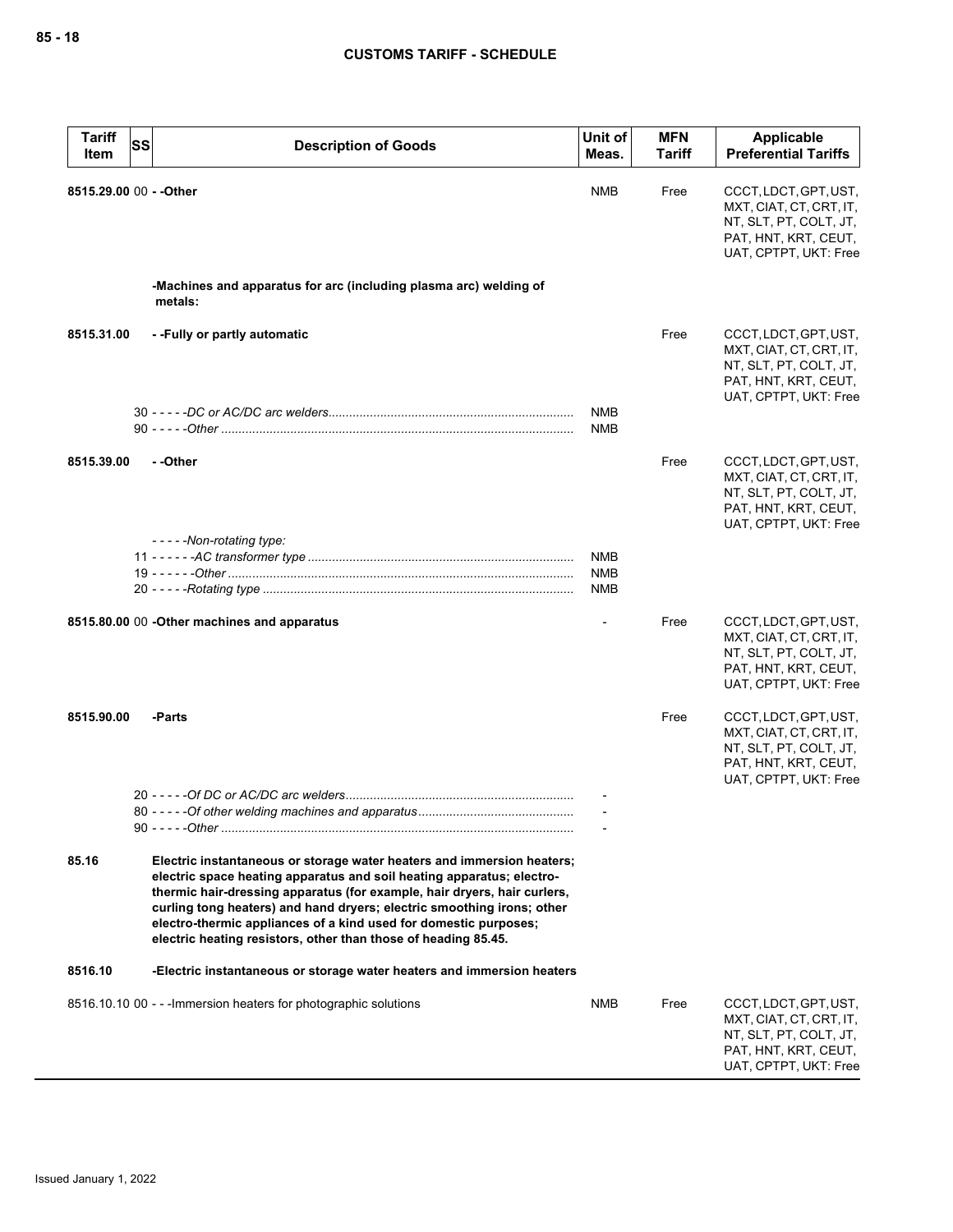| <b>Tariff</b><br>Item | SS | <b>Description of Goods</b>                                              | Unit of<br>Meas.         | <b>MFN</b><br><b>Tariff</b> | <b>Applicable</b><br><b>Preferential Tariffs</b>                                                                                  |
|-----------------------|----|--------------------------------------------------------------------------|--------------------------|-----------------------------|-----------------------------------------------------------------------------------------------------------------------------------|
|                       |    | 8516.10.20 00 - - - Immersion heaters for use in motor vehicles          | <b>NMB</b>               | Free                        | CCCT, LDCT, GPT, UST,<br>MXT, CIAT, CT, CRT, IT,<br>NT, SLT, PT, COLT, JT,<br>PAT, HNT, KRT, CEUT,<br>UAT, CPTPT, UKT: Free       |
| 8516.10.90            |    | ---Other                                                                 |                          | 6.5%                        | CCCT, LDCT, GPT, UST,<br>MXT, CIAT, CT, CRT, IT,<br>NT, SLT, PT, COLT, JT,<br>PAT, HNT, KRT, CEUT,<br>UAT, CPTPT, UKT: Free       |
|                       |    | 10 - - - - - Electric water heaters of a kind used for domestic purposes | NMB<br><b>NMB</b>        |                             |                                                                                                                                   |
|                       |    | -Electric space heating apparatus and electric soil heating apparatus:   |                          |                             |                                                                                                                                   |
|                       |    | 8516.21.00 00 - - Storage heating radiators                              |                          | 8%                          | CCCT, LDCT, GPT, UST,<br>MXT, CIAT, CT, CRT, IT,<br>NT, SLT, PT, COLT, JT,<br>PAT, HNT, KRT, CEUT,<br>UAT, CPTPT, UKT: Free       |
| 8516.29.00            |    | - -Other                                                                 |                          | 7%                          | CCCT, LDCT, UST,<br>MXT, CIAT, CT, CRT, IT,<br>NT, SLT, PT, COLT, JT,<br>PAT, HNT, KRT, CEUT,<br>UAT, CPTPT, UKT: Free<br>GPT: 5% |
|                       |    | -----Electric space heating apparatus:                                   |                          |                             |                                                                                                                                   |
|                       |    |                                                                          |                          |                             |                                                                                                                                   |
|                       |    |                                                                          | <b>NMB</b><br>NMB        |                             |                                                                                                                                   |
|                       |    |                                                                          | $\overline{\phantom{a}}$ |                             |                                                                                                                                   |
|                       |    |                                                                          |                          |                             |                                                                                                                                   |
|                       |    | -Electro-thermic hair-dressing or hand-drying apparatus:                 |                          |                             |                                                                                                                                   |
| 8516.31.00            |    | - -Hair dryers                                                           |                          | Free                        | CCCT, LDCT, GPT, UST,<br>MXT, CIAT, CT, CRT, IT,<br>NT, SLT, PT, COLT, JT,<br>PAT, HNT, KRT, CEUT,<br>UAT, CPTPT, UKT: Free       |
|                       |    |                                                                          | NMB<br>NMB               |                             |                                                                                                                                   |
| 8516.32               |    | - - Other hair-dressing apparatus                                        |                          |                             |                                                                                                                                   |
|                       |    | 8516.32.10 00 - - - Curling irons                                        | NMB                      | Free                        | CCCT, LDCT, GPT, UST,<br>MXT, CIAT, CT, CRT, IT,<br>NT, SLT, PT, COLT, JT,<br>PAT, HNT, KRT, CEUT,<br>UAT, CPTPT, UKT: Free       |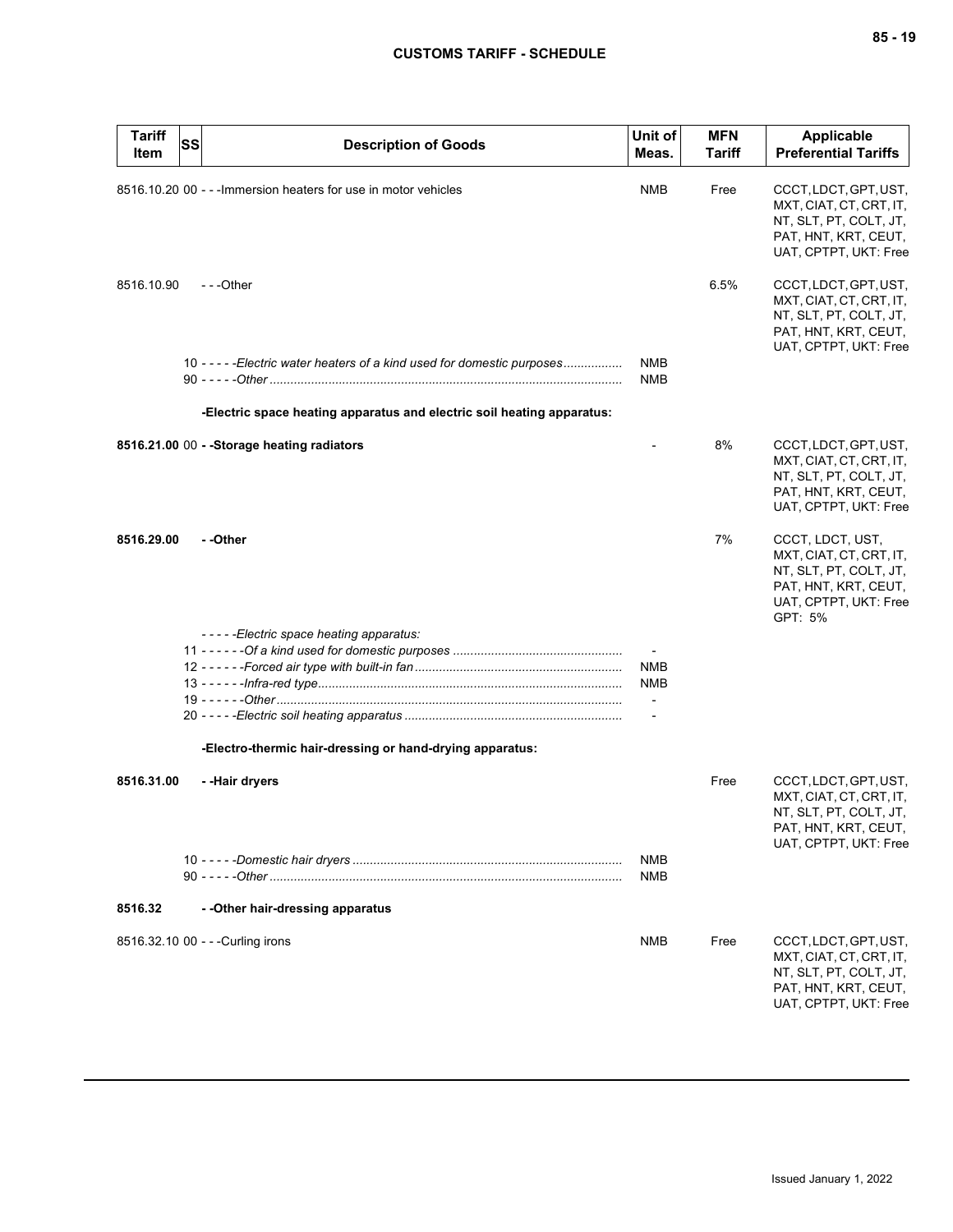| <b>Tariff</b>             | SS<br><b>Description of Goods</b>                                              | Unit of                                | <b>MFN</b>    | <b>Applicable</b>                                                                                                                 |
|---------------------------|--------------------------------------------------------------------------------|----------------------------------------|---------------|-----------------------------------------------------------------------------------------------------------------------------------|
| Item                      |                                                                                | Meas.                                  | <b>Tariff</b> | <b>Preferential Tariffs</b>                                                                                                       |
| 8516.32.90 00 - - - Other |                                                                                | <b>NMB</b>                             | 6.5%          | CCCT, LDCT, UST,<br>MXT, CIAT, CT, CRT, IT,<br>NT, SLT, PT, COLT, JT,<br>PAT, HNT, KRT, CEUT,<br>UAT, CPTPT, UKT: Free<br>GPT: 5% |
| 8516.33                   | --Hand-drying apparatus                                                        |                                        |               |                                                                                                                                   |
|                           | 8516.33.10 00 - - - Wall mounted                                               | <b>NMB</b>                             | 6%            | CCCT, LDCT, GPT, UST,<br>MXT, CIAT, CT, CRT, IT,<br>NT, SLT, PT, COLT, JT,<br>PAT, HNT, KRT, CEUT,<br>UAT, CPTPT, UKT: Free       |
| 8516.33.90 00 - - - Other |                                                                                | <b>NMB</b>                             | Free          | CCCT, LDCT, GPT, UST,<br>MXT, CIAT, CT, CRT, IT,<br>NT, SLT, PT, COLT, JT,<br>PAT, HNT, KRT, CEUT,<br>UAT, CPTPT, UKT: Free       |
|                           | 8516.40.00 00 - Electric smoothing irons                                       | <b>NMB</b>                             | Free          | CCCT, LDCT, GPT, UST,<br>MXT, CIAT, CT, CRT, IT,<br>NT, SLT, PT, COLT, JT,<br>PAT, HNT, KRT, CEUT,<br>UAT, CPTPT, UKT: Free       |
|                           | 8516.50.00 00 - Microwave ovens                                                | <b>NMB</b>                             | Free          | CCCT, LDCT, GPT, UST,<br>MXT, CIAT, CT, CRT, IT,<br>NT, SLT, PT, COLT, JT,<br>PAT, HNT, KRT, CEUT,<br>UAT, CPTPT, UKT: Free       |
| 8516.60                   | -Other ovens; cookers, cooking plates, boiling rings, grillers and<br>roasters |                                        |               |                                                                                                                                   |
| 8516.60.10                | ---Bread makers;<br>Indoor smokeless barbecues;<br>Rice cookers                |                                        | Free          | CCCT, LDCT, GPT, UST,<br>MXT, CIAT, CT, CRT, IT,<br>NT, SLT, PT, COLT, JT,<br>PAT, HNT, KRT, CEUT,<br>UAT, CPTPT, UKT: Free       |
|                           | 10 - - - - - Bread makers                                                      | <b>NMB</b><br><b>NMB</b><br><b>NMB</b> |               |                                                                                                                                   |
| 8516.60.20                | - - - Ovens, cooking stoves and ranges                                         |                                        | 8%            | CCCT, LDCT, UST,<br>MXT, CIAT, CT, CRT, IT,<br>NT, SLT, PT, COLT, JT,<br>PAT, HNT, KRT, CEUT,<br>UAT, CPTPT, UKT: Free<br>GPT: 5% |
|                           |                                                                                | NMB                                    |               |                                                                                                                                   |
|                           |                                                                                | <b>NMB</b>                             |               |                                                                                                                                   |
|                           |                                                                                | <b>NMB</b>                             |               |                                                                                                                                   |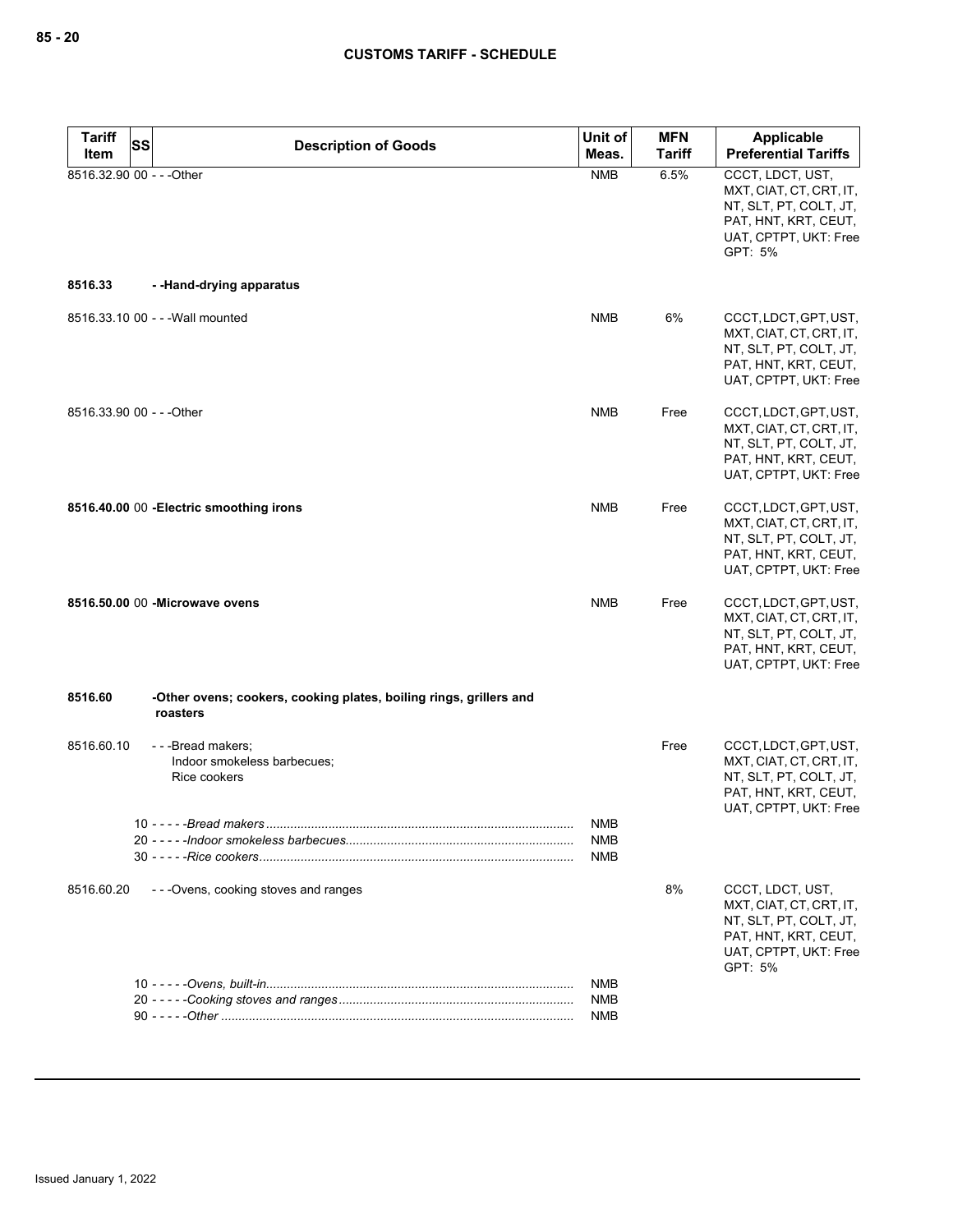| <b>Tariff</b><br>Item     | <b>SS</b> | <b>Description of Goods</b>                    | Unit of<br>Meas. | <b>MFN</b><br><b>Tariff</b> | <b>Applicable</b><br><b>Preferential Tariffs</b>                                                                                  |
|---------------------------|-----------|------------------------------------------------|------------------|-----------------------------|-----------------------------------------------------------------------------------------------------------------------------------|
| 8516.60.90                |           | ---Other<br>-Other electro-thermic appliances: | NMB<br>NMB       | 8%                          | CCCT, LDCT, UST,<br>MXT, CIAT, CT, CRT, IT,<br>NT, SLT, PT, COLT, JT,<br>PAT, HNT, KRT, CEUT,<br>UAT, CPTPT, UKT: Free<br>GPT: 5% |
| 8516.71                   |           | - -Coffee or tea makers                        |                  |                             |                                                                                                                                   |
|                           |           | 8516.71.10 00 - - - Coffee makers              | <b>NMB</b>       | 9%                          | CCCT, LDCT, UST,<br>MXT, CIAT, CT, CRT, IT,<br>NT, SLT, PT, COLT, JT,<br>PAT, HNT, KRT, CEUT,<br>UAT, CPTPT, UKT: Free<br>GPT: 5% |
|                           |           | 8516.71.20 00 - - - Tea makers                 | <b>NMB</b>       | 8%                          | CCCT, LDCT, UST,<br>MXT, CIAT, CT, CRT, IT,<br>NT, SLT, PT, COLT, JT,<br>PAT, HNT, KRT, CEUT,<br>UAT, CPTPT, UKT: Free<br>GPT: 5% |
| 8516.72                   |           | --Toasters                                     |                  |                             |                                                                                                                                   |
|                           |           | 8516.72.10 00 - - - Automatic                  | <b>NMB</b>       | Free                        | CCCT, LDCT, GPT, UST,<br>MXT, CIAT, CT, CRT, IT,<br>NT, SLT, PT, COLT, JT,<br>PAT, HNT, KRT, CEUT,<br>UAT, CPTPT, UKT: Free       |
| 8516.72.90 00 - - - Other |           |                                                | <b>NMB</b>       | 6%                          | CCCT, LDCT, GPT, UST,<br>MXT, CIAT, CT, CRT, IT,<br>NT, SLT, PT, COLT, JT,<br>PAT, HNT, KRT, CEUT,<br>UAT, CPTPT, UKT: Free       |
| 8516.79                   |           | - -Other                                       |                  |                             |                                                                                                                                   |
|                           |           | 8516.79.10 00 - - - Fabric steamers            | NMB              | Free                        | CCCT, LDCT, GPT, UST,<br>MXT, CIAT, CT, CRT, IT,<br>NT, SLT, PT, COLT, JT,<br>PAT, HNT, KRT, CEUT,<br>UAT, CPTPT, UKT: Free       |
| 8516.79.90 00 - - - Other |           |                                                | <b>NMB</b>       | 6.5%                        | CCCT, LDCT, UST,<br>MXT, CIAT, CT, CRT, IT,<br>NT, SLT, PT, COLT, JT,<br>PAT, HNT, KRT, CEUT,<br>UAT, CPTPT, UKT: Free<br>GPT: 5% |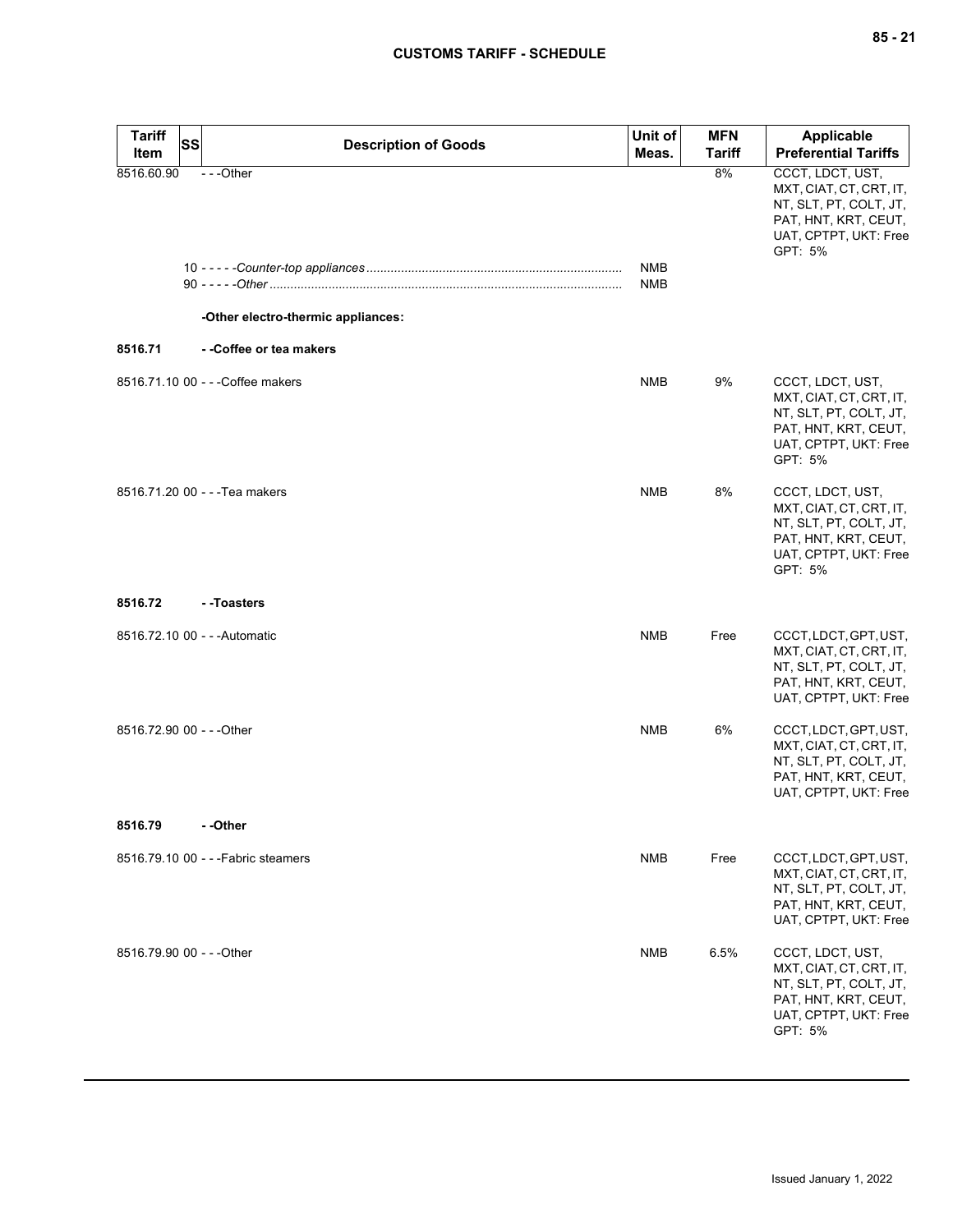| <b>Tariff</b><br>Item | <b>SS</b> | <b>Description of Goods</b>                                                                                                                                                     | Unit of<br>Meas. | <b>MFN</b><br><b>Tariff</b> | Applicable<br><b>Preferential Tariffs</b>                                                                                   |
|-----------------------|-----------|---------------------------------------------------------------------------------------------------------------------------------------------------------------------------------|------------------|-----------------------------|-----------------------------------------------------------------------------------------------------------------------------|
|                       |           |                                                                                                                                                                                 |                  |                             |                                                                                                                             |
| 8516.80.00            |           | -Electric heating resistors<br>10 -----Designed for cooking, of a kind used for domestic purposes                                                                               |                  | Free                        | CCCT, LDCT, GPT, UST,<br>MXT, CIAT, CT, CRT, IT,<br>NT, SLT, PT, COLT, JT,<br>PAT, HNT, KRT, CEUT,<br>UAT, CPTPT, UKT: Free |
| 8516.90               |           | -Parts                                                                                                                                                                          |                  |                             |                                                                                                                             |
|                       |           | 8516.90.10 00 - - - Housings for hand-drying apparatus                                                                                                                          |                  | Free                        | CCCT, LDCT, GPT, UST,<br>MXT, CIAT, CT, CRT, IT,<br>NT, SLT, PT, COLT, JT,<br>PAT, HNT, KRT, CEUT,<br>UAT, CPTPT, UKT: Free |
|                       |           | 8516.90.20 00 - - - Housings and steel bases for electric smoothing irons                                                                                                       |                  | Free                        | CCCT, LDCT, GPT, UST,<br>MXT, CIAT, CT, CRT, IT,<br>NT, SLT, PT, COLT, JT,<br>PAT, HNT, KRT, CEUT,<br>UAT, CPTPT, UKT: Free |
|                       |           | 8516.90.30 00 - - - Assemblies for microwave ovens, incorporating at least two of the<br>following: cooking chamber, space structural supporting chassis, door or<br>outer case |                  | Free                        | CCCT, LDCT, GPT, UST,<br>MXT, CIAT, CT, CRT, IT,<br>NT, SLT, PT, COLT, JT,<br>PAT, HNT, KRT, CEUT,<br>UAT, CPTPT, UKT: Free |
|                       |           | 8516.90.40 00 - - - Printed circuit assemblies for microwave ovens                                                                                                              |                  | Free                        | CCCT, LDCT, GPT, UST,<br>MXT, CIAT, CT, CRT, IT,<br>NT, SLT, PT, COLT, JT,<br>PAT, HNT, KRT, CEUT,<br>UAT, CPTPT, UKT: Free |
|                       |           | 8516.90.50 00 - - -Cooking chambers, whether or not assembled, for ovens or cookers                                                                                             |                  | Free                        | CCCT, LDCT, GPT, UST,<br>MXT, CIAT, CT, CRT, IT,<br>NT, SLT, PT, COLT, JT,<br>PAT, HNT, KRT, CEUT,<br>UAT, CPTPT, UKT: Free |
|                       |           | 8516.90.60 00 - - -Top surface panels, whether or not with heating elements or controls, for<br>ovens or cookers                                                                |                  | Free                        | CCCT, LDCT, GPT, UST,<br>MXT, CIAT, CT, CRT, IT,<br>NT, SLT, PT, COLT, JT,<br>PAT, HNT, KRT, CEUT,<br>UAT, CPTPT, UKT: Free |
|                       |           | 8516.90.70 00 - - -Door assemblies, for ovens or cookers, incorporating at least two of the<br>following: inner panel, outer panel, window or insulation                        |                  | Free                        | CCCT, LDCT, GPT, UST,<br>MXT, CIAT, CT, CRT, IT,<br>NT, SLT, PT, COLT, JT,<br>PAT, HNT, KRT, CEUT,<br>UAT, CPTPT, UKT: Free |

- - -Housings for toasters: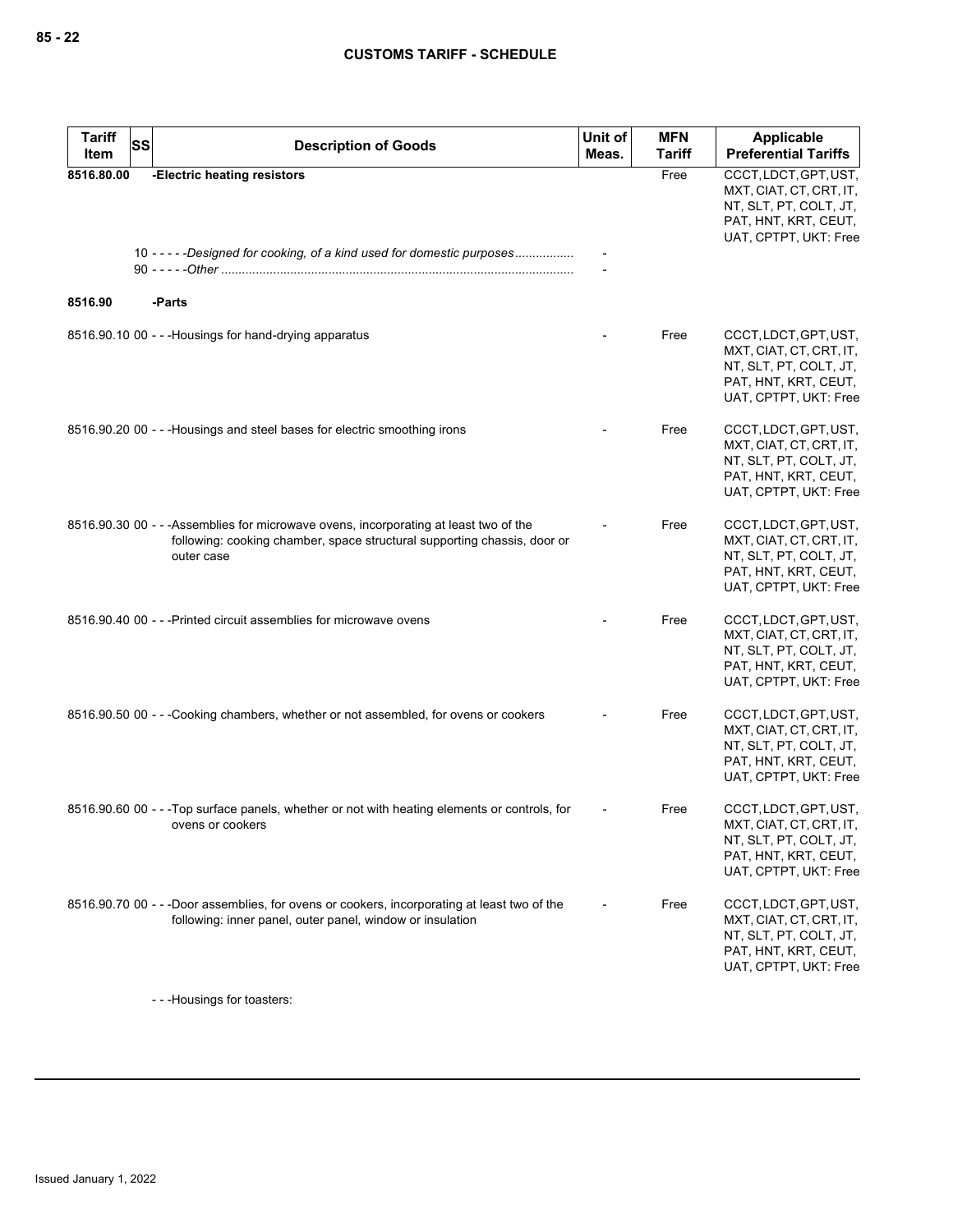| <b>Tariff</b> | SS<br><b>Description of Goods</b>                                                                                                                                                                                                                                                                                                                                                                                      | Unit of    | <b>MFN</b>    | <b>Applicable</b>                                                                                                           |
|---------------|------------------------------------------------------------------------------------------------------------------------------------------------------------------------------------------------------------------------------------------------------------------------------------------------------------------------------------------------------------------------------------------------------------------------|------------|---------------|-----------------------------------------------------------------------------------------------------------------------------|
| Item          |                                                                                                                                                                                                                                                                                                                                                                                                                        | Meas.      | <b>Tariff</b> | <b>Preferential Tariffs</b>                                                                                                 |
|               | 8516.90.81 00 - - - - For automatic toasters                                                                                                                                                                                                                                                                                                                                                                           |            | Free          | CCCT, LDCT, GPT, UST,<br>MXT, CIAT, CT, CRT, IT,<br>NT, SLT, PT, COLT, JT,<br>PAT, HNT, KRT, CEUT,<br>UAT, CPTPT, UKT: Free |
|               | 8516.90.82 00 - - - - For other toasters                                                                                                                                                                                                                                                                                                                                                                               |            | Free          | CCCT, LDCT, GPT, UST,<br>MXT, CIAT, CT, CRT, IT,<br>NT, SLT, PT, COLT, JT,<br>PAT, HNT, KRT, CEUT,<br>UAT, CPTPT, UKT: Free |
| 8516.90.90    | ---Other                                                                                                                                                                                                                                                                                                                                                                                                               |            | Free          | CCCT, LDCT, GPT, UST,<br>MXT, CIAT, CT, CRT, IT,<br>NT, SLT, PT, COLT, JT,<br>PAT, HNT, KRT, CEUT,<br>UAT, CPTPT, UKT: Free |
|               |                                                                                                                                                                                                                                                                                                                                                                                                                        |            |               |                                                                                                                             |
|               |                                                                                                                                                                                                                                                                                                                                                                                                                        |            |               |                                                                                                                             |
| 85.17         | Telephone sets, including smartphones and other telephones for<br>cellular networks or for other wireless networks; other apparatus for the<br>transmission or reception of voice, images or other data, including<br>apparatus for communication in a wired or wireless network (such as a<br>local or wide area network), other than transmission or reception<br>apparatus of heading 84.43, 85.25, 85.27 or 85.28. |            |               |                                                                                                                             |
|               | -Telephone sets, including smartphones and other telephones for<br>cellular networks or for other wireless networks:                                                                                                                                                                                                                                                                                                   |            |               |                                                                                                                             |
| 8517.11.00    | - - Line telephone sets with cordless handsets                                                                                                                                                                                                                                                                                                                                                                         | <b>NMB</b> | Free          | CCCT, LDCT, GPT, UST,<br>MXT, CIAT, CT, CRT, IT,<br>NT, SLT, PT, COLT, JT,<br>PAT, HNT, KRT, CEUT,<br>UAT, CPTPT, UKT: Free |
|               |                                                                                                                                                                                                                                                                                                                                                                                                                        | NMB        |               |                                                                                                                             |
|               | 8517.13.00 00 - - Smartphones                                                                                                                                                                                                                                                                                                                                                                                          | <b>NMB</b> | Free          | CCCT, LDCT, GPT, UST,<br>MXT, CIAT, CT, CRT, IT,<br>NT, SLT, PT, COLT, JT,<br>PAT, HNT, KRT, CEUT,<br>UAT, CPTPT, UKT: Free |
|               | 8517.14.00 00 - - Other telephones for cellular networks or for other wireless networks                                                                                                                                                                                                                                                                                                                                | NMB        | Free          | CCCT, LDCT, GPT, UST,<br>MXT, CIAT, CT, CRT, IT,<br>NT, SLT, PT, COLT, JT,<br>PAT, HNT, KRT, CEUT,<br>UAT, CPTPT, UKT: Free |
| 8517.18.00    | - -Other                                                                                                                                                                                                                                                                                                                                                                                                               |            | Free          | CCCT, LDCT, GPT, UST,<br>MXT, CIAT, CT, CRT, IT,<br>NT, SLT, PT, COLT, JT,<br>PAT, HNT, KRT, CEUT,<br>UAT, CPTPT, UKT: Free |
|               | - - - - -Other:                                                                                                                                                                                                                                                                                                                                                                                                        | <b>NMB</b> |               |                                                                                                                             |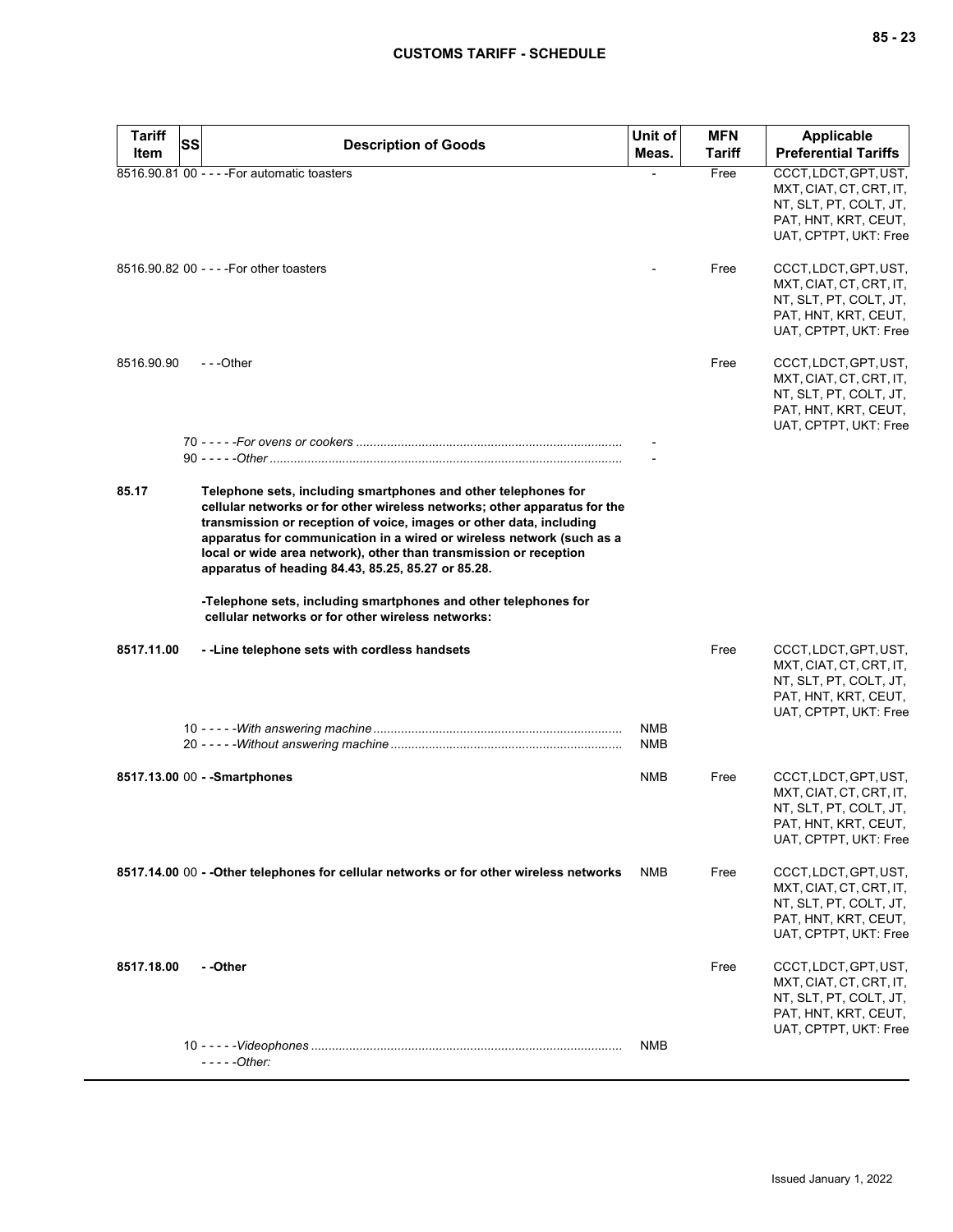| <b>Tariff</b><br>Item   | SS | <b>Description of Goods</b>                                                                                                                                                                                                                                                                                       | Unit of<br>Meas.                       | <b>MFN</b><br>Tariff | <b>Applicable</b><br><b>Preferential Tariffs</b>                                                                                         |
|-------------------------|----|-------------------------------------------------------------------------------------------------------------------------------------------------------------------------------------------------------------------------------------------------------------------------------------------------------------------|----------------------------------------|----------------------|------------------------------------------------------------------------------------------------------------------------------------------|
|                         |    | 91 - - - - - - Line telephone sets with corded handsets, with answering machine<br>92 - - - - - - Line telephone sets with corded handsets, without answering machine                                                                                                                                             | <b>NMB</b><br><b>NMB</b><br><b>NMB</b> |                      |                                                                                                                                          |
|                         |    | -Other apparatus for transmission or reception of voice, images or other<br>data, including apparatus for communication in a wired or wireless<br>network (such as a local or wide area network):                                                                                                                 |                                        |                      |                                                                                                                                          |
|                         |    | 8517.61.00 00 - - Base stations                                                                                                                                                                                                                                                                                   |                                        | Free                 | CCCT, LDCT, GPT, UST,<br>MXT, CIAT, CT, CRT, IT,<br>NT, SLT, PT, COLT, JT,<br>PAT, HNT, KRT, CEUT,<br>UAT, CPTPT, UKT: Free              |
| 8517.62.00              |    | - - Machines for the reception, conversion and transmission or<br>regeneration of voice, images or other data, including switching and<br>routing apparatus                                                                                                                                                       |                                        | Free                 | CCCT, LDCT, GPT, UST,<br>MXT, CIAT, CT, CRT, IT,<br>NT, SLT, PT, COLT, JT,<br>PAT, HNT, KRT, CEUT,<br>UAT, CPTPT, UKT: Free              |
|                         |    | 30 - - - - - Modems, including facsimile modems, of a kind used with data                                                                                                                                                                                                                                         | <b>NMB</b><br><b>NMB</b>               |                      |                                                                                                                                          |
| 8517.69.00              |    | - -Other                                                                                                                                                                                                                                                                                                          |                                        | Free                 | AUT, NZT, CCCT, LDCT,<br>GPT, UST, MXT, CIAT,<br>CT, CRT, IT, NT, SLT, PT,<br>COLT, JT, PAT, HNT,<br>KRT, CEUT, UAT,<br>CPTPT, UKT: Free |
|                         |    | 10 - - - - - Facsimile apparatus; Other telephonic or telegraphic apparatus                                                                                                                                                                                                                                       | <b>NMB</b><br><b>NMB</b>               |                      |                                                                                                                                          |
|                         |    | -Parts:<br>8517.71.00 00 - - Aerials and aerial reflectors of all kinds; parts suitable for use<br>therewith                                                                                                                                                                                                      |                                        | Free                 | CCCT, LDCT, GPT, UST,<br>MXT, CIAT, CT, CRT, IT,<br>NT, SLT, PT, COLT, JT,<br>PAT, HNT, KRT, CEUT,<br>UAT, CPTPT, UKT: Free              |
| 8517.79.00 00 - - Other |    |                                                                                                                                                                                                                                                                                                                   |                                        | Free                 | CCCT, LDCT, GPT, UST,<br>MXT, CIAT, CT, CRT, IT,<br>NT, SLT, PT, COLT, JT,<br>PAT, HNT, KRT, CEUT,<br>UAT, CPTPT, UKT: Free              |
| 85.18                   |    | Microphones and stands therefor; loudspeakers, whether or not<br>mounted in their enclosures; headphones and earphones, whether or<br>not combined with a microphone, and sets consisting of a microphone<br>and one or more loudspeakers; audio-frequency electric amplifiers;<br>electric sound amplifier sets. |                                        |                      |                                                                                                                                          |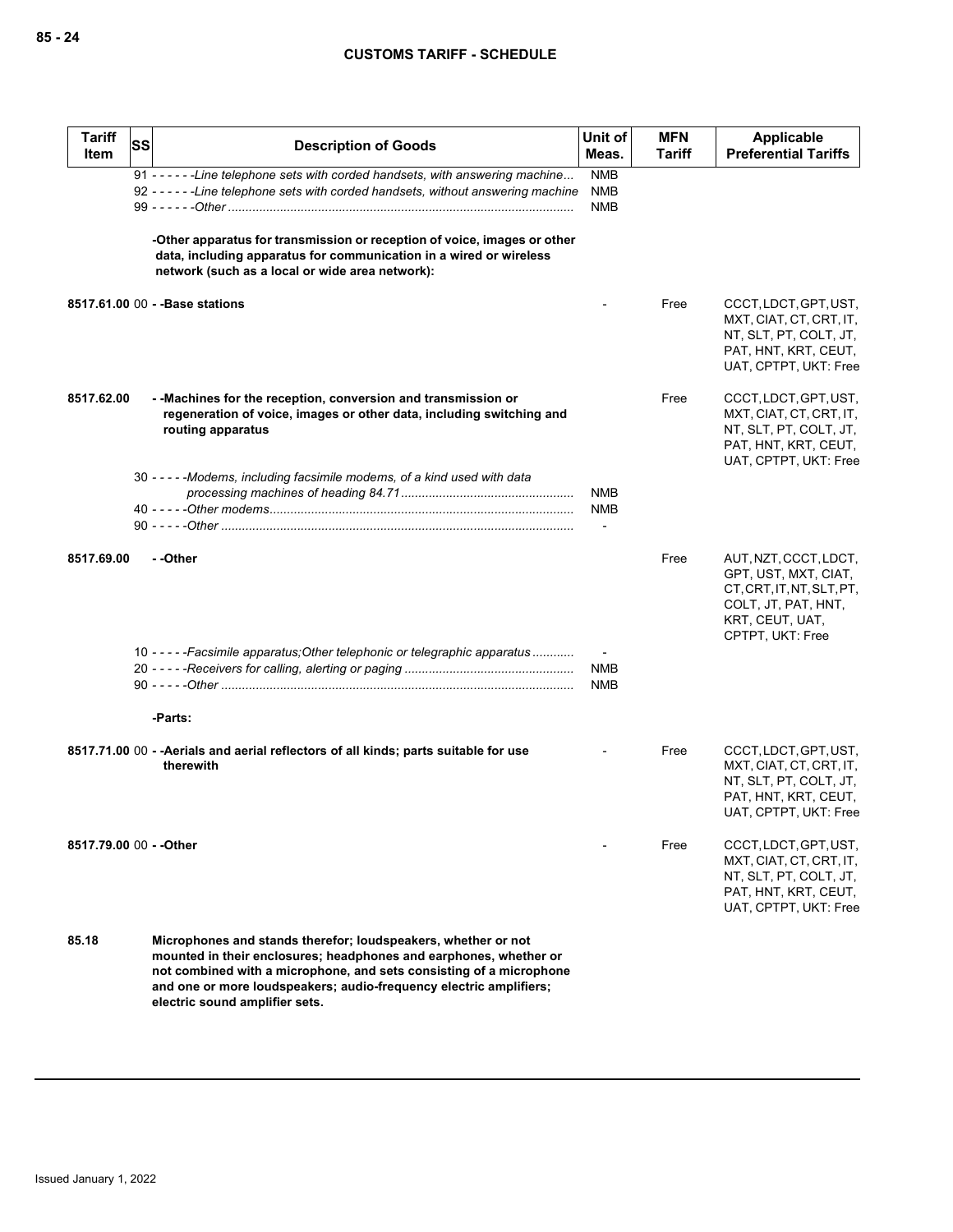| <b>Tariff</b><br>Item   | SS | <b>Description of Goods</b>                                                                                                                  | Unit of<br>Meas. | <b>MFN</b><br><b>Tariff</b> | <b>Applicable</b><br><b>Preferential Tariffs</b>                                                                                         |
|-------------------------|----|----------------------------------------------------------------------------------------------------------------------------------------------|------------------|-----------------------------|------------------------------------------------------------------------------------------------------------------------------------------|
|                         |    | 8518.10.00 00 -Microphones and stands therefor                                                                                               | <b>NMB</b>       | Free                        | CCCT, LDCT, GPT, UST,<br>MXT, CIAT, CT, CRT, IT,<br>NT, SLT, PT, COLT, JT,<br>PAT, HNT, KRT, CEUT,<br>UAT, CPTPT, UKT: Free              |
|                         |    | -Loudspeakers, whether or not mounted in their enclosures:                                                                                   |                  |                             |                                                                                                                                          |
|                         |    | 8518.21.00 00 - -Single loudspeakers, mounted in their enclosures                                                                            | <b>NMB</b>       | Free                        | AUT, NZT, CCCT, LDCT,<br>GPT, UST, MXT, CIAT,<br>CT, CRT, IT, NT, SLT, PT,<br>COLT, JT, PAT, HNT,<br>KRT, CEUT, UAT,<br>CPTPT, UKT: Free |
|                         |    | 8518.22.00 00 - - Multiple loudspeakers, mounted in the same enclosure                                                                       | <b>NMB</b>       | Free                        | AUT, NZT, CCCT, LDCT,<br>GPT, UST, MXT, CIAT,<br>CT, CRT, IT, NT, SLT, PT,<br>COLT, JT, PAT, HNT,<br>KRT, CEUT, UAT,<br>CPTPT, UKT: Free |
| 8518.29.00 00 - - Other |    |                                                                                                                                              | <b>NMB</b>       | Free                        | AUT, NZT, CCCT, LDCT,<br>GPT, UST, MXT, CIAT,<br>CT, CRT, IT, NT, SLT, PT,<br>COLT, JT, PAT, HNT,<br>KRT, CEUT, UAT,<br>CPTPT, UKT: Free |
| 8518.30                 |    | -Headphones and earphones, whether or not combined with a<br>microphone, and sets consisting of a microphone and one or more<br>loudspeakers |                  |                             |                                                                                                                                          |
|                         |    | 8518.30.10 00 - - - Telephone handsets                                                                                                       | <b>NMB</b>       | Free                        | CCCT, LDCT, GPT, UST,<br>MXT, CIAT, CT, CRT, IT,<br>NT, SLT, PT, COLT, JT,<br>PAT, HNT, KRT, CEUT,<br>UAT, CPTPT, UKT: Free              |
| 8518.30.90              |    | ---Other<br>10 - - - - - Headphones, including earphones, and telephone headsets                                                             | <b>NMB</b>       | Free                        | CCCT, LDCT, GPT, UST,<br>MXT, CIAT, CT, CRT, IT,<br>NT, SLT, PT, COLT, JT,<br>PAT, HNT, KRT, CEUT,<br>UAT, CPTPT, UKT: Free              |
|                         |    |                                                                                                                                              | NMB              |                             |                                                                                                                                          |
|                         |    | 8518.40.00 00 -Audio-frequency electric amplifiers                                                                                           | NMB              | Free                        | AUT, NZT, CCCT, LDCT,<br>GPT, UST, MXT, CIAT,<br>CT, CRT, IT, NT, SLT, PT,<br>COLT, JT, PAT, HNT,<br>KRT, CEUT, UAT,<br>CPTPT, UKT: Free |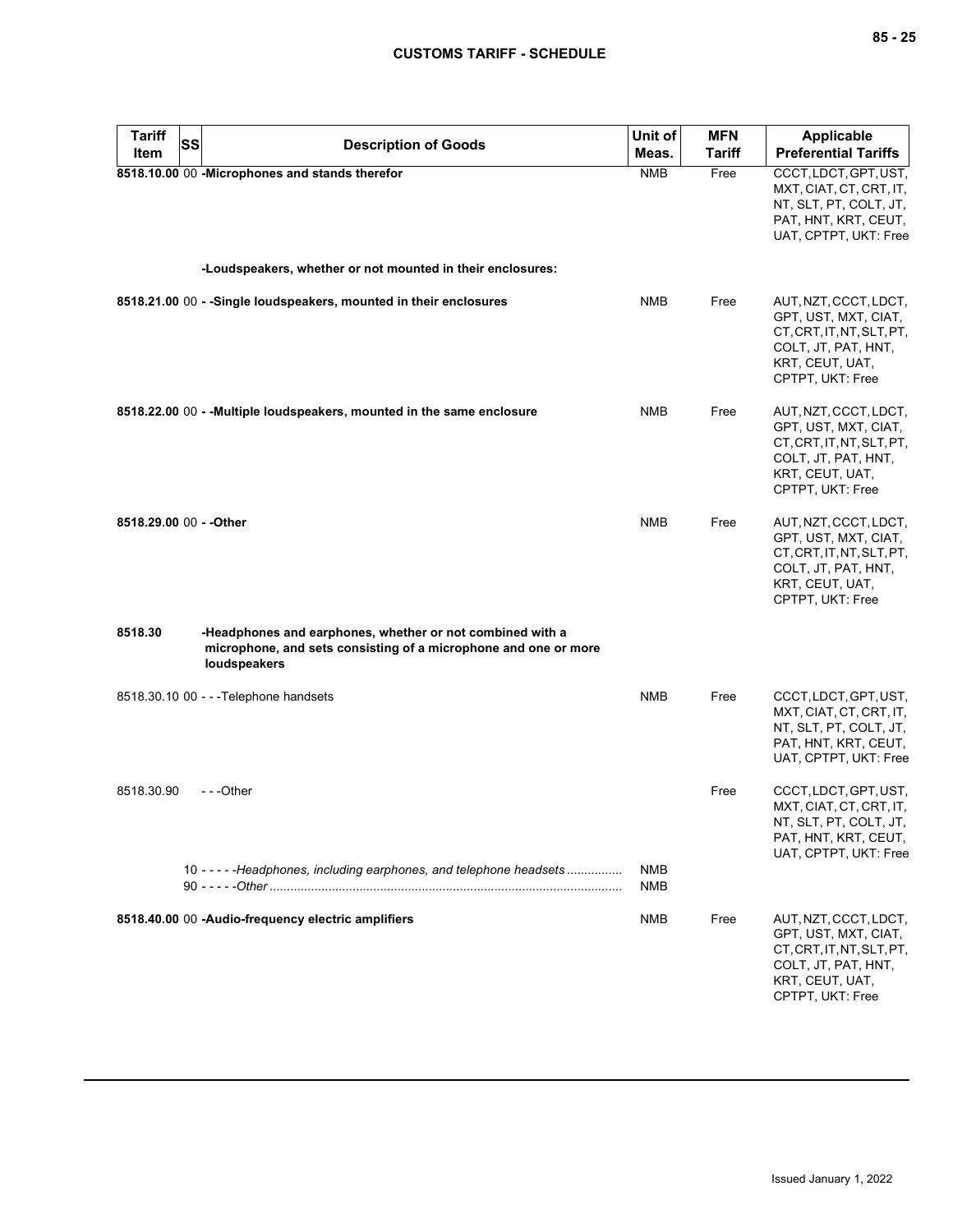| <b>Tariff</b><br>SS       | <b>Description of Goods</b>                                                                 | Unit of    | <b>MFN</b>    | Applicable                                                                                                                               |
|---------------------------|---------------------------------------------------------------------------------------------|------------|---------------|------------------------------------------------------------------------------------------------------------------------------------------|
| Item                      |                                                                                             | Meas.      | <b>Tariff</b> | <b>Preferential Tariffs</b>                                                                                                              |
|                           | 8518.50.00 00 - Electric sound amplifier sets                                               |            | Free          | CCCT, LDCT, GPT, UST,<br>MXT, CIAT, CT, CRT, IT,<br>NT, SLT, PT, COLT, JT,<br>PAT, HNT, KRT, CEUT,<br>UAT, CPTPT, UKT: Free              |
| 8518.90.00 00 - Parts     |                                                                                             |            | Free          | AUT, NZT, CCCT, LDCT,<br>GPT, UST, MXT, CIAT,<br>CT, CRT, IT, NT, SLT, PT,<br>COLT, JT, PAT, HNT,<br>KRT, CEUT, UAT,<br>CPTPT, UKT: Free |
| 85.19                     | Sound recording or reproducing apparatus.                                                   |            |               |                                                                                                                                          |
| 8519.20                   | -Apparatus operated by coins, banknotes, bank cards, tokens or by<br>other means of payment |            |               |                                                                                                                                          |
|                           | 8519.20.10 00 - - - Coin- or token-operated record-players                                  | <b>NMB</b> | Free          | CCCT, LDCT, GPT, UST,<br>MXT, CIAT, CT, CRT, IT,<br>NT, SLT, PT, COLT, JT,<br>PAT, HNT, KRT, CEUT,<br>UAT, CPTPT, UKT: Free              |
| 8519.20.90 00 - - - Other |                                                                                             | <b>NMB</b> | 5%            | CCCT, LDCT, GPT, UST,<br>MXT, CIAT, CT, CRT, IT,<br>NT, SLT, PT, COLT, JT,<br>PAT, HNT, KRT, CEUT,<br>UAT, CPTPT, UKT: Free              |
| 8519.30                   | -Turntables (record-decks)                                                                  |            |               |                                                                                                                                          |
|                           | 8519.30.10 00 - - - With automatic record changing mechanism                                | <b>NMB</b> | 3.5%          | CCCT, LDCT, GPT, UST,<br>MXT, CIAT, CT, CRT, IT,<br>NT, SLT, PT, COLT, JT,<br>PAT, HNT, KRT, CEUT,<br>UAT, CPTPT, UKT: Free              |
| 8519.30.90 00 - - - Other |                                                                                             | <b>NMB</b> | Free          | CCCT, LDCT, GPT, UST,<br>MXT, CIAT, CT, CRT, IT,<br>NT, SLT, PT, COLT, JT,<br>PAT, HNT, KRT, CEUT,<br>UAT, CPTPT, UKT: Free              |
|                           | -Other apparatus:                                                                           |            |               |                                                                                                                                          |
|                           | 8519.81.00 00 - - Using magnetic, optical or semiconductor media                            | <b>NMB</b> | Free          | CCCT, LDCT, GPT, UST,<br>MXT, CIAT, CT, CRT, IT,<br>NT, SLT, PT, COLT, JT,<br>PAT, HNT, KRT, CEUT,<br>UAT, CPTPT, UKT: Free              |
| 8519.89.00 00 - - Other   |                                                                                             | <b>NMB</b> | Free          | CCCT, LDCT, GPT, UST,<br>MXT, CIAT, CT, CRT, IT,<br>NT, SLT, PT, COLT, JT,<br>PAT, HNT, KRT, CEUT,<br>UAT, CPTPT, UKT: Free              |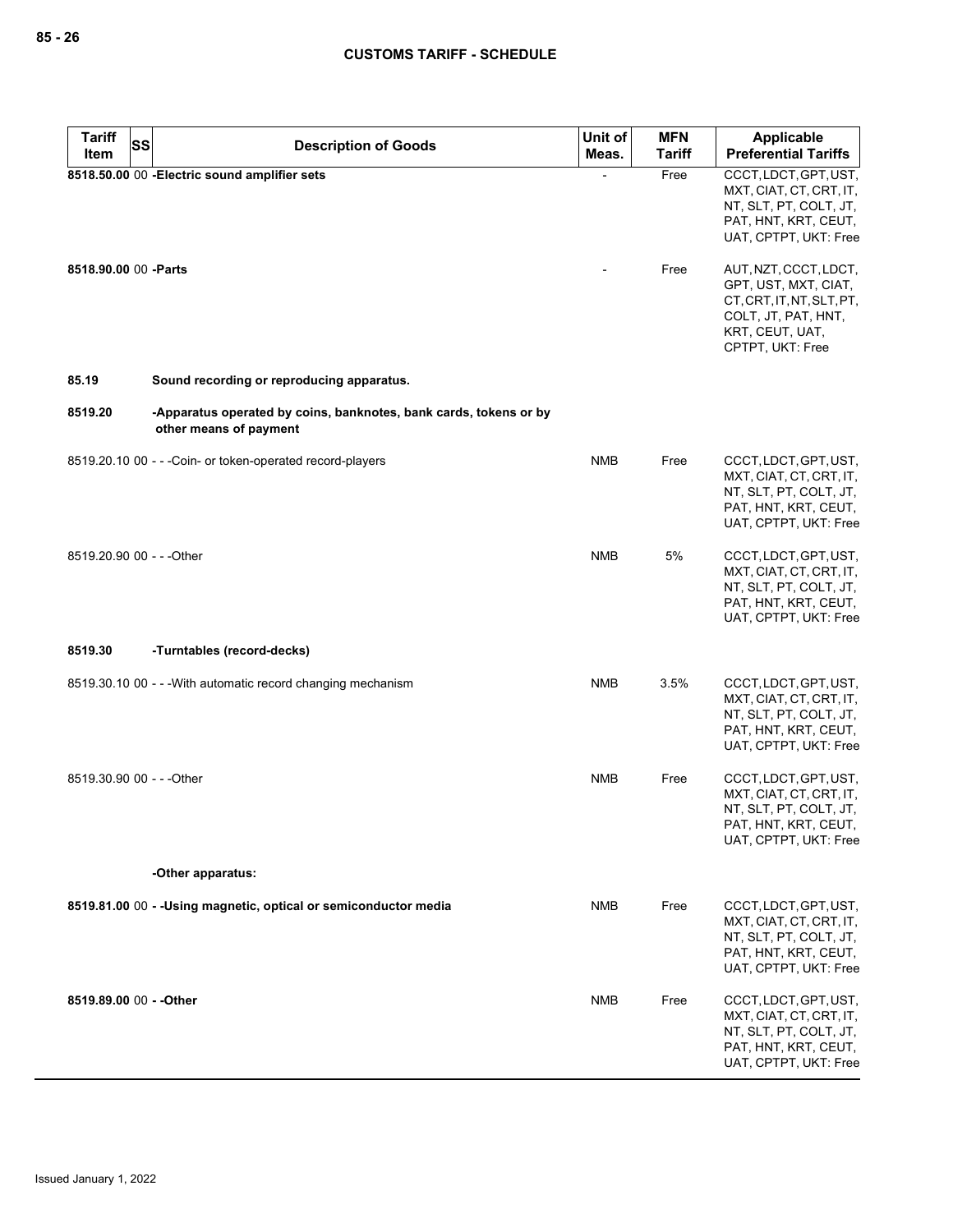| <b>Tariff</b><br>Item     | SS | <b>Description of Goods</b>                                                                                                                                                                                                                                                 | Unit of<br>Meas.         | <b>MFN</b><br><b>Tariff</b> | <b>Applicable</b><br><b>Preferential Tariffs</b>                                                                            |
|---------------------------|----|-----------------------------------------------------------------------------------------------------------------------------------------------------------------------------------------------------------------------------------------------------------------------------|--------------------------|-----------------------------|-----------------------------------------------------------------------------------------------------------------------------|
| 85.21                     |    | Video recording or reproducing apparatus, whether or not incorporating<br>a video tuner.                                                                                                                                                                                    |                          |                             |                                                                                                                             |
|                           |    | 8521.10.00 00 - Magnetic tape-type                                                                                                                                                                                                                                          | <b>NMB</b>               | Free                        | CCCT, LDCT, GPT, UST,<br>MXT, CIAT, CT, CRT, IT,<br>NT, SLT, PT, COLT, JT,<br>PAT, HNT, KRT, CEUT,<br>UAT, CPTPT, UKT: Free |
| 8521.90.00                |    | -Other                                                                                                                                                                                                                                                                      |                          | Free                        | CCCT, LDCT, GPT, UST,<br>MXT, CIAT, CT, CRT, IT,<br>NT, SLT, PT, COLT, JT,<br>PAT, HNT, KRT, CEUT,<br>UAT, CPTPT, UKT: Free |
|                           |    |                                                                                                                                                                                                                                                                             | <b>NMB</b><br><b>NMB</b> |                             |                                                                                                                             |
| 85.22                     |    | Parts and accessories suitable for use solely or principally with the<br>apparatus of heading 85.19 or 85.21.                                                                                                                                                               |                          |                             |                                                                                                                             |
|                           |    | 8522.10.00 00 - Pick-up cartridges                                                                                                                                                                                                                                          | <b>NMB</b>               | Free                        | CCCT, LDCT, GPT, UST,<br>MXT, CIAT, CT, CRT, IT,<br>NT, SLT, PT, COLT, JT,<br>PAT, HNT, KRT, CEUT,<br>UAT, CPTPT, UKT: Free |
| 8522.90                   |    | -Other                                                                                                                                                                                                                                                                      |                          |                             |                                                                                                                             |
|                           |    | 8522.90.10 00 - - - Printed circuit assemblies                                                                                                                                                                                                                              |                          | Free                        | CCCT, LDCT, GPT, UST,<br>MXT, CIAT, CT, CRT, IT,<br>NT, SLT, PT, COLT, JT,<br>PAT, HNT, KRT, CEUT,<br>UAT, CPTPT, UKT: Free |
| 8522.90.90 00 - - - Other |    |                                                                                                                                                                                                                                                                             |                          | Free                        | CCCT, LDCT, GPT, UST,<br>MXT, CIAT, CT, CRT, IT,<br>NT, SLT, PT, COLT, JT,<br>PAT, HNT, KRT, CEUT,<br>UAT, CPTPT, UKT: Free |
| 85.23                     |    | Discs, tapes, solid-state non-volatile storage devices, "smart cards" and<br>other media for the recording of sound or of other phenomena, whether<br>or not recorded, including matrices and masters for the production of<br>discs, but excluding products of Chapter 37. |                          |                             |                                                                                                                             |
|                           |    | -Magnetic media:                                                                                                                                                                                                                                                            |                          |                             |                                                                                                                             |
| 8523.21                   |    | - - Cards incorporating a magnetic stripe                                                                                                                                                                                                                                   |                          |                             |                                                                                                                             |
|                           |    | 8523.21.10 00 - - - Cards incorporating an unrecorded magnetic stripe                                                                                                                                                                                                       | <b>NMB</b>               | Free                        | CCCT, LDCT, GPT, UST,<br>MXT, CIAT, CT, CRT, IT,<br>NT, SLT, PT, COLT, JT,<br>PAT, HNT, KRT, CEUT,<br>UAT, CPTPT, UKT: Free |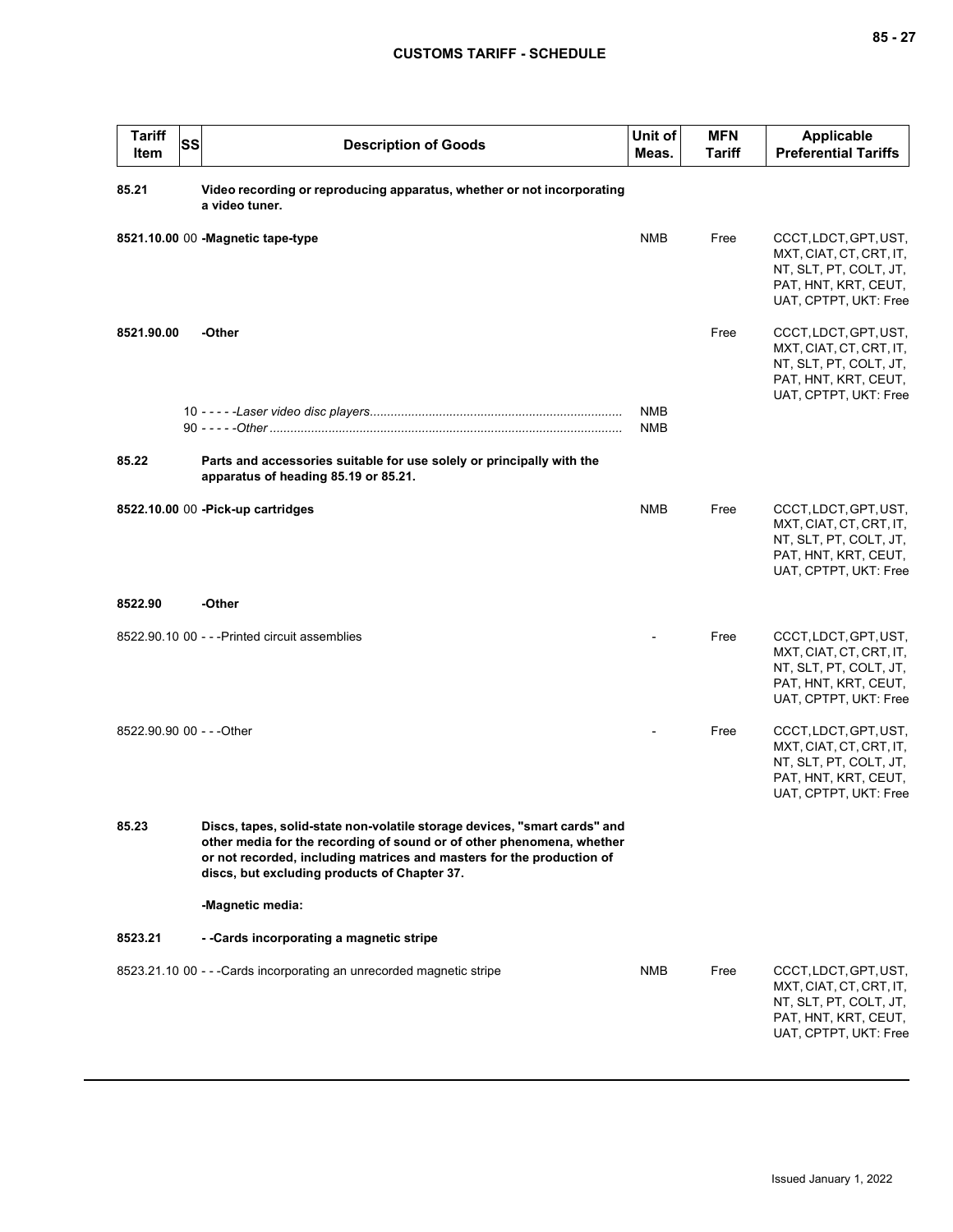| <b>Tariff</b>           | <b>SS</b><br><b>Description of Goods</b>                                                                | Unit of           | <b>MFN</b>    | Applicable                                                                                                                               |
|-------------------------|---------------------------------------------------------------------------------------------------------|-------------------|---------------|------------------------------------------------------------------------------------------------------------------------------------------|
| Item                    |                                                                                                         | Meas.             | <b>Tariff</b> | <b>Preferential Tariffs</b>                                                                                                              |
|                         | 8523.21.20 00 - - - Cards incorporating a recorded magnetic stripe                                      | <b>NMB</b>        | Free          | CCCT, LDCT, GPT, UST,<br>MXT, CIAT, CT, CRT, IT,<br>NT, SLT, PT, COLT, JT,<br>PAT, HNT, KRT, CEUT,<br>UAT, CPTPT, UKT: Free              |
| 8523.29.00 00 - - Other |                                                                                                         | NMB               | Free          | AUT, NZT, CCCT, LDCT,<br>GPT, UST, MXT, CIAT,<br>CT, CRT, IT, NT, SLT, PT,<br>COLT, JT, PAT, HNT,<br>KRT, CEUT, UAT,<br>CPTPT, UKT: Free |
|                         | -Optical media:                                                                                         |                   |               |                                                                                                                                          |
|                         | 8523.41.00 00 - - Unrecorded                                                                            | <b>NMB</b>        | Free          | CCCT, LDCT, GPT, UST,<br>MXT, CIAT, CT, CRT, IT,<br>NT, SLT, PT, COLT, JT,<br>PAT, HNT, KRT, CEUT,<br>UAT, CPTPT, UKT: Free              |
| 8523.49.00              | - -Other                                                                                                |                   | Free          | CCCT, LDCT, GPT, UST,<br>MXT, CIAT, CT, CRT, IT,<br>NT, SLT, PT, COLT, JT,<br>PAT, HNT, KRT, CEUT,<br>UAT, CPTPT, UKT: Free              |
|                         | -----Recorded discs, for laser reading systems, for reproducing phenomena<br>other than sound or image: |                   |               |                                                                                                                                          |
|                         | 11 - - - - - - Prepackaged software, for automatic data processing machines, of a                       |                   |               |                                                                                                                                          |
|                         |                                                                                                         | NMB<br><b>NMB</b> |               |                                                                                                                                          |
|                         |                                                                                                         | NMB               |               |                                                                                                                                          |
|                         |                                                                                                         | <b>NMB</b>        |               |                                                                                                                                          |
|                         |                                                                                                         | NMB               |               |                                                                                                                                          |
|                         | -Semiconductor media:                                                                                   |                   |               |                                                                                                                                          |
|                         | 8523.51.00 00 - - Solid-state non-volatile storage devices                                              | NMB               | Free          | CCCT, LDCT, GPT, UST,<br>MXT, CIAT, CT, CRT, IT,<br>NT, SLT, PT, COLT, JT,<br>PAT, HNT, KRT, CEUT,<br>UAT, CPTPT, UKT: Free              |
|                         | 8523.52.00 00 - - "Smart cards"                                                                         |                   | Free          | CCCT, LDCT, GPT, UST,<br>MXT, CIAT, CT, CRT, IT,<br>NT, SLT, PT, COLT, JT,<br>PAT, HNT, KRT, CEUT,<br>UAT, CPTPT, UKT: Free              |
| 8523.59.00 00 - - Other |                                                                                                         | <b>NMB</b>        | Free          | CCCT, LDCT, GPT, UST,<br>MXT, CIAT, CT, CRT, IT,<br>NT, SLT, PT, COLT, JT,<br>PAT, HNT, KRT, CEUT,<br>UAT, CPTPT, UKT: Free              |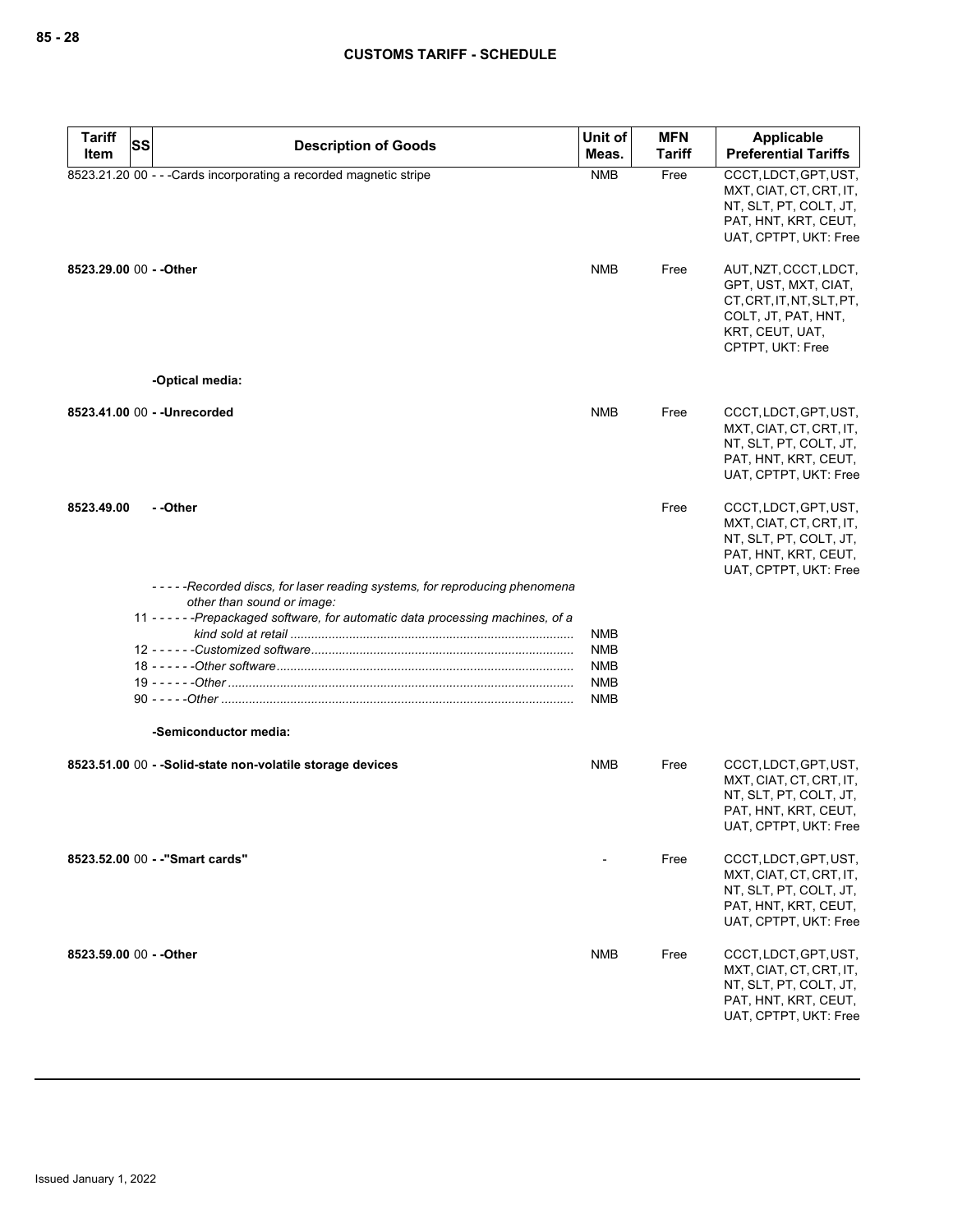| <b>Tariff</b><br>Item     | SS | <b>Description of Goods</b>                                                                                         | Unit of<br>Meas. | <b>MFN</b><br><b>Tariff</b> | Applicable<br><b>Preferential Tariffs</b>                                                                                                      |
|---------------------------|----|---------------------------------------------------------------------------------------------------------------------|------------------|-----------------------------|------------------------------------------------------------------------------------------------------------------------------------------------|
| 8523.80.00 00 -Other      |    |                                                                                                                     | <b>NMB</b>       | Free                        | CCCT, LDCT, GPT, UST,<br>MXT, CIAT, CT, CRT, IT,<br>NT, SLT, PT, COLT, JT,<br>PAT, HNT, KRT, CEUT,<br>UAT, CPTPT, UKT: Free                    |
| 85.24                     |    | Flat panel display modules, whether or not incorporating touch-<br>sensitive screens.                               |                  |                             |                                                                                                                                                |
|                           |    | -Without drivers or control circuits:                                                                               |                  |                             |                                                                                                                                                |
| 8524.11                   |    | - - Of liquid crystals                                                                                              |                  |                             |                                                                                                                                                |
|                           |    | 8524.11.10 00 - - - For motor vehicles of headings 87.01 to 87.05                                                   |                  | 6%                          | AUT, NZT, CCCT, LDCT,<br>UST, MXT, CIAT, CT,<br>CRT, IT, NT, SLT, PT,<br>COLT, JT, PAT, HNT,<br>KRT, CEUT, UAT,<br>CPTPT, UKT: Free<br>GPT: 6% |
|                           |    | 8524.11.20 00 - - - Replacement parts other than those used in goods of tariff item No.<br>8509.40.90 or 8509.80.90 |                  | 3%                          | CCCT, LDCT, GPT, UST,<br>MXT, CIAT, CT, CRT, IT,<br>NT, SLT, PT, COLT, JT,<br>PAT, HNT, KRT, CEUT,<br>UAT, CPTPT, UKT: Free                    |
| 8524.11.90 00 - - - Other |    |                                                                                                                     |                  | Free                        | AUT, NZT, CCCT, LDCT,<br>GPT, UST, MXT, CIAT,<br>CT, CRT, IT, NT, SLT, PT,<br>COLT, JT, PAT, HNT,<br>KRT, CEUT, UAT,<br>CPTPT, UKT: Free       |
| 8524.12                   |    | - - Of organic light-emitting diodes (OLED)                                                                         |                  |                             |                                                                                                                                                |
|                           |    | 8524.12.10 00 - - - For motor vehicles of headings 87.01 to 87.05                                                   |                  | 6%                          | AUT, NZT, CCCT, LDCT,<br>UST, MXT, CIAT, CT,<br>CRT, IT, NT, SLT, PT,<br>COLT, JT, PAT, HNT,<br>KRT, CEUT, UAT,<br>CPTPT, UKT: Free<br>GPT: 6% |
|                           |    | 8524.12.20 00 - - - Replacement parts other than those used in goods of tariff item No.<br>8509.40.90 or 8509.80.90 |                  | 3%                          | CCCT, LDCT, GPT, UST,<br>MXT, CIAT, CT, CRT, IT,<br>NT, SLT, PT, COLT, JT,<br>PAT, HNT, KRT, CEUT,<br>UAT, CPTPT, UKT: Free                    |
| 8524.12.90 00 - - - Other |    |                                                                                                                     |                  | Free                        | AUT, NZT, CCCT, LDCT,<br>GPT, UST, MXT, CIAT,<br>CT, CRT, IT, NT, SLT, PT,<br>COLT, JT, PAT, HNT,<br>KRT, CEUT, UAT,<br>CPTPT, UKT: Free       |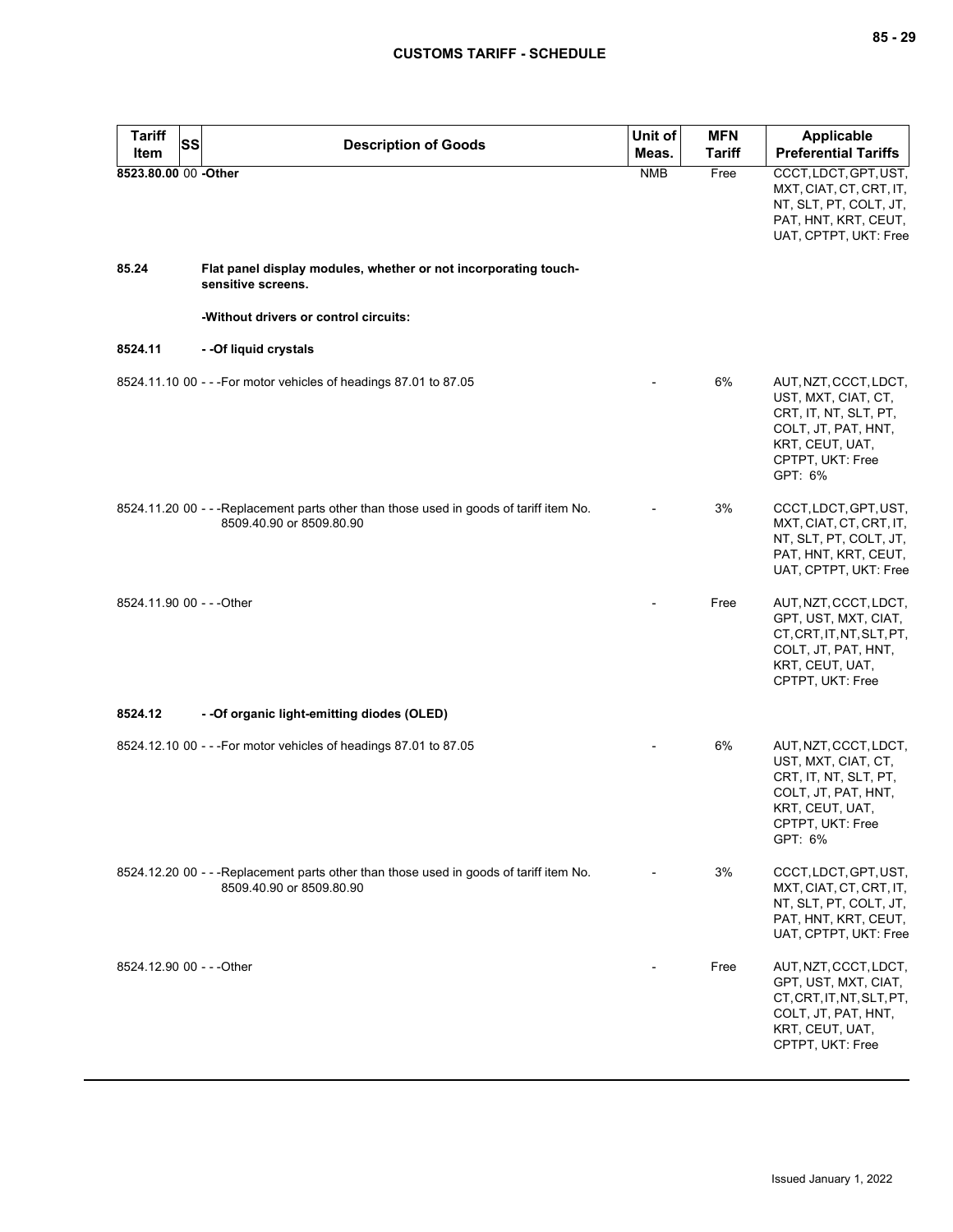| <b>Tariff</b><br><b>SS</b><br>Item | <b>Description of Goods</b>                                                                                         | Unit of<br>Meas. | <b>MFN</b><br><b>Tariff</b> | <b>Applicable</b><br><b>Preferential Tariffs</b>                                                                                               |
|------------------------------------|---------------------------------------------------------------------------------------------------------------------|------------------|-----------------------------|------------------------------------------------------------------------------------------------------------------------------------------------|
| 8524.19                            | --Other                                                                                                             |                  |                             |                                                                                                                                                |
|                                    | 8524.19.10 00 - - - For motor vehicles of headings 87.01 to 87.05                                                   |                  | 6%                          | AUT, NZT, CCCT, LDCT,<br>UST, MXT, CIAT, CT,<br>CRT, IT, NT, SLT, PT,<br>COLT, JT, PAT, HNT,<br>KRT, CEUT, UAT,<br>CPTPT, UKT: Free<br>GPT: 6% |
|                                    | 8524.19.20 00 - - - Replacement parts other than those used in goods of tariff item No.<br>8509.40.90 or 8509.80.90 |                  | 3%                          | CCCT, LDCT, GPT, UST,<br>MXT, CIAT, CT, CRT, IT,<br>NT, SLT, PT, COLT, JT,<br>PAT, HNT, KRT, CEUT,<br>UAT, CPTPT, UKT: Free                    |
| 8524.19.90 00 - - - Other          |                                                                                                                     |                  | Free                        | AUT, NZT, CCCT, LDCT,<br>GPT, UST, MXT, CIAT,<br>CT, CRT, IT, NT, SLT, PT,<br>COLT, JT, PAT, HNT,<br>KRT, CEUT, UAT,<br>CPTPT, UKT: Free       |
|                                    | -Other:                                                                                                             |                  |                             |                                                                                                                                                |
| 8524.91                            | - - Of liquid crystals                                                                                              |                  |                             |                                                                                                                                                |
|                                    | 8524.91.10 00 - - - For motor vehicles of headings 87.01 to 87.05                                                   |                  | 6%                          | AUT, NZT, CCCT, LDCT,<br>UST, MXT, CIAT, CT,<br>CRT, IT, NT, SLT, PT,<br>COLT, JT, PAT, HNT,<br>KRT, CEUT, UAT,<br>CPTPT, UKT: Free<br>GPT: 6% |
|                                    | 8524.91.20 00 - - - Replacement parts other than those used in goods of tariff item No.<br>8509.40.90 or 8509.80.90 |                  | 3%                          | CCCT, LDCT, GPT, UST,<br>MXT, CIAT, CT, CRT, IT,<br>NT, SLT, PT, COLT, JT,<br>PAT, HNT, KRT, CEUT,<br>UAT, CPTPT, UKT: Free                    |
| 8524.91.90 00 - - - Other          |                                                                                                                     |                  | Free                        | AUT, NZT, CCCT, LDCT,<br>GPT, UST, MXT, CIAT,<br>CT, CRT, IT, NT, SLT, PT,<br>COLT, JT, PAT, HNT,<br>KRT, CEUT, UAT,<br>CPTPT, UKT: Free       |
| 8524.92                            | - - Of organic light-emitting diodes (OLED)                                                                         |                  |                             |                                                                                                                                                |
|                                    | 8524.92.10 00 - - - For motor vehicles of headings 87.01 to 87.05                                                   |                  | 6%                          | AUT, NZT, CCCT, LDCT,<br>UST, MXT, CIAT, CT,<br>CRT, IT, NT, SLT, PT,<br>COLT, JT, PAT, HNT,<br>KRT, CEUT, UAT,<br>CPTPT, UKT: Free<br>GPT: 6% |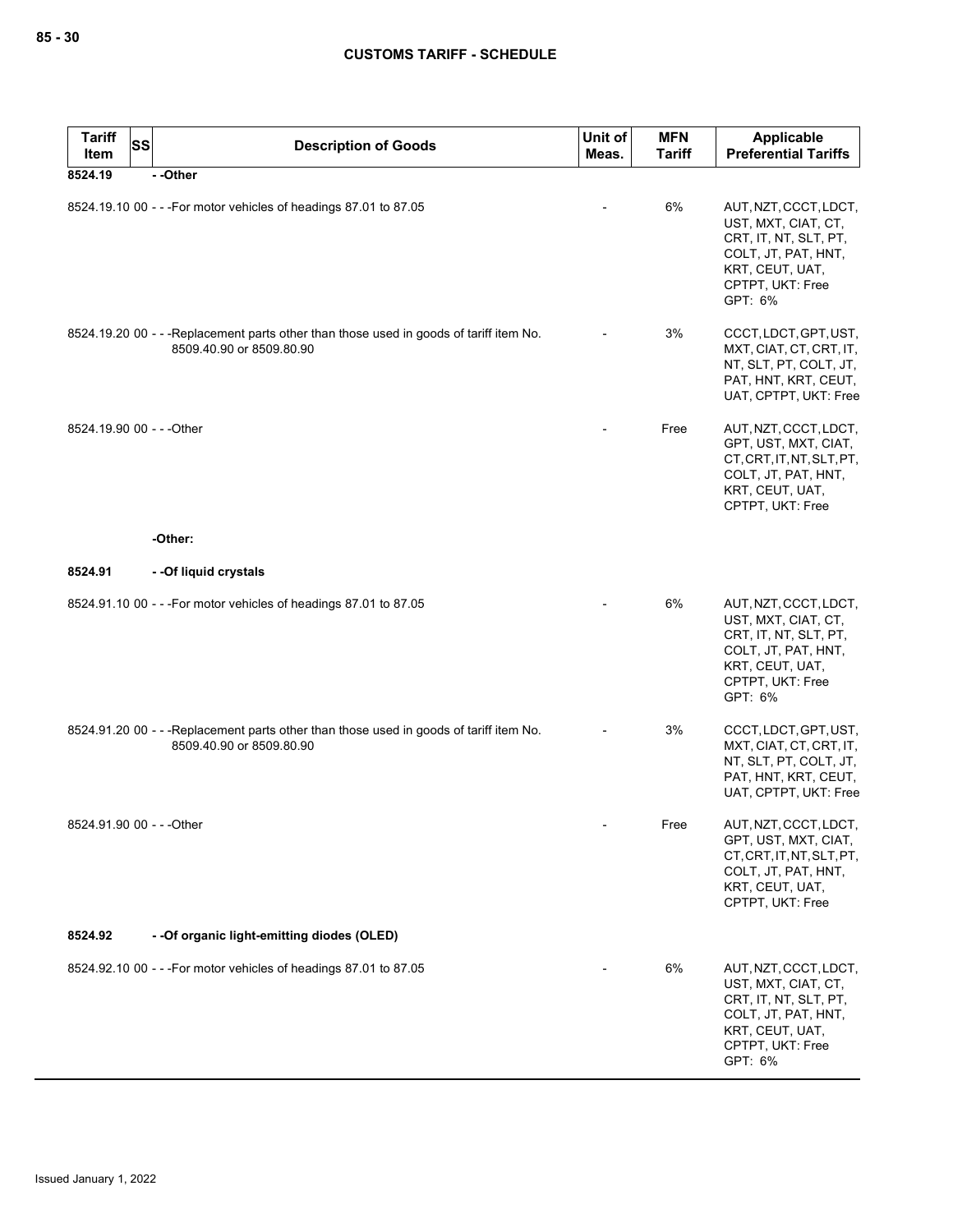| <b>Tariff</b><br><b>SS</b><br><b>Item</b> | <b>Description of Goods</b>                                                                                                                                                                                                         | Unit of<br>Meas. | <b>MFN</b><br><b>Tariff</b> | <b>Applicable</b><br><b>Preferential Tariffs</b>                                                                                               |
|-------------------------------------------|-------------------------------------------------------------------------------------------------------------------------------------------------------------------------------------------------------------------------------------|------------------|-----------------------------|------------------------------------------------------------------------------------------------------------------------------------------------|
|                                           | 8524.92.20 00 - - - Replacement parts other than those used in goods of tariff item No.<br>8509.40.90 or 8509.80.90                                                                                                                 |                  | 3%                          | CCCT, LDCT, GPT, UST,<br>MXT, CIAT, CT, CRT, IT,<br>NT, SLT, PT, COLT, JT,<br>PAT, HNT, KRT, CEUT,<br>UAT, CPTPT, UKT: Free                    |
| 8524.92.90 00 - - - Other                 |                                                                                                                                                                                                                                     |                  | Free                        | AUT, NZT, CCCT, LDCT,<br>GPT, UST, MXT, CIAT,<br>CT, CRT, IT, NT, SLT, PT,<br>COLT, JT, PAT, HNT,<br>KRT, CEUT, UAT,<br>CPTPT, UKT: Free       |
| 8524.99                                   | - -Other                                                                                                                                                                                                                            |                  |                             |                                                                                                                                                |
|                                           | 8524.99.10 00 - - - For motor vehicles of headings 87.01 to 87.05                                                                                                                                                                   |                  | 6%                          | AUT, NZT, CCCT, LDCT,<br>UST, MXT, CIAT, CT,<br>CRT, IT, NT, SLT, PT,<br>COLT, JT, PAT, HNT,<br>KRT, CEUT, UAT,<br>CPTPT, UKT: Free<br>GPT: 6% |
|                                           | 8524.99.20 00 - - - Replacement parts other than those used in goods of tariff item No.<br>8509.40.90 or 8509.80.90                                                                                                                 |                  | 3%                          | CCCT, LDCT, GPT, UST,<br>MXT, CIAT, CT, CRT, IT,<br>NT, SLT, PT, COLT, JT,<br>PAT, HNT, KRT, CEUT,<br>UAT, CPTPT, UKT: Free                    |
| 8524.99.90 00 - - - Other                 |                                                                                                                                                                                                                                     |                  | Free                        | AUT, NZT, CCCT, LDCT,<br>GPT, UST, MXT, CIAT,<br>CT, CRT, IT, NT, SLT, PT,<br>COLT, JT, PAT, HNT,<br>KRT, CEUT, UAT,<br>CPTPT, UKT: Free       |
| 85.25                                     | Transmission apparatus for radio-broadcasting or television, whether or<br>not incorporating reception apparatus or sound recording or<br>reproducing apparatus; television cameras, digital cameras and video<br>camera recorders. |                  |                             |                                                                                                                                                |
| 8525.50.00                                | -Transmission apparatus                                                                                                                                                                                                             |                  | Free                        | CCCT, LDCT, GPT, UST,<br>MXT, CIAT, CT, CRT, IT,<br>NT, SLT, PT, COLT, JT,<br>PAT, HNT, KRT, CEUT,<br>UAT, CPTPT, UKT: Free                    |
|                                           |                                                                                                                                                                                                                                     | NMB<br>NMB       |                             |                                                                                                                                                |
| 8525.60.00                                | -Transmission apparatus incorporating reception apparatus                                                                                                                                                                           |                  | Free                        | CCCT, LDCT, GPT, UST,<br>MXT, CIAT, CT, CRT, IT,<br>NT, SLT, PT, COLT, JT,<br>PAT, HNT, KRT, CEUT,                                             |
|                                           |                                                                                                                                                                                                                                     | NMB              |                             | UAT, CPTPT, UKT: Free                                                                                                                          |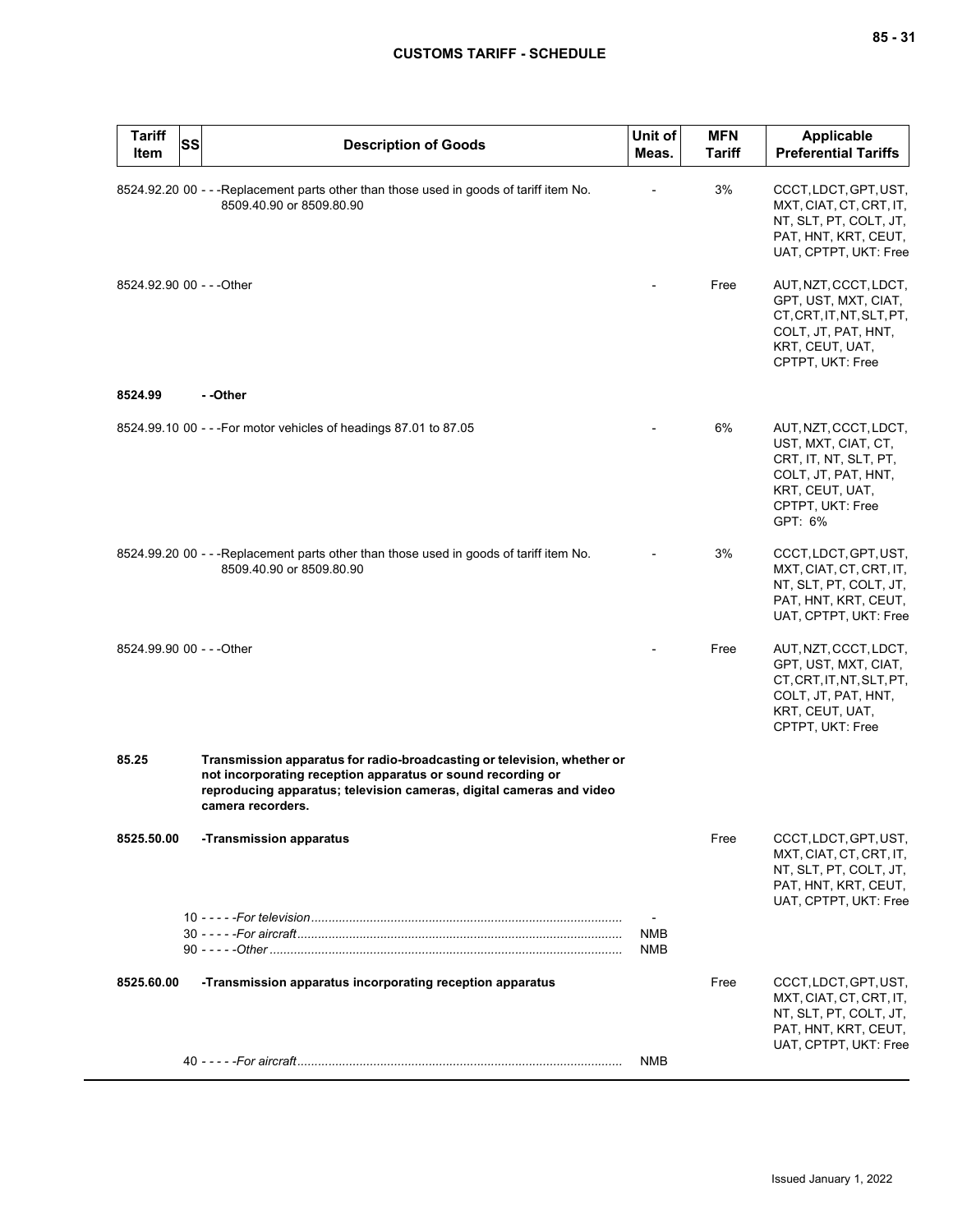| <b>Tariff</b><br>Item | <b>SS</b> | <b>Description of Goods</b>                                                                                                  | Unit of<br>Meas.                | <b>MFN</b><br><b>Tariff</b> | <b>Applicable</b><br><b>Preferential Tariffs</b>                                                                            |
|-----------------------|-----------|------------------------------------------------------------------------------------------------------------------------------|---------------------------------|-----------------------------|-----------------------------------------------------------------------------------------------------------------------------|
|                       |           |                                                                                                                              | <b>NMB</b>                      |                             |                                                                                                                             |
|                       |           | -Television cameras, digital cameras and video camera recorders:                                                             |                                 |                             |                                                                                                                             |
|                       |           | 8525.81.00 00 - - High-speed goods as specified in Subheading Note 1 to this Chapter                                         | <b>NMB</b>                      | Free                        | CCCT, LDCT, GPT, UST,<br>MXT, CIAT, CT, CRT, IT,<br>NT, SLT, PT, COLT, JT,<br>PAT, HNT, KRT, CEUT,<br>UAT, CPTPT, UKT: Free |
|                       |           | 8525.82.00 00 - - Other, radiation-hardened or radiation-tolerant goods as specified in<br>Subheading Note 2 to this Chapter | NMB                             | Free                        | CCCT, LDCT, GPT, UST,<br>MXT, CIAT, CT, CRT, IT,<br>NT, SLT, PT, COLT, JT,<br>PAT, HNT, KRT, CEUT,<br>UAT, CPTPT, UKT: Free |
|                       |           | 8525.83.00 00 - - Other, night vision goods as specified in Subheading Note 3 to this<br>Chapter                             | <b>NMB</b>                      | Free                        | CCCT, LDCT, GPT, UST,<br>MXT, CIAT, CT, CRT, IT,<br>NT, SLT, PT, COLT, JT,<br>PAT, HNT, KRT, CEUT,<br>UAT, CPTPT, UKT: Free |
| 8525.89.00            |           | - -Other                                                                                                                     |                                 | Free                        | CCCT, LDCT, GPT, UST,<br>MXT, CIAT, CT, CRT, IT,<br>NT, SLT, PT, COLT, JT,<br>PAT, HNT, KRT, CEUT,<br>UAT, CPTPT, UKT: Free |
|                       |           |                                                                                                                              | <b>NMB</b><br><b>NMB</b>        |                             |                                                                                                                             |
| 85.26                 |           | Radar apparatus, radio navigational aid apparatus and radio remote<br>control apparatus.                                     |                                 |                             |                                                                                                                             |
| 8526.10.00            |           | -Radar apparatus                                                                                                             |                                 | Free                        | CCCT, LDCT, GPT, UST,<br>MXT, CIAT, CT, CRT, IT,<br>NT, SLT, PT, COLT, JT,<br>PAT, HNT, KRT, CEUT,<br>UAT, CPTPT, UKT: Free |
|                       |           |                                                                                                                              | NMB<br><b>NMB</b><br><b>NMB</b> |                             |                                                                                                                             |
|                       |           | -Other:                                                                                                                      |                                 |                             |                                                                                                                             |
| 8526.91.00            |           | --Radio navigational aid apparatus                                                                                           |                                 | Free                        | CCCT, LDCT, GPT, UST,<br>MXT, CIAT, CT, CRT, IT,<br>NT, SLT, PT, COLT, JT,<br>PAT, HNT, KRT, CEUT,<br>UAT, CPTPT, UKT: Free |
|                       |           |                                                                                                                              | <b>NMB</b><br><b>NMB</b>        |                             |                                                                                                                             |
|                       |           |                                                                                                                              | <b>NMB</b>                      |                             |                                                                                                                             |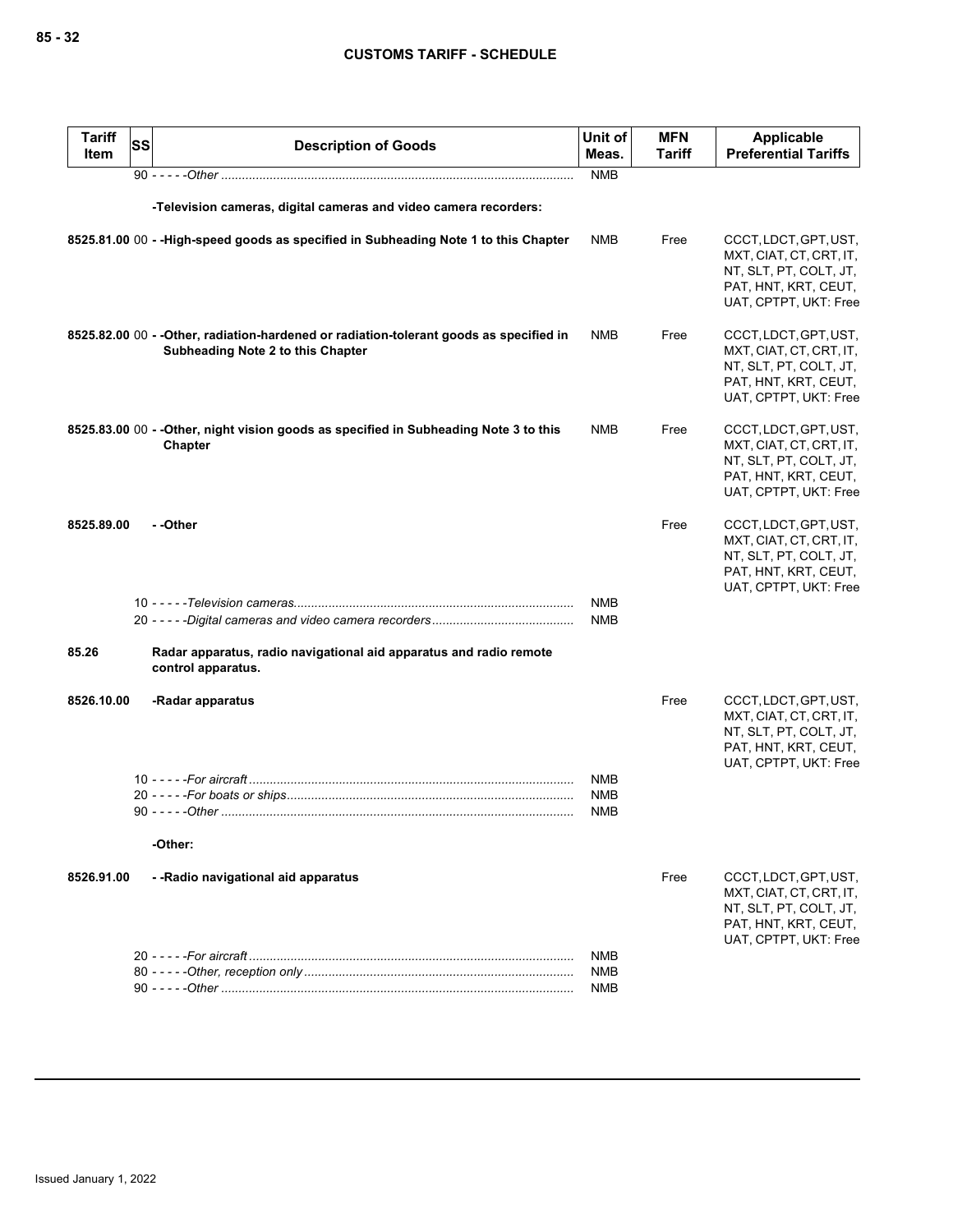| <b>Tariff</b><br>Item | <b>SS</b><br><b>Description of Goods</b>                                                                                                                  | Unit of<br>Meas. | <b>MFN</b><br>Tariff | Applicable<br><b>Preferential Tariffs</b>                                                                                   |
|-----------------------|-----------------------------------------------------------------------------------------------------------------------------------------------------------|------------------|----------------------|-----------------------------------------------------------------------------------------------------------------------------|
| 8526.92.00            | - - Radio remote control apparatus                                                                                                                        |                  | Free                 | CCCT, LDCT, GPT, UST,<br>MXT, CIAT, CT, CRT, IT,<br>NT, SLT, PT, COLT, JT,<br>PAT, HNT, KRT, CEUT,<br>UAT, CPTPT, UKT: Free |
|                       | 10 - - - - - Radio remote control apparatus, for use on amateur bands for hobby                                                                           |                  |                      |                                                                                                                             |
| 85.27                 | Reception apparatus for radio-broadcasting, whether or not combined,<br>in the same housing, with sound recording or reproducing apparatus or<br>a clock. |                  |                      |                                                                                                                             |
|                       | -Radio-broadcast receivers capable of operating without an external<br>source of power:                                                                   |                  |                      |                                                                                                                             |
|                       | 8527.12.00 00 - - Pocket-size radio cassette-players                                                                                                      | <b>NMB</b>       | Free                 | CCCT, LDCT, GPT, UST,<br>MXT, CIAT, CT, CRT, IT,<br>NT, SLT, PT, COLT, JT,<br>PAT, HNT, KRT, CEUT,<br>UAT, CPTPT, UKT: Free |
|                       | 8527.13.00 00 - - Other apparatus combined with sound recording or reproducing<br>apparatus                                                               | <b>NMB</b>       | Free                 | CCCT, LDCT, GPT, UST,<br>MXT, CIAT, CT, CRT, IT,<br>NT, SLT, PT, COLT, JT,<br>PAT, HNT, KRT, CEUT,<br>UAT, CPTPT, UKT: Free |
|                       | 8527.19.00 00 - - Other                                                                                                                                   | <b>NMB</b>       | Free                 | CCCT, LDCT, GPT, UST,<br>MXT, CIAT, CT, CRT, IT,<br>NT, SLT, PT, COLT, JT,<br>PAT, HNT, KRT, CEUT,<br>UAT, CPTPT, UKT: Free |
|                       | -Radio-broadcast receivers not capable of operating without an external<br>source of power, of a kind used in motor vehicles:                             |                  |                      |                                                                                                                             |
|                       | 8527.21.00 00 - - Combined with sound recording or reproducing apparatus                                                                                  | <b>NMB</b>       | Free                 | CCCT, LDCT, GPT, UST,<br>MXT, CIAT, CT, CRT, IT,<br>NT, SLT, PT, COLT, JT,<br>PAT, HNT, KRT, CEUT,<br>UAT, CPTPT, UKT: Free |
|                       | 8527.29.00 00 - - Other                                                                                                                                   | NMB              | Free                 | CCCT, LDCT, GPT, UST,<br>MXT, CIAT, CT, CRT, IT,<br>NT, SLT, PT, COLT, JT,<br>PAT, HNT, KRT, CEUT,<br>UAT, CPTPT, UKT: Free |
|                       | -Other:                                                                                                                                                   |                  |                      |                                                                                                                             |
|                       | 8527.91.00 00 - -Combined with sound recording or reproducing apparatus                                                                                   | NMB              | Free                 | CCCT, LDCT, GPT, UST,<br>MXT, CIAT, CT, CRT, IT,<br>NT, SLT, PT, COLT, JT,<br>PAT, HNT, KRT, CEUT,<br>UAT, CPTPT, UKT: Free |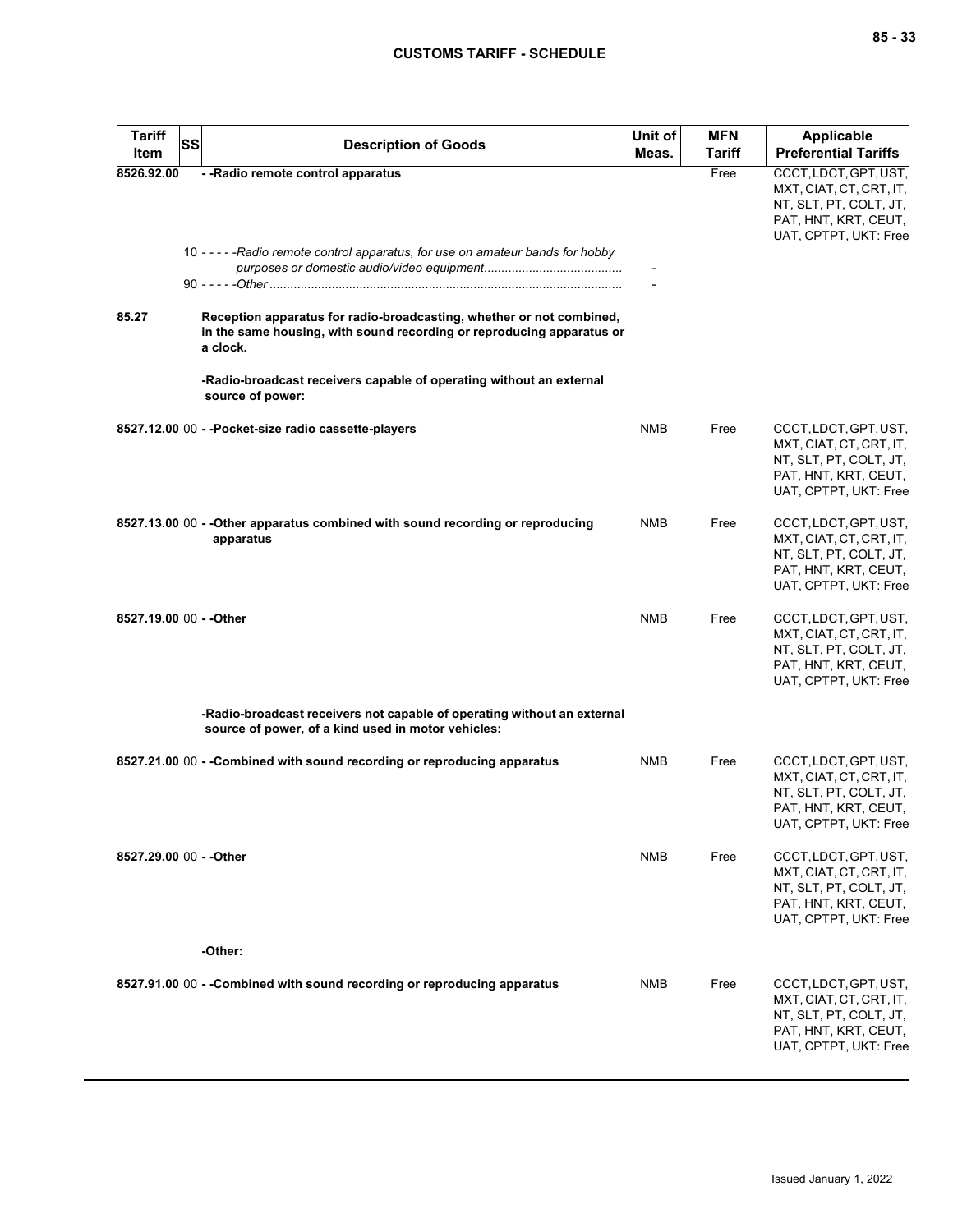| <b>Tariff</b>               | SS | <b>Description of Goods</b>                                                                                                                                                                                                          | Unit of    | <b>MFN</b>    | <b>Applicable</b>                                                                                                                        |
|-----------------------------|----|--------------------------------------------------------------------------------------------------------------------------------------------------------------------------------------------------------------------------------------|------------|---------------|------------------------------------------------------------------------------------------------------------------------------------------|
| Item                        |    |                                                                                                                                                                                                                                      | Meas.      | <b>Tariff</b> | <b>Preferential Tariffs</b>                                                                                                              |
|                             |    | 8527.92.00 00 - - Not combined with sound recording or reproducing apparatus but<br>combined with a clock                                                                                                                            | <b>NMB</b> | Free          | CCCT, LDCT, GPT, UST,<br>MXT, CIAT, CT, CRT, IT,<br>NT, SLT, PT, COLT, JT,<br>PAT, HNT, KRT, CEUT,<br>UAT, CPTPT, UKT: Free              |
| 8527.99.00 00 - - Other     |    |                                                                                                                                                                                                                                      | <b>NMB</b> | Free          | AUT, NZT, CCCT, LDCT,<br>GPT, UST, MXT, CIAT,<br>CT, CRT, IT, NT, SLT, PT,<br>COLT, JT, PAT, HNT,<br>KRT, CEUT, UAT,<br>CPTPT, UKT: Free |
| 85.28                       |    | Monitors and projectors, not incorporating television reception<br>apparatus; reception apparatus for television, whether or not<br>incorporating radio-broadcast receivers or sound or video recording or<br>reproducing apparatus. |            |               |                                                                                                                                          |
|                             |    | -Cathode-ray tube monitors:                                                                                                                                                                                                          |            |               |                                                                                                                                          |
|                             |    | 8528.42.00 00 - - Capable of directly connecting to and designed for use with an<br>automatic data processing machine of heading 84.71                                                                                               | <b>NMB</b> | Free          | CCCT, LDCT, GPT, UST,<br>MXT, CIAT, CT, CRT, IT,<br>NT, SLT, PT, COLT, JT,<br>PAT, HNT, KRT, CEUT,<br>UAT, CPTPT, UKT: Free              |
| 8528.49.00 00 - - Other     |    |                                                                                                                                                                                                                                      | <b>NMB</b> | Free          | AUT, NZT, CCCT, LDCT,<br>GPT, UST, MXT, CIAT,<br>CT, CRT, IT, NT, SLT, PT,<br>COLT, JT, PAT, HNT,<br>KRT, CEUT, UAT,<br>CPTPT, UKT: Free |
|                             |    | -Other monitors:                                                                                                                                                                                                                     |            |               |                                                                                                                                          |
|                             |    | 8528.52.00 00 - - Capable of directly connecting to and designed for use with an<br>automatic data processing machine of heading 84.71                                                                                               | <b>NMB</b> | Free          | CCCT, LDCT, GPT, UST,<br>MXT, CIAT, CT, CRT, IT,<br>NT, SLT, PT, COLT, JT,<br>PAT, HNT, KRT, CEUT,<br>UAT, CPTPT, UKT: Free              |
| 8528.59                     |    | - -Other                                                                                                                                                                                                                             |            |               |                                                                                                                                          |
|                             |    | --- For use in the manufacture of lightwave transmission systems:                                                                                                                                                                    |            |               |                                                                                                                                          |
|                             |    | 8528.59.11 00 - - - - High definition                                                                                                                                                                                                | <b>NMB</b> | Free          | AUT, NZT, CCCT, LDCT,<br>GPT, UST, MXT, CIAT,<br>CT, CRT, IT, NT, SLT, PT,<br>COLT, JT, PAT, HNT,<br>KRT, CEUT, UAT,<br>CPTPT, UKT: Free |
| 8528.59.19 00 - - - - Other |    |                                                                                                                                                                                                                                      | <b>NMB</b> | Free          | CCCT, LDCT, GPT, UST,<br>MXT, CIAT, CT, CRT, IT,<br>NT, SLT, PT, COLT, JT,<br>PAT, HNT, KRT, CEUT,<br>UAT, CPTPT, UKT: Free              |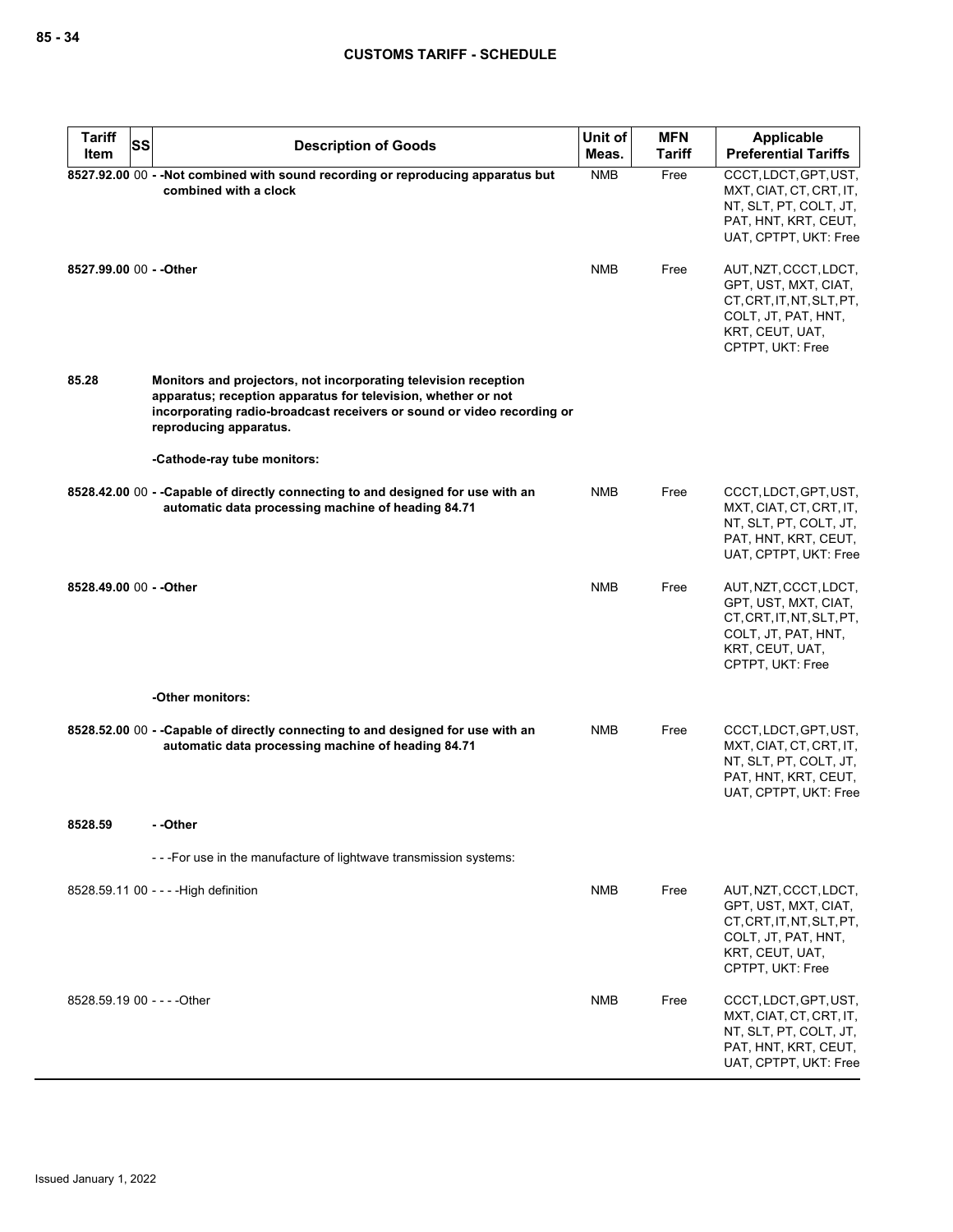| <b>Tariff</b><br><b>SS</b><br>Item | <b>Description of Goods</b>                                                                                                                                                                                                                                                                                                                                                                                                                                                                                                        | Unit of<br>Meas. | <b>MFN</b><br><b>Tariff</b> | Applicable<br><b>Preferential Tariffs</b>                                                                                                      |
|------------------------------------|------------------------------------------------------------------------------------------------------------------------------------------------------------------------------------------------------------------------------------------------------------------------------------------------------------------------------------------------------------------------------------------------------------------------------------------------------------------------------------------------------------------------------------|------------------|-----------------------------|------------------------------------------------------------------------------------------------------------------------------------------------|
|                                    | 8528.59.20 00 - - - Black and white or other monochrome                                                                                                                                                                                                                                                                                                                                                                                                                                                                            | <b>NMB</b>       | 6%                          | CCCT, LDCT, GPT, UST,<br>MXT, CIAT, CT, CRT, IT,<br>NT, SLT, PT, COLT, JT,<br>PAT, HNT, KRT, CEUT,<br>UAT, CPTPT, UKT: Free                    |
|                                    | 8528.59.30 00 - - - Incomplete or unfinished colour monitors, including assemblies for<br>monitors consisting of video intermeidate (IF) amplifying and detecting<br>systems, video processing and amplification systems, synchronizing and<br>deflection circuitry and audio detection and amplification systems plus a<br>power supply, but not incorporating a flat panel screen or similar<br>display; Other, having a single picture tube intended for direct viewing<br>(non-projection type); Other, with flat panel screen | <b>NMB</b>       | 6%                          | AUT, NZT, CCCT, LDCT,<br>UST, MXT, CIAT, CT,<br>CRT, IT, NT, SLT, PT,<br>COLT, JT, PAT, HNT,<br>KRT, CEUT, UAT,<br>CPTPT, UKT: Free<br>GPT: 3% |
| 8528.59.90 00 - - - Other          |                                                                                                                                                                                                                                                                                                                                                                                                                                                                                                                                    | <b>NMB</b>       | 6%                          | AUT, NZT, CCCT, LDCT,<br>UST, MXT, CIAT, CT,<br>CRT, IT, NT, SLT, PT,<br>COLT, JT, PAT, HNT,<br>KRT, CEUT, UAT,<br>CPTPT, UKT: Free<br>GPT: 5% |
|                                    | -Projectors:                                                                                                                                                                                                                                                                                                                                                                                                                                                                                                                       |                  |                             |                                                                                                                                                |
|                                    | 8528.62.00 00 - - Capable of directly connecting to and designed for use with an<br>automatic data processing machine of heading 84.71                                                                                                                                                                                                                                                                                                                                                                                             | <b>NMB</b>       | Free                        | CCCT, LDCT, GPT, UST,<br>MXT, CIAT, CT, CRT, IT,<br>NT, SLT, PT, COLT, JT,<br>PAT, HNT, KRT, CEUT,<br>UAT, CPTPT, UKT: Free                    |
| 8528.69                            | --Other                                                                                                                                                                                                                                                                                                                                                                                                                                                                                                                            |                  |                             |                                                                                                                                                |
|                                    | - - - Colour, with flat panel screen:                                                                                                                                                                                                                                                                                                                                                                                                                                                                                              |                  |                             |                                                                                                                                                |
|                                    | 8528.69.11 00 - - - - Capable of being used with both automatic data processing machines of NMB<br>heading 84.71 and with apparatus which emits television signals                                                                                                                                                                                                                                                                                                                                                                 |                  | Free                        | AUT, NZT, CCCT, LDCT,<br>GPT, UST, MXT, CIAT,<br>CT, CRT, IT, NT, SLT, PT,<br>COLT, JT, PAT, HNT,<br>KRT, CEUT, UAT,<br>CPTPT, UKT: Free       |
| 8528.69.19 00 - - - - Other        |                                                                                                                                                                                                                                                                                                                                                                                                                                                                                                                                    | <b>NMB</b>       | 6%                          | AUT, NZT, CCCT, LDCT,<br>UST, MXT, CIAT, CT,<br>CRT, IT, NT, SLT, PT,<br>COLT, JT, PAT, HNT,<br>KRT, CEUT, UAT,<br>CPTPT, UKT: Free<br>GPT: 3% |
|                                    | 8528.69.20 00 - - - Incomplete or unfinished colour pojectors, including assemblies for<br>projectors consisting of video intermediate (IF) amplifying and detecting<br>systems, video processing and amplification systems, synchronizing and<br>deflection circuitry and audio detection and amplification systems plus a<br>power supply, but not incorporating a cathode-ray tube, flat panel screen<br>or similar display;<br>Colour, other                                                                                   | <b>NMB</b>       | Free                        | AUT, NZT, CCCT, LDCT,<br>GPT, UST, MXT, CIAT,<br>CT, CRT, IT, NT, SLT, PT,<br>COLT, JT, PAT, HNT,<br>KRT, CEUT, UAT,<br>CPTPT, UKT: Free       |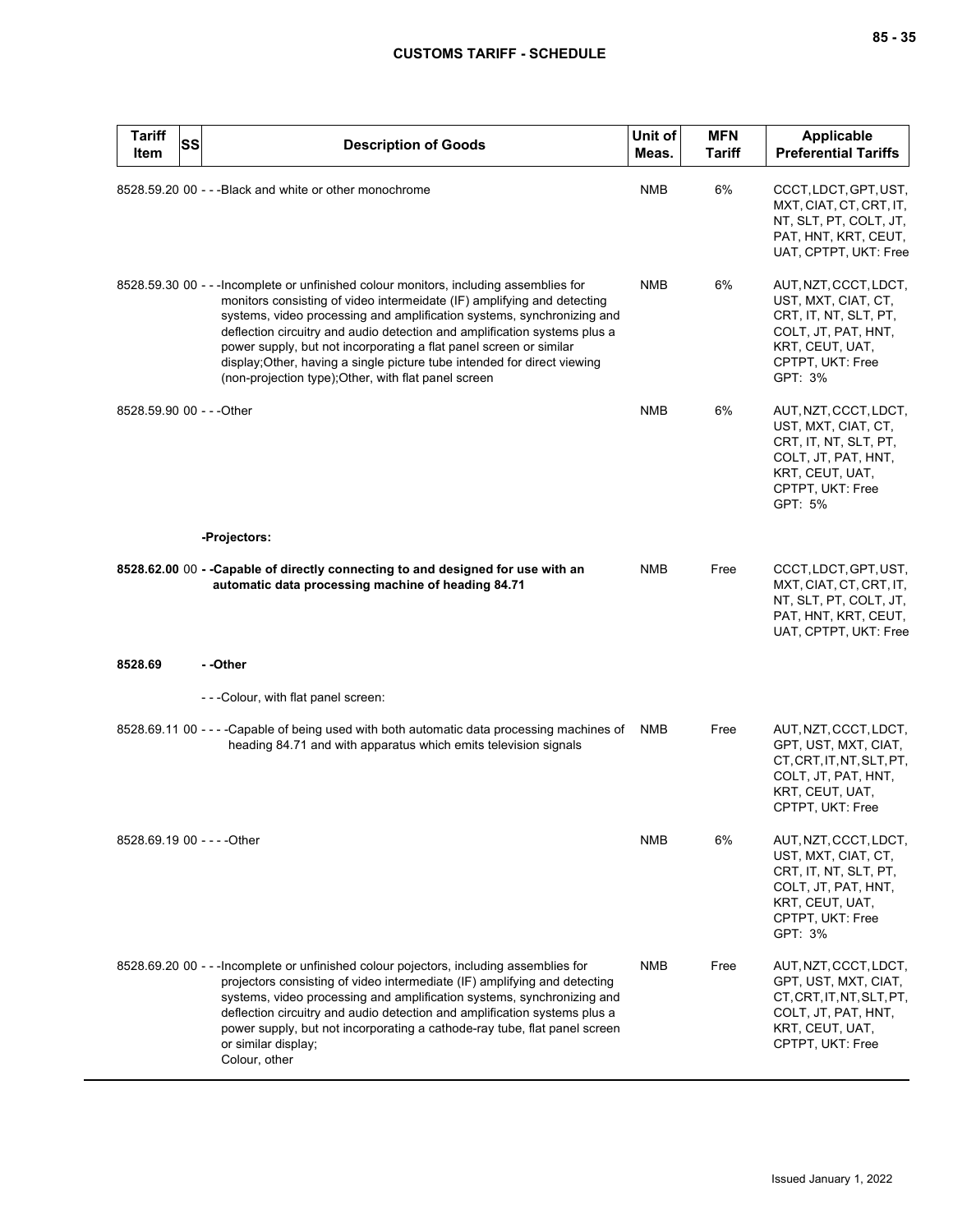| <b>Tariff</b><br>Item | <b>SS</b> | <b>Description of Goods</b>                                                                                                                                                                                                                                                                                                                                                                                                                                                     | Unit of<br>Meas. | <b>MFN</b><br><b>Tariff</b> | <b>Applicable</b><br><b>Preferential Tariffs</b>                                                                                               |
|-----------------------|-----------|---------------------------------------------------------------------------------------------------------------------------------------------------------------------------------------------------------------------------------------------------------------------------------------------------------------------------------------------------------------------------------------------------------------------------------------------------------------------------------|------------------|-----------------------------|------------------------------------------------------------------------------------------------------------------------------------------------|
|                       |           | 8528.69.30 00 - - - Black and white or other monochrome                                                                                                                                                                                                                                                                                                                                                                                                                         | NMB              | 6%                          | CCCT, LDCT, GPT, UST,<br>MXT, CIAT, CT, CRT, IT,<br>NT, SLT, PT, COLT, JT,<br>PAT, HNT, KRT, CEUT,<br>UAT, CPTPT, UKT: Free                    |
|                       |           | -Reception apparatus for television, whether or not incorporating radio-<br>broadcast receivers or sound or video recording or reproducing<br>apparatus:                                                                                                                                                                                                                                                                                                                        |                  |                             |                                                                                                                                                |
| 8528.71.00            |           | - -Not designed to incorporate a video display or screen                                                                                                                                                                                                                                                                                                                                                                                                                        |                  | Free                        | AUT, NZT, CCCT, LDCT,<br>GPT, UST, MXT, CIAT,<br>CT, CRT, IT, NT, SLT, PT,<br>COLT, JT, PAT, HNT,<br>KRT, CEUT, UAT,<br>CPTPT, UKT: Free       |
|                       |           | 10 -----Set-top boxes which have a communication function: a microprocessor-<br>based device incorporating a model for gaining access to the Internet,<br>and having a function of interactive information exchange                                                                                                                                                                                                                                                             | NMB<br>NMB       |                             |                                                                                                                                                |
| 8528.72               |           | - -Other, colour                                                                                                                                                                                                                                                                                                                                                                                                                                                                |                  |                             |                                                                                                                                                |
|                       |           | 8528.72.10 00 - - - Set-top boxes which have a communication function: a microprocessor-<br>based device incorporating a modem for gaining access to the Internet,<br>and having a function of interactive information exchange                                                                                                                                                                                                                                                 | NMB              | Free                        | AUT, NZT, CCCT, LDCT,<br>GPT, UST, MXT, CIAT,<br>CT, CRT, IT, NT, SLT, PT,<br>COLT, JT, PAT, HNT,<br>KRT, CEUT, UAT,<br>CPTPT, UKT: Free       |
|                       |           | 8528.72.20 00 - - - Incomplete or unfinished television receivers, including assemblies for<br>television receivers consisting of video intermediate (IF) amplifying and<br>detecting systems, video processing and amplification systems,<br>synchronizing and deflection circuitry, tuners and tuner control systems,<br>and audio detection and amplification systems plus a power supply, but<br>not incorporating a cathode-ray tube, flat panel screen or similar display | <b>NMB</b>       | Free                        | AUT, NZT, CCCT, LDCT,<br>GPT, UST, MXT, CIAT,<br>CT, CRT, IT, NT, SLT, PT,<br>COLT, JT, PAT, HNT,<br>KRT, CEUT, UAT,<br>CPTPT, UKT: Free       |
|                       |           | ---High definition:                                                                                                                                                                                                                                                                                                                                                                                                                                                             |                  |                             |                                                                                                                                                |
|                       |           | 8528.72.31 00 - - - - Projection type, with cathode-ray tube                                                                                                                                                                                                                                                                                                                                                                                                                    | NMB              | 5%                          | AUT, NZT, CCCT, LDCT,<br>UST, MXT, CIAT, CT,<br>CRT, IT, NT, SLT, PT,<br>COLT, JT, PAT, HNT,<br>KRT, CEUT, UAT,<br>CPTPT, UKT: Free<br>GPT: 3% |
|                       |           | 8528.72.32 00 - - - - Non-projection type, with cathode-ray tube                                                                                                                                                                                                                                                                                                                                                                                                                | <b>NMB</b>       | 5%                          | AUT, NZT, CCCT, LDCT,<br>GPT, UST, MXT, CIAT,<br>CT, CRT, IT, NT, SLT, PT,<br>COLT, JT, PAT, HNT,<br>KRT, CEUT, UAT,<br>CPTPT, UKT: Free       |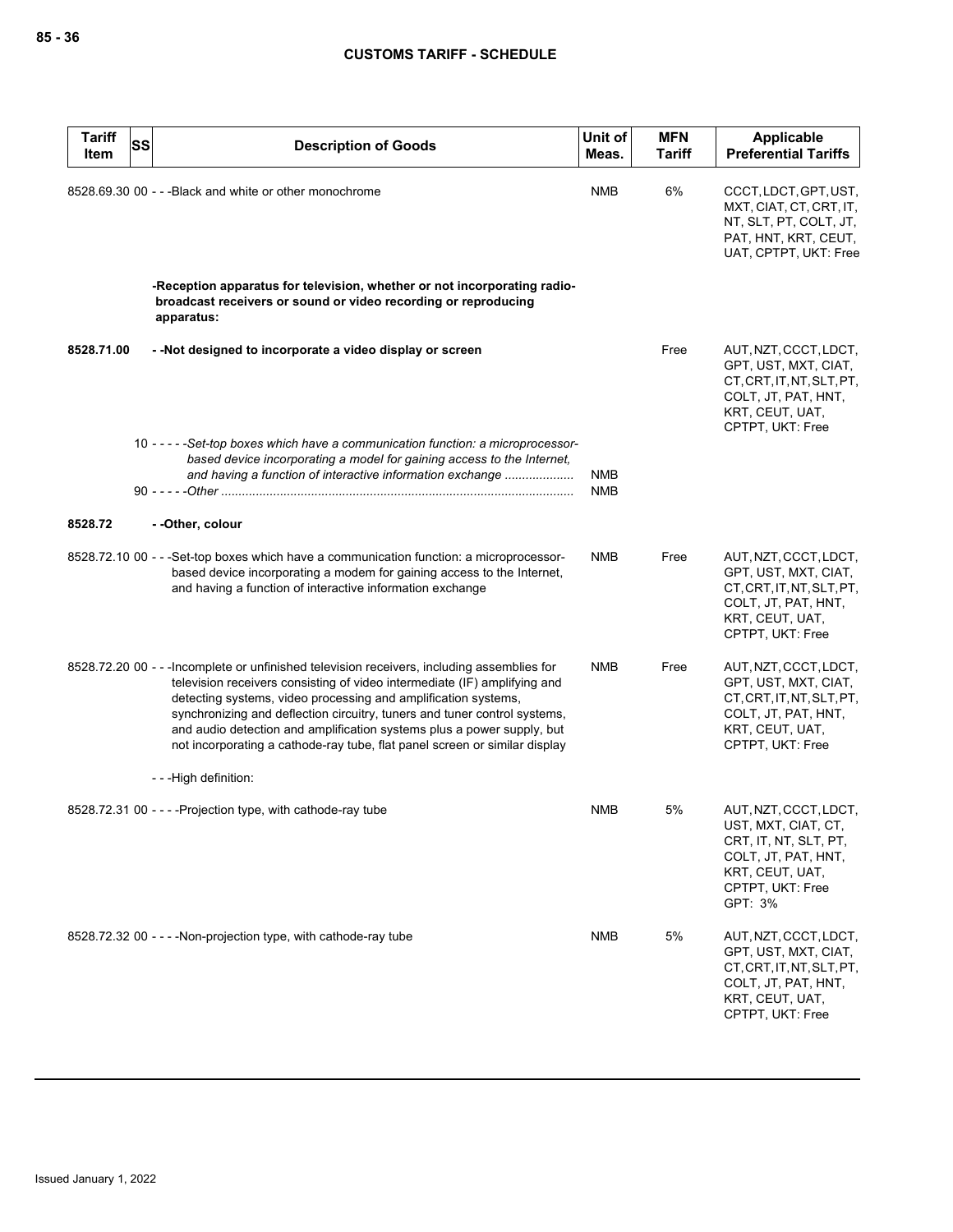| <b>Tariff</b><br>Item       | <b>SS</b> | <b>Description of Goods</b>                                                                                                                                                                                                                                                    | Unit of<br>Meas. | <b>MFN</b><br><b>Tariff</b> | Applicable<br><b>Preferential Tariffs</b>                                                                                                      |
|-----------------------------|-----------|--------------------------------------------------------------------------------------------------------------------------------------------------------------------------------------------------------------------------------------------------------------------------------|------------------|-----------------------------|------------------------------------------------------------------------------------------------------------------------------------------------|
|                             |           | 8528.72.33 00 - - - - Other, with flat panel screen                                                                                                                                                                                                                            | <b>NMB</b>       | 5%                          | AUT, NZT, CCCT, LDCT,<br>UST, MXT, CIAT, CT,<br>CRT, IT, NT, SLT, PT,<br>COLT, JT, PAT, HNT,<br>KRT, CEUT, UAT,<br>CPTPT, UKT: Free<br>GPT: 3% |
|                             |           | 8528.72.34 00 - - - - Other, for use in the manufacture of lightwave transmission systems                                                                                                                                                                                      | <b>NMB</b>       | Free                        | CCCT, LDCT, GPT, UST,<br>MXT, CIAT, CT, CRT, IT,<br>NT, SLT, PT, COLT, JT,<br>PAT, HNT, KRT, CEUT,<br>UAT, CPTPT, UKT: Free                    |
| 8528.72.39 00 - - - - Other |           |                                                                                                                                                                                                                                                                                | <b>NMB</b>       | 5%                          | AUT, NZT, CCCT, LDCT,<br>UST, MXT, CIAT, CT,<br>CRT, IT, NT, SLT, PT,<br>COLT, JT, PAT, HNT,<br>KRT, CEUT, UAT,<br>CPTPT, UKT: Free<br>GPT: 5% |
|                             |           | $- -$ Other:                                                                                                                                                                                                                                                                   |                  |                             |                                                                                                                                                |
|                             |           | 8528.72.91 00 - - - - Having a single picture tube intended for direct viewing (non-projection<br>type), with a video display diagonal not exceeding 35.56 cm                                                                                                                  | <b>NMB</b>       | 5%                          | AUT, NZT, CCCT, LDCT,<br>GPT, UST, MXT, CIAT,<br>CT, CRT, IT, NT, SLT, PT,<br>COLT, JT, PAT, HNT,<br>KRT, CEUT, UAT,<br>CPTPT, UKT: Free       |
|                             |           | 8528.72.92 00 - - - - Combined in the same housing with video recording or reproducing<br>apparatus (video cassette recorders/players), having a single picture<br>tube intended for direct viewing (non-projection type), with a video<br>display diagonal exceeding 35.56 cm | <b>NMB</b>       | 5.5%                        | AUT, NZT, CCCT, LDCT,<br>GPT, UST, MXT, CIAT,<br>CT, CRT, IT, NT, SLT, PT,<br>COLT, JT, PAT, HNT,<br>KRT, CEUT, UAT,<br>CPTPT, UKT: Free       |
|                             |           | 8528.72.93 00 - - - - Other non-projection type having a single picture tube intended for direct<br>viewing, with a video display diagonal exceeding 35.56 cm but less than<br>66.04 cm                                                                                        | NMB              | 5%                          | AUT, NZT, CCCT, LDCT,<br>GPT, UST, MXT, CIAT,<br>CT, CRT, IT, NT, SLT, PT,<br>COLT, JT, PAT, HNT,<br>KRT, CEUT, UAT,<br>CPTPT, UKT: Free       |
|                             |           | 8528.72.94 00 - - - - Other non-projection type having a single picture tube intended for direct<br>viewing, with a video display diagonal of 66.04 cm or more                                                                                                                 | NMB              | 5%                          | AUT, NZT, CCCT, LDCT,<br>UST, MXT, CIAT, CT,<br>CRT, IT, NT, SLT, PT,<br>COLT, JT, PAT, HNT,<br>KRT, CEUT, UAT,<br>CPTPT, UKT: Free            |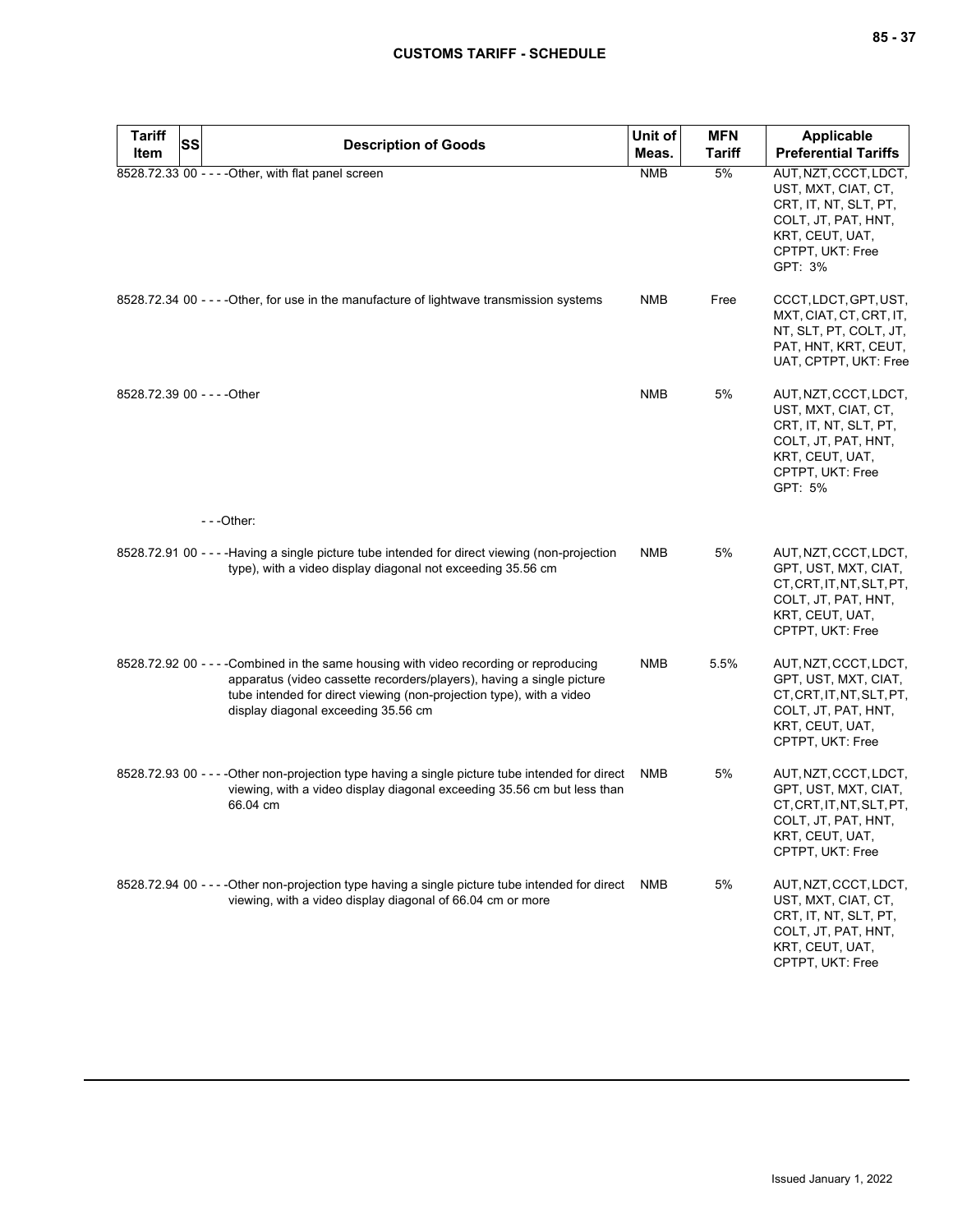| <b>Tariff</b>             | SS                                                                                             | Unit of    | <b>MFN</b>    | Applicable                                                                                                                                     |
|---------------------------|------------------------------------------------------------------------------------------------|------------|---------------|------------------------------------------------------------------------------------------------------------------------------------------------|
| Item                      | <b>Description of Goods</b>                                                                    | Meas.      | <b>Tariff</b> | <b>Preferential Tariffs</b>                                                                                                                    |
|                           | 8528.72.95 00 - - - - Projection type, with cathode-ray tube                                   | <b>NMB</b> | 5%            | AUT, NZT, CCCT, LDCT,<br>UST, MXT, CIAT, CT,<br>CRT, IT, NT, SLT, PT,<br>COLT, JT, PAT, HNT,<br>KRT, CEUT, UAT,<br>CPTPT, UKT: Free<br>GPT: 3% |
|                           | 8528.72.96 00 - - - - Other, with flat panel screen                                            | <b>NMB</b> | 5%            | AUT, NZT, CCCT, LDCT,<br>UST, MXT, CIAT, CT,<br>CRT, IT, NT, SLT, PT,<br>COLT, JT, PAT, HNT,<br>KRT, CEUT, UAT,<br>CPTPT, UKT: Free<br>GPT: 3% |
|                           | 8528.72.97 00 - - - - Other, for use in the manufacture of lightwave transmission systems      | <b>NMB</b> | Free          | CCCT, LDCT, GPT, UST,<br>MXT, CIAT, CT, CRT, IT,<br>NT, SLT, PT, COLT, JT,<br>PAT, HNT, KRT, CEUT,<br>UAT, CPTPT, UKT: Free                    |
|                           | 8528.72.99 00 - - - - Other                                                                    | <b>NMB</b> | 5%            | AUT, NZT, CCCT, LDCT,<br>UST, MXT, CIAT, CT,<br>CRT, IT, NT, SLT, PT,<br>COLT, JT, PAT, HNT,<br>KRT, CEUT, UAT,<br>CPTPT, UKT: Free<br>GPT: 5% |
| 8528.73                   | --Other, monochrome                                                                            |            |               |                                                                                                                                                |
|                           | 8528.73.10 00 - - -Domestic television receivers                                               | <b>NMB</b> | Free          | CCCT, LDCT, GPT, UST,<br>MXT, CIAT, CT, CRT, IT,<br>NT, SLT, PT, COLT, JT,<br>PAT, HNT, KRT, CEUT,<br>UAT, CPTPT, UKT: Free                    |
| 8528.73.90 00 - - - Other |                                                                                                | <b>NMB</b> | 6%            | CCCT, LDCT, GPT, UST,<br>MXT, CIAT, CT, CRT, IT,<br>NT, SLT, PT, COLT, JT,<br>PAT, HNT, KRT, CEUT,<br>UAT, CPTPT, UKT: Free                    |
| 85.29                     | Parts suitable for use solely or principally with the apparatus of<br>headings 85.24 to 85.28. |            |               |                                                                                                                                                |
| 8529.10.00                | -Aerials and aerial reflectors of all kinds; parts suitable for use therewith                  |            | Free          | CCCT, LDCT, GPT, UST,<br>MXT, CIAT, CT, CRT, IT,<br>NT, SLT, PT, COLT, JT,<br>PAT, HNT, KRT, CEUT,<br>UAT, CPTPT, UKT: Free                    |
|                           | 30 - - - - - Radar, radio navigational aid and radio remote control                            |            |               |                                                                                                                                                |
|                           |                                                                                                |            |               |                                                                                                                                                |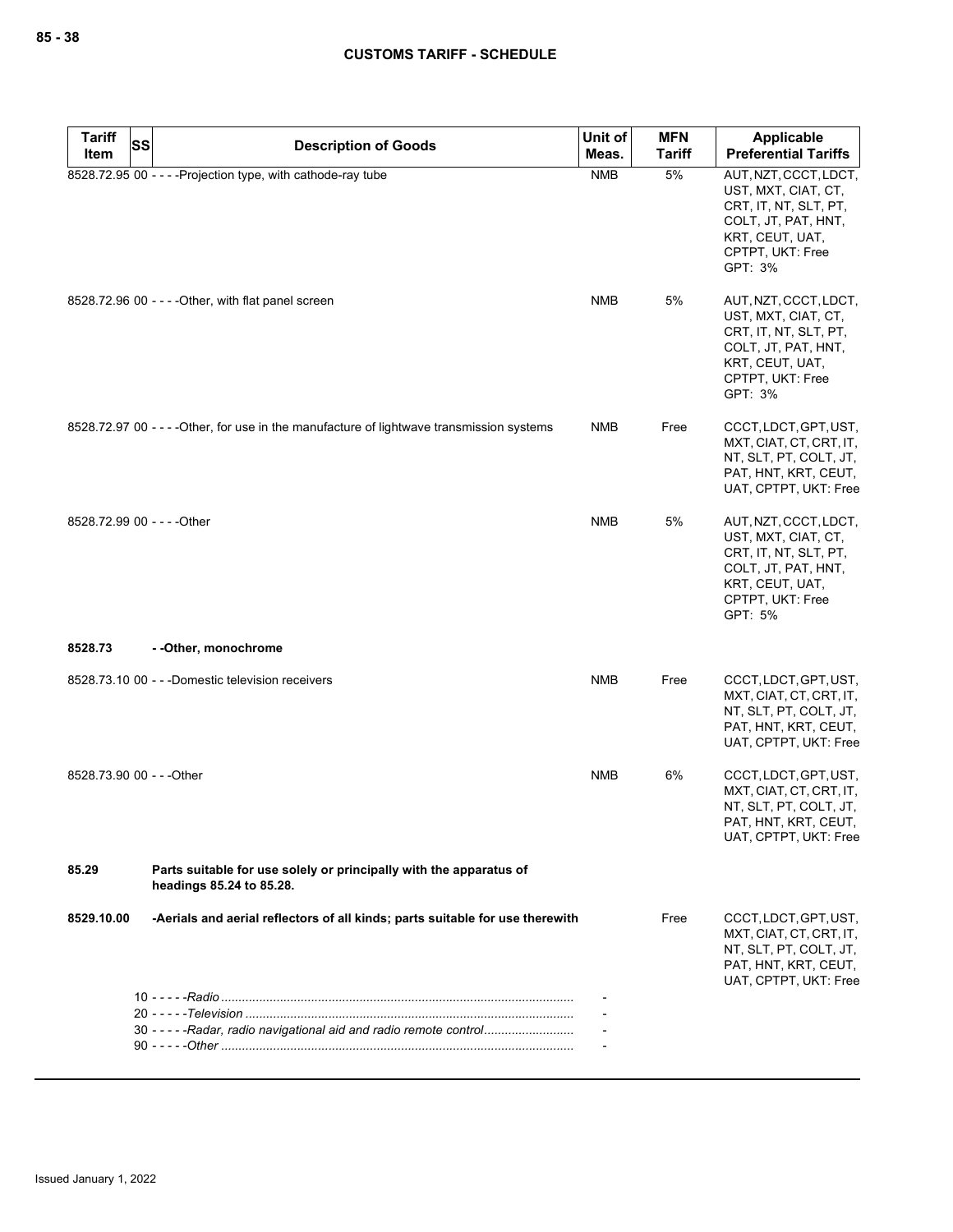| <b>Tariff</b><br>Item     | <b>SS</b><br><b>Description of Goods</b>                                                                                                                                                                                                                                                                                                   | Unit of<br>Meas. | <b>MFN</b><br><b>Tariff</b> | <b>Applicable</b><br><b>Preferential Tariffs</b>                                                                            |
|---------------------------|--------------------------------------------------------------------------------------------------------------------------------------------------------------------------------------------------------------------------------------------------------------------------------------------------------------------------------------------|------------------|-----------------------------|-----------------------------------------------------------------------------------------------------------------------------|
| 8529.90                   | -Other                                                                                                                                                                                                                                                                                                                                     |                  |                             |                                                                                                                             |
|                           | 8529.90.10 00 - - - Printed circuit assemblies                                                                                                                                                                                                                                                                                             |                  | Free                        | CCCT, LDCT, GPT, UST,<br>MXT, CIAT, CT, CRT, IT,<br>NT, SLT, PT, COLT, JT,<br>PAT, HNT, KRT, CEUT,<br>UAT, CPTPT, UKT: Free |
|                           | 8529.90.20 00 - - -Transceiver assemblies for the goods of subheading 8526.10, not<br>elsewhere specified or included                                                                                                                                                                                                                      |                  | Free                        | CCCT, LDCT, GPT, UST,<br>MXT, CIAT, CT, CRT, IT,<br>NT, SLT, PT, COLT, JT,<br>PAT, HNT, KRT, CEUT,<br>UAT, CPTPT, UKT: Free |
|                           | ---The following parts of television receivers (including video monitors and<br>video projectors): video intermediate (IF) amplifying and detecting<br>systems; video processing and amplification systems; synchronizing and<br>deflection circuitry; tuners and tuner control systems; and audio detection<br>and amplification systems: |                  |                             |                                                                                                                             |
|                           | 8529.90.31 00 - - - - Combinations of parts                                                                                                                                                                                                                                                                                                |                  | Free                        | CCCT, LDCT, GPT, UST,<br>MXT, CIAT, CT, CRT, IT,<br>NT, SLT, PT, COLT, JT,<br>PAT, HNT, KRT, CEUT,<br>UAT, CPTPT, UKT: Free |
|                           | 8529.90.39 00 - - - - Other                                                                                                                                                                                                                                                                                                                |                  | Free                        | CCCT, LDCT, GPT, UST,<br>MXT, CIAT, CT, CRT, IT,<br>NT, SLT, PT, COLT, JT,<br>PAT, HNT, KRT, CEUT,<br>UAT, CPTPT, UKT: Free |
|                           | 8529.90.50 00 - - - Parts, including face plates and lock latches, for printed circuit assemblies                                                                                                                                                                                                                                          |                  | Free                        | CCCT, LDCT, GPT, UST,<br>MXT, CIAT, CT, CRT, IT,<br>NT, SLT, PT, COLT, JT,<br>PAT, HNT, KRT, CEUT,<br>UAT, CPTPT, UKT: Free |
|                           | 8529.90.60 00 - - - Other parts of goods of heading 85.25 or 85.27, excluding parts of cellular<br>telephones                                                                                                                                                                                                                              |                  | Free                        | CCCT, LDCT, GPT, UST,<br>MXT, CIAT, CT, CRT, IT,<br>NT, SLT, PT, COLT, JT,<br>PAT, HNT, KRT, CEUT,<br>UAT, CPTPT, UKT: Free |
| 8529.90.90 00 - - - Other |                                                                                                                                                                                                                                                                                                                                            |                  | Free                        | CCCT, LDCT, GPT, UST,<br>MXT, CIAT, CT, CRT, IT,<br>NT, SLT, PT, COLT, JT,<br>PAT, HNT, KRT, CEUT,<br>UAT, CPTPT, UKT: Free |
| 85.30                     | Electrical signalling, safety or traffic control equipment for railways,<br>tramways, roads, inland waterways, parking facilities, port installations<br>or airfields (other than those of heading 86.08).                                                                                                                                 |                  |                             |                                                                                                                             |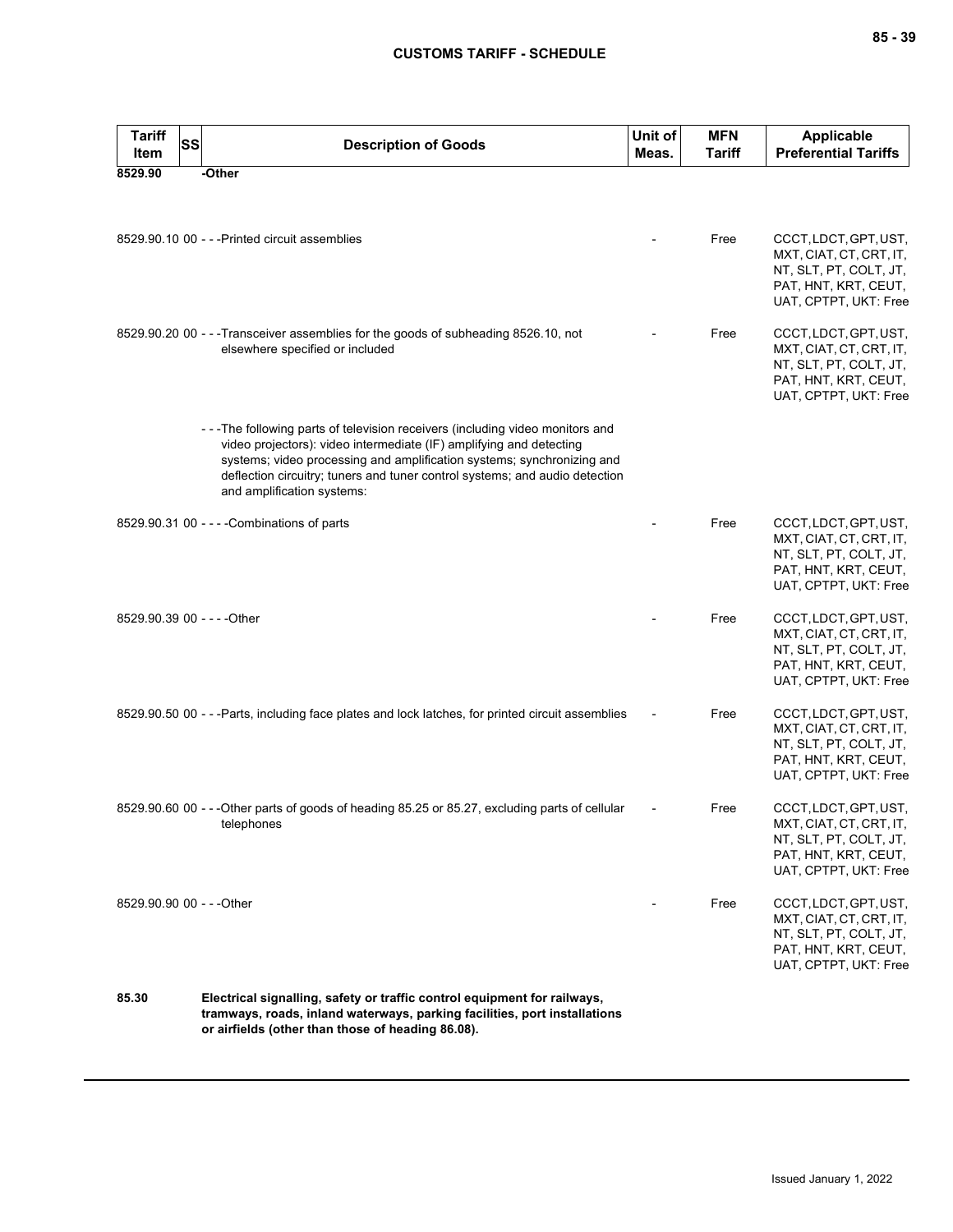| <b>Tariff</b><br>SS<br>Item | <b>Description of Goods</b>                                                                                                                                             | Unit of<br>Meas.         | <b>MFN</b><br><b>Tariff</b> | <b>Applicable</b><br><b>Preferential Tariffs</b>  |
|-----------------------------|-------------------------------------------------------------------------------------------------------------------------------------------------------------------------|--------------------------|-----------------------------|---------------------------------------------------|
|                             | 8530.10.00 00 - Equipment for railways or tramways                                                                                                                      |                          | Free                        | CCCT, LDCT, GPT, UST,                             |
|                             |                                                                                                                                                                         |                          |                             | MXT, CIAT, CT, CRT, IT,                           |
|                             |                                                                                                                                                                         |                          |                             | NT, SLT, PT, COLT, JT,<br>PAT, HNT, KRT, CEUT,    |
|                             |                                                                                                                                                                         |                          |                             | UAT, CPTPT, UKT: Free                             |
|                             |                                                                                                                                                                         |                          |                             |                                                   |
| 8530.80                     | -Other equipment                                                                                                                                                        |                          |                             |                                                   |
|                             | 8530.80.10 00 - - - For use in the manufacture, maintenance or repair of buoys for the                                                                                  |                          | Free                        | CCCT, LDCT, GPT, UST,                             |
|                             | Government of Canada                                                                                                                                                    |                          |                             | MXT, CIAT, CT, CRT, IT,<br>NT, SLT, PT, COLT, JT, |
|                             |                                                                                                                                                                         |                          |                             | PAT, HNT, KRT, CEUT,                              |
|                             |                                                                                                                                                                         |                          |                             | UAT, CPTPT, UKT: Free                             |
| 8530.80.90 00 - - - Other   |                                                                                                                                                                         |                          | 6.5%                        | CCCT, LDCT, GPT, UST,                             |
|                             |                                                                                                                                                                         |                          |                             | MXT, CIAT, CT, CRT, IT,                           |
|                             |                                                                                                                                                                         |                          |                             | NT, SLT, PT, COLT, JT,<br>PAT, HNT, KRT, CEUT,    |
|                             |                                                                                                                                                                         |                          |                             | UAT, CPTPT, UKT: Free                             |
| 8530.90.00                  | -Parts                                                                                                                                                                  |                          | Free                        | CCCT, LDCT, GPT, UST,                             |
|                             |                                                                                                                                                                         |                          |                             | MXT, CIAT, CT, CRT, IT,                           |
|                             |                                                                                                                                                                         |                          |                             | NT, SLT, PT, COLT, JT,                            |
|                             |                                                                                                                                                                         |                          |                             | PAT, HNT, KRT, CEUT,<br>UAT, CPTPT, UKT: Free     |
|                             |                                                                                                                                                                         |                          |                             |                                                   |
|                             |                                                                                                                                                                         |                          |                             |                                                   |
| 85.31                       | Electric sound or visual signalling apparatus (for example, bells, sirens,<br>indicator panels, burglar or fire alarms), other than those of<br>heading 85.12 or 85.30. |                          |                             |                                                   |
| 8531.10                     | -Burglar or fire alarms and similar apparatus                                                                                                                           |                          |                             |                                                   |
| 8531.10.10                  | ---Indicating or automatic alarm equipment for detecting or indicating noxious                                                                                          |                          | Free                        | CCCT, LDCT, GPT, UST,                             |
|                             | gases or noxious vapours in the atmosphere;<br>Smoke detectors                                                                                                          |                          |                             | MXT, CIAT, CT, CRT, IT,<br>NT, SLT, PT, COLT, JT, |
|                             |                                                                                                                                                                         |                          |                             | PAT, HNT, KRT, CEUT,                              |
|                             |                                                                                                                                                                         |                          |                             | UAT, CPTPT, UKT: Free                             |
|                             |                                                                                                                                                                         | <b>NMB</b><br><b>NMB</b> |                             |                                                   |
|                             |                                                                                                                                                                         |                          |                             |                                                   |
| 8531.10.90                  | ---Other                                                                                                                                                                |                          | 6.5%                        | CCCT, LDCT, UST,                                  |
|                             |                                                                                                                                                                         |                          |                             | MXT, CIAT, CT, CRT, IT,<br>NT, SLT, PT, COLT, JT, |
|                             |                                                                                                                                                                         |                          |                             | PAT, HNT, KRT, CEUT,                              |
|                             |                                                                                                                                                                         |                          |                             | UAT, CPTPT, UKT: Free<br>GPT: 5%                  |
|                             |                                                                                                                                                                         | <b>NMB</b>               |                             |                                                   |
|                             |                                                                                                                                                                         | NMB                      |                             |                                                   |
| 8531.20.00                  | -Indicator panels incorporating liquid crystal devices (LCD) or light-                                                                                                  |                          | Free                        | CCCT, LDCT, GPT, UST,                             |
|                             | emitting diodes (LED)                                                                                                                                                   |                          |                             | MXT, CIAT, CT, CRT, IT,                           |
|                             |                                                                                                                                                                         |                          |                             | NT, SLT, PT, COLT, JT,<br>PAT, HNT, KRT, CEUT,    |
|                             |                                                                                                                                                                         |                          |                             | UAT, CPTPT, UKT: Free                             |
|                             |                                                                                                                                                                         |                          |                             |                                                   |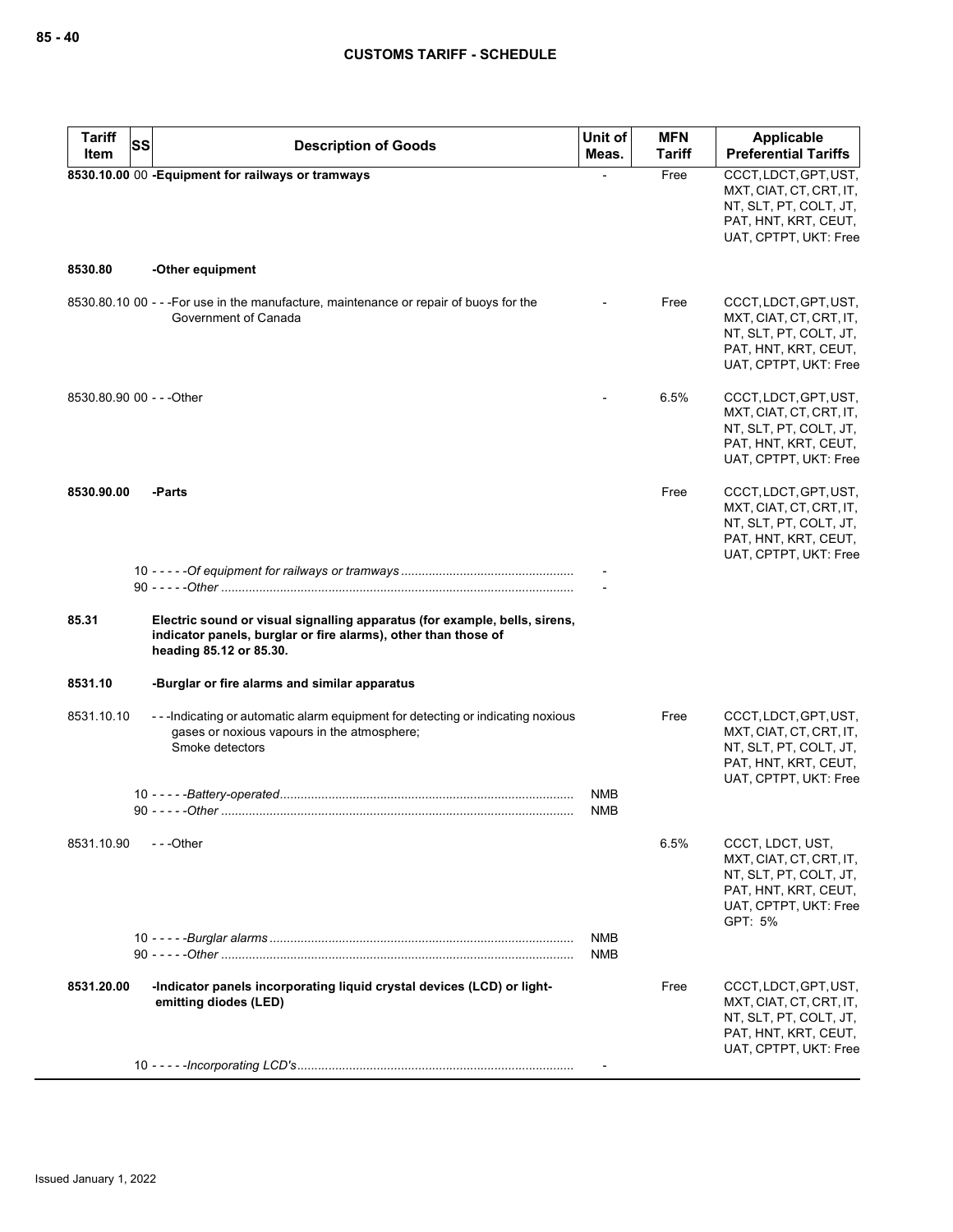| <b>Tariff</b><br>Item | SS | <b>Description of Goods</b>                                                                                                                                            | Unit of<br>Meas.         | <b>MFN</b><br>Tariff | <b>Applicable</b><br><b>Preferential Tariffs</b>                                                                            |
|-----------------------|----|------------------------------------------------------------------------------------------------------------------------------------------------------------------------|--------------------------|----------------------|-----------------------------------------------------------------------------------------------------------------------------|
|                       |    |                                                                                                                                                                        |                          |                      |                                                                                                                             |
| 8531.80.00            |    | -Other apparatus<br>10 - - - - - Indicating or automatic alarm equipment for detecting or indicating<br>noxious gases or noxious vapours in the atmosphere             |                          | Free                 | CCCT, LDCT, GPT, UST,<br>MXT, CIAT, CT, CRT, IT,<br>NT, SLT, PT, COLT, JT,<br>PAT, HNT, KRT, CEUT,<br>UAT, CPTPT, UKT: Free |
|                       |    |                                                                                                                                                                        |                          |                      |                                                                                                                             |
| 8531.90.00            |    | -Parts                                                                                                                                                                 |                          | Free                 | CCCT, LDCT, GPT, UST,<br>MXT, CIAT, CT, CRT, IT,<br>NT, SLT, PT, COLT, JT,<br>PAT, HNT, KRT, CEUT,<br>UAT, CPTPT, UKT: Free |
|                       |    | 10 - - - - - Of smoke detectors; Of indicating or automatic alarm equipment, for<br>detecting or indicating noxious gases or noxious vapours in the                    |                          |                      |                                                                                                                             |
|                       |    |                                                                                                                                                                        |                          |                      |                                                                                                                             |
| 85.32                 |    | Electrical capacitors, fixed, variable or adjustable (pre-set).                                                                                                        |                          |                      |                                                                                                                             |
|                       |    | 8532.10.00 00 -Fixed capacitors designed for use in 50/60 Hz circuits and having a<br>reactive power handling capacity of not less than 0.5 kvar (power<br>capacitors) |                          | Free                 | CCCT, LDCT, GPT, UST,<br>MXT, CIAT, CT, CRT, IT,<br>NT, SLT, PT, COLT, JT,<br>PAT, HNT, KRT, CEUT,<br>UAT, CPTPT, UKT: Free |
|                       |    | -Other fixed capacitors:                                                                                                                                               |                          |                      |                                                                                                                             |
| 8532.21.00            |    | - -Tantalum                                                                                                                                                            |                          | Free                 | CCCT, LDCT, GPT, UST,<br>MXT, CIAT, CT, CRT, IT,<br>NT, SLT, PT, COLT, JT,<br>PAT, HNT, KRT, CEUT,<br>UAT, CPTPT, UKT: Free |
|                       |    |                                                                                                                                                                        | <b>NMB</b><br><b>NMB</b> |                      |                                                                                                                             |
|                       |    | 8532.22.00 00 - - Aluminum electrolytic                                                                                                                                |                          | Free                 | CCCT, LDCT, GPT, UST,<br>MXT, CIAT, CT, CRT, IT,<br>NT, SLT, PT, COLT, JT,<br>PAT, HNT, KRT, CEUT,<br>UAT, CPTPT, UKT: Free |
|                       |    | 8532.23.00 00 - - Ceramic dielectric, single layer                                                                                                                     |                          | Free                 | CCCT, LDCT, GPT, UST,<br>MXT, CIAT, CT, CRT, IT,<br>NT, SLT, PT, COLT, JT,<br>PAT, HNT, KRT, CEUT,<br>UAT, CPTPT, UKT: Free |
| 8532.24.00            |    | - - Ceramic dielectric, multilayer                                                                                                                                     |                          | Free                 | CCCT, LDCT, GPT, UST,<br>MXT, CIAT, CT, CRT, IT,<br>NT, SLT, PT, COLT, JT,<br>PAT, HNT, KRT, CEUT,<br>UAT, CPTPT, UKT: Free |
|                       |    |                                                                                                                                                                        | NMB                      |                      |                                                                                                                             |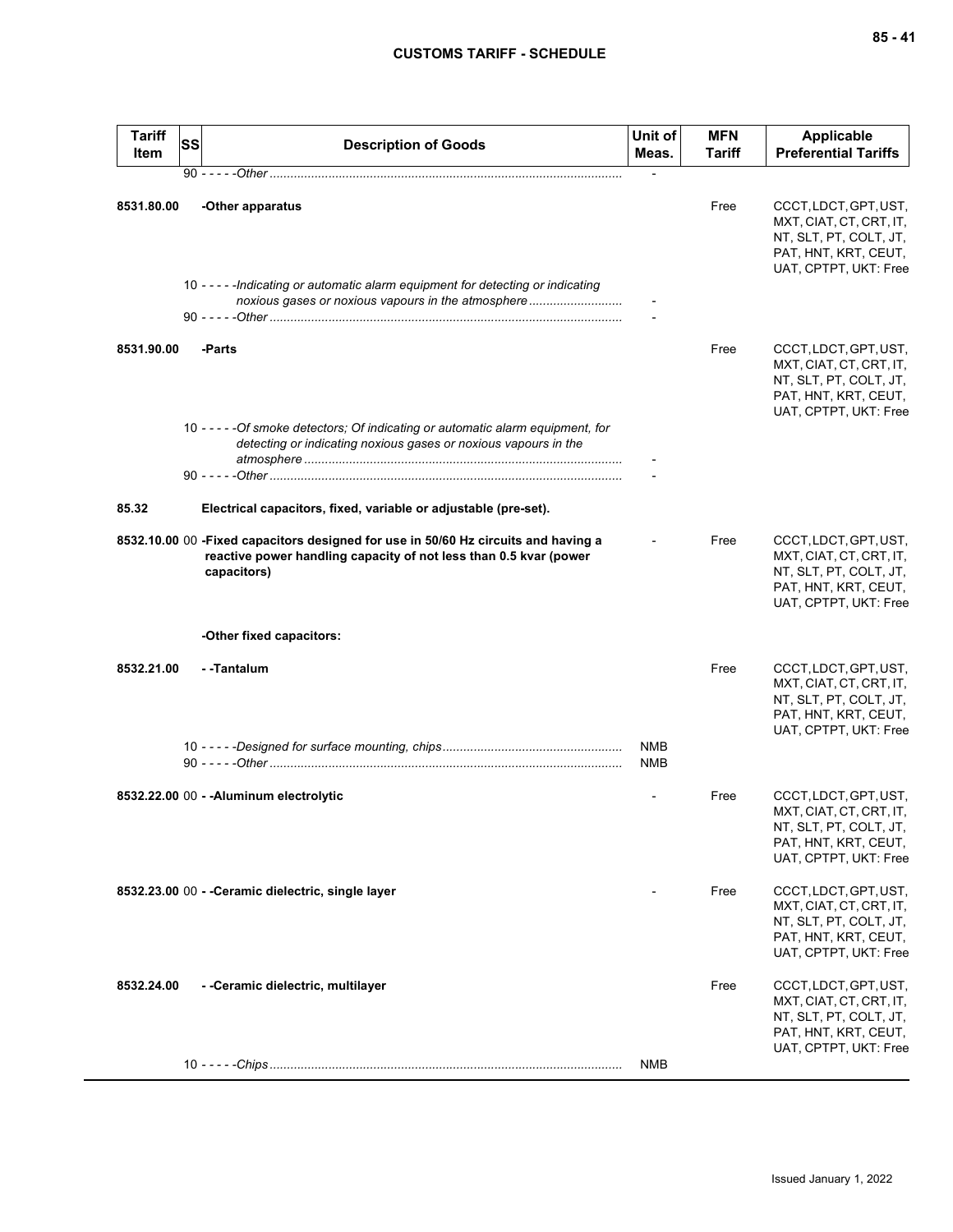| <b>Tariff</b><br>Item | <b>SS</b><br><b>Description of Goods</b>                                                        | Unit of<br>Meas. | <b>MFN</b><br><b>Tariff</b> | Applicable<br><b>Preferential Tariffs</b>                                                                                   |
|-----------------------|-------------------------------------------------------------------------------------------------|------------------|-----------------------------|-----------------------------------------------------------------------------------------------------------------------------|
|                       | 90 - - - - - Other ………………………………………………………………………………………                                            | <b>NMB</b>       |                             |                                                                                                                             |
|                       | 8532.25.00 00 - -Dielectric of paper or plastics                                                |                  | Free                        | CCCT, LDCT, GPT, UST,<br>MXT, CIAT, CT, CRT, IT,<br>NT, SLT, PT, COLT, JT,<br>PAT, HNT, KRT, CEUT,<br>UAT, CPTPT, UKT: Free |
|                       | 8532.29.00 00 - - Other                                                                         |                  | Free                        | CCCT, LDCT, GPT, UST,<br>MXT, CIAT, CT, CRT, IT,<br>NT, SLT, PT, COLT, JT,<br>PAT, HNT, KRT, CEUT,<br>UAT, CPTPT, UKT: Free |
|                       | 8532.30.00 00 - Variable or adjustable (pre-set) capacitors                                     |                  | Free                        | CCCT, LDCT, GPT, UST,<br>MXT, CIAT, CT, CRT, IT,<br>NT, SLT, PT, COLT, JT,<br>PAT, HNT, KRT, CEUT,<br>UAT, CPTPT, UKT: Free |
| 8532.90.00 00 - Parts |                                                                                                 |                  | Free                        | CCCT, LDCT, GPT, UST,<br>MXT, CIAT, CT, CRT, IT,<br>NT, SLT, PT, COLT, JT,<br>PAT, HNT, KRT, CEUT,<br>UAT, CPTPT, UKT: Free |
| 85.33                 | Electrical resistors (including rheostats and potentiometers), other than<br>heating resistors. |                  |                             |                                                                                                                             |
|                       | 8533.10.00 00 - Fixed carbon resistors, composition or film types                               |                  | Free                        | CCCT, LDCT, GPT, UST,<br>MXT, CIAT, CT, CRT, IT,<br>NT, SLT, PT, COLT, JT,<br>PAT, HNT, KRT, CEUT,<br>UAT, CPTPT, UKT: Free |
|                       | -Other fixed resistors:                                                                         |                  |                             |                                                                                                                             |
|                       | 8533.21.00 00 - - For a power handling capacity not exceeding 20 W                              |                  | Free                        | CCCT, LDCT, GPT, UST,<br>MXT, CIAT, CT, CRT, IT,<br>NT, SLT, PT, COLT, JT,<br>PAT, HNT, KRT, CEUT,<br>UAT, CPTPT, UKT: Free |
|                       | 8533.29.00 00 - - Other                                                                         |                  | Free                        | CCCT, LDCT, GPT, UST,<br>MXT, CIAT, CT, CRT, IT,<br>NT, SLT, PT, COLT, JT,<br>PAT, HNT, KRT, CEUT,<br>UAT, CPTPT, UKT: Free |
|                       | -Wirewound variable resistors, including rheostats and potentiometers:                          |                  |                             |                                                                                                                             |
|                       | 8533.31.00 00 - - For a power handling capacity not exceeding 20 W                              |                  | Free                        | CCCT, LDCT, GPT, UST,<br>MXT, CIAT, CT, CRT, IT,<br>NT, SLT, PT, COLT, JT,<br>PAT, HNT, KRT, CEUT,<br>UAT, CPTPT, UKT: Free |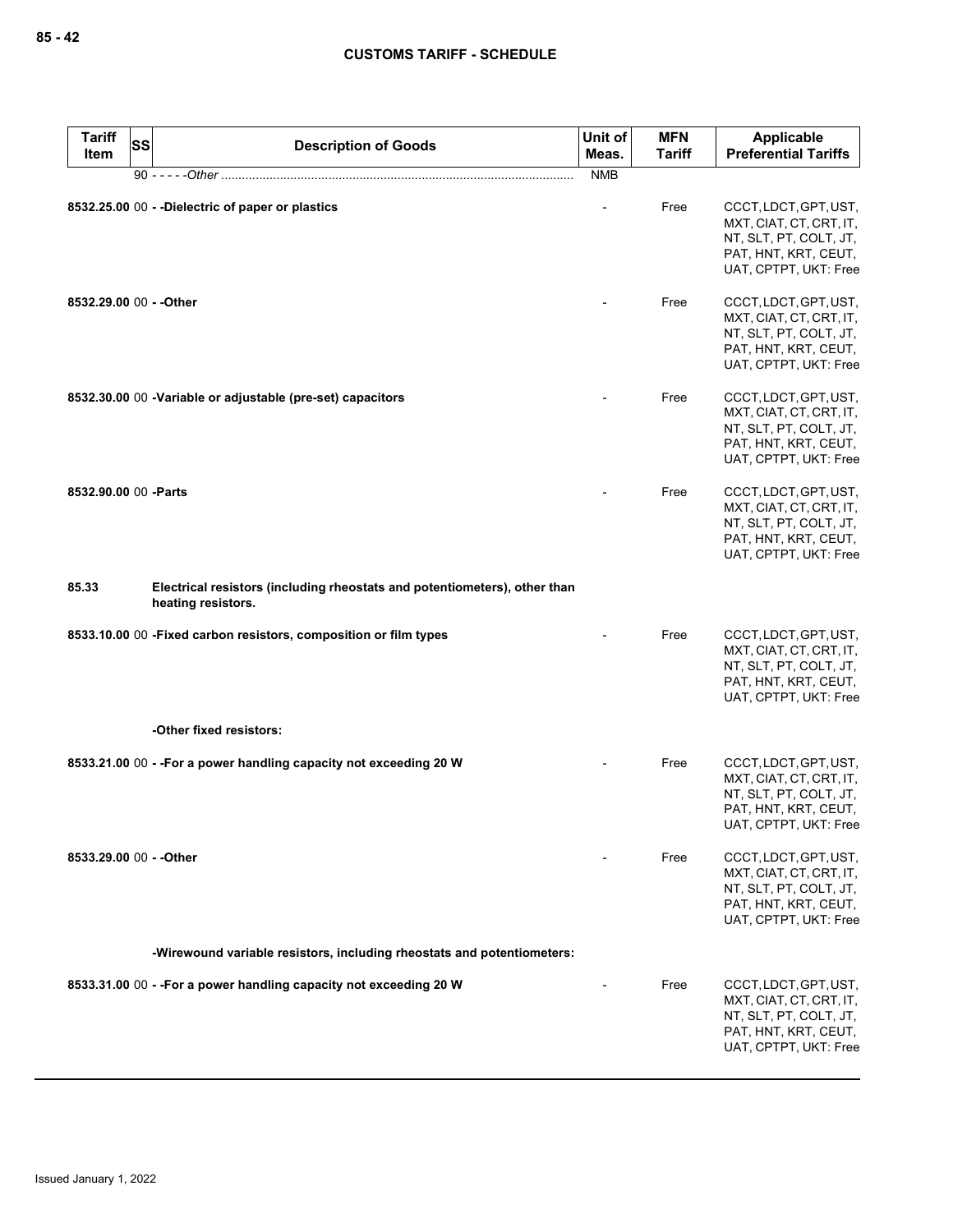| <b>Tariff</b>             | SS | <b>Description of Goods</b>                                                                                                                                                                                                                                                                                         | Unit of                  | <b>MFN</b> | Applicable                                                                                                                  |
|---------------------------|----|---------------------------------------------------------------------------------------------------------------------------------------------------------------------------------------------------------------------------------------------------------------------------------------------------------------------|--------------------------|------------|-----------------------------------------------------------------------------------------------------------------------------|
| Item                      |    |                                                                                                                                                                                                                                                                                                                     | Meas.                    | Tariff     | <b>Preferential Tariffs</b>                                                                                                 |
| 8533.39.00 00 - - Other   |    |                                                                                                                                                                                                                                                                                                                     |                          | Free       | CCCT, LDCT, GPT, UST,<br>MXT, CIAT, CT, CRT, IT,<br>NT, SLT, PT, COLT, JT,<br>PAT, HNT, KRT, CEUT,<br>UAT, CPTPT, UKT: Free |
|                           |    | 8533.40.00 00 -Other variable resistors, including rheostats and potentiometers                                                                                                                                                                                                                                     |                          | Free       | CCCT, LDCT, GPT, UST,<br>MXT, CIAT, CT, CRT, IT,<br>NT, SLT, PT, COLT, JT,<br>PAT, HNT, KRT, CEUT,<br>UAT, CPTPT, UKT: Free |
| 8533.90                   |    | -Parts                                                                                                                                                                                                                                                                                                              |                          |            |                                                                                                                             |
|                           |    | 8533.90.10 00 - - - Of ceramic or metallic materials, electrically or mechanically reactive to<br>changes in temperature, for the goods of tariff item No. 8533.40.00                                                                                                                                               |                          | Free       | CCCT, LDCT, GPT, UST,<br>MXT, CIAT, CT, CRT, IT,<br>NT, SLT, PT, COLT, JT,<br>PAT, HNT, KRT, CEUT,<br>UAT, CPTPT, UKT: Free |
| 8533.90.90 00 - - - Other |    |                                                                                                                                                                                                                                                                                                                     |                          | Free       | CCCT, LDCT, GPT, UST,<br>MXT, CIAT, CT, CRT, IT,<br>NT, SLT, PT, COLT, JT,<br>PAT, HNT, KRT, CEUT,<br>UAT, CPTPT, UKT: Free |
| 8534.00.00                |    | <b>Printed circuits.</b>                                                                                                                                                                                                                                                                                            |                          | Free       | CCCT, LDCT, GPT, UST,<br>MXT, CIAT, CT, CRT, IT,<br>NT, SLT, PT, COLT, JT,<br>PAT, HNT, KRT, CEUT,<br>UAT, CPTPT, UKT: Free |
|                           |    | -----Plastic impregnated, not flexible type:<br>11 - - - - - - Having a glass base, with 3 or more layers of conducting materials                                                                                                                                                                                   | <b>NMB</b>               |            |                                                                                                                             |
|                           |    | 12 - - - - - - Having a glass base, with less than 3 layers of conducting materials.                                                                                                                                                                                                                                | <b>NMB</b><br><b>NMB</b> |            |                                                                                                                             |
|                           |    | $---Other:$                                                                                                                                                                                                                                                                                                         | <b>NMB</b>               |            |                                                                                                                             |
|                           |    |                                                                                                                                                                                                                                                                                                                     | NMB                      |            |                                                                                                                             |
| 85.35                     |    | Electrical apparatus for switching or protecting electrical circuits, or for<br>making connections to or in electrical circuits (for example, switches,<br>fuses, lightning arresters, voltage limiters, surge suppressors, plugs<br>and other connectors, junction boxes), for a voltage exceeding 1,000<br>volts. |                          |            |                                                                                                                             |
| 8535.10.00                |    | -Fuses                                                                                                                                                                                                                                                                                                              |                          | Free       | CCCT, LDCT, GPT, UST,<br>MXT, CIAT, CT, CRT, IT,<br>NT, SLT, PT, COLT, JT,<br>PAT, HNT, KRT, CEUT,<br>UAT, CPTPT, UKT: Free |
|                           |    | 10 - - - - - For a voltage exceeding 1,000 volts, to be employed in mining,<br>recovering and producing crude oil from shales, oil-sands or tar-sands                                                                                                                                                               |                          |            |                                                                                                                             |
|                           |    | -Automatic circuit breakers:                                                                                                                                                                                                                                                                                        |                          |            |                                                                                                                             |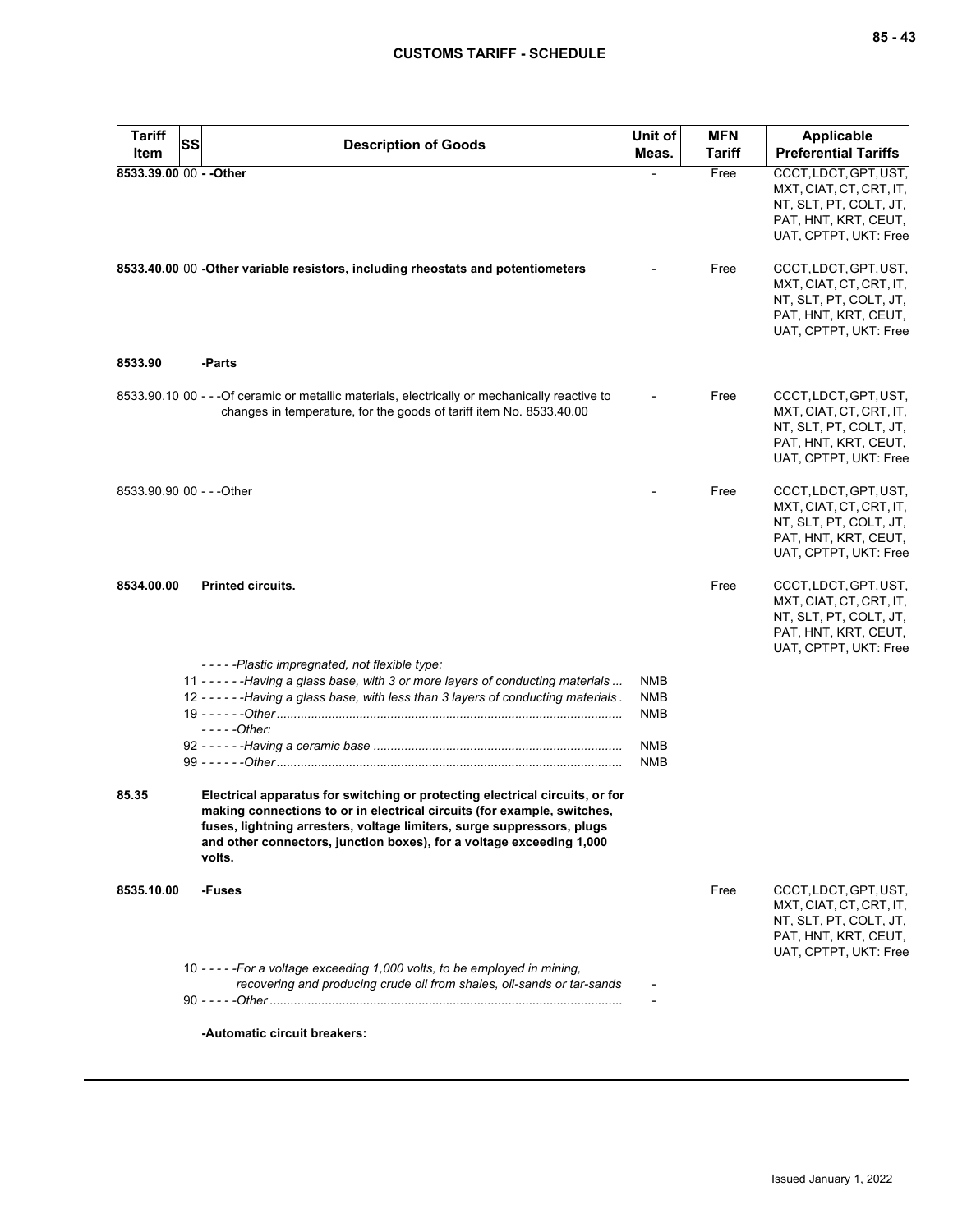| <b>Tariff</b> | <b>SS</b><br><b>Description of Goods</b>                                                                                                                                                                                                                                                                                                                                        | Unit of                                | <b>MFN</b>    | Applicable                                                                                                                  |
|---------------|---------------------------------------------------------------------------------------------------------------------------------------------------------------------------------------------------------------------------------------------------------------------------------------------------------------------------------------------------------------------------------|----------------------------------------|---------------|-----------------------------------------------------------------------------------------------------------------------------|
| Item          |                                                                                                                                                                                                                                                                                                                                                                                 | Meas.                                  | <b>Tariff</b> | <b>Preferential Tariffs</b>                                                                                                 |
|               | 8535.21.00 00 - - For a voltage of less than 72.5 kV                                                                                                                                                                                                                                                                                                                            |                                        | Free          | CCCT, LDCT, GPT, UST,<br>MXT, CIAT, CT, CRT, IT,<br>NT, SLT, PT, COLT, JT,<br>PAT, HNT, KRT, CEUT,<br>UAT, CPTPT, UKT: Free |
|               | 8535.29.00 00 - - Other                                                                                                                                                                                                                                                                                                                                                         |                                        | Free          | CCCT, LDCT, GPT, UST,<br>MXT, CIAT, CT, CRT, IT,<br>NT, SLT, PT, COLT, JT,<br>PAT, HNT, KRT, CEUT,<br>UAT, CPTPT, UKT: Free |
| 8535.30.00    | -Isolating switches and make-and-break switches                                                                                                                                                                                                                                                                                                                                 | <b>NMB</b>                             | Free          | CCCT, LDCT, GPT, UST,<br>MXT, CIAT, CT, CRT, IT,<br>NT, SLT, PT, COLT, JT,<br>PAT, HNT, KRT, CEUT,<br>UAT, CPTPT, UKT: Free |
|               |                                                                                                                                                                                                                                                                                                                                                                                 | <b>NMB</b>                             |               |                                                                                                                             |
|               | 8535.40.00 00 - Lightning arresters, voltage limiters and surge suppressors                                                                                                                                                                                                                                                                                                     |                                        | Free          | CCCT, LDCT, GPT, UST,<br>MXT, CIAT, CT, CRT, IT,<br>NT, SLT, PT, COLT, JT,<br>PAT, HNT, KRT, CEUT,<br>UAT, CPTPT, UKT: Free |
| 8535.90       | -Other                                                                                                                                                                                                                                                                                                                                                                          |                                        |               |                                                                                                                             |
|               | 8535.90.30 00 - - - Motor starters and motor overload protectors                                                                                                                                                                                                                                                                                                                |                                        | Free          | CCCT, LDCT, GPT, UST,<br>MXT, CIAT, CT, CRT, IT,<br>NT, SLT, PT, COLT, JT,<br>PAT, HNT, KRT, CEUT,<br>UAT, CPTPT, UKT: Free |
| 8535.90.90    | ---Other                                                                                                                                                                                                                                                                                                                                                                        |                                        | Free          | CCCT, LDCT, GPT, UST,<br>MXT, CIAT, CT, CRT, IT,<br>NT, SLT, PT, COLT, JT,<br>PAT, HNT, KRT, CEUT,<br>UAT, CPTPT, UKT: Free |
|               | 10 - - - - - Terminals, electrical splices and electrical couplings<br>90 - - - - - - Other                                                                                                                                                                                                                                                                                     | <b>NMB</b><br><b>NMB</b><br><b>NMB</b> |               |                                                                                                                             |
| 85.36         | Electrical apparatus for switching or protecting electrical circuits, or for<br>making connections to or in electrical circuits (for example, switches,<br>relays, fuses, surge suppressors, plugs, sockets, lamp-holders and<br>other connectors, junction boxes), for a voltage not exceeding 1,000<br>volts; connectors for optical fibres, optical fibre bundles or cables. |                                        |               |                                                                                                                             |
|               | 8536.10.00 00 - Fuses                                                                                                                                                                                                                                                                                                                                                           |                                        | Free          | CCCT, LDCT, GPT, UST,<br>MXT, CIAT, CT, CRT, IT,<br>NT, SLT, PT, COLT, JT,<br>PAT, HNT, KRT, CEUT,<br>UAT, CPTPT, UKT: Free |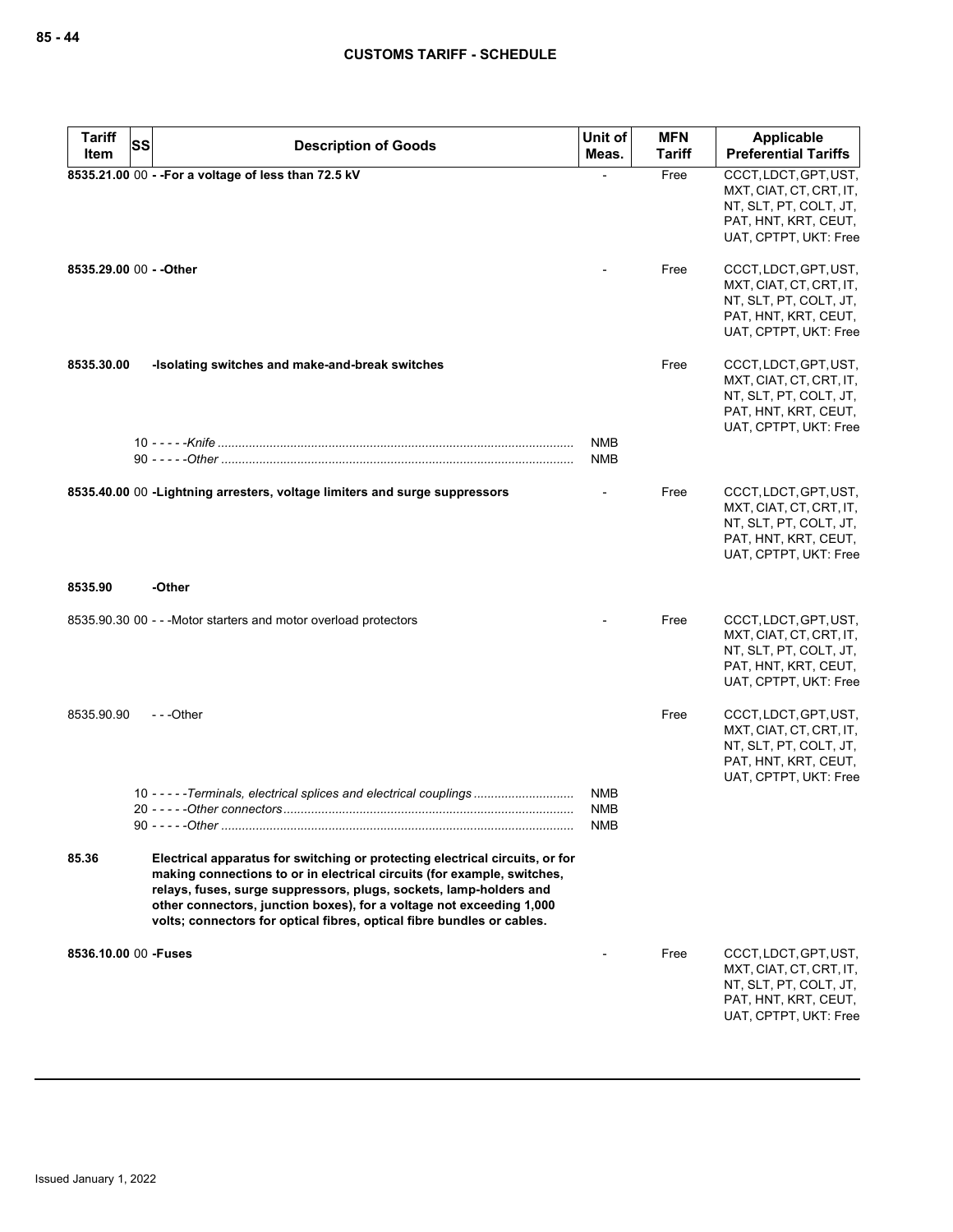| <b>Tariff</b><br>Item | <b>SS</b> | <b>Description of Goods</b>                                                                                              | Unit of<br>Meas.         | <b>MFN</b><br><b>Tariff</b> | Applicable<br><b>Preferential Tariffs</b>                                                                                   |
|-----------------------|-----------|--------------------------------------------------------------------------------------------------------------------------|--------------------------|-----------------------------|-----------------------------------------------------------------------------------------------------------------------------|
| 8536.20.00            |           | -Automatic circuit breakers                                                                                              | NMB<br><b>NMB</b>        | Free                        | CCCT, LDCT, GPT, UST,<br>MXT, CIAT, CT, CRT, IT,<br>NT, SLT, PT, COLT, JT,<br>PAT, HNT, KRT, CEUT,<br>UAT, CPTPT, UKT: Free |
| 8536.30               |           | -Other apparatus for protecting electric circuits                                                                        |                          |                             |                                                                                                                             |
|                       |           | 8536.30.10 00 - - - Overloads for use in the manufacture of air conditioning machines                                    |                          | Free                        | CCCT, LDCT, GPT, UST,<br>MXT, CIAT, CT, CRT, IT,<br>NT, SLT, PT, COLT, JT,<br>PAT, HNT, KRT, CEUT,<br>UAT, CPTPT, UKT: Free |
|                       |           | 8536.30.20 00 - - - Overload motor protectors excluding those for use in the manufacture of<br>air conditioning machines |                          | Free                        | CCCT, LDCT, GPT, UST,<br>MXT, CIAT, CT, CRT, IT,<br>NT, SLT, PT, COLT, JT,<br>PAT, HNT, KRT, CEUT,<br>UAT, CPTPT, UKT: Free |
| 8536.30.90            |           | $- -$ Other                                                                                                              |                          | Free                        | CCCT, LDCT, GPT, UST,<br>MXT, CIAT, CT, CRT, IT,<br>NT, SLT, PT, COLT, JT,<br>PAT, HNT, KRT, CEUT,<br>UAT, CPTPT, UKT: Free |
|                       |           |                                                                                                                          |                          |                             |                                                                                                                             |
|                       |           | -Relays:                                                                                                                 |                          |                             |                                                                                                                             |
| 8536.41.00            |           | --For a voltage not exceeding 60 V<br>-----With contacts rated at less than 10 A:                                        |                          | Free                        | CCCT, LDCT, GPT, UST,<br>MXT, CIAT, CT, CRT, IT,<br>NT, SLT, PT, COLT, JT,<br>PAT, HNT, KRT, CEUT,<br>UAT, CPTPT, UKT: Free |
|                       |           |                                                                                                                          | <b>NMB</b><br><b>NMB</b> |                             |                                                                                                                             |
|                       |           | $---Other:$                                                                                                              | <b>NMB</b>               |                             |                                                                                                                             |
|                       |           |                                                                                                                          | <b>NMB</b>               |                             |                                                                                                                             |
|                       |           |                                                                                                                          | <b>NMB</b><br><b>NMB</b> |                             |                                                                                                                             |
| 8536.49.00            |           | - -Other                                                                                                                 |                          | Free                        | CCCT, LDCT, GPT, UST,<br>MXT, CIAT, CT, CRT, IT,<br>NT, SLT, PT, COLT, JT,<br>PAT, HNT, KRT, CEUT,<br>UAT, CPTPT, UKT: Free |
|                       |           | 10 - - - - - Electro-mechanical, with contacts rated at less than 10 A                                                   | <b>NMB</b>               |                             |                                                                                                                             |
|                       |           |                                                                                                                          | <b>NMB</b><br><b>NMB</b> |                             |                                                                                                                             |
|                       |           |                                                                                                                          | <b>NMB</b>               |                             |                                                                                                                             |
|                       |           |                                                                                                                          | <b>NMB</b>               |                             |                                                                                                                             |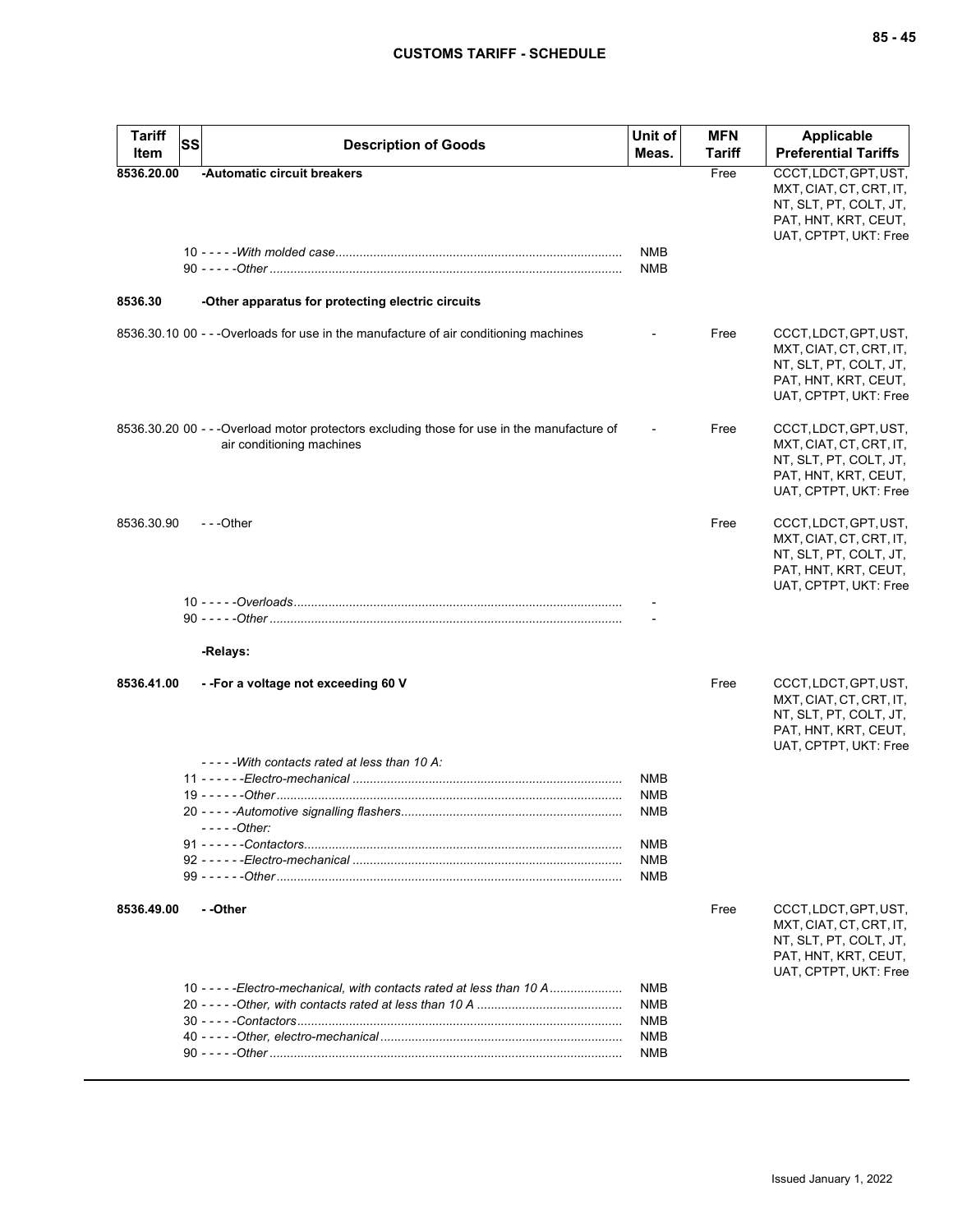| <b>Tariff</b><br>Item | <b>SS</b> | <b>Description of Goods</b>                                                    | Unit of<br>Meas.         | <b>MFN</b><br>Tariff | Applicable<br><b>Preferential Tariffs</b>                                                                                   |
|-----------------------|-----------|--------------------------------------------------------------------------------|--------------------------|----------------------|-----------------------------------------------------------------------------------------------------------------------------|
| 8536.50               |           | -Other switches                                                                |                          |                      |                                                                                                                             |
|                       |           | 8536.50.10 00 - - - Motor starters                                             | <b>NMB</b>               | Free                 | CCCT, LDCT, GPT, UST,<br>MXT, CIAT, CT, CRT, IT,<br>NT, SLT, PT, COLT, JT,<br>PAT, HNT, KRT, CEUT,<br>UAT, CPTPT, UKT: Free |
| 8536.50.90            |           | $- -$ Other                                                                    |                          | Free                 | CCCT, LDCT, GPT, UST,<br>MXT, CIAT, CT, CRT, IT,<br>NT, SLT, PT, COLT, JT,<br>PAT, HNT, KRT, CEUT,<br>UAT, CPTPT, UKT: Free |
|                       |           | $---Push-button:$                                                              |                          |                      |                                                                                                                             |
|                       |           |                                                                                | NMB                      |                      |                                                                                                                             |
|                       |           |                                                                                | <b>NMB</b><br><b>NMB</b> |                      |                                                                                                                             |
|                       |           |                                                                                | <b>NMB</b>               |                      |                                                                                                                             |
|                       |           |                                                                                | <b>NMB</b>               |                      |                                                                                                                             |
|                       |           |                                                                                | <b>NMB</b>               |                      |                                                                                                                             |
|                       |           |                                                                                | <b>NMB</b>               |                      |                                                                                                                             |
|                       |           |                                                                                | <b>NMB</b>               |                      |                                                                                                                             |
|                       |           | -Lamp-holders, plugs and sockets:                                              |                          |                      |                                                                                                                             |
|                       |           | 8536.61.00 00 - - Lamp-holders                                                 |                          | 2.5%                 | CCCT, LDCT, GPT, UST,<br>MXT, CIAT, CT, CRT, IT,<br>NT, SLT, PT, COLT, JT,<br>PAT, HNT, KRT, CEUT,                          |
|                       |           |                                                                                |                          |                      | UAT, CPTPT, UKT: Free                                                                                                       |
| 8536.69.00            |           | - -Other                                                                       |                          | Free                 | CCCT, LDCT, GPT, UST,<br>MXT, CIAT, CT, CRT, IT,<br>NT, SLT, PT, COLT, JT,<br>PAT, HNT, KRT, CEUT,<br>UAT, CPTPT, UKT: Free |
|                       |           |                                                                                | <b>NMB</b>               |                      |                                                                                                                             |
|                       |           |                                                                                | <b>NMB</b>               |                      |                                                                                                                             |
|                       |           |                                                                                | <b>NMB</b><br><b>NMB</b> |                      |                                                                                                                             |
|                       |           |                                                                                | $\overline{\phantom{a}}$ |                      |                                                                                                                             |
|                       |           | 8536.70.00 00 - Connectors for optical fibres, optical fibre bundles or cables |                          | Free                 | CCCT, LDCT, GPT, UST,<br>MXT, CIAT, CT, CRT, IT,<br>NT, SLT, PT, COLT, JT,<br>PAT, HNT, KRT, CEUT,<br>UAT, CPTPT, UKT: Free |
| 8536.90.00            |           | -Other apparatus                                                               |                          | Free                 | CCCT, LDCT, GPT, UST,<br>MXT, CIAT, CT, CRT, IT,<br>NT, SLT, PT, COLT, JT,<br>PAT, HNT, KRT, CEUT,<br>UAT, CPTPT, UKT: Free |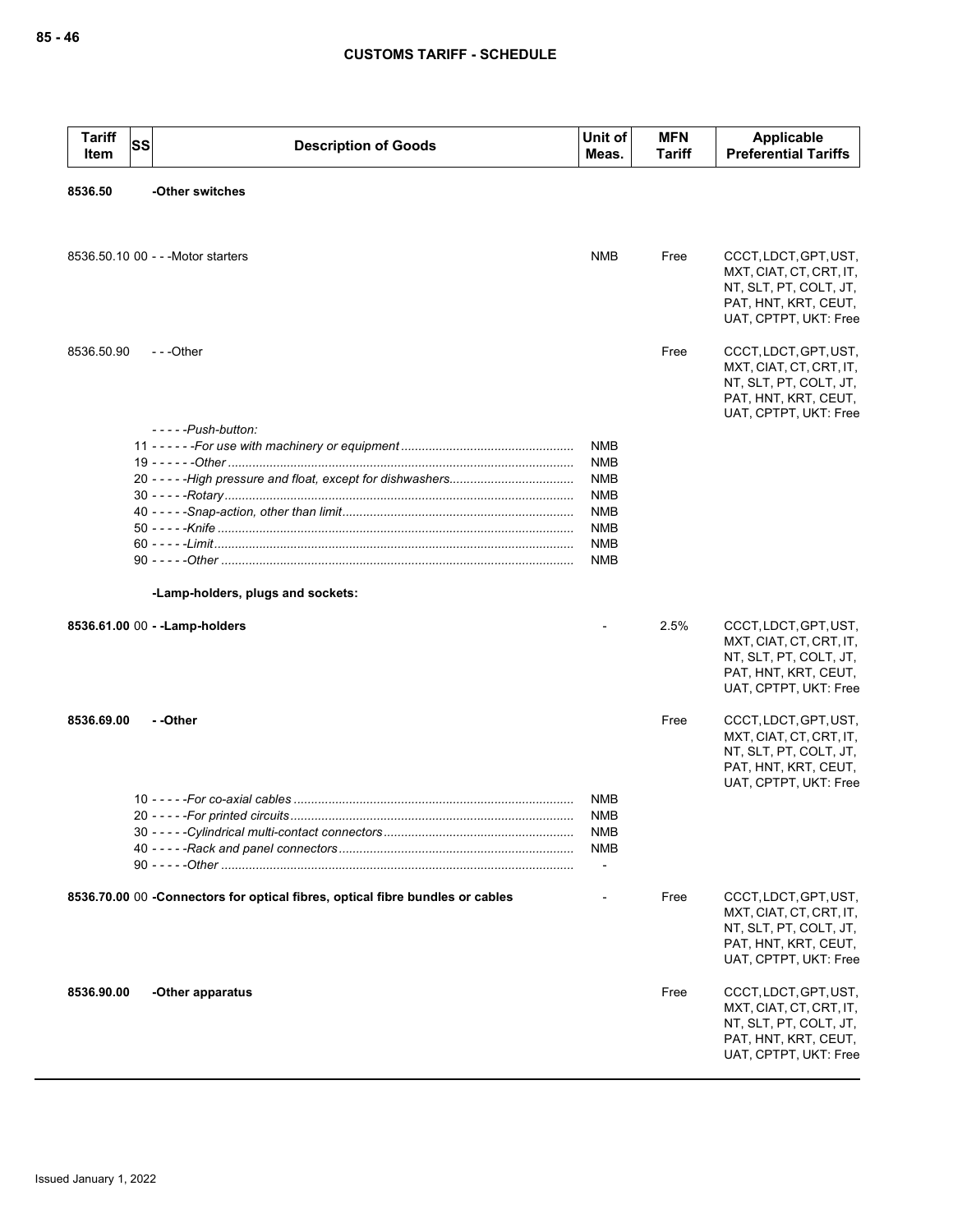| <b>Tariff</b><br>Item | SS | <b>Description of Goods</b>                                                                                                                                                                                                                                                                                                                            | Unit of<br>Meas.         | <b>MFN</b><br>Tariff | Applicable<br><b>Preferential Tariffs</b>                                                                                   |
|-----------------------|----|--------------------------------------------------------------------------------------------------------------------------------------------------------------------------------------------------------------------------------------------------------------------------------------------------------------------------------------------------------|--------------------------|----------------------|-----------------------------------------------------------------------------------------------------------------------------|
|                       |    | 20 - - - - - Terminals, electrical splices and electrical couplings                                                                                                                                                                                                                                                                                    |                          |                      |                                                                                                                             |
| 85.37                 |    | Boards, panels, consoles, desks, cabinets and other bases, equipped<br>with two or more apparatus of heading 85.35 or 85.36, for electric control<br>or the distribution of electricity, including those incorporating<br>instruments or apparatus of Chapter 90, and numerical control<br>apparatus, other than switching apparatus of heading 85.17. |                          |                      |                                                                                                                             |
| 8537.10               |    | -For a voltage not exceeding 1,000 V                                                                                                                                                                                                                                                                                                                   |                          |                      |                                                                                                                             |
|                       |    | --Mumerical control panels with built-in automatic data processing<br>machines:                                                                                                                                                                                                                                                                        |                          |                      |                                                                                                                             |
|                       |    | 8537.10.11 00 - - - - Assembled with outer housings or supports, for the goods of<br>heading 84.21, 84.22, 84.28, 84.50 or 85.16                                                                                                                                                                                                                       | NMB                      | Free                 | CCCT, LDCT, GPT, UST,<br>MXT, CIAT, CT, CRT, IT,<br>NT, SLT, PT, COLT, JT,<br>PAT, HNT, KRT, CEUT,<br>UAT, CPTPT, UKT: Free |
| 8537.10.19            |    | - - - -Other                                                                                                                                                                                                                                                                                                                                           |                          | Free                 | CCCT, LDCT, GPT, UST,<br>MXT, CIAT, CT, CRT, IT,<br>NT, SLT, PT, COLT, JT,<br>PAT, HNT, KRT, CEUT,<br>UAT, CPTPT, UKT: Free |
|                       |    |                                                                                                                                                                                                                                                                                                                                                        |                          |                      |                                                                                                                             |
|                       |    | --Motor control centres:                                                                                                                                                                                                                                                                                                                               |                          |                      |                                                                                                                             |
|                       |    | 8537.10.21 00 - - - - For automotive use                                                                                                                                                                                                                                                                                                               | <b>NMB</b>               | Free                 | CCCT, LDCT, GPT, UST,<br>MXT, CIAT, CT, CRT, IT,<br>NT, SLT, PT, COLT, JT,<br>PAT, HNT, KRT, CEUT,<br>UAT, CPTPT, UKT: Free |
| 8537.10.29            |    | - - - -Other                                                                                                                                                                                                                                                                                                                                           |                          | Free                 | CCCT, LDCT, GPT, UST,<br>MXT, CIAT, CT, CRT, IT,<br>NT, SLT, PT, COLT, JT,<br>PAT, HNT, KRT, CEUT,<br>UAT, CPTPT, UKT: Free |
|                       |    |                                                                                                                                                                                                                                                                                                                                                        | <b>NMB</b><br><b>NMB</b> |                      |                                                                                                                             |
|                       |    | - - - Other, for use with machinery or equipment:                                                                                                                                                                                                                                                                                                      |                          |                      |                                                                                                                             |
|                       |    | 8537.10.31 00 - - - - Automated industrial control systems, excluding panels for anode<br>formers                                                                                                                                                                                                                                                      | <b>NMB</b>               | Free                 | CCCT, LDCT, GPT, UST,<br>MXT, CIAT, CT, CRT, IT,<br>NT, SLT, PT, COLT, JT,<br>PAT, HNT, KRT, CEUT,<br>UAT, CPTPT, UKT: Free |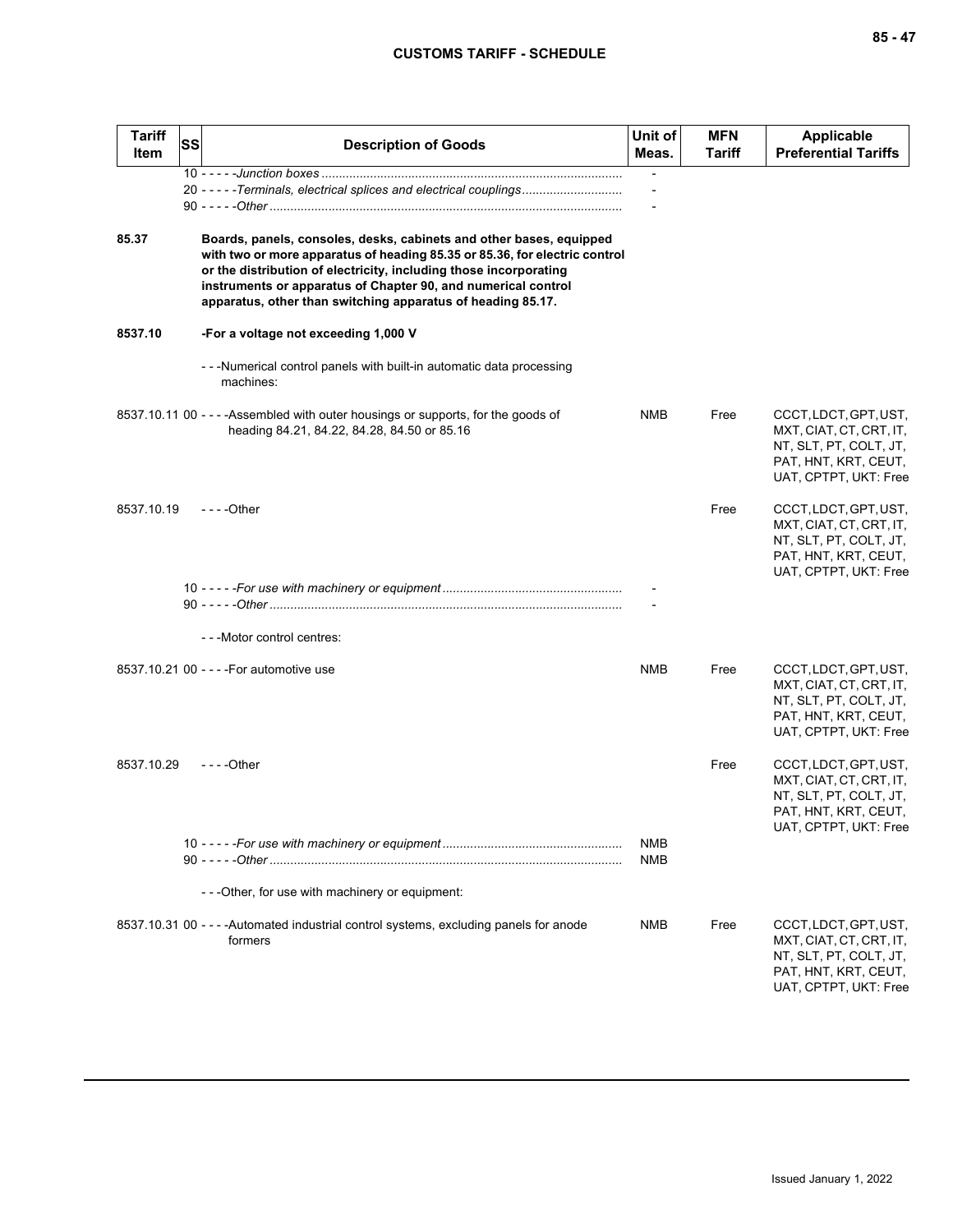| <b>Tariff</b> | SS | <b>Description of Goods</b>                                                                                                                          | Unit of                                | <b>MFN</b>    | Applicable                                                                                                                  |
|---------------|----|------------------------------------------------------------------------------------------------------------------------------------------------------|----------------------------------------|---------------|-----------------------------------------------------------------------------------------------------------------------------|
| Item          |    |                                                                                                                                                      | Meas.                                  | <b>Tariff</b> | <b>Preferential Tariffs</b>                                                                                                 |
| 8537.10.39    |    | $--$ Other<br>10 - - - - - Assembled with outer housings or supports, for the goods of heading                                                       |                                        | Free          | CCCT, LDCT, GPT, UST,<br>MXT, CIAT, CT, CRT, IT,<br>NT, SLT, PT, COLT, JT,<br>PAT, HNT, KRT, CEUT,<br>UAT, CPTPT, UKT: Free |
|               |    | - - - - - Other:                                                                                                                                     | <b>NMB</b><br><b>NMB</b><br><b>NMB</b> |               |                                                                                                                             |
|               |    | $--$ Other:                                                                                                                                          |                                        |               |                                                                                                                             |
|               |    | 8537.10.91 00 - - - - Assembled with outer housings or supports, for the goods of<br>heading 84.21, 84.22, 84.50 or 85.16                            |                                        | Free          | CCCT, LDCT, GPT, UST,<br>MXT, CIAT, CT, CRT, IT,<br>NT, SLT, PT, COLT, JT,<br>PAT, HNT, KRT, CEUT,<br>UAT, CPTPT, UKT: Free |
|               |    | 8537.10.93 00 - - - - Panel boards and distribution boards                                                                                           | <b>NMB</b>                             | Free          | CCCT, LDCT, GPT, UST,<br>MXT, CIAT, CT, CRT, IT,<br>NT, SLT, PT, COLT, JT,<br>PAT, HNT, KRT, CEUT,<br>UAT, CPTPT, UKT: Free |
| 8537.10.99    |    | $- - -$ Other                                                                                                                                        |                                        | Free          | CCCT, LDCT, GPT, UST,<br>MXT, CIAT, CT, CRT, IT,<br>NT, SLT, PT, COLT, JT,<br>PAT, HNT, KRT, CEUT,<br>UAT, CPTPT, UKT: Free |
|               |    | 30 - - - - - Metal clad industrial switchgear, excluding flameproof electric<br>switchgear to be employed in mines in which inflammable gases exist. | <b>NMB</b><br><b>NMB</b>               |               |                                                                                                                             |
| 8537.20.00    |    | -For a voltage exceeding 1,000 V                                                                                                                     |                                        | Free          | CCCT, LDCT, GPT, UST,<br>MXT, CIAT, CT, CRT, IT,<br>NT, SLT, PT, COLT, JT,<br>PAT, HNT, KRT, CEUT,<br>UAT, CPTPT, UKT: Free |
|               |    |                                                                                                                                                      |                                        |               |                                                                                                                             |
| 85.38         |    | Parts suitable for use solely or principally with the apparatus of<br>heading 85.35, 85.36 or 85.37.                                                 |                                        |               |                                                                                                                             |
|               |    | 8538.10.00 00 -Boards, panels, consoles, desks, cabinets and other bases for the<br>goods of heading 85.37, not equipped with their apparatus        |                                        | Free          | CCCT, LDCT, GPT, UST,<br>MXT, CIAT, CT, CRT, IT,<br>NT, SLT, PT, COLT, JT,<br>PAT, HNT, KRT, CEUT,<br>UAT, CPTPT, UKT: Free |
| 8538.90       |    | -Other                                                                                                                                               |                                        |               |                                                                                                                             |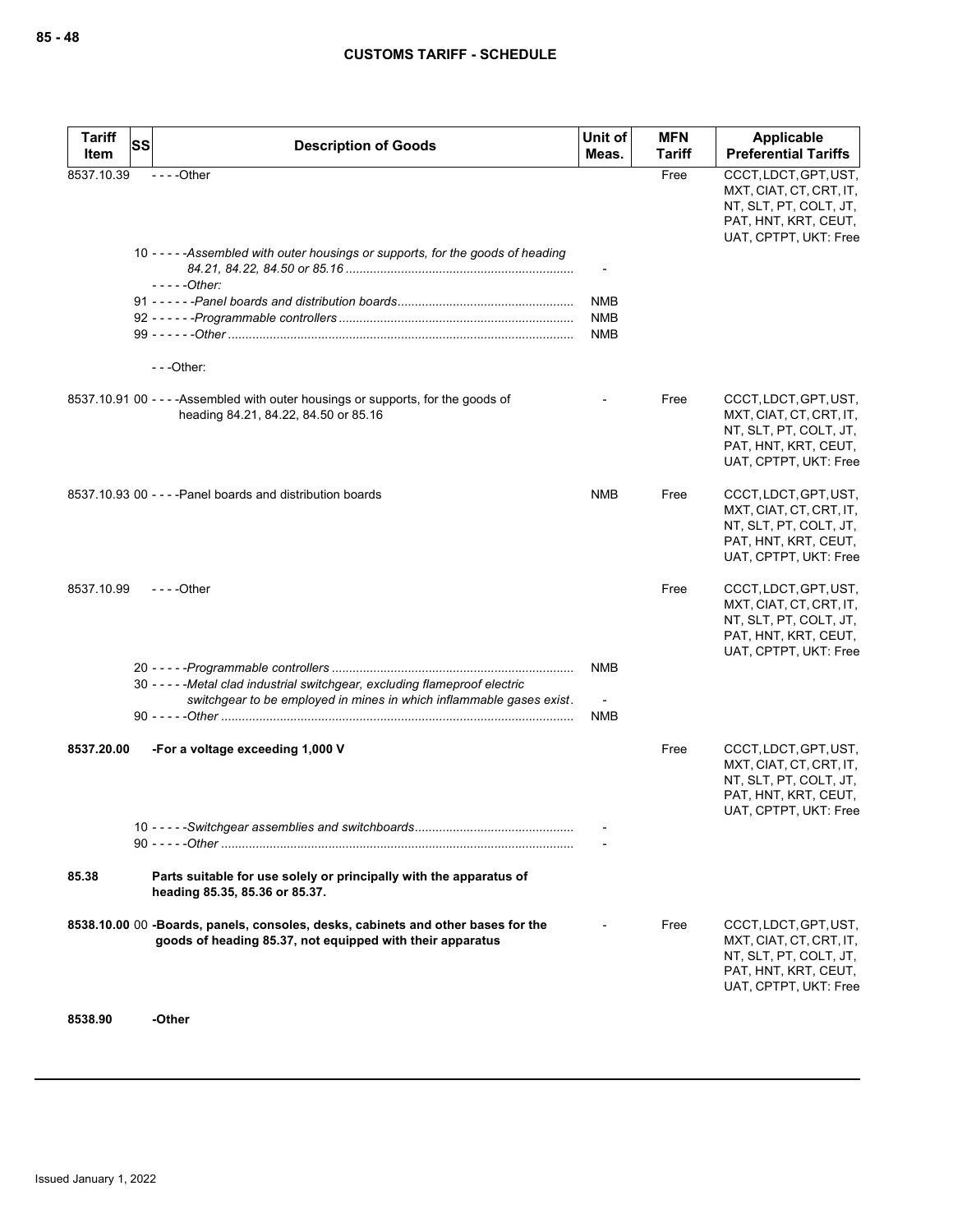| <b>Tariff</b><br><b>Item</b> | SS | <b>Description of Goods</b>                                                                                                                                                | Unit of<br>Meas.  | <b>MFN</b><br>Tariff | <b>Applicable</b><br><b>Preferential Tariffs</b>                                                                                  |
|------------------------------|----|----------------------------------------------------------------------------------------------------------------------------------------------------------------------------|-------------------|----------------------|-----------------------------------------------------------------------------------------------------------------------------------|
|                              |    | 8538.90.10 00 - - - Of ceramic or metallic materials, electrically or mechanically reactive to<br>changes in temperature, for motor starters and overload protectors       |                   | Free                 | CCCT, LDCT, GPT, UST,<br>MXT, CIAT, CT, CRT, IT,<br>NT, SLT, PT, COLT, JT,<br>PAT, HNT, KRT, CEUT,<br>UAT, CPTPT, UKT: Free       |
|                              |    | 8538.90.20 00 - - - Printed circuit assemblies                                                                                                                             |                   | Free                 | CCCT, LDCT, GPT, UST,<br>MXT, CIAT, CT, CRT, IT,<br>NT, SLT, PT, COLT, JT,<br>PAT, HNT, KRT, CEUT,<br>UAT, CPTPT, UKT: Free       |
|                              |    | ---Moulded parts:                                                                                                                                                          |                   |                      |                                                                                                                                   |
|                              |    | 8538.90.31 00 - - - - For use in the manufacture of relays, microwave, passive infrared, or<br>combination microwave/passive infrared, for a voltage not exceeding<br>60 V |                   | Free                 | CCCT, LDCT, GPT, UST,<br>MXT, CIAT, CT, CRT, IT,<br>NT, SLT, PT, COLT, JT,<br>PAT, HNT, KRT, CEUT,<br>UAT, CPTPT, UKT: Free       |
| 8538.90.39 00 - - - - Other  |    |                                                                                                                                                                            |                   | Free                 | CCCT, LDCT, GPT, UST,<br>MXT, CIAT, CT, CRT, IT,<br>NT, SLT, PT, COLT, JT,<br>PAT, HNT, KRT, CEUT,<br>UAT, CPTPT, UKT: Free       |
| 8538.90.90                   |    | $- -$ Other                                                                                                                                                                |                   | Free                 | CCCT, LDCT, GPT, UST,<br>MXT, CIAT, CT, CRT, IT,<br>NT, SLT, PT, COLT, JT,<br>PAT, HNT, KRT, CEUT,<br>UAT, CPTPT, UKT: Free       |
|                              |    |                                                                                                                                                                            |                   |                      |                                                                                                                                   |
|                              |    | 30 - - - - - Other parts of switchgear, switchboards, panel boards and distribution                                                                                        |                   |                      |                                                                                                                                   |
|                              |    |                                                                                                                                                                            |                   |                      |                                                                                                                                   |
| 85.39                        |    | Electric filament or discharge lamps, including sealed beam lamp units<br>and ultra-violet or infra-red lamps; arc-lamps, light-emitting diode (LED)<br>light sources.     |                   |                      |                                                                                                                                   |
| 8539.10                      |    | -Sealed beam lamp units                                                                                                                                                    |                   |                      |                                                                                                                                   |
| 8539.10.10                   |    | ---For use in motor vehicles of Chapter 87                                                                                                                                 |                   | 6%                   | CCCT, LDCT, UST,<br>MXT, CIAT, CT, CRT, IT,<br>NT, SLT, PT, COLT, JT,<br>PAT, HNT, KRT, CEUT,<br>UAT, CPTPT, UKT: Free<br>GPT: 6% |
|                              |    |                                                                                                                                                                            | NMB<br><b>NMB</b> |                      |                                                                                                                                   |
| 8539.10.90                   |    | ---Other                                                                                                                                                                   |                   | 2%                   | CCCT, LDCT, GPT, UST,<br>MXT, CIAT, CT, CRT, IT,<br>NT, SLT, PT, COLT, JT,<br>PAT, HNT, KRT, CEUT,<br>UAT, CPTPT, UKT: Free       |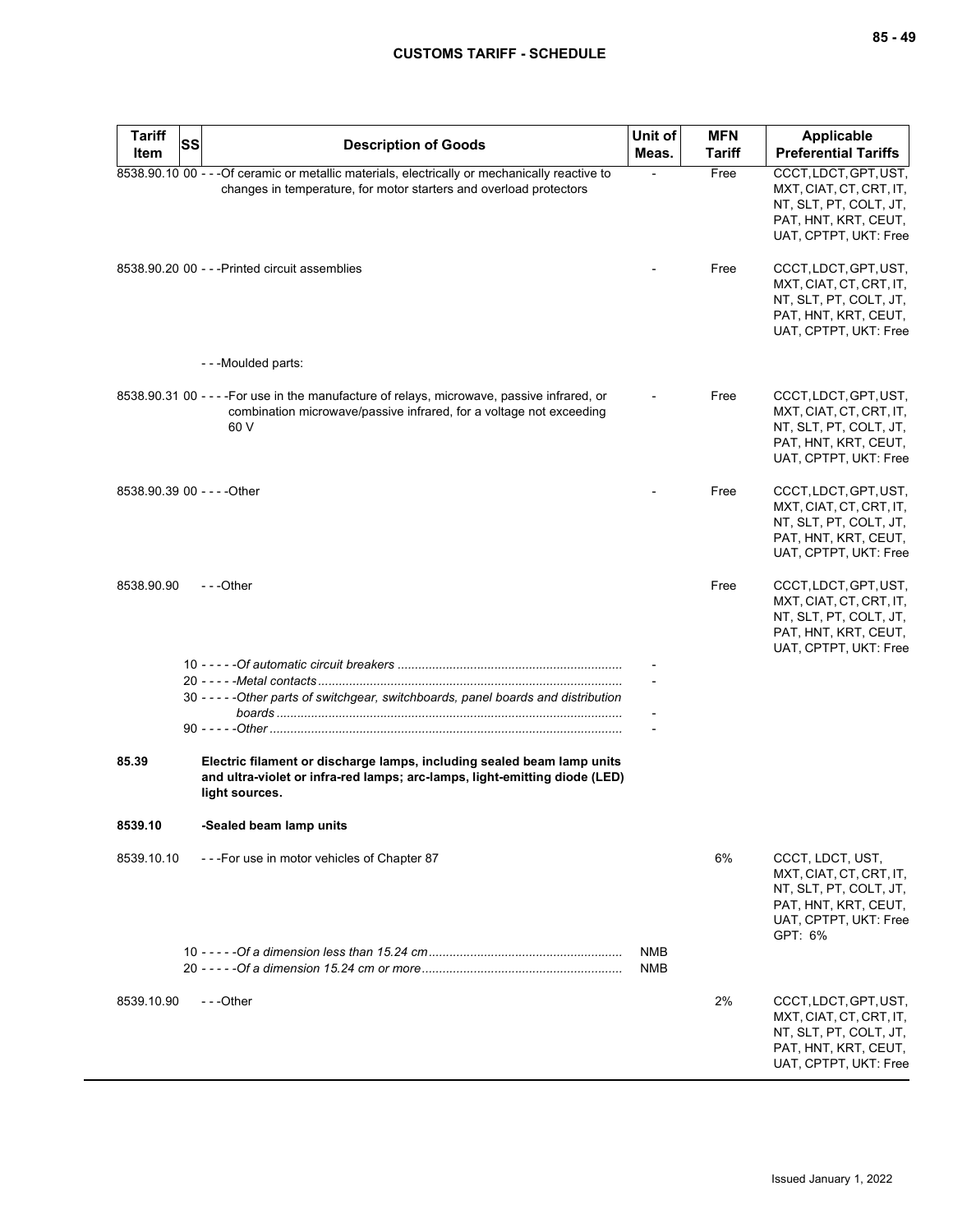| <b>Tariff</b><br>Item | <b>SS</b> | <b>Description of Goods</b>                                                                      | Unit of<br>Meas.         | <b>MFN</b><br><b>Tariff</b> | <b>Applicable</b><br><b>Preferential Tariffs</b>                                                                                  |
|-----------------------|-----------|--------------------------------------------------------------------------------------------------|--------------------------|-----------------------------|-----------------------------------------------------------------------------------------------------------------------------------|
|                       |           |                                                                                                  | <b>NMB</b><br><b>NMB</b> |                             |                                                                                                                                   |
|                       |           | -Other filament lamps, excluding ultra-violet or infra-red lamps:                                |                          |                             |                                                                                                                                   |
| 8539.21.00            |           | --Tungsten halogen                                                                               |                          | 7.5%                        | CCCT, LDCT, UST,<br>MXT, CIAT, CT, CRT, IT,<br>NT, SLT, PT, COLT, JT,<br>PAT, HNT, KRT, CEUT,<br>UAT, CPTPT, UKT: Free<br>GPT: 5% |
|                       |           |                                                                                                  | NMB<br>NMB               |                             |                                                                                                                                   |
| 8539.22               |           | - - Other, of a power not exceeding 200 W and for a voltage exceeding<br>100 V                   |                          |                             |                                                                                                                                   |
|                       |           | 8539.22.10 00 - - - For use in the manufacture of Christmas lighting sets or patio lighting sets | NMB                      | Free                        | CCCT, LDCT, GPT, UST,<br>MXT, CIAT, CT, CRT, IT,<br>NT, SLT, PT, COLT, JT,<br>PAT, HNT, KRT, CEUT,<br>UAT, CPTPT, UKT: Free       |
| 8539.22.90            |           | $- -$ Other                                                                                      |                          | 8%                          | CCCT, LDCT, UST,<br>MXT, CIAT, CT, CRT, IT,<br>NT, SLT, PT, COLT, JT,<br>PAT, HNT, KRT, CEUT,<br>UAT, CPTPT, UKT: Free<br>GPT: 5% |
|                       |           |                                                                                                  | <b>NMB</b><br><b>NMB</b> |                             |                                                                                                                                   |
| 8539.29               |           | --Other                                                                                          |                          |                             |                                                                                                                                   |
|                       |           | 8539.29.10 00 - - - Xenon filament lamps                                                         | <b>NMB</b>               | Free                        | CCCT, LDCT, GPT, UST,<br>MXT, CIAT, CT, CRT, IT,<br>NT, SLT, PT, COLT, JT,<br>PAT, HNT, KRT, CEUT,<br>UAT, CPTPT, UKT: Free       |
|                       |           | $-$ - - Other:                                                                                   |                          |                             |                                                                                                                                   |
|                       |           | 8539.29.91 00 - - - - For a voltage exceeding 31 V                                               | NMB                      | 8%                          | CCCT, LDCT, UST,<br>MXT, CIAT, CT, CRT, IT,<br>NT, SLT, PT, COLT, JT,<br>PAT, HNT, KRT, CEUT,<br>UAT, CPTPT, UKT: Free<br>GPT: 5% |
| 8539.29.99            |           | - - - - Other                                                                                    |                          | 6%                          | CCCT, LDCT, UST,<br>MXT, CIAT, CT, CRT, IT,<br>NT, SLT, PT, COLT, JT,<br>PAT, HNT, KRT, CEUT,<br>UAT, CPTPT, UKT: Free<br>GPT: 5% |
|                       |           |                                                                                                  | NMB<br>NMB               |                             |                                                                                                                                   |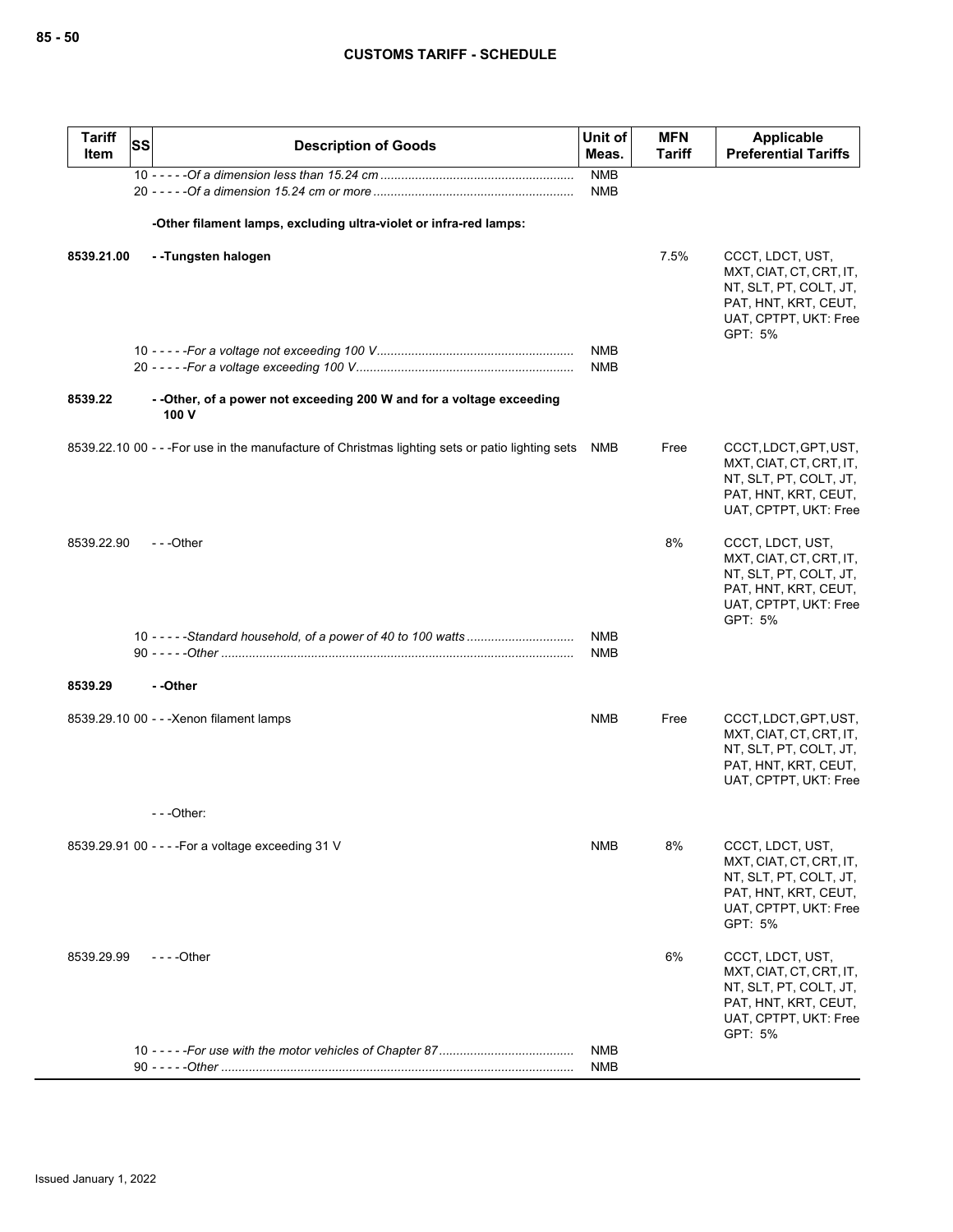| <b>Tariff</b><br>Item     | SS | <b>Description of Goods</b>                                                                                                                                                                                                                                                                                                                                                                                                                                             | Unit of<br>Meas.                | <b>MFN</b><br><b>Tariff</b> | <b>Applicable</b><br><b>Preferential Tariffs</b>                                                                                  |
|---------------------------|----|-------------------------------------------------------------------------------------------------------------------------------------------------------------------------------------------------------------------------------------------------------------------------------------------------------------------------------------------------------------------------------------------------------------------------------------------------------------------------|---------------------------------|-----------------------------|-----------------------------------------------------------------------------------------------------------------------------------|
|                           |    | -Discharge lamps, other than ultra-violet lamps:                                                                                                                                                                                                                                                                                                                                                                                                                        |                                 |                             |                                                                                                                                   |
| 8539.31.00                |    | --Fluorescent, hot cathode                                                                                                                                                                                                                                                                                                                                                                                                                                              |                                 | 7%                          | CCCT, LDCT, UST,<br>MXT, CIAT, CT, CRT, IT,<br>NT, SLT, PT, COLT, JT,<br>PAT, HNT, KRT, CEUT,<br>UAT, CPTPT, UKT: Free<br>GPT: 5% |
|                           |    |                                                                                                                                                                                                                                                                                                                                                                                                                                                                         | <b>NMB</b><br><b>NMB</b>        |                             |                                                                                                                                   |
| 8539.32                   |    | - - Mercury or sodium vapour lamps; metal halide lamps                                                                                                                                                                                                                                                                                                                                                                                                                  |                                 |                             |                                                                                                                                   |
|                           |    | 8539.32.10 00 - - - For use in measuring, checking or testing instruments of Chapter 90, or for<br>use in electrically operated apparatus for indicating intervals of time;<br>High pressure (190-200 atmospheres), 100W to 300W mercury discharge<br>lamps with arc gaps from 1.0mm to 1.3mm, mounted within a parabolic or<br>elliptical dichroic glass reflector, and with a luminious efficiency of<br>60 (+/- 5) lumens per watt, for use in Canadian manufactures | NMB                             | Free                        | CCCT, LDCT, GPT, UST,<br>MXT, CIAT, CT, CRT, IT,<br>NT, SLT, PT, COLT, JT,<br>PAT, HNT, KRT, CEUT,<br>UAT, CPTPT, UKT: Free       |
| 8539.32.90                |    | ---Other                                                                                                                                                                                                                                                                                                                                                                                                                                                                |                                 | 7.5%                        | CCCT, LDCT, UST,<br>MXT, CIAT, CT, CRT, IT,<br>NT, SLT, PT, COLT, JT,<br>PAT, HNT, KRT, CEUT,<br>UAT, CPTPT, UKT: Free<br>GPT: 5% |
|                           |    |                                                                                                                                                                                                                                                                                                                                                                                                                                                                         | NMB<br><b>NMB</b><br><b>NMB</b> |                             |                                                                                                                                   |
| 8539.39.00 00 - - Other   |    |                                                                                                                                                                                                                                                                                                                                                                                                                                                                         | <b>NMB</b>                      | Free                        | CCCT, LDCT, GPT, UST,<br>MXT, CIAT, CT, CRT, IT,<br>NT, SLT, PT, COLT, JT,<br>PAT, HNT, KRT, CEUT,<br>UAT, CPTPT, UKT: Free       |
|                           |    | -Ultra-violet or infra-red lamps; arc-lamps:                                                                                                                                                                                                                                                                                                                                                                                                                            |                                 |                             |                                                                                                                                   |
| 8539.41                   |    | --Arc-lamps                                                                                                                                                                                                                                                                                                                                                                                                                                                             |                                 |                             |                                                                                                                                   |
|                           |    | 8539.41.10 00 - - - For use in measuring, checking or testing instruments of Chapter 90, or for<br>use in electrically operated apparatus for indicating intervals of time;<br>Hollow-cathode lamps, for use in instruments and apparatus for<br>measuring or detecting noxious gases;<br>Xenon arc-lamps                                                                                                                                                               | <b>NMB</b>                      | Free                        | CCCT, LDCT, GPT, UST,<br>MXT, CIAT, CT, CRT, IT,<br>NT, SLT, PT, COLT, JT,<br>PAT, HNT, KRT, CEUT,<br>UAT, CPTPT, UKT: Free       |
| 8539.41.90 00 - - - Other |    |                                                                                                                                                                                                                                                                                                                                                                                                                                                                         | <b>NMB</b>                      | 7.5%                        | CCCT, LDCT, UST,<br>MXT, CIAT, CT, CRT, IT,<br>NT, SLT, PT, COLT, JT,<br>PAT, HNT, KRT, CEUT,<br>UAT, CPTPT, UKT: Free<br>GPT: 5% |

#### **8539.49 - -Other**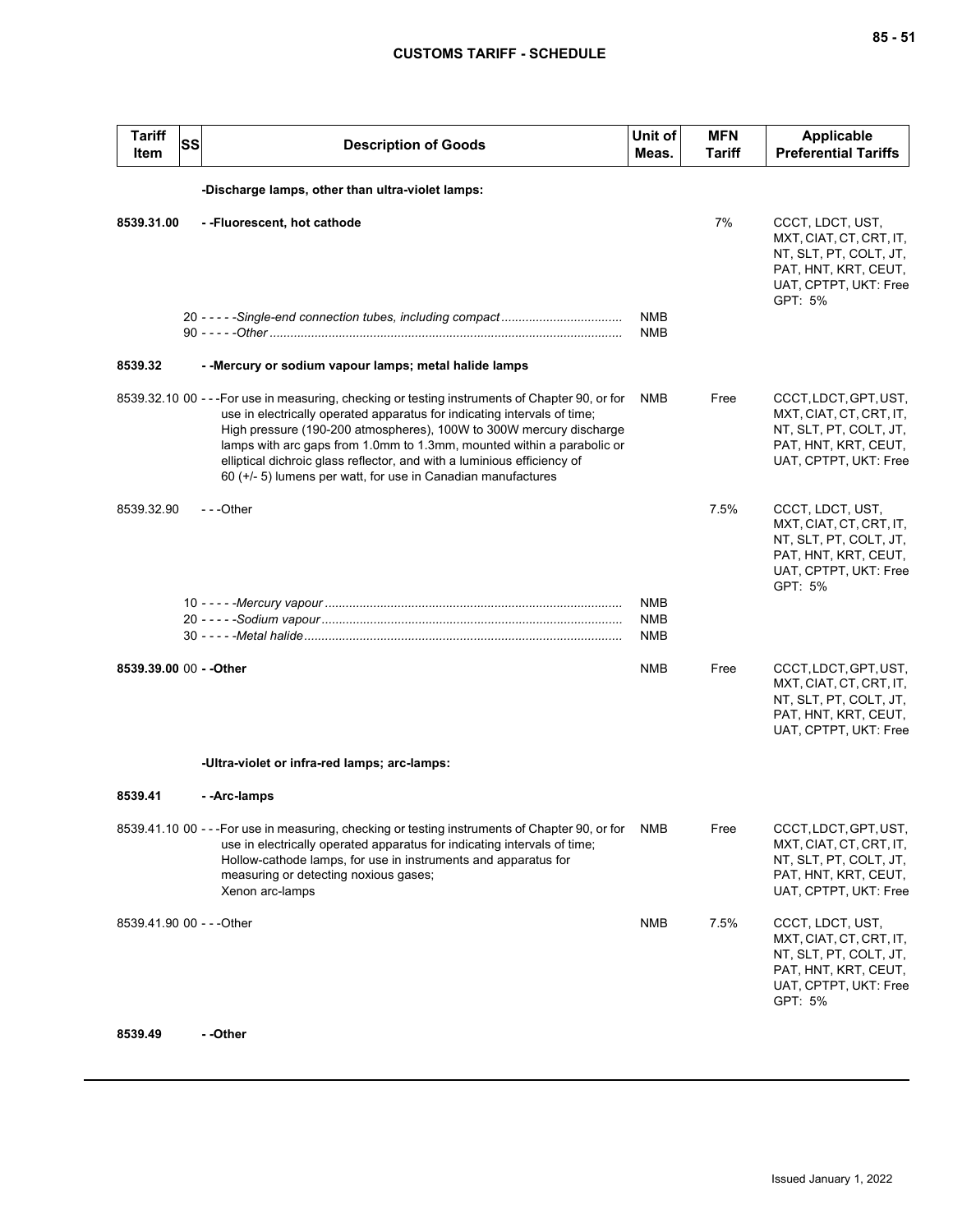| <b>Tariff</b>             | <b>SS</b> | <b>Description of Goods</b>                                                                                                                                                                                                                                                                                                                                    | Unit of    | <b>MFN</b>    | Applicable                                                                                                                        |
|---------------------------|-----------|----------------------------------------------------------------------------------------------------------------------------------------------------------------------------------------------------------------------------------------------------------------------------------------------------------------------------------------------------------------|------------|---------------|-----------------------------------------------------------------------------------------------------------------------------------|
| Item                      |           |                                                                                                                                                                                                                                                                                                                                                                | Meas.      | <b>Tariff</b> | <b>Preferential Tariffs</b>                                                                                                       |
|                           |           | 8539.49.10 00 - - - For use in measuring, checking or testing instruments of Chapter 90, or for<br>use in electrically operated apparatus for indicating intervals of time;<br>Ultra violet hollow-cathode lamps, for use in instruments and apparatus for<br>measuring or detecting noxious gases;<br>Ultra violet lamps designed for detecting scheelite ore | <b>NMB</b> | Free          | CCCT, LDCT, GPT, UST,<br>MXT, CIAT, CT, CRT, IT,<br>NT, SLT, PT, COLT, JT,<br>PAT, HNT, KRT, CEUT,<br>UAT, CPTPT, UKT: Free       |
| 8539.49.90 00 - - - Other |           |                                                                                                                                                                                                                                                                                                                                                                | <b>NMB</b> | 7.5%          | CCCT, LDCT, UST,<br>MXT, CIAT, CT, CRT, IT,<br>NT, SLT, PT, COLT, JT,<br>PAT, HNT, KRT, CEUT,<br>UAT, CPTPT, UKT: Free<br>GPT: 5% |
|                           |           | -Light-emitting diode (LED) light sources:                                                                                                                                                                                                                                                                                                                     |            |               |                                                                                                                                   |
| 8539.51                   |           | --Light-emitting diode (LED) modules                                                                                                                                                                                                                                                                                                                           |            |               |                                                                                                                                   |
|                           |           | 8539.51.10 00 - - - To be incorporated into goods of Chapter 85 or 94                                                                                                                                                                                                                                                                                          |            | Free          | CCCT, LDCT, GPT, UST,<br>MXT, CIAT, CT, CRT, IT,<br>NT, SLT, PT, COLT, JT,<br>PAT, HNT, KRT, CEUT,<br>UAT, CPTPT, UKT: Free       |
| 8539.51.90 00 - - - Other |           |                                                                                                                                                                                                                                                                                                                                                                |            | 6%            | CCCT, LDCT, UST,<br>MXT, CIAT, CT, CRT, IT,<br>NT, SLT, PT, COLT, JT,<br>PAT, HNT, KRT, CEUT,<br>UAT, CPTPT, UKT: Free<br>GPT: 5% |
|                           |           | 8539.52.00 00 - - Light-emitting diode (LED) lamps                                                                                                                                                                                                                                                                                                             | <b>NMB</b> | Free          | CCCT, LDCT, GPT, UST,<br>MXT, CIAT, CT, CRT, IT,<br>NT, SLT, PT, COLT, JT,<br>PAT, HNT, KRT, CEUT,<br>UAT, CPTPT, UKT: Free       |
| 8539.90                   |           | -Parts                                                                                                                                                                                                                                                                                                                                                         |            |               |                                                                                                                                   |
|                           |           | 8539.90.10 00 - - - Filaments, cathodes or electrodes, for use in the manufacture of electric<br>lamps;<br>Of the goods of tariff item No. 8539.10.90, 8539.22.10, 8539.29.10,<br>8539.32.10, 8539.39.00, 8539.41.10, 8539.49.10, 8543.90.00 or<br>9405.99.00                                                                                                  |            | Free          | CCCT, LDCT, GPT, UST,<br>MXT, CIAT, CT, CRT, IT,<br>NT, SLT, PT, COLT, JT,<br>PAT, HNT, KRT, CEUT,<br>UAT, CPTPT, UKT: Free       |
| 8539.90.90 00 - - - Other |           |                                                                                                                                                                                                                                                                                                                                                                |            | 6%            | CCCT, LDCT, UST,<br>MXT, CIAT, CT, CRT, IT,<br>NT, SLT, PT, COLT, JT,<br>PAT, HNT, KRT, CEUT,<br>UAT, CPTPT, UKT: Free<br>GPT: 5% |
| 85.40                     |           | Thermionic, cold cathode or photo-cathode valves and tubes (for<br>example, vacuum or vapour or gas filled valves and tubes, mercury arc<br>rectifying valves and tubes, cathode-ray tubes, television camera<br>tubes).                                                                                                                                       |            |               |                                                                                                                                   |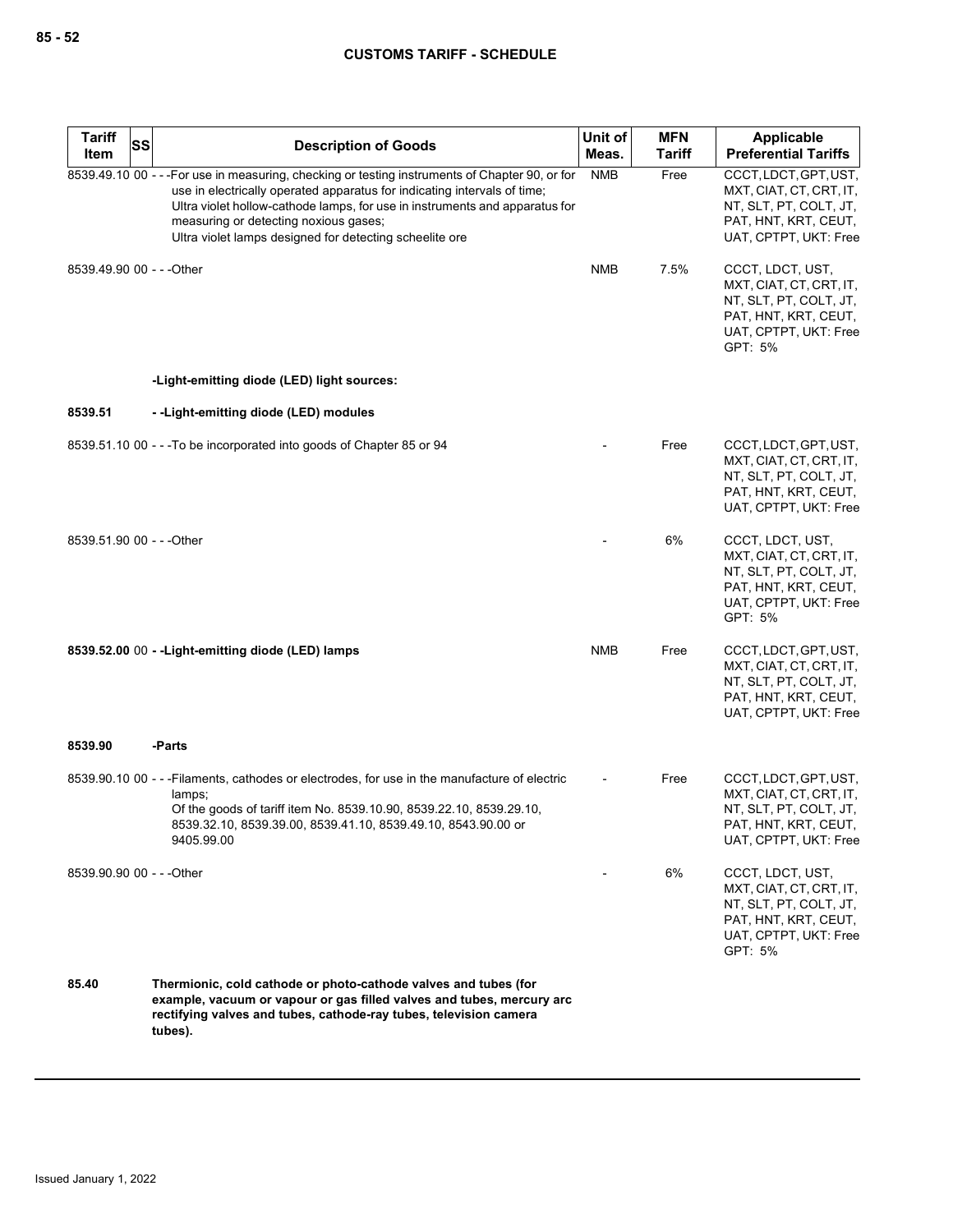| <b>Tariff</b><br>Item     | <b>SS</b> | <b>Description of Goods</b>                                                                                                                                          | Unit of<br>Meas. | <b>MFN</b><br><b>Tariff</b> | <b>Applicable</b><br><b>Preferential Tariffs</b>                                                                                         |
|---------------------------|-----------|----------------------------------------------------------------------------------------------------------------------------------------------------------------------|------------------|-----------------------------|------------------------------------------------------------------------------------------------------------------------------------------|
|                           |           | -Cathode-ray television picture tubes, including video monitor cathode-<br>ray tubes:                                                                                |                  |                             |                                                                                                                                          |
| 8540.11                   |           | - -Colour                                                                                                                                                            |                  |                             |                                                                                                                                          |
|                           |           | - - -High definition:                                                                                                                                                |                  |                             |                                                                                                                                          |
|                           |           | 8540.11.11 00 - - - - With a video display diagonal not exceeding 35.56 cm                                                                                           | <b>NMB</b>       | Free                        | AUT, NZT, CCCT, LDCT,<br>GPT, UST, MXT, CIAT,<br>CT, CRT, IT, NT, SLT, PT,<br>COLT, JT, PAT, HNT,<br>KRT, CEUT, UAT,<br>CPTPT, UKT: Free |
|                           |           | 8540.11.12 00 - - - - With a video display diagonal exceeding 35.56 cm                                                                                               | <b>NMB</b>       | Free                        | AUT, NZT, CCCT, LDCT,<br>GPT, UST, MXT, CIAT,<br>CT, CRT, IT, NT, SLT, PT,<br>COLT, JT, PAT, HNT,<br>KRT, CEUT, UAT,<br>CPTPT, UKT: Free |
|                           |           | - - - Other, for non-projection television receivers:                                                                                                                |                  |                             |                                                                                                                                          |
|                           |           | 8540.11.21 00 - - - - With a video display diagonal not exceeding 35.56 cm                                                                                           | <b>NMB</b>       | Free                        | AUT, NZT, CCCT, LDCT,<br>GPT, UST, MXT, CIAT,<br>CT, CRT, IT, NT, SLT, PT,<br>COLT, JT, PAT, HNT,<br>KRT, CEUT, UAT,<br>CPTPT, UKT: Free |
|                           |           | 8540.11.22 00 - - - - With a video display diagonal exceeding 35.56 cm                                                                                               | <b>NMB</b>       | Free                        | AUT, NZT, CCCT, LDCT,<br>GPT, UST, MXT, CIAT,<br>CT, CRT, IT, NT, SLT, PT,<br>COLT, JT, PAT, HNT,<br>KRT, CEUT, UAT,<br>CPTPT, UKT: Free |
| 8540.11.90 00 - - - Other |           |                                                                                                                                                                      | <b>NMB</b>       | Free                        | AUT, NZT, CCCT, LDCT,<br>GPT, UST, MXT, CIAT,<br>CT, CRT, IT, NT, SLT, PT,<br>COLT, JT, PAT, HNT,<br>KRT, CEUT, UAT,<br>CPTPT, UKT: Free |
| 8540.12                   |           | - - Monochrome                                                                                                                                                       |                  |                             |                                                                                                                                          |
|                           |           | - - - High definition:                                                                                                                                               |                  |                             |                                                                                                                                          |
|                           |           | 8540.12.11 00 - - - - For use in the manufacture of video monitors;<br>For use in the manufacture of high definition colour television receivers,<br>projection type | <b>NMB</b>       | Free                        | CCCT, LDCT, GPT, UST,<br>MXT, CIAT, CT, CRT, IT,<br>NT, SLT, PT, COLT, JT,<br>PAT, HNT, KRT, CEUT,<br>UAT, CPTPT, UKT: Free              |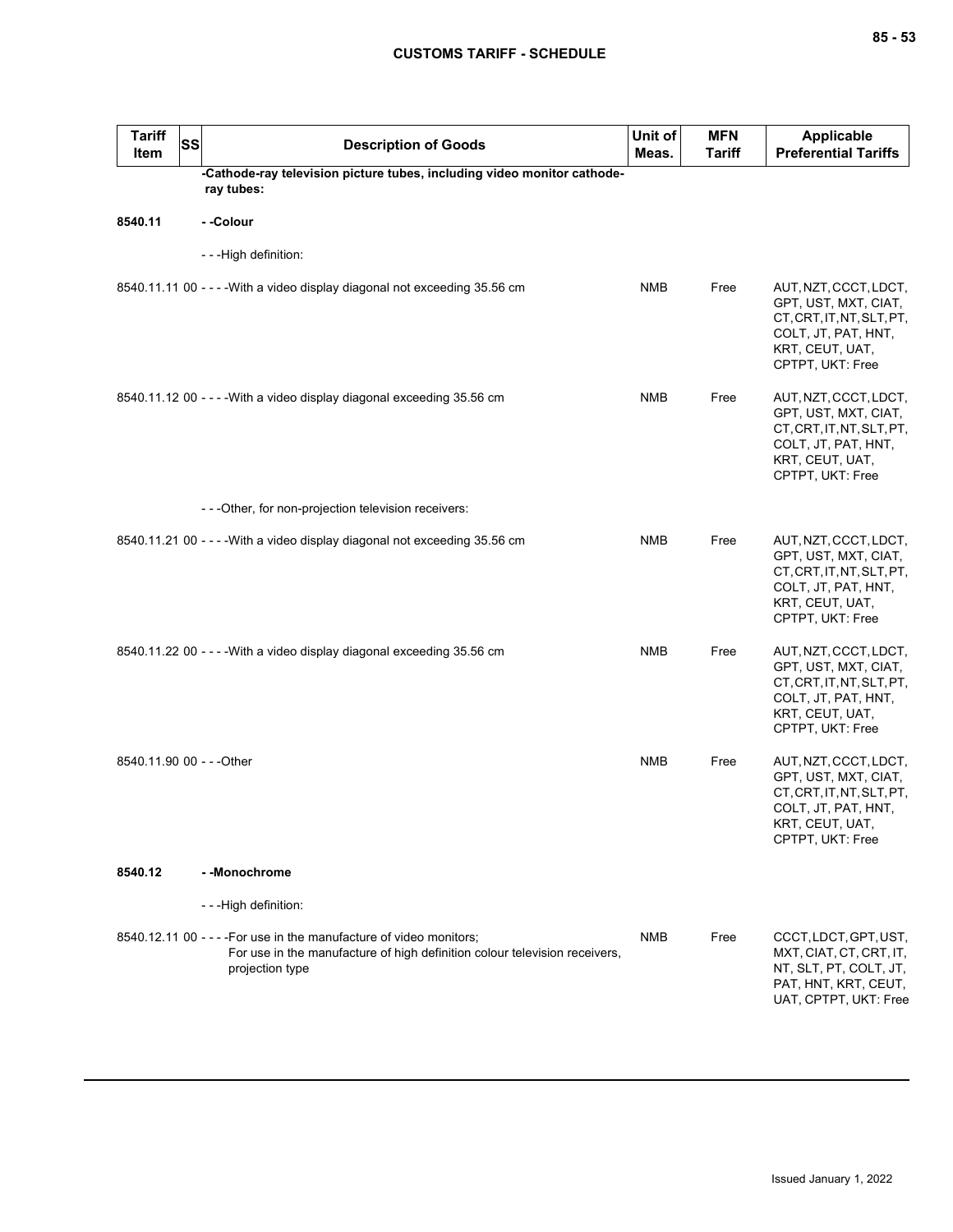| <b>Tariff</b>           | <b>SS</b><br><b>Description of Goods</b>                                                                                                                   | Unit of    | <b>MFN</b>    | Applicable                                                                                                                               |
|-------------------------|------------------------------------------------------------------------------------------------------------------------------------------------------------|------------|---------------|------------------------------------------------------------------------------------------------------------------------------------------|
| Item                    |                                                                                                                                                            | Meas.      | <b>Tariff</b> | <b>Preferential Tariffs</b>                                                                                                              |
|                         | 8540.12.19 00 - - - - Other<br>$--$ Other:                                                                                                                 | <b>NMB</b> | Free          | CCCT, LDCT, GPT, UST,<br>MXT, CIAT, CT, CRT, IT,<br>NT, SLT, PT, COLT, JT,<br>PAT, HNT, KRT, CEUT,<br>UAT, CPTPT, UKT: Free              |
|                         |                                                                                                                                                            |            |               |                                                                                                                                          |
|                         | 8540.12.91 00 - - - - For use in the manufacture of video monitors;<br>For use in the manufacture of other colour television receivers, projection<br>type | <b>NMB</b> | Free          | CCCT, LDCT, GPT, UST,<br>MXT, CIAT, CT, CRT, IT,<br>NT, SLT, PT, COLT, JT,<br>PAT, HNT, KRT, CEUT,<br>UAT, CPTPT, UKT: Free              |
|                         | 8540.12.99 00 - - - - Other                                                                                                                                | <b>NMB</b> | Free          | CCCT, LDCT, GPT, UST,<br>MXT, CIAT, CT, CRT, IT,<br>NT, SLT, PT, COLT, JT,<br>PAT, HNT, KRT, CEUT,<br>UAT, CPTPT, UKT: Free              |
|                         | 8540.20.00 00 - Television camera tubes; image converters and intensifiers; other<br>photo-cathode tubes                                                   | <b>NMB</b> | Free          | CCCT, LDCT, GPT, UST,<br>MXT, CIAT, CT, CRT, IT,<br>NT, SLT, PT, COLT, JT,<br>PAT, HNT, KRT, CEUT,<br>UAT, CPTPT, UKT: Free              |
|                         | 8540.40.00 00 -Data/graphic display tubes, monochrome; data/graphic display tubes,<br>colour, with a phosphor dot screen pitch smaller than 0.4 mm         | <b>NMB</b> | Free          | CCCT, LDCT, GPT, UST,<br>MXT, CIAT, CT, CRT, IT,<br>NT, SLT, PT, COLT, JT,<br>PAT, HNT, KRT, CEUT,<br>UAT, CPTPT, UKT: Free              |
|                         | 8540.60.00 00 - Other cathode-ray tubes                                                                                                                    | <b>NMB</b> | Free          | AUT, NZT, CCCT, LDCT,<br>GPT, UST, MXT, CIAT,<br>CT, CRT, IT, NT, SLT, PT,<br>COLT, JT, PAT, HNT,<br>KRT, CEUT, UAT,<br>CPTPT, UKT: Free |
|                         | -Microwave tubes (for example, magnetrons, klystrons, travelling wave<br>tubes, carcinotrons), excluding grid-controlled tubes:                            |            |               |                                                                                                                                          |
|                         | 8540.71.00 00 - - Magnetrons                                                                                                                               | <b>NMB</b> | Free          | CCCT, LDCT, GPT, UST,<br>MXT, CIAT, CT, CRT, IT,<br>NT, SLT, PT, COLT, JT,<br>PAT, HNT, KRT, CEUT,<br>UAT, CPTPT, UKT: Free              |
| 8540.79.00 00 - - Other |                                                                                                                                                            | <b>NMB</b> | Free          | AUT, NZT, CCCT, LDCT,<br>GPT, UST, MXT, CIAT,<br>CT, CRT, IT, NT, SLT, PT,<br>COLT, JT, PAT, HNT,<br>KRT, CEUT, UAT,<br>CPTPT, UKT: Free |
|                         | -Other valves and tubes:                                                                                                                                   |            |               |                                                                                                                                          |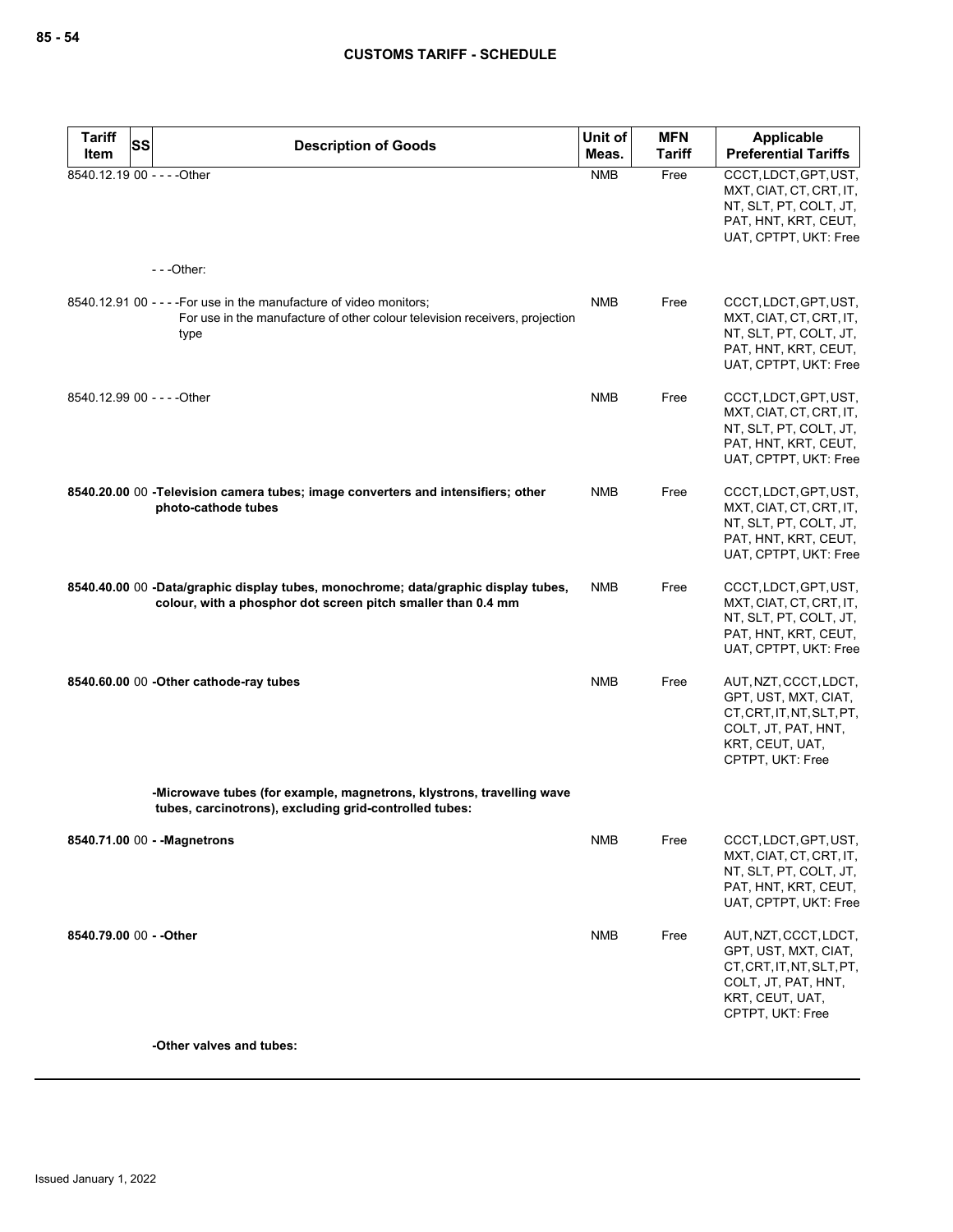| <b>Tariff</b><br><b>SS</b><br>Item | <b>Description of Goods</b>                                                                                                                                                                                                                                                                                                                                                                                                                                                                                                                                                                                                        | Unit of<br>Meas. | <b>MFN</b><br><b>Tariff</b> | <b>Applicable</b><br><b>Preferential Tariffs</b>                                                                               |
|------------------------------------|------------------------------------------------------------------------------------------------------------------------------------------------------------------------------------------------------------------------------------------------------------------------------------------------------------------------------------------------------------------------------------------------------------------------------------------------------------------------------------------------------------------------------------------------------------------------------------------------------------------------------------|------------------|-----------------------------|--------------------------------------------------------------------------------------------------------------------------------|
|                                    | 8540.81.00 00 - - Receiver or amplifier valves and tubes                                                                                                                                                                                                                                                                                                                                                                                                                                                                                                                                                                           | <b>NMB</b>       | Free                        | CCCT, LDCT, GPT, UST,<br>MXT, CIAT, CT, CRT, IT,<br>NT, SLT, PT, COLT, JT,<br>PAT, HNT, KRT, CEUT,<br>UAT, CPTPT, UKT: Free    |
| 8540.89.00 00 - - Other            |                                                                                                                                                                                                                                                                                                                                                                                                                                                                                                                                                                                                                                    | <b>NMB</b>       | Free                        | CCCT, LDCT, GPT, UST,<br>MXT, CIAT, CT, CRT, IT,<br>NT, SLT, PT, COLT, JT,<br>PAT, HNT, KRT, CEUT,<br>UAT, CPTPT, UKT: Free    |
|                                    | -Parts:                                                                                                                                                                                                                                                                                                                                                                                                                                                                                                                                                                                                                            |                  |                             |                                                                                                                                |
| 8540.91                            | - - Of cathode-ray tubes                                                                                                                                                                                                                                                                                                                                                                                                                                                                                                                                                                                                           |                  |                             |                                                                                                                                |
|                                    | 8540.91.10 00 - - - Front panel assemblies as follows:<br>(a) with respect to colour cathode-ray television picture tube, an assembly<br>that consists of a glass panel to which a shadow mask or aperture grill is<br>attached for ultimate use, that is suitable for incorporation into a colour<br>cathode-ray television picture tube (including a video monitor or video<br>projector cathode-ray tube) and that has undergone the necessary<br>chemical and physical processes for imprinting phosphors on the glass<br>panel with sufficient precision to render a video image when excited by a<br>stream of electrons; or |                  | Free                        | CCCT, LDCT, GPT,<br>UST, MXT, CIAT, CT,<br>CRT, IT, NT, SLT, PT,<br>COLT, JT, PAT, HNT,<br>KRT, CEUT, UAT,<br>CPTPT, UKT: Free |
| 8540.91.10 00<br>continued         | (b) with respect to a monochrome cathode-ray television picture tube, an<br>assembly that consists of either a glass panel or a glass envelope, that is<br>suitable for incorporation into a monochrome cathode-ray television picture<br>tube (including a video monitor or video projector cathode-ray tube) and<br>that has undergone the necessary chemical and physical processes for<br>imprinting phosphors on the glass panel or glass envelope with sufficient<br>precision to render a video image when excited by a stream of electrons                                                                                 |                  |                             |                                                                                                                                |
| 8540.91.90 00 - - - Other          |                                                                                                                                                                                                                                                                                                                                                                                                                                                                                                                                                                                                                                    |                  | Free                        | CCCT, LDCT, GPT, UST,<br>MXT, CIAT, CT, CRT, IT,<br>NT, SLT, PT, COLT, JT,<br>PAT, HNT, KRT, CEUT,<br>UAT, CPTPT, UKT: Free    |
| 8540.99                            | - -Other                                                                                                                                                                                                                                                                                                                                                                                                                                                                                                                                                                                                                           |                  |                             |                                                                                                                                |
|                                    | 8540.99.10 00 - - - Electron guns;<br>Radio frequency (RF) interaction structures for microwave tubes of<br>subheading 8540.71, 8540.72 or 8540.79                                                                                                                                                                                                                                                                                                                                                                                                                                                                                 |                  | Free                        | CCCT, LDCT, GPT, UST,<br>MXT, CIAT, CT, CRT, IT,<br>NT, SLT, PT, COLT, JT,<br>PAT, HNT, KRT, CEUT,<br>UAT, CPTPT, UKT: Free    |
| 8540.99.90 00 - - - Other          |                                                                                                                                                                                                                                                                                                                                                                                                                                                                                                                                                                                                                                    |                  | Free                        | CCCT, LDCT, GPT, UST,<br>MXT, CIAT, CT, CRT, IT,<br>NT, SLT, PT, COLT, JT,<br>PAT, HNT, KRT, CEUT,<br>UAT, CPTPT, UKT: Free    |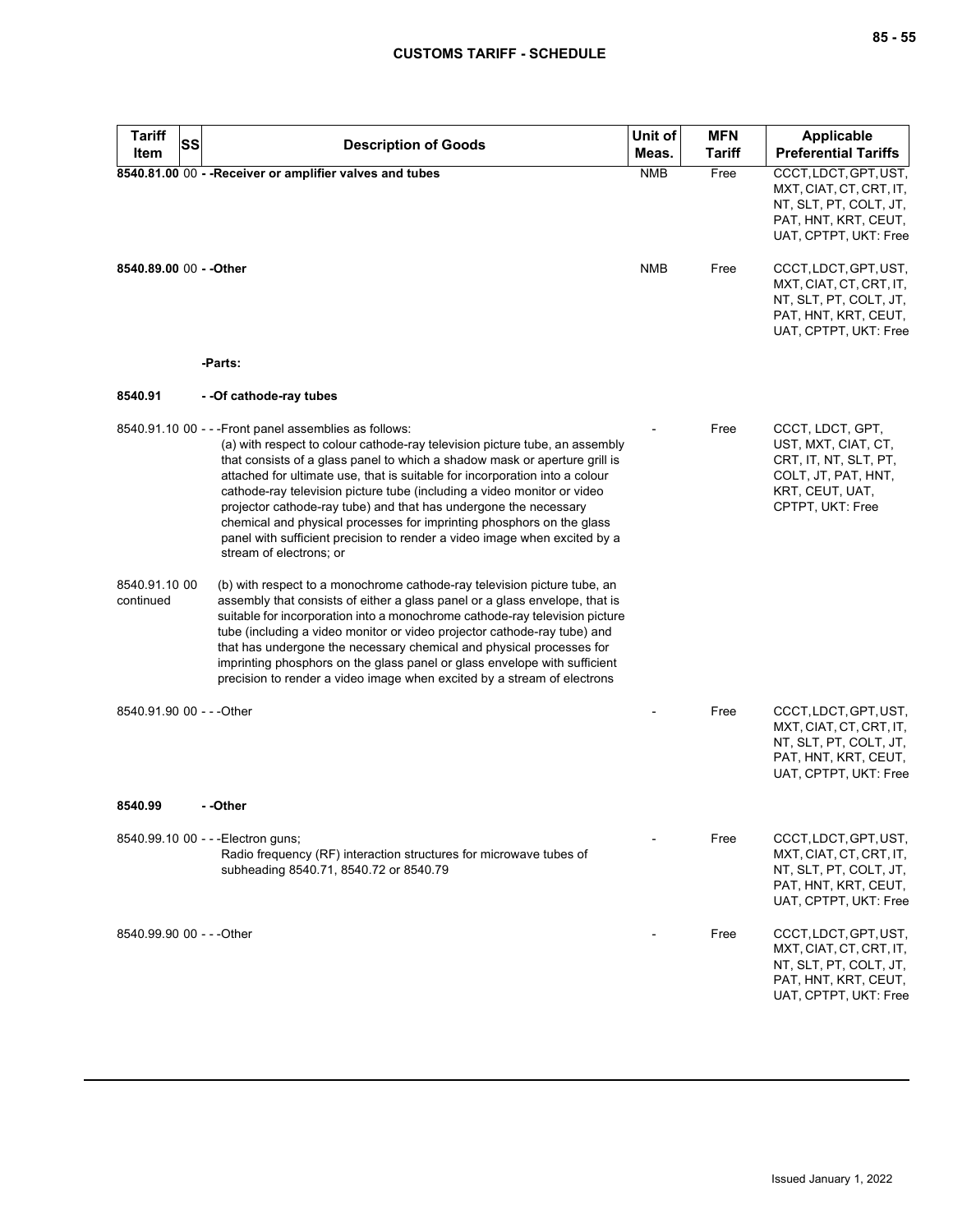| <b>Tariff</b><br>Item   | SS<br><b>Description of Goods</b>                                                                                                                                                                                                                                                                                                                                        | Unit of<br>Meas.         | <b>MFN</b><br><b>Tariff</b> | <b>Applicable</b><br><b>Preferential Tariffs</b>                                                                            |
|-------------------------|--------------------------------------------------------------------------------------------------------------------------------------------------------------------------------------------------------------------------------------------------------------------------------------------------------------------------------------------------------------------------|--------------------------|-----------------------------|-----------------------------------------------------------------------------------------------------------------------------|
| 85.41                   | Semiconductor devices (for example, diodes, transistors,<br>semiconductor-based transducers); photosensitive semiconductor<br>devices, including photovoltaic cells whether or not assembled in<br>modules or made up into panels; light-emitting diodes (LED), whether or<br>not assembled with other light-emitting diodes (LED); mounted piezo-<br>electric crystals. |                          |                             |                                                                                                                             |
| 8541.10.00              | -Diodes, other than photosensitive or light-emitting diodes (LED)                                                                                                                                                                                                                                                                                                        |                          | Free                        | CCCT, LDCT, GPT, UST,<br>MXT, CIAT, CT, CRT, IT,<br>NT, SLT, PT, COLT, JT,<br>PAT, HNT, KRT, CEUT,<br>UAT, CPTPT, UKT: Free |
|                         |                                                                                                                                                                                                                                                                                                                                                                          | <b>NMB</b><br><b>NMB</b> |                             |                                                                                                                             |
|                         | -Transistors, other than photosensitive transistors:                                                                                                                                                                                                                                                                                                                     |                          |                             |                                                                                                                             |
|                         | 8541.21.00 00 - - With a dissipation rate of less than 1 W                                                                                                                                                                                                                                                                                                               | <b>NMB</b>               | Free                        | CCCT, LDCT, GPT, UST,<br>MXT, CIAT, CT, CRT, IT,<br>NT, SLT, PT, COLT, JT,<br>PAT, HNT, KRT, CEUT,<br>UAT, CPTPT, UKT: Free |
| 8541.29.00 00 - - Other |                                                                                                                                                                                                                                                                                                                                                                          | <b>NMB</b>               | Free                        | CCCT, LDCT, GPT, UST,<br>MXT, CIAT, CT, CRT, IT,<br>NT, SLT, PT, COLT, JT,<br>PAT, HNT, KRT, CEUT,<br>UAT, CPTPT, UKT: Free |
|                         | 8541.30.00 00 -Thyristors, diacs and triacs, other than photosensitive devices                                                                                                                                                                                                                                                                                           | <b>NMB</b>               | Free                        | CCCT, LDCT, GPT, UST,<br>MXT, CIAT, CT, CRT, IT,<br>NT, SLT, PT, COLT, JT,<br>PAT, HNT, KRT, CEUT,<br>UAT, CPTPT, UKT: Free |
|                         | -Photosensitive semiconductor devices, including photovoltaic cells<br>whether or not assembled in modules or made up into panels; light-<br>emitting diodes (LED):                                                                                                                                                                                                      |                          |                             |                                                                                                                             |
|                         | 8541.41.00 00 - - Light-emitting diodes (LED)                                                                                                                                                                                                                                                                                                                            | <b>NMB</b>               | Free                        | CCCT, LDCT, GPT, UST,<br>MXT, CIAT, CT, CRT, IT,<br>NT, SLT, PT, COLT, JT,<br>PAT, HNT, KRT, CEUT,<br>UAT, CPTPT, UKT: Free |
|                         | 8541.42.00 00 - -Photovoltaic cells not assembled in modules or made up into panels                                                                                                                                                                                                                                                                                      | NMB                      | Free                        | CCCT, LDCT, GPT, UST,<br>MXT, CIAT, CT, CRT, IT,<br>NT, SLT, PT, COLT, JT,<br>PAT, HNT, KRT, CEUT,<br>UAT, CPTPT, UKT: Free |
|                         | 8541.43.00 00 - -Photovoltaic cells assembled in modules or made up into panels                                                                                                                                                                                                                                                                                          | NMB                      | Free                        | CCCT, LDCT, GPT, UST,<br>MXT, CIAT, CT, CRT, IT,<br>NT, SLT, PT, COLT, JT,<br>PAT, HNT, KRT, CEUT,<br>UAT, CPTPT, UKT: Free |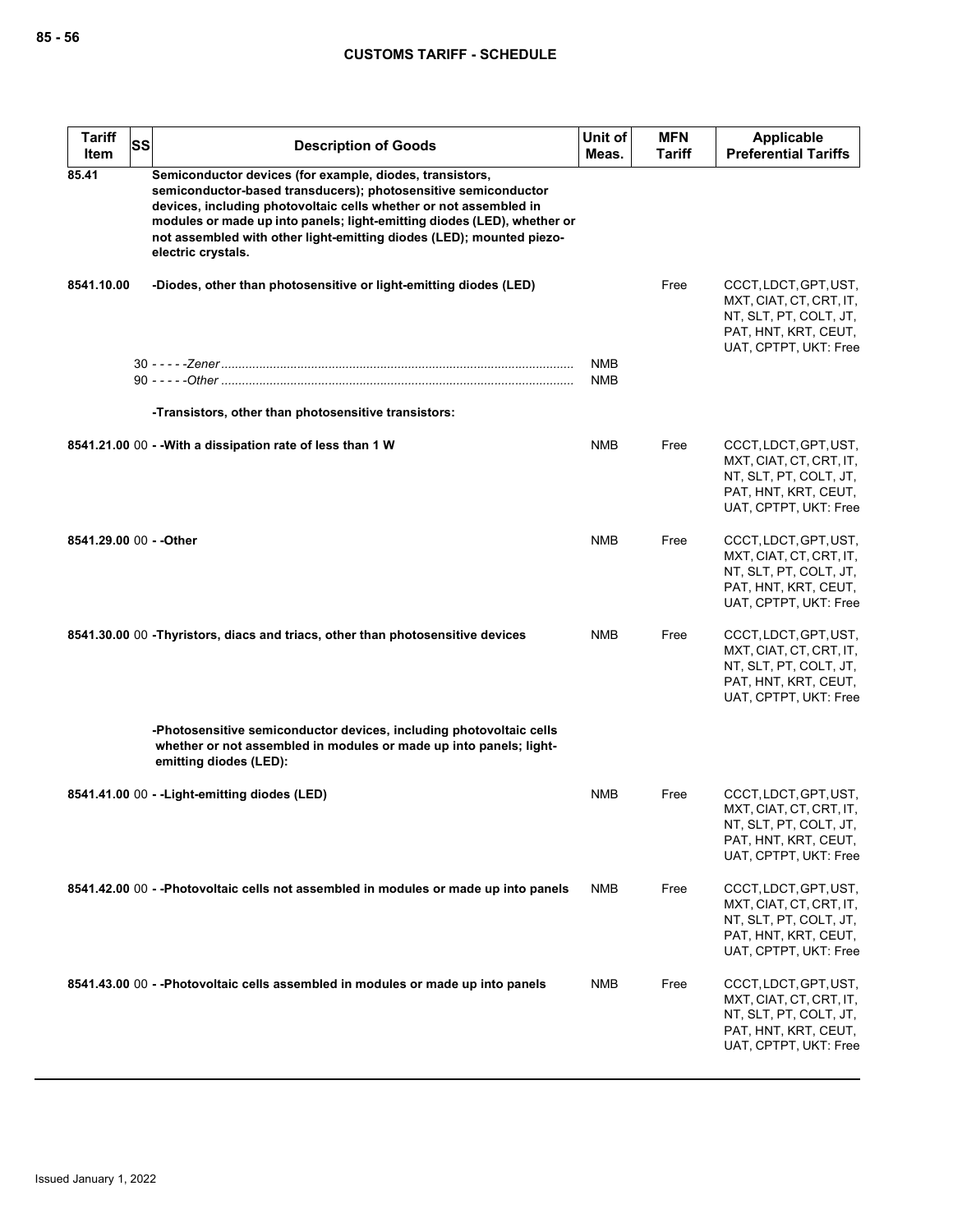| <b>Tariff</b><br>Item | SS<br><b>Description of Goods</b>                                                                                                                                                            | Unit of<br>Meas.                | <b>MFN</b><br>Tariff | <b>Applicable</b><br><b>Preferential Tariffs</b>                                                                                         |
|-----------------------|----------------------------------------------------------------------------------------------------------------------------------------------------------------------------------------------|---------------------------------|----------------------|------------------------------------------------------------------------------------------------------------------------------------------|
| 8541.49.00            | --Other<br>-Other semiconductor devices:                                                                                                                                                     | NMB<br><b>NMB</b><br><b>NMB</b> | Free                 | CCCT, LDCT, GPT, UST,<br>MXT, CIAT, CT, CRT, IT,<br>NT, SLT, PT, COLT, JT,<br>PAT, HNT, KRT, CEUT,<br>UAT, CPTPT, UKT: Free              |
|                       | 8541.51.00 00 - - Semiconductor-based transducers                                                                                                                                            |                                 | Free                 | AUT, NZT, CCCT, LDCT,<br>GPT, UST, MXT, CIAT,<br>CT, CRT, IT, NT, SLT, PT,<br>COLT, JT, PAT, HNT,<br>KRT, CEUT, UAT,<br>CPTPT, UKT: Free |
|                       | 8541.59.00 00 - - Other                                                                                                                                                                      |                                 | Free                 | AUT, NZT, CCCT, LDCT,<br>GPT, UST, MXT, CIAT,<br>CT.CRT.IT.NT.SLT.PT.<br>COLT, JT, PAT, HNT,<br>KRT, CEUT, UAT,<br>CPTPT, UKT: Free      |
| 8541.60.00            | -Mounted piezo-electric crystals<br>10 - - - - - Quartz, designed for operating frequencies not exceeding 20 MHz<br>20 - - - - - Quartz, designed for operating frequencies exceeding 20 MHz | NMB<br>NMB<br>NMB               | Free                 | CCCT, LDCT, GPT, UST,<br>MXT, CIAT, CT, CRT, IT,<br>NT, SLT, PT, COLT, JT,<br>PAT, HNT, KRT, CEUT,<br>UAT, CPTPT, UKT: Free              |
|                       | 8541.90.00 00 - Parts                                                                                                                                                                        |                                 | Free                 | CCCT, LDCT, GPT, UST,<br>MXT, CIAT, CT, CRT, IT,<br>NT, SLT, PT, COLT, JT,<br>PAT, HNT, KRT, CEUT,<br>UAT, CPTPT, UKT: Free              |
| 85.42                 | Electronic integrated circuits.<br>-Electronic integrated circuits:                                                                                                                          |                                 |                      |                                                                                                                                          |
|                       | 8542.31.00 00 - -Processors and controllers, whether or not combined with memories,<br>converters, logic circuits, amplifiers, clock and timing circuits, or<br>other circuits               | NMB                             | Free                 | CCCT, LDCT, GPT, UST,<br>MXT, CIAT, CT, CRT, IT,<br>NT, SLT, PT, COLT, JT,<br>PAT, HNT, KRT, CEUT,<br>UAT, CPTPT, UKT: Free              |
| 8542.32.00            | - -Memories<br>20 - - - - - Dynamic read-write random access memory (DRAM)                                                                                                                   | <b>NMB</b>                      | Free                 | CCCT, LDCT, GPT, UST,<br>MXT, CIAT, CT, CRT, IT,<br>NT, SLT, PT, COLT, JT,<br>PAT, HNT, KRT, CEUT,<br>UAT, CPTPT, UKT: Free              |
|                       | 30 - - - - - Static read-write random access memory (SRAM)                                                                                                                                   | NMB                             |                      |                                                                                                                                          |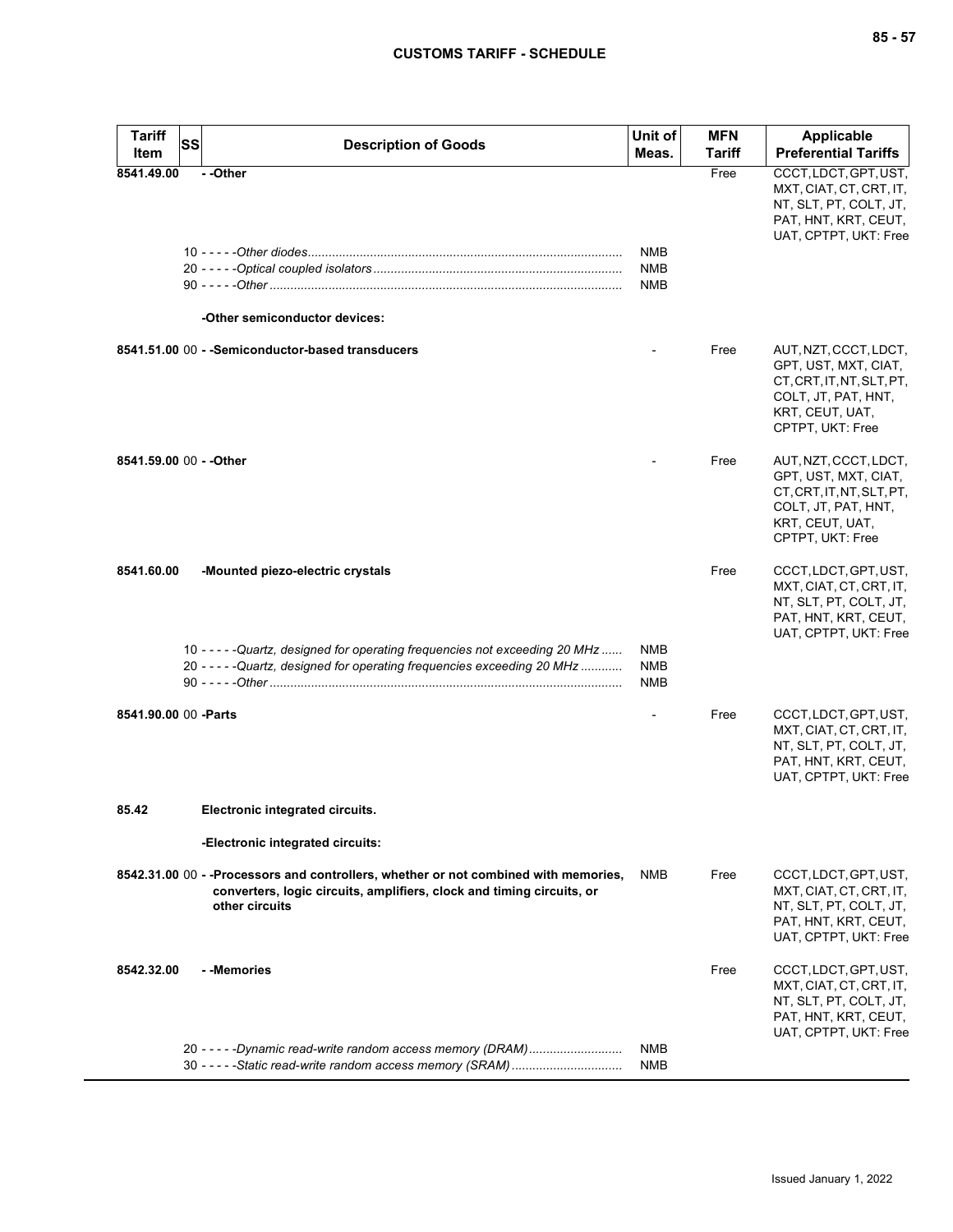| <b>Tariff</b><br>Item   | SS | <b>Description of Goods</b>                                                                                                                    | Unit of<br>Meas.                       | <b>MFN</b><br>Tariff | Applicable<br><b>Preferential Tariffs</b>                                                                                   |
|-------------------------|----|------------------------------------------------------------------------------------------------------------------------------------------------|----------------------------------------|----------------------|-----------------------------------------------------------------------------------------------------------------------------|
|                         |    | 40 - - - - - Electrically erasable programmable read only memory (EEPROM)<br>50 - - - - - Other erasable programmable read only memory (EPROM) | <b>NMB</b><br><b>NMB</b><br><b>NMB</b> |                      |                                                                                                                             |
|                         |    | 8542.33.00 00 - - Amplifiers                                                                                                                   | <b>NMB</b>                             | Free                 | CCCT, LDCT, GPT, UST,<br>MXT, CIAT, CT, CRT, IT,<br>NT, SLT, PT, COLT, JT,<br>PAT, HNT, KRT, CEUT,<br>UAT, CPTPT, UKT: Free |
| 8542.39.00 00 - - Other |    |                                                                                                                                                | <b>NMB</b>                             | Free                 | CCCT, LDCT, GPT, UST,<br>MXT, CIAT, CT, CRT, IT,<br>NT, SLT, PT, COLT, JT,<br>PAT, HNT, KRT, CEUT,<br>UAT, CPTPT, UKT: Free |
| 8542.90.00 00 -Parts    |    |                                                                                                                                                |                                        | Free                 | CCCT, LDCT, GPT, UST,<br>MXT, CIAT, CT, CRT, IT,<br>NT, SLT, PT, COLT, JT,<br>PAT, HNT, KRT, CEUT,<br>UAT, CPTPT, UKT: Free |
| 85.43                   |    | Electrical machines and apparatus, having individual functions, not<br>specified or included elsewhere in this Chapter.                        |                                        |                      |                                                                                                                             |
|                         |    | 8543.10.00 00 - Particle accelerators                                                                                                          | <b>NMB</b>                             | Free                 | CCCT, LDCT, GPT, UST,<br>MXT, CIAT, CT, CRT, IT,<br>NT, SLT, PT, COLT, JT,<br>PAT, HNT, KRT, CEUT,<br>UAT, CPTPT, UKT: Free |
|                         |    | 8543.20.00 00 - Signal generators                                                                                                              |                                        | Free                 | CCCT, LDCT, GPT, UST,<br>MXT, CIAT, CT, CRT, IT,<br>NT, SLT, PT, COLT, JT,<br>PAT, HNT, KRT, CEUT,<br>UAT, CPTPT, UKT: Free |
|                         |    | 8543.30.00 00 - Machines and apparatus for electroplating, electrolysis or<br>electrophoresis                                                  |                                        | Free                 | CCCT, LDCT, GPT, UST,<br>MXT, CIAT, CT, CRT, IT,<br>NT, SLT, PT, COLT, JT,<br>PAT, HNT, KRT, CEUT,<br>UAT, CPTPT, UKT: Free |
| 8543.40.00              |    | -Electronic cigarettes and similar personal electric vaporizing devices                                                                        |                                        | Free                 | CCCT, LDCT, GPT, UST,<br>MXT, CIAT, CT, CRT, IT,<br>NT, SLT, PT, COLT, JT,<br>PAT, HNT, KRT, CEUT,<br>UAT, CPTPT, UKT: Free |
|                         |    |                                                                                                                                                | <b>NMB</b><br><b>NMB</b>               |                      |                                                                                                                             |
|                         |    | 8543.70.00 00 - Other machines and apparatus                                                                                                   |                                        | Free                 | CCCT, LDCT, GPT, UST,<br>MXT, CIAT, CT, CRT, IT,<br>NT, SLT, PT, COLT, JT,<br>PAT, HNT, KRT, CEUT,<br>UAT, CPTPT, UKT: Free |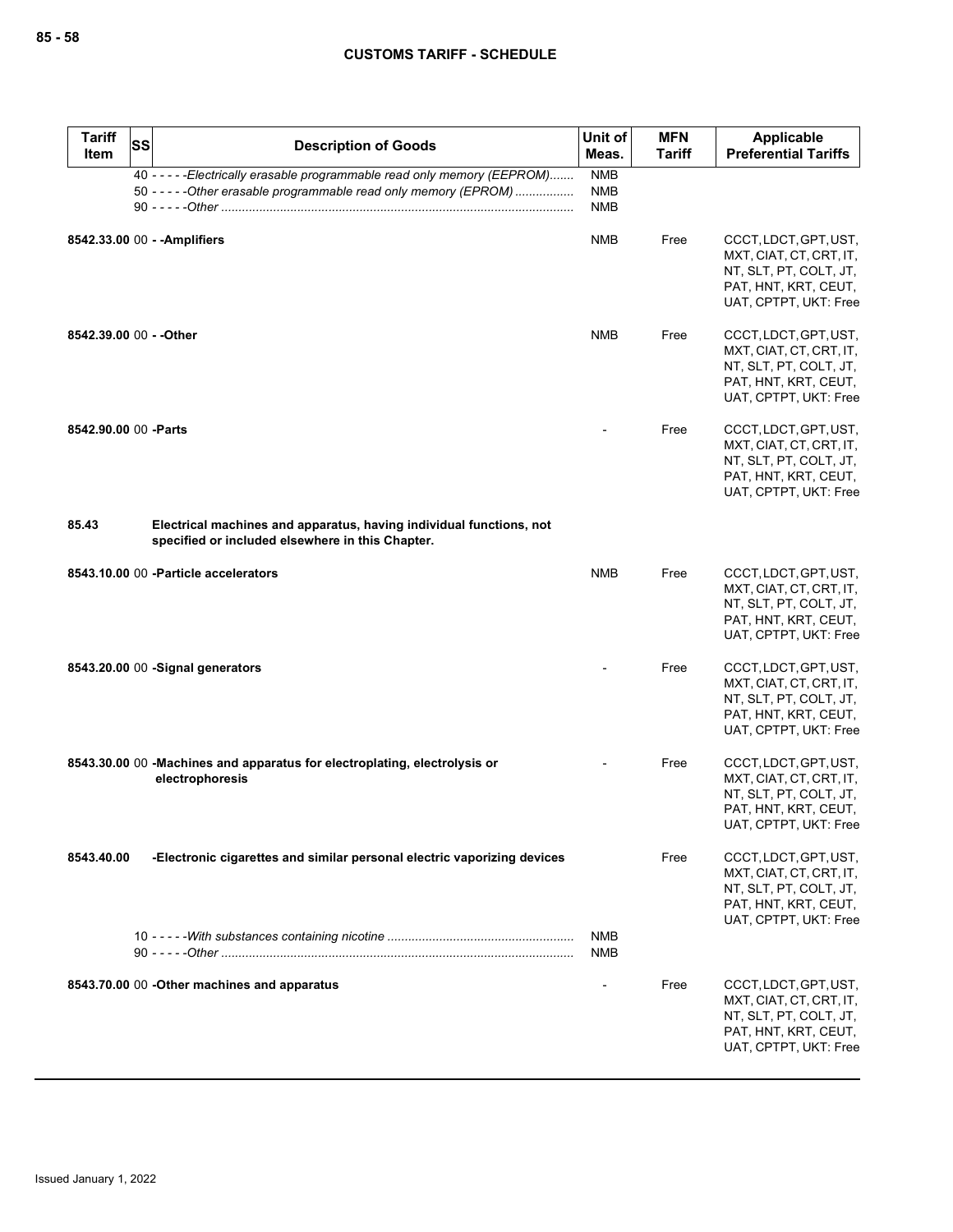| <b>Tariff</b><br>Item   | <b>SS</b> | <b>Description of Goods</b>                                                                                                                                                                                                                                                                                                 | Unit of<br>Meas.             | <b>MFN</b><br>Tariff | <b>Applicable</b><br><b>Preferential Tariffs</b>                                                                            |
|-------------------------|-----------|-----------------------------------------------------------------------------------------------------------------------------------------------------------------------------------------------------------------------------------------------------------------------------------------------------------------------------|------------------------------|----------------------|-----------------------------------------------------------------------------------------------------------------------------|
| 8543.90.00 00 -Parts    |           |                                                                                                                                                                                                                                                                                                                             |                              | Free                 | CCCT, LDCT, GPT, UST,<br>MXT, CIAT, CT, CRT, IT,<br>NT, SLT, PT, COLT, JT,<br>PAT, HNT, KRT, CEUT,<br>UAT, CPTPT, UKT: Free |
| 85.44                   |           | Insulated (including enamelled or anodized) wire, cable (including co-<br>axial cable) and other insulated electric conductors, whether or not<br>fitted with connectors; optical fibre cables, made up of individually<br>sheathed fibres, whether or not assembled with electric conductors or<br>fitted with connectors. |                              |                      |                                                                                                                             |
|                         |           | -Winding wire:                                                                                                                                                                                                                                                                                                              |                              |                      |                                                                                                                             |
| 8544.11.00              |           | - -Of copper                                                                                                                                                                                                                                                                                                                |                              | Free                 | CCCT, LDCT, GPT, UST,<br>MXT, CIAT, CT, CRT, IT,<br>NT, SLT, PT, COLT, JT,<br>PAT, HNT, KRT, CEUT,<br>UAT, CPTPT, UKT: Free |
|                         |           | 20 - - - - - Of a diameter exceeding 0.18 mm (33 AWG) but not exceeding 0.64                                                                                                                                                                                                                                                | <b>KGM</b>                   |                      |                                                                                                                             |
|                         |           |                                                                                                                                                                                                                                                                                                                             | KGM<br><b>KGM</b>            |                      |                                                                                                                             |
| 8544.19.00 00 - - Other |           |                                                                                                                                                                                                                                                                                                                             | <b>KGM</b>                   | Free                 | CCCT, LDCT, GPT, UST,<br>MXT, CIAT, CT, CRT, IT,<br>NT, SLT, PT, COLT, JT,<br>PAT, HNT, KRT, CEUT,<br>UAT, CPTPT, UKT: Free |
|                         |           | 8544.20.00 00 -Co-axial cable and other co-axial electric conductors                                                                                                                                                                                                                                                        |                              | Free                 | CCCT, LDCT, GPT, UST,<br>MXT, CIAT, CT, CRT, IT,<br>NT, SLT, PT, COLT, JT,<br>PAT, HNT, KRT, CEUT,<br>UAT, CPTPT, UKT: Free |
|                         |           | 8544.30.00 00 - Ignition wiring sets and other wiring sets of a kind used in vehicles,<br>aircraft or ships                                                                                                                                                                                                                 |                              | Free                 | CCCT, LDCT, GPT, UST,<br>MXT, CIAT, CT, CRT, IT,<br>NT, SLT, PT, COLT, JT,<br>PAT, HNT, KRT, CEUT,<br>UAT, CPTPT, UKT: Free |
|                         |           | -Other electric conductors, for a voltage not exceeding 1,000 V:                                                                                                                                                                                                                                                            |                              |                      |                                                                                                                             |
| 8544.42.00              |           | --Fitted with connectors                                                                                                                                                                                                                                                                                                    |                              | Free                 | CCCT, LDCT, GPT, UST,<br>MXT, CIAT, CT, CRT, IT,<br>NT, SLT, PT, COLT, JT,<br>PAT, HNT, KRT, CEUT,<br>UAT, CPTPT, UKT: Free |
|                         |           |                                                                                                                                                                                                                                                                                                                             | <b>NMB</b><br>$\blacksquare$ |                      |                                                                                                                             |
| 8544.49.00              |           | - -Other                                                                                                                                                                                                                                                                                                                    |                              | Free                 | CCCT, LDCT, GPT, UST,<br>MXT, CIAT, CT, CRT, IT,<br>NT, SLT, PT, COLT, JT,<br>PAT, HNT, KRT, CEUT,<br>UAT, CPTPT, UKT: Free |

 $\mathbf{I}$ 

 $\frac{1}{1}$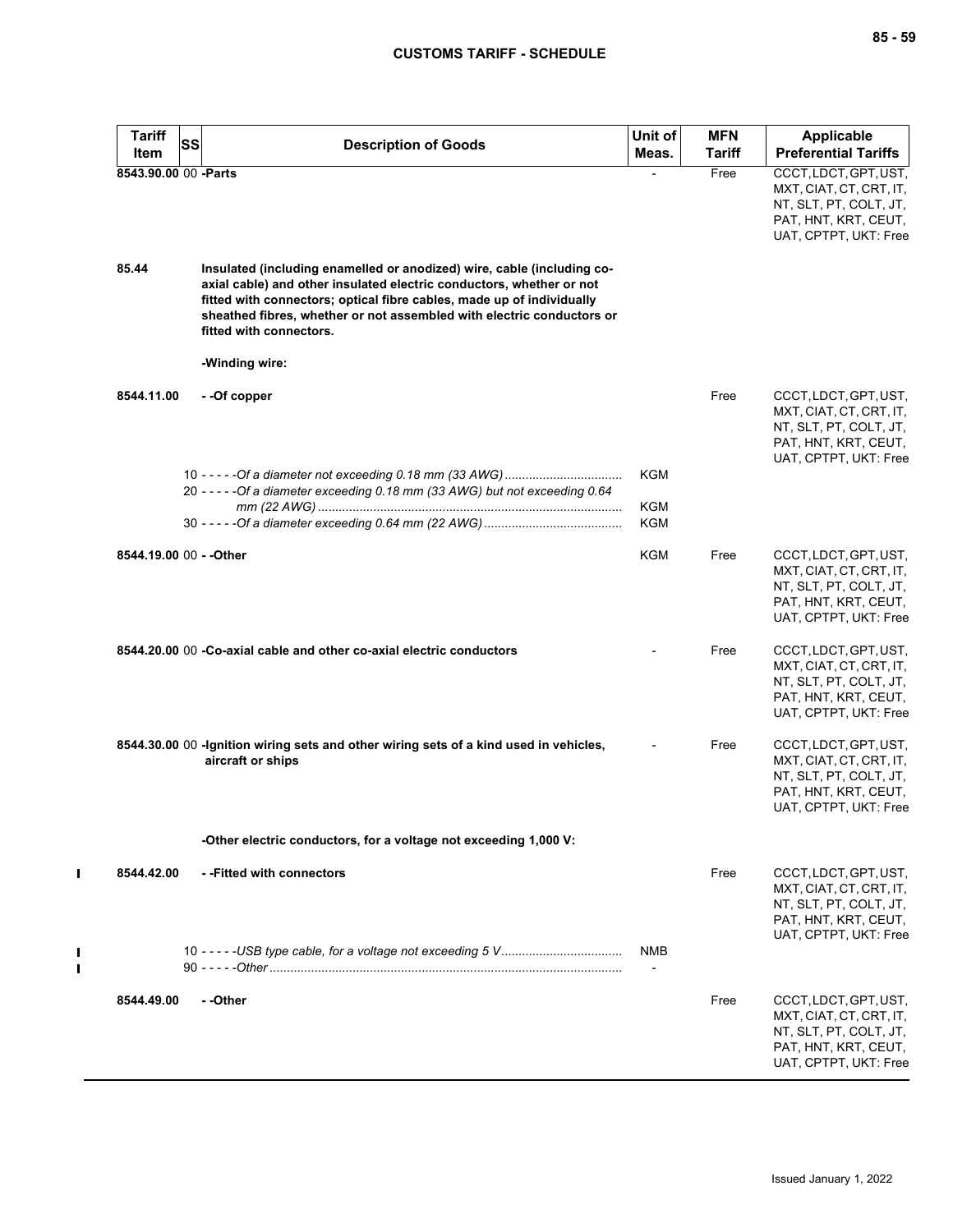| <b>Tariff</b><br>Item   | <b>SS</b> | <b>Description of Goods</b>                                                                                                                                                           | Unit of<br>Meas.                | <b>MFN</b><br><b>Tariff</b> | Applicable<br><b>Preferential Tariffs</b>                                                                                   |
|-------------------------|-----------|---------------------------------------------------------------------------------------------------------------------------------------------------------------------------------------|---------------------------------|-----------------------------|-----------------------------------------------------------------------------------------------------------------------------|
|                         |           | $---Of copper:$                                                                                                                                                                       | <b>KGM</b><br>KGM<br><b>KGM</b> |                             |                                                                                                                             |
| 8544.60.00              |           | -Other electric conductors, for a voltage exceeding 1,000 V                                                                                                                           |                                 | Free                        | CCCT, LDCT, GPT, UST,<br>MXT, CIAT, CT, CRT, IT,<br>NT, SLT, PT, COLT, JT,<br>PAT, HNT, KRT, CEUT,<br>UAT, CPTPT, UKT: Free |
|                         |           | -----Fitted with connectors:<br>$---Other:$                                                                                                                                           | <b>KGM</b><br><b>KGM</b>        |                             |                                                                                                                             |
|                         |           |                                                                                                                                                                                       | KGM<br>KGM                      |                             |                                                                                                                             |
|                         |           | 8544.70.00 00 - Optical fibre cables                                                                                                                                                  | <b>MTR</b>                      | Free                        | CCCT, LDCT, GPT, UST,<br>MXT, CIAT, CT, CRT, IT,<br>NT, SLT, PT, COLT, JT,<br>PAT, HNT, KRT, CEUT,<br>UAT, CPTPT, UKT: Free |
| 85.45                   |           | Carbon electrodes, carbon brushes, lamp carbons, battery carbons and<br>other articles of graphite or other carbon, with or without metal, of a kind<br>used for electrical purposes. |                                 |                             |                                                                                                                             |
|                         |           | -Electrodes:                                                                                                                                                                          |                                 |                             |                                                                                                                             |
| 8545.11.00              |           | - -Of a kind used for furnaces                                                                                                                                                        |                                 | Free                        | CCCT, LDCT, GPT, UST,<br>MXT, CIAT, CT, CRT, IT,<br>NT, SLT, PT, COLT, JT,<br>PAT, HNT, KRT, CEUT,<br>UAT, CPTPT, UKT: Free |
|                         |           | $---Of graphite:$<br>31 - - - - - - Not exceeding 88.9 cm in circumference or outside measurement<br>32 - - - - - - Exceeding 88.9 cm in circumference or outside measurement         | <b>KGM</b><br>KGM<br><b>KGM</b> |                             |                                                                                                                             |
|                         |           |                                                                                                                                                                                       | KGM                             | Free                        | CCCT, LDCT, GPT, UST,<br>MXT, CIAT, CT, CRT, IT,<br>NT, SLT, PT, COLT, JT,<br>PAT, HNT, KRT, CEUT,<br>UAT, CPTPT, UKT: Free |
| 8545.20.00 00 - Brushes |           |                                                                                                                                                                                       | <b>KGM</b>                      | Free                        | CCCT, LDCT, GPT, UST,<br>MXT, CIAT, CT, CRT, IT,<br>NT, SLT, PT, COLT, JT,<br>PAT, HNT, KRT, CEUT,<br>UAT, CPTPT, UKT: Free |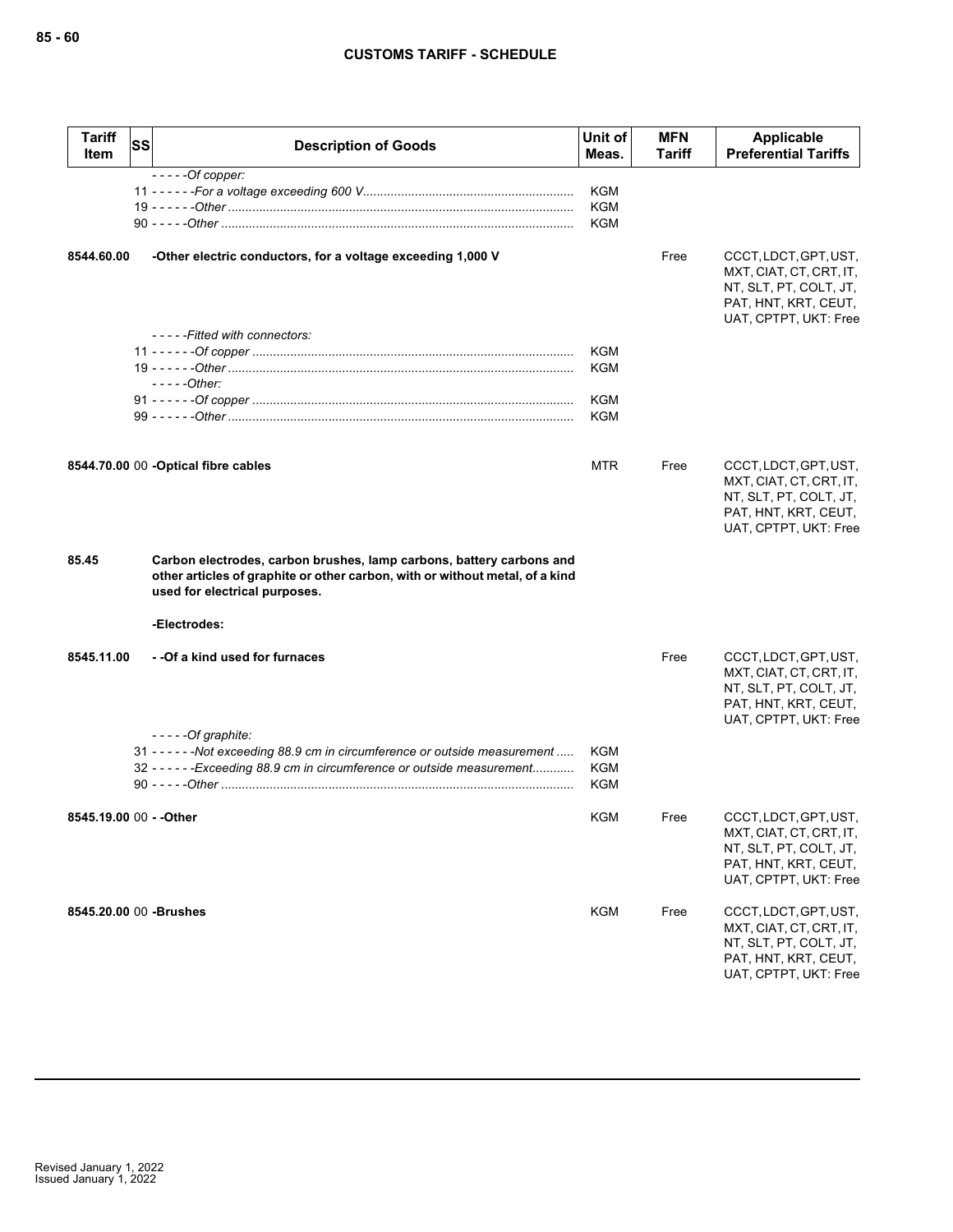| Tariff                  | SS | <b>Description of Goods</b>                                                                                                                                                                                                                                                                                                                                                                                   | Unit of    | <b>MFN</b>    | <b>Applicable</b>                                                                                                           |
|-------------------------|----|---------------------------------------------------------------------------------------------------------------------------------------------------------------------------------------------------------------------------------------------------------------------------------------------------------------------------------------------------------------------------------------------------------------|------------|---------------|-----------------------------------------------------------------------------------------------------------------------------|
| Item                    |    |                                                                                                                                                                                                                                                                                                                                                                                                               | Meas.      | <b>Tariff</b> | <b>Preferential Tariffs</b>                                                                                                 |
| 8545.90.00 00 -Other    |    |                                                                                                                                                                                                                                                                                                                                                                                                               | <b>KGM</b> | Free          | CCCT, LDCT, GPT, UST,<br>MXT, CIAT, CT, CRT, IT,<br>NT, SLT, PT, COLT, JT,<br>PAT, HNT, KRT, CEUT,<br>UAT, CPTPT, UKT: Free |
| 85.46                   |    | Electrical insulators of any material.                                                                                                                                                                                                                                                                                                                                                                        |            |               |                                                                                                                             |
| 8546.10.00 00 -Of glass |    |                                                                                                                                                                                                                                                                                                                                                                                                               | NMB        | Free          | CCCT, LDCT, GPT, UST,<br>MXT, CIAT, CT, CRT, IT,<br>NT, SLT, PT, COLT, JT,<br>PAT, HNT, KRT, CEUT,<br>UAT, CPTPT, UKT: Free |
| 8546.20.00              |    | -Of ceramics                                                                                                                                                                                                                                                                                                                                                                                                  |            | Free          | CCCT, LDCT, GPT, UST,<br>MXT, CIAT, CT, CRT, IT,<br>NT, SLT, PT, COLT, JT,<br>PAT, HNT, KRT, CEUT,<br>UAT, CPTPT, UKT: Free |
|                         |    | 10 - - - - - Of a kind used for the transmission of electrical energy                                                                                                                                                                                                                                                                                                                                         |            |               |                                                                                                                             |
| 8546.90.00              |    | -Other<br>10 - - - - - Of a kind used for the transmission of electrical energy                                                                                                                                                                                                                                                                                                                               |            | Free          | CCCT, LDCT, GPT, UST,<br>MXT, CIAT, CT, CRT, IT,<br>NT, SLT, PT, COLT, JT,<br>PAT, HNT, KRT, CEUT,<br>UAT, CPTPT, UKT: Free |
|                         |    |                                                                                                                                                                                                                                                                                                                                                                                                               |            |               |                                                                                                                             |
| 85.47                   |    | Insulating fittings for electrical machines, appliances or equipment,<br>being fittings wholly of insulating material apart from any minor<br>components of metal (for example, threaded sockets) incorporated<br>during moulding solely for purposes of assembly, other than insulators<br>of heading 85.46; electrical conduit tubing and joints therefor, of base<br>metal lined with insulating material. |            |               |                                                                                                                             |
|                         |    | 8547.10.00 00 -Insulating fittings of ceramics                                                                                                                                                                                                                                                                                                                                                                |            | Free          | CCCT, LDCT, GPT, UST,<br>MXT, CIAT, CT, CRT, IT,<br>NT, SLT, PT, COLT, JT,<br>PAT, HNT, KRT, CEUT,<br>UAT, CPTPT, UKT: Free |
|                         |    | 8547.20.00 00 -Insulating fittings of plastics                                                                                                                                                                                                                                                                                                                                                                |            | Free          | CCCT, LDCT, GPT, UST,<br>MXT, CIAT, CT, CRT, IT,<br>NT, SLT, PT, COLT, JT,<br>PAT, HNT, KRT, CEUT,<br>UAT, CPTPT, UKT: Free |
| 8547.90.00              |    | -Other                                                                                                                                                                                                                                                                                                                                                                                                        |            | Free          | CCCT, LDCT, GPT, UST,<br>MXT, CIAT, CT, CRT, IT,<br>NT, SLT, PT, COLT, JT,<br>PAT, HNT, KRT, CEUT,<br>UAT, CPTPT, UKT: Free |
|                         |    |                                                                                                                                                                                                                                                                                                                                                                                                               |            |               |                                                                                                                             |
|                         |    |                                                                                                                                                                                                                                                                                                                                                                                                               |            |               |                                                                                                                             |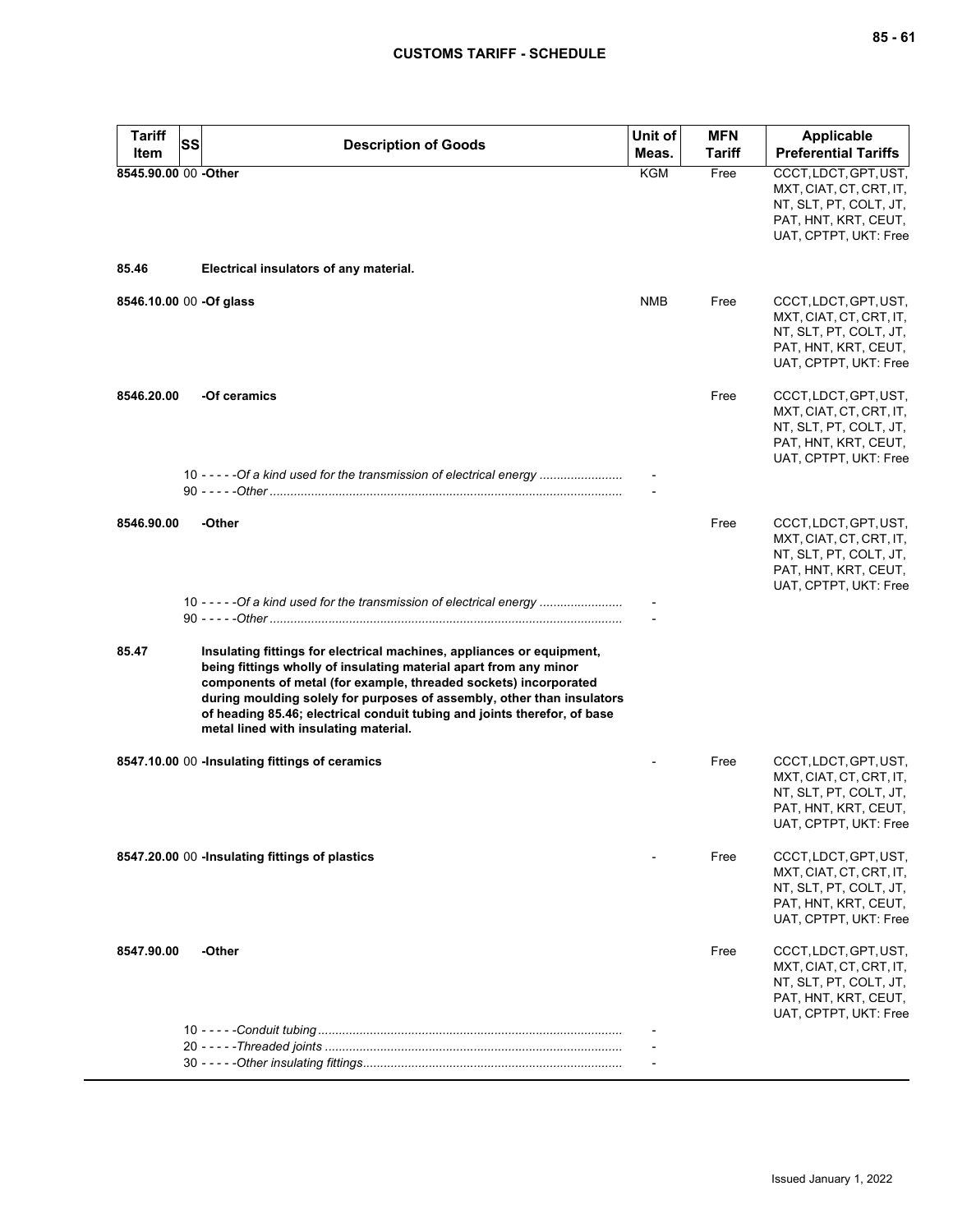|       | <b>Tariff</b><br>Item | SS | <b>Description of Goods</b>                                                                                                                                                                                                                                                         | Unit of<br>Meas. | <b>MFN</b><br><b>Tariff</b> | <b>Applicable</b><br><b>Preferential Tariffs</b>                                                                            |
|-------|-----------------------|----|-------------------------------------------------------------------------------------------------------------------------------------------------------------------------------------------------------------------------------------------------------------------------------------|------------------|-----------------------------|-----------------------------------------------------------------------------------------------------------------------------|
|       |                       |    |                                                                                                                                                                                                                                                                                     |                  |                             |                                                                                                                             |
|       |                       |    | 8548.00.00 00 Electrical parts of machinery or apparatus, not specified or included<br>elsewhere in this Chapter.                                                                                                                                                                   |                  | Free                        | CCCT, LDCT, GPT, UST,<br>MXT, CIAT, CT, CRT, IT,<br>NT, SLT, PT, COLT, JT,<br>PAT, HNT, KRT, CEUT,<br>UAT, CPTPT, UKT: Free |
| 85.49 |                       |    | Electrical and electronic waste and scrap.                                                                                                                                                                                                                                          |                  |                             |                                                                                                                             |
|       |                       |    | -Waste and scrap of primary cells, primary batteries and electric<br>accumulators; spent primary cells, spent primary batteries and spent<br>electric accumulators:                                                                                                                 |                  |                             |                                                                                                                             |
|       |                       |    | 8549.11.00 00 - - Waste and scrap of lead-acid accumulators; spent lead-acid<br>accumulators                                                                                                                                                                                        |                  | Free                        | CCCT, LDCT, GPT, UST,<br>MXT, CIAT, CT, CRT, IT,<br>NT, SLT, PT, COLT, JT,<br>PAT, HNT, KRT, CEUT,<br>UAT, CPTPT, UKT: Free |
|       |                       |    | 8549.12.00 00 - - Other, containing lead, cadmium or mercury                                                                                                                                                                                                                        |                  | Free                        | CCCT, LDCT, GPT, UST,<br>MXT, CIAT, CT, CRT, IT,<br>NT, SLT, PT, COLT, JT,<br>PAT, HNT, KRT, CEUT,<br>UAT, CPTPT, UKT: Free |
|       |                       |    | 8549.13.00 00 - -Sorted by chemical type and not containing lead, cadmium or mercury                                                                                                                                                                                                |                  | Free                        | CCCT, LDCT, GPT, UST,<br>MXT, CIAT, CT, CRT, IT,<br>NT, SLT, PT, COLT, JT,<br>PAT, HNT, KRT, CEUT,<br>UAT, CPTPT, UKT: Free |
|       |                       |    | 8549.14.00 00 - - Unsorted and not containing lead, cadmium or mercury                                                                                                                                                                                                              |                  | Free                        | CCCT, LDCT, GPT, UST,<br>MXT, CIAT, CT, CRT, IT,<br>NT, SLT, PT, COLT, JT,<br>PAT, HNT, KRT, CEUT,<br>UAT, CPTPT, UKT: Free |
|       |                       |    | 8549.19.00 00 - - Other                                                                                                                                                                                                                                                             |                  | Free                        | CCCT, LDCT, GPT, UST,<br>MXT, CIAT, CT, CRT, IT,<br>NT, SLT, PT, COLT, JT,<br>PAT, HNT, KRT, CEUT,<br>UAT, CPTPT, UKT: Free |
|       |                       |    | -Of a kind used principally for the recovery of precious metal:                                                                                                                                                                                                                     |                  |                             |                                                                                                                             |
|       |                       |    | 8549.21.00 00 - -Containing primary cells, primary batteries, electric accumulators,<br>mercury-switches, glass from cathode-ray tubes or other activated<br>glass, or electrical or electronic components containing cadmium,<br>mercury, lead or polychlorinated biphenyls (PCBs) | KGM              | Free                        | CCCT, LDCT, GPT, UST,<br>MXT, CIAT, CT, CRT, IT,<br>NT, SLT, PT, COLT, JT,<br>PAT, HNT, KRT, CEUT,<br>UAT, CPTPT, UKT: Free |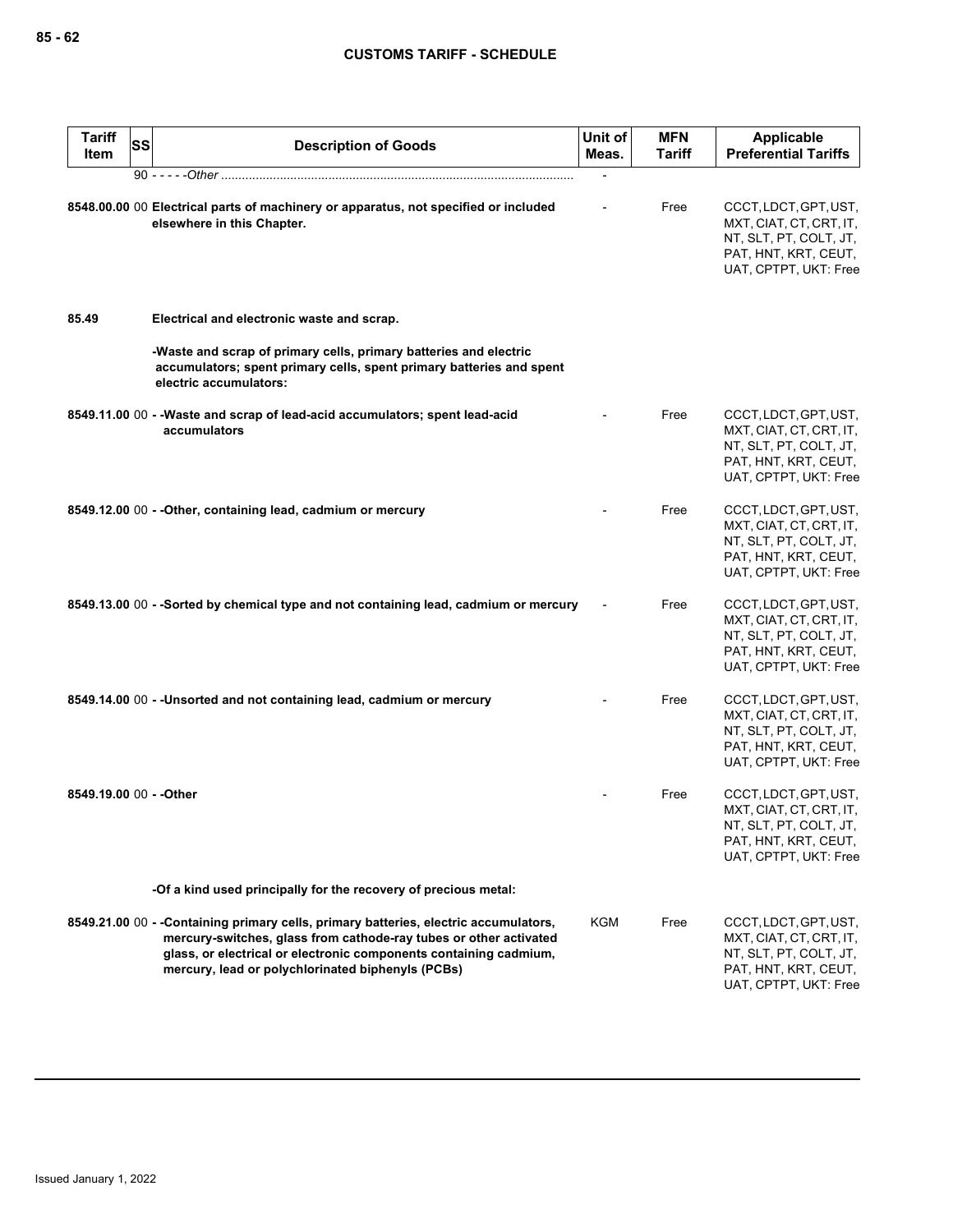| <b>Tariff</b><br><b>Item</b> | SS | <b>Description of Goods</b>                                                                                                                                                                                                                                                         | Unit of<br>Meas. | <b>MFN</b><br><b>Tariff</b> | <b>Applicable</b><br><b>Preferential Tariffs</b>                                                                            |
|------------------------------|----|-------------------------------------------------------------------------------------------------------------------------------------------------------------------------------------------------------------------------------------------------------------------------------------|------------------|-----------------------------|-----------------------------------------------------------------------------------------------------------------------------|
| 8549.29.00 00 - - Other      |    |                                                                                                                                                                                                                                                                                     | <b>KGM</b>       | Free                        | CCCT, LDCT, GPT, UST,<br>MXT, CIAT, CT, CRT, IT,<br>NT, SLT, PT, COLT, JT,<br>PAT, HNT, KRT, CEUT,<br>UAT, CPTPT, UKT: Free |
|                              |    | -Other electrical and electronic assemblies and printed circuit boards:                                                                                                                                                                                                             |                  |                             |                                                                                                                             |
|                              |    | 8549.31.00 00 - -Containing primary cells, primary batteries, electric accumulators,<br>mercury-switches, glass from cathode-ray tubes or other activated<br>glass, or electrical or electronic components containing cadmium,<br>mercury, lead or polychlorinated biphenyls (PCBs) | <b>KGM</b>       | Free                        | CCCT, LDCT, GPT, UST,<br>MXT, CIAT, CT, CRT, IT,<br>NT, SLT, PT, COLT, JT,<br>PAT, HNT, KRT, CEUT,<br>UAT, CPTPT, UKT: Free |
| 8549.39.00 00 - - Other      |    |                                                                                                                                                                                                                                                                                     |                  | Free                        | CCCT, LDCT, GPT, UST,<br>MXT, CIAT, CT, CRT, IT,<br>NT, SLT, PT, COLT, JT,<br>PAT, HNT, KRT, CEUT,<br>UAT, CPTPT, UKT: Free |
|                              |    | -Other:                                                                                                                                                                                                                                                                             |                  |                             |                                                                                                                             |
|                              |    | 8549.91.00 00 - -Containing primary cells, primary batteries, electric accumulators,<br>mercury-switches, glass from cathode-ray tubes or other activated<br>glass, or electrical or electronic components containing cadmium,<br>mercury, lead or polychlorinated biphenyls (PCBs) | <b>KGM</b>       | Free                        | CCCT, LDCT, GPT, UST,<br>MXT, CIAT, CT, CRT, IT,<br>NT, SLT, PT, COLT, JT,<br>PAT, HNT, KRT, CEUT,<br>UAT, CPTPT, UKT: Free |
| 8549.99.00 00 - - Other      |    |                                                                                                                                                                                                                                                                                     |                  | Free                        | CCCT, LDCT, GPT, UST,<br>MXT, CIAT, CT, CRT, IT,<br>NT, SLT, PT, COLT, JT,<br>PAT, HNT, KRT, CEUT,<br>UAT, CPTPT, UKT: Free |